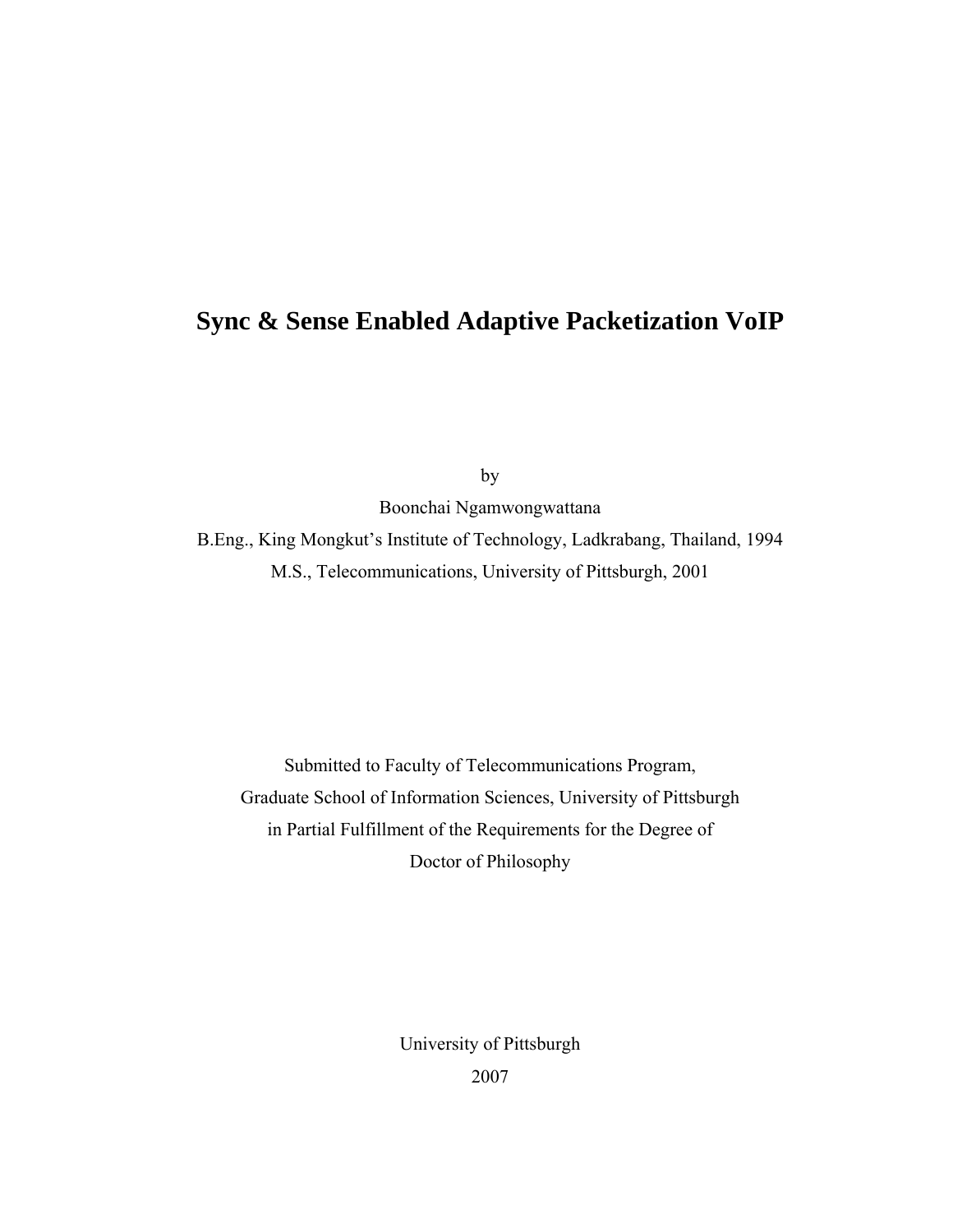© Copyright 2007 by Boonchai Ngamwongwattana

All rights reserved.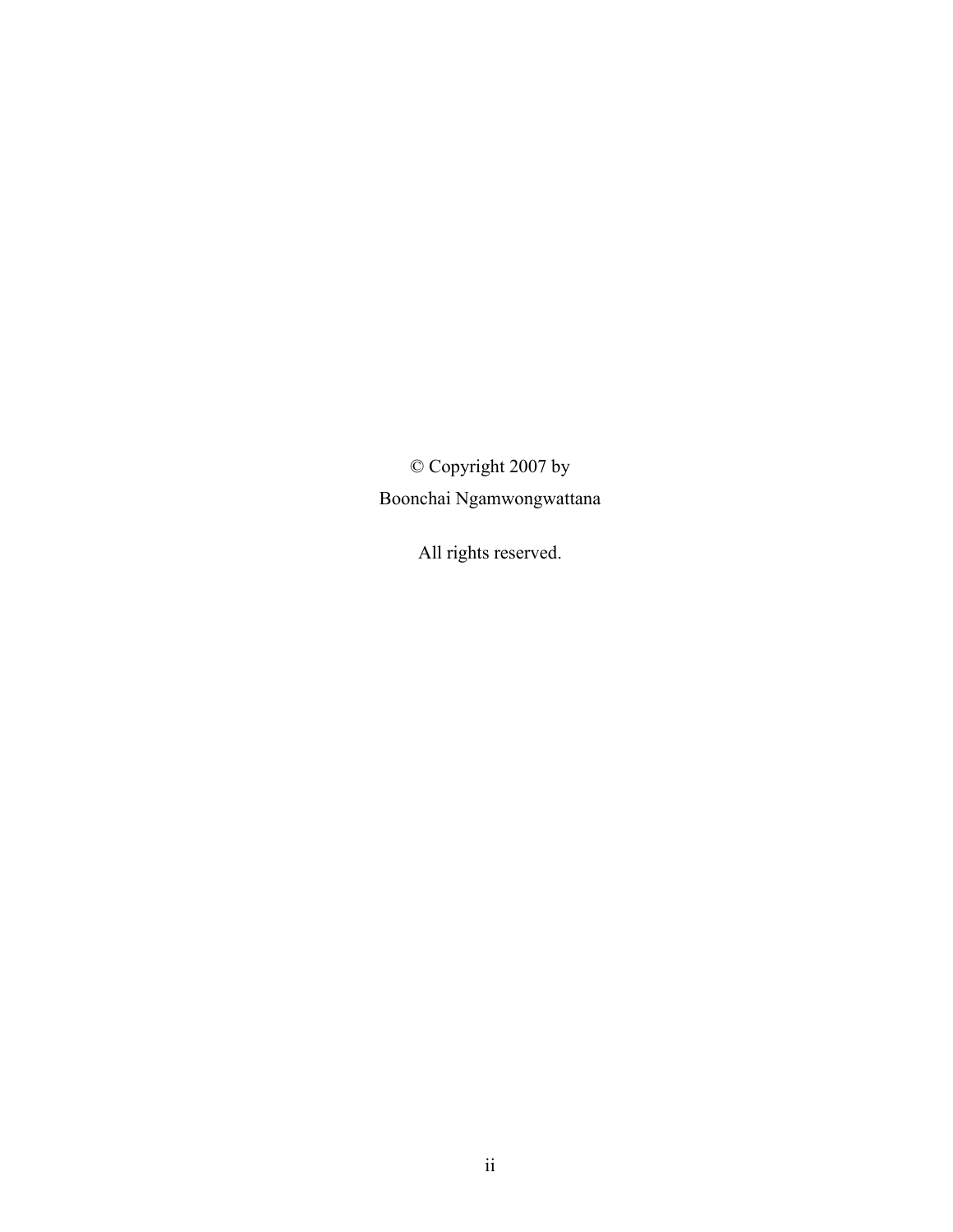## University of Pittsburgh School of Information Sciences Department of Information Sciences and Telecommunications

### Dissertation Defense

| Name of Student:               | Boonchai Ngamwongwattana |                                                  |  |  |  |  |
|--------------------------------|--------------------------|--------------------------------------------------|--|--|--|--|
| <b>Dissertation Title:</b>     |                          | Sync & Sense Enabled Adaptive Packetization VoIP |  |  |  |  |
|                                |                          |                                                  |  |  |  |  |
|                                |                          |                                                  |  |  |  |  |
| Committee:                     |                          | Signature                                        |  |  |  |  |
|                                |                          |                                                  |  |  |  |  |
| Dr. Richard Thompson (Advisor) |                          |                                                  |  |  |  |  |
|                                |                          |                                                  |  |  |  |  |
| Dr. David Tipper               |                          |                                                  |  |  |  |  |
|                                |                          |                                                  |  |  |  |  |
| Dr. Martin Weiss               |                          |                                                  |  |  |  |  |
|                                |                          |                                                  |  |  |  |  |
| Dr. Joseph Kabara              |                          |                                                  |  |  |  |  |
|                                |                          |                                                  |  |  |  |  |
| Dr. Stephen Walters            |                          |                                                  |  |  |  |  |

Date: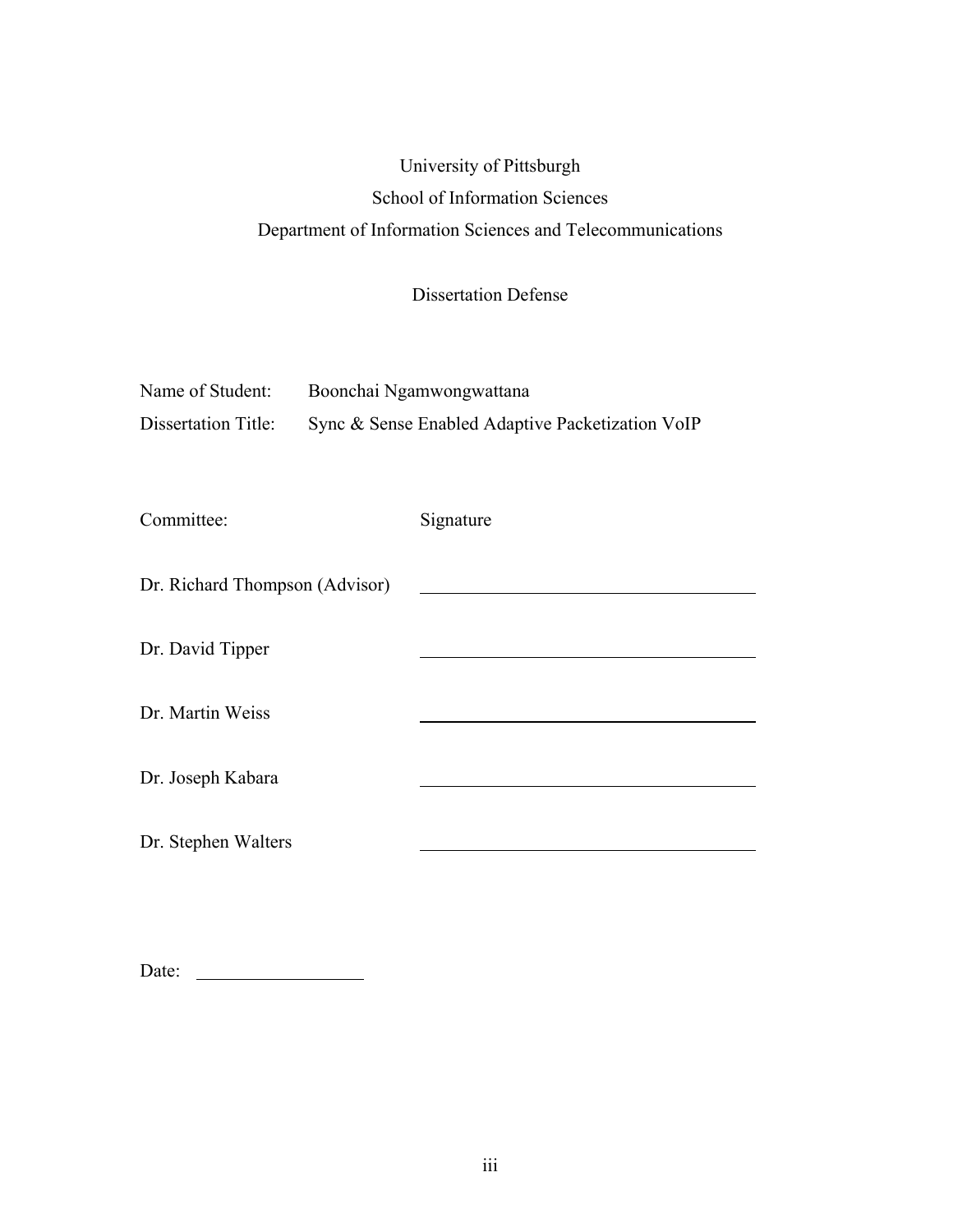#### **Sync & Sense Enabled Adaptive Packetization VoIP**

Boonchai Ngamwongwattana, Ph.D. University of Pittsburgh, 2007

The quality and reliability problem of VoIP comes from the fact that there is a mismatch between VoIP and the network. Namely, VoIP has a strict requirement of bandwidth, delay, and loss, but the network cannot guarantee such a requirement. A solution is to enhance VoIP with an adaptive-rate control, called adaptive-rate VoIP. Adaptive-rate VoIP has the ability to detect the state of the network and adjust the transmission accordingly. Therefore, it gives VoIP the intelligence to optimize its performance, and making it resilient and robust to the service offered by the network. The objective of this dissertation is to develop an adaptive-rate VoIP system, which is composed of three components: rate adaptation, network state detection, and adaptive-rate control. In the rate adaptation component, we study optimizing packetization for rate adaptation. The advantage is that rate adaptation is independent of the speech coder. The study shows that the VoIP performance is primarily affected by three factors: packetization, network load, and significance of VoIP traffic; and, optimizing packetization allows us to ensure the highest possible performance. In the network state detection component, we propose a novel measurement methodology called Sync & Sense. Sync & Sense is unique in that it can virtually synchronize the transmission and reception timing of the VoIP session without requiring a synchronized clock. The simulation result shows that Sync  $\&$  Sense can accurately measure one-way network delay. Other benefits include the ability to estimate the available bandwidth and the full spectrum of the delays of the VoIP session. In the adaptive-rate control component, we consider the design choices and develop an adaptive-rate control that makes use of the first two components. The integration of the three components is a novel and unique adaptive-rate VoIP called Sync & Sense Enabled Adaptive Packetization VoIP. The simulation result shows that our adaptive VoIP can optimize the performance under any given network condition, and deliver a better performance than traditional VoIP. The simulation result also demonstrates that our adaptive VoIP possesses the desirable properties, which include fast response, aggressiveness, TCP-friendliness, and fair bandwidth allocation.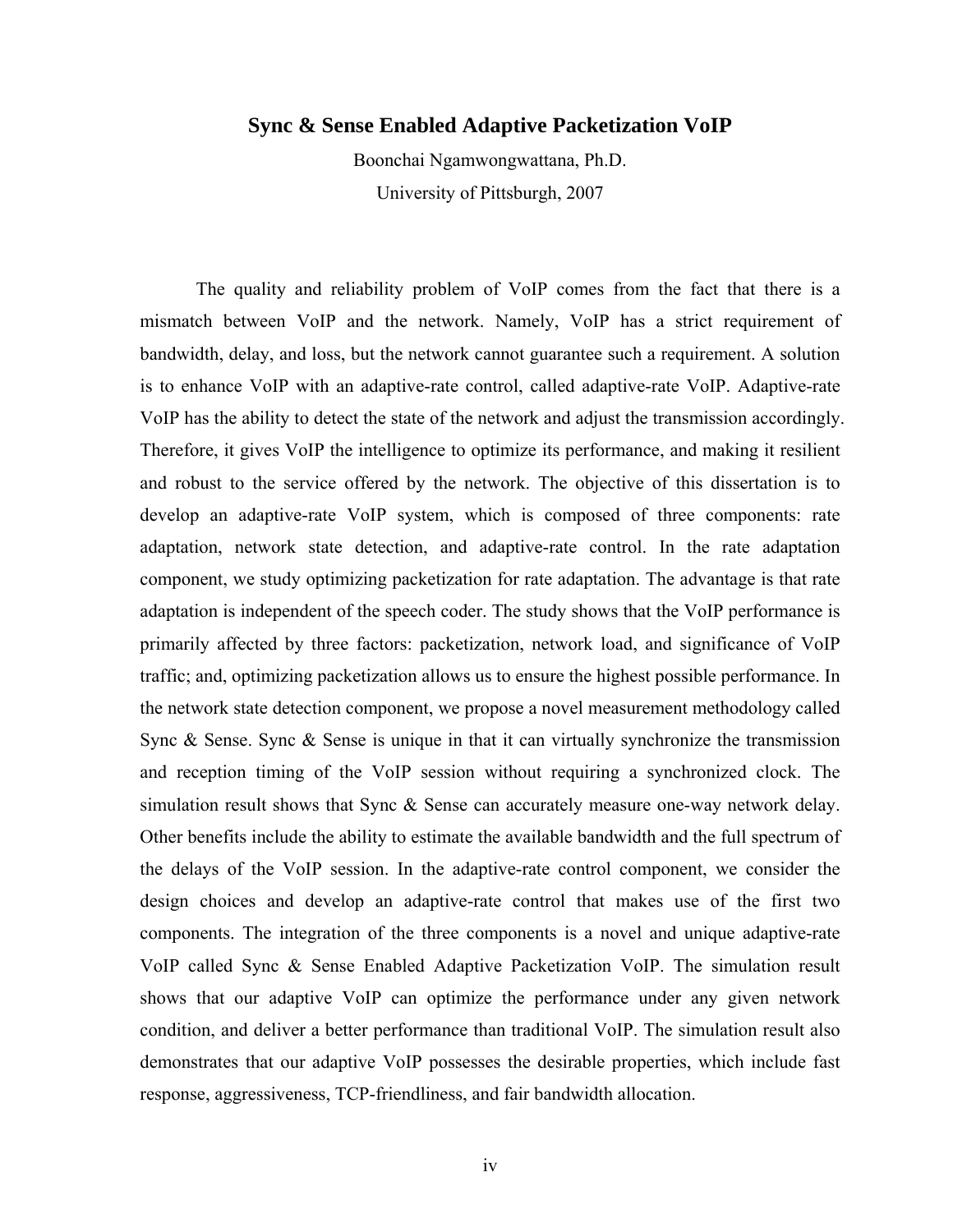### **Acknowledgements**

I would like to acknowledge many people for helping me during my doctoral work. First of all, I would like to thank my advisor, Dr. Richard Thompson. Throughout my doctoral work, he offered me generous guidance, time and support. I am grateful and greatly appreciate all the help. Many thanks go to the committee members: Dr. David Tipper, Dr. Martin Weiss, Dr. Joseph Kabara, and Dr. Stephen Walters. Their comments allowed me to improve this dissertation and make it even better. I would also like to thank the Telecommunications program, School of Information Sciences, at the University of Pittsburgh, for a wonderful study experience. I wish to thank all of my friends I met in Pittsburgh. I always remember the good times we had. Finally, I am grateful to my parents for their love and support. I am especially grateful to my mother and my wife for their patience, love, care, and support, and for believing in me. I would like to dedicate this dissertation to my daughter and son.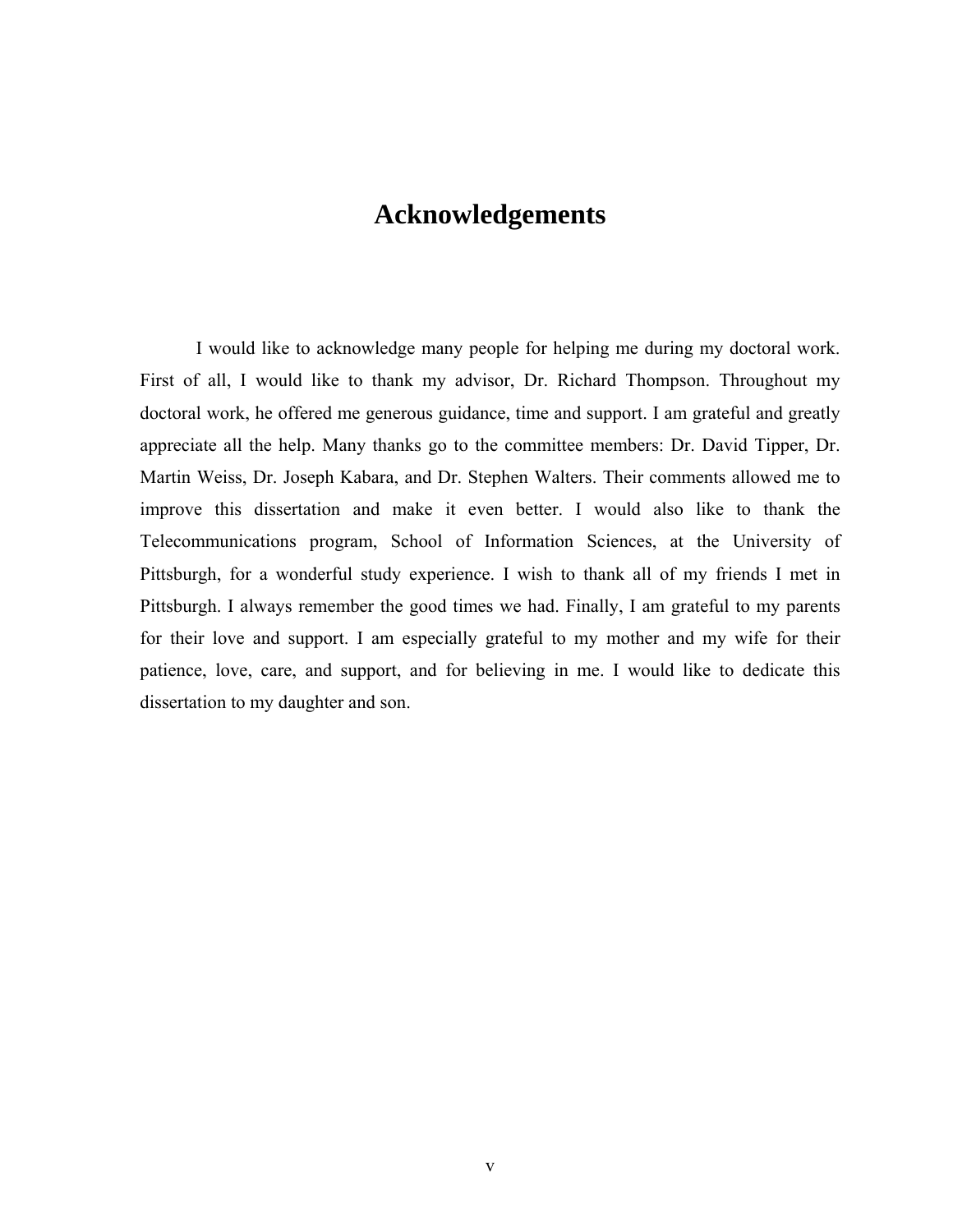## **Table of Contents**

| Chapter 3 Sync & Sense: Measurement Methodology for Network State Detection 26 |  |
|--------------------------------------------------------------------------------|--|
|                                                                                |  |
|                                                                                |  |
|                                                                                |  |
|                                                                                |  |
|                                                                                |  |
|                                                                                |  |
|                                                                                |  |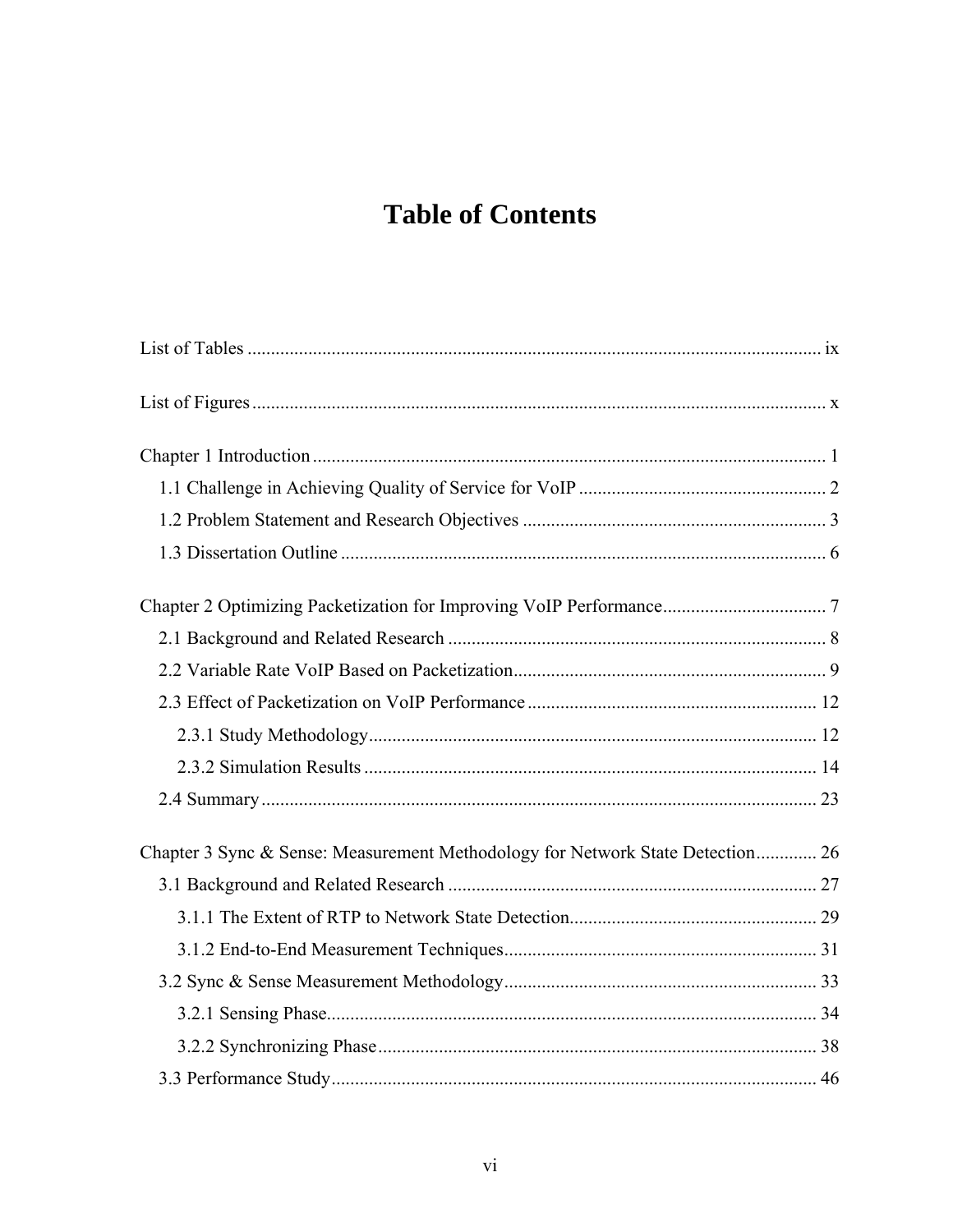| 4.4 Performance Study in High Statistical Multiplexing Environment 100 |  |
|------------------------------------------------------------------------|--|
|                                                                        |  |
|                                                                        |  |
| 4.4.3 Comparative Performance between Adaptive VoIP and CBR VoIP  105  |  |
| 4.5 Performance Study in Low Statistical Multiplexing Environment 108  |  |
|                                                                        |  |
| 4.5.2 Comparative Performance between Adaptive VoIP and CBR VoIP  109  |  |
|                                                                        |  |
|                                                                        |  |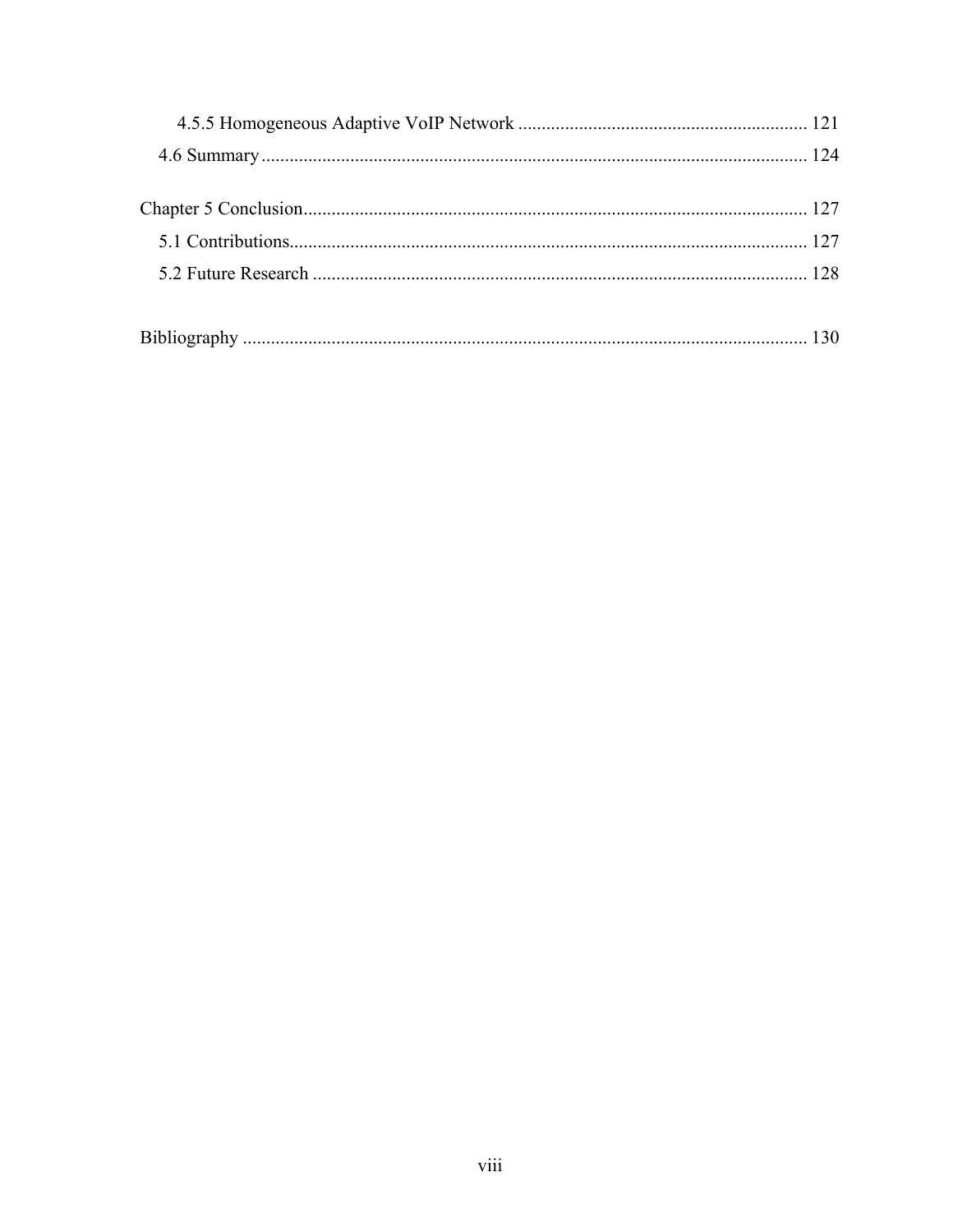## **List of Tables**

| Table 4-1 Comparative performance between adaptive VoIP and CBR VoIP 105  |  |
|---------------------------------------------------------------------------|--|
| Table 4-2 Comparative Performance between adaptive VoIP and CBR VoIP  114 |  |
|                                                                           |  |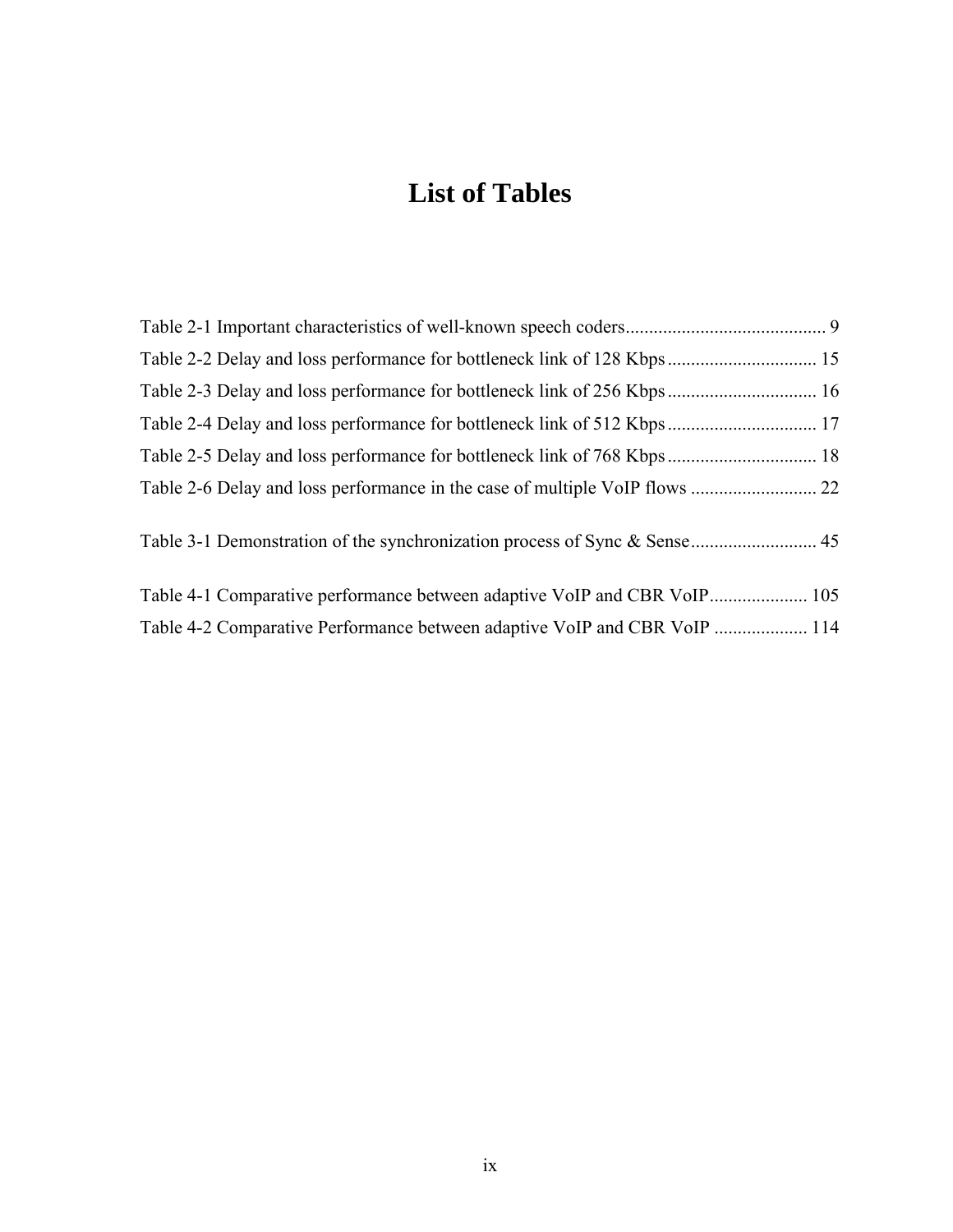# **List of Figures**

| Figure 2-1 Relationship between packetization and bandwidth requirements  11               |  |
|--------------------------------------------------------------------------------------------|--|
|                                                                                            |  |
|                                                                                            |  |
|                                                                                            |  |
|                                                                                            |  |
|                                                                                            |  |
|                                                                                            |  |
|                                                                                            |  |
| Figure 3-2 Dynamics of VoIP packets when the network is (a) lightly (b) heavily loaded  36 |  |
|                                                                                            |  |
| Figure 3-4 (a) Typical pattern of one-way network delay and (b) the corresponding plot 38  |  |
|                                                                                            |  |
|                                                                                            |  |
|                                                                                            |  |
|                                                                                            |  |
|                                                                                            |  |
|                                                                                            |  |
|                                                                                            |  |
|                                                                                            |  |
|                                                                                            |  |
|                                                                                            |  |
|                                                                                            |  |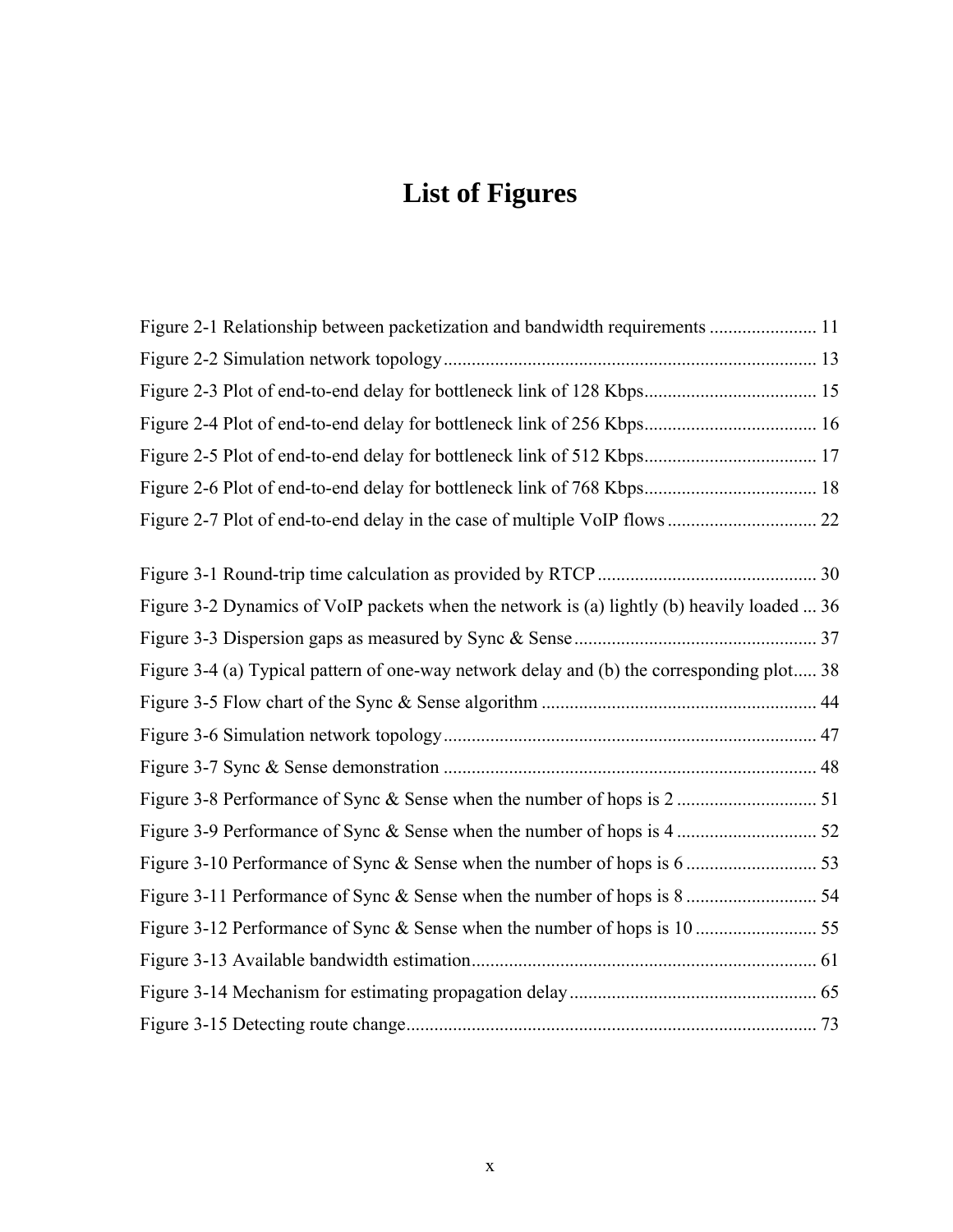| Figure 4-6 Plot of comparative performance between Adaptive VoIP and CBR VoIP  106 |  |
|------------------------------------------------------------------------------------|--|
|                                                                                    |  |
|                                                                                    |  |
|                                                                                    |  |
|                                                                                    |  |
|                                                                                    |  |
|                                                                                    |  |
|                                                                                    |  |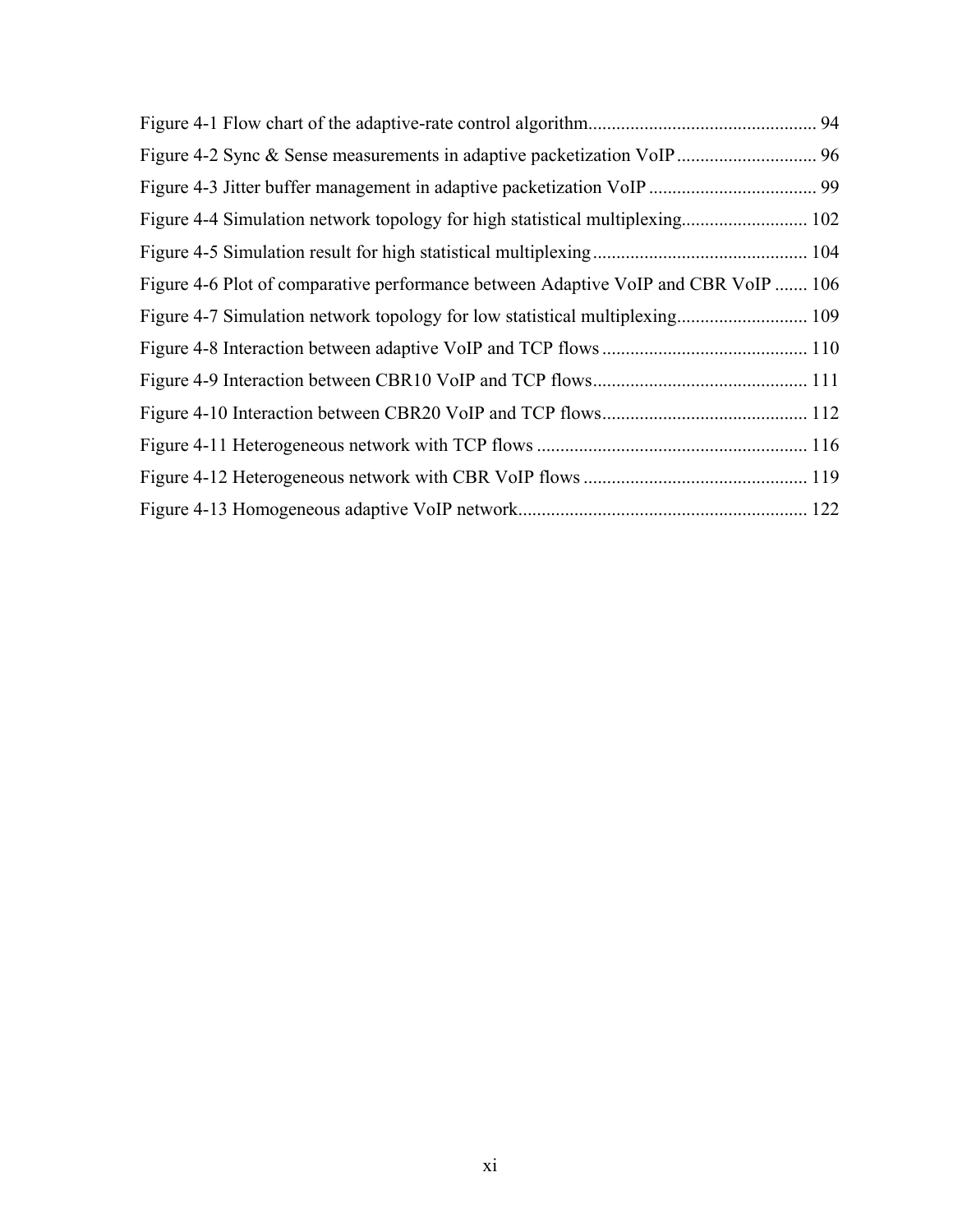## **Chapter 1**

## **Introduction**

<span id="page-11-0"></span>Voice over Internet Protocol, also called VoIP, IP telephony, and Internet telephony is one of the fastest-growing areas in communications today. VoIP allows the routing of voice conversations over packet-switched networks, including the Internet. Given the ubiquitous presence of IP, VoIP has brought tremendous attention and opportunities. The benefits of VoIP are numerous and can go beyond free long distance calls. The ability to carry traditional telephone traffic, in addition to data traffic, on a single network allows more efficient use of the IP network. This consolidation in turn allows the reduction of the overall network cost, which includes infrastructures, administration, skilled personnel, etc. VoIP can facilitate tasks that may be difficult to accomplish using the traditional telephone networks. VoIP can provide mobility that allows users to make a call anywhere as long as a network is available. VoIP can integrate with other services available on the Internet that brings new kinds of services. Click-and-talk is an example, which allows a website user to click a button and immediately speak with a customer service representative. Another example is unified communication services that allow users to communicate using data, voice, and video within the same platform or device.

Whereas the concept of VoIP itself is brilliant, the challenge of VoIP is due to the fact that it depends upon the network connection. The quality and reliability of the VoIP call relies entirely on the quality-of-service provided by the network. Packet-switched networks are well known to have a bursty traffic pattern, in which quality-of-service cannot be guaranteed. Variable and high network delays and excessive packet loss can significantly reduce the voice quality and cause problems that distract the call conversation. Besides the quality and reliability, other major challenges of VoIP include interoperability and security. Interoperability involves standardization of the issues within the industry, which can ease,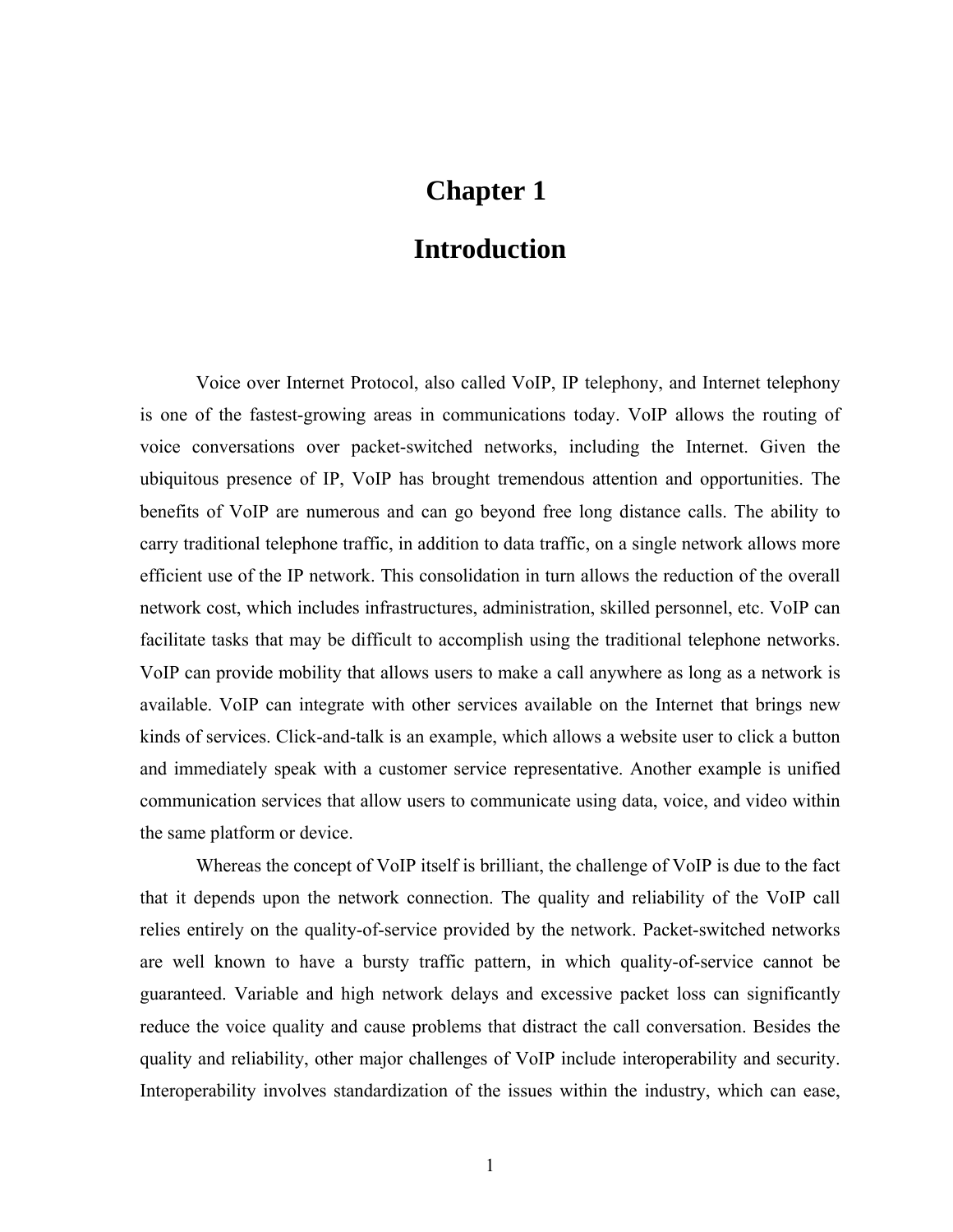<span id="page-12-0"></span>encourage, and accelerate the adoption of VoIP. The two major competing standards for VoIP are the ITU standard's H.323 and the IETF standard's SIP. Because the Internet is an integral part of a VoIP system, VoIP is subject to all of the security risks that affect data networks. The main security issues are authenticity, privacy, and availability. VoIP security is an emerging issue. There is an increasing awareness of the potential security problems, as well as initiatives to improve VoIP security. Although these challenges have slowed VoIP progress, they cannot stop the growth of VoIP. The benefits of VoIP are tremendous and appear to overshadow the challenges. VoIP has come a long way and is continuing to improve in all aspects.

#### **1.1 Challenge in Achieving Quality of Service for VoIP**

The quality and reliability problem of VoIP comes from the fact that VoIP relies on the network, particularly packet-switched networks, to transport the voice packets. Thus, the problem lies on the quality-of-service provided by the network. A high network delay and excessive packet loss can easily reduce the quality of VoIP. Whereas packet-switched network was originally designed for data traffic, it offers best-effort service in which qualityof-service cannot be guaranteed. Specifically, network delay, packet loss, and available bandwidth can be variable, unpredictable, and unbounded. The best-effort service model works best for data traffic, but not VoIP traffic. VoIP has specific and somewhat strict requirements that must be met; namely, a fixed amount of bandwidth, a low packet delay, and minimal packet loss. The fundamental mismatch between the needs of VoIP and the service provided by the network is indeed the inherent problem of VoIP. Researchers have spent a great deal of effort attempting to overcome this challenge. The solution can be classified into two broad categories: network approach and endpoint approach.

The network approach aims at improving the network so that it can support the need of VoIP. This can be done by adding some kind of quality-of-service mechanisms to the network. Integrated Services [1], for example, is an architecture that specifies the elements to guarantee quality-of-service. It allows each individual application that needs some kind of guarantees to make a reservation of the requirements. As opposed to Integrated Services that provides a fine-grained quality-of-service system, Differentiated Services is an alternative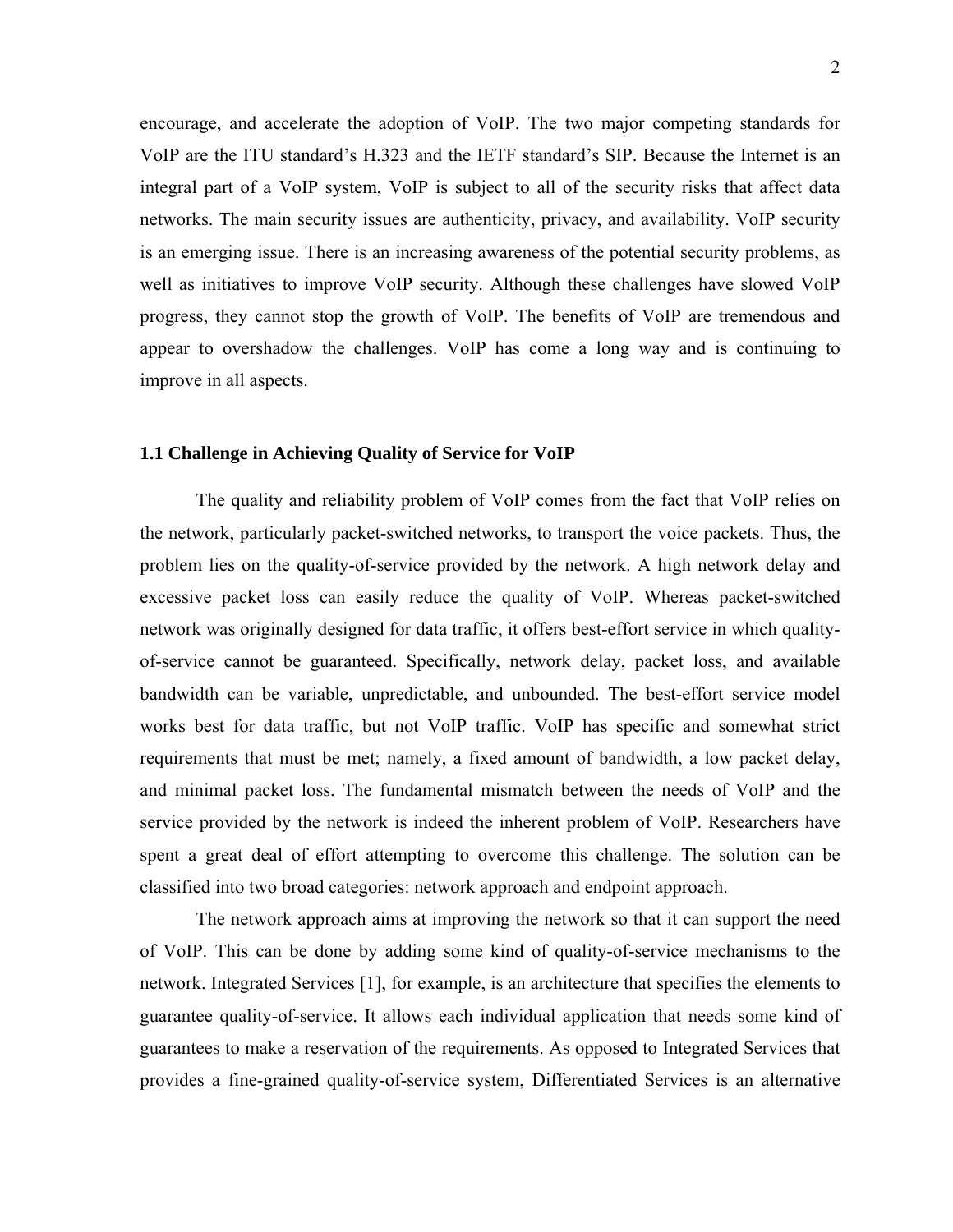<span id="page-13-0"></span>that offers a coarse-grained control system. Differentiated Services [2] operate on the principle of traffic classification, where each packet is placed into a limited number of traffic classes. This allows the network to offer preferential treatment for higher-priority traffic. Overprovisioning network capacity [3] also falls into this category. Although it may not provide any specific mechanism, it simply makes network congestion a rare event. Thus, overprovisioning can implicitly improve quality-of-service. Nonetheless, the network approach has challenges of its own. Deployment in a large scale is typically difficult. It also requires tremendous collaboration among the Internet service providers.

As a matter of fact, it is almost impossible to rely on the network approach because such a quality-of-service guaranteed network may not be available. The bottom line is that VoIP still has to operate on best-effort service networks. The endpoint approach is a necessity as it aims at improving the endpoint to be resilient and robust to the service offered by the network. For example, low bitrate speech coders and voice activation detection help to reduce the bandwidth requirement, which could potentially minimize network congestion. A jitter buffer allows VoIP to deal with variable and unpredictable network delays. Enhancing VoIP with an adaptive-rate control allows the endpoint to be network-aware and intelligent enough to optimize its performance. However, the endpoint approach has challenges of its own as well. Its effectiveness may be limited if the network exhibits large delays and excessive packet loss. Due to the fact that VoIP traffic is relatively small, the solutions may not be able to make a significant impact to the performance gain. The solutions can at least allow the endpoint to mitigate the problem and improve a certain degree of performance. An important advantage of the endpoint approach is its independence from the network. Given the limitations of both the network and endpoint approaches, no single solution can practically achieve the quality-of-service goal. A combination of the solutions offers a great potential to achieve quality-of-service for VoIP.

#### **1.2 Problem Statement and Research Objectives**

This research addresses the problem of the fundamental mismatch between VoIP and the network. Whereas VoIP has strict requirements for bandwidth, delay, and loss, the network (namely, best-effort service networks) cannot guarantee to provide such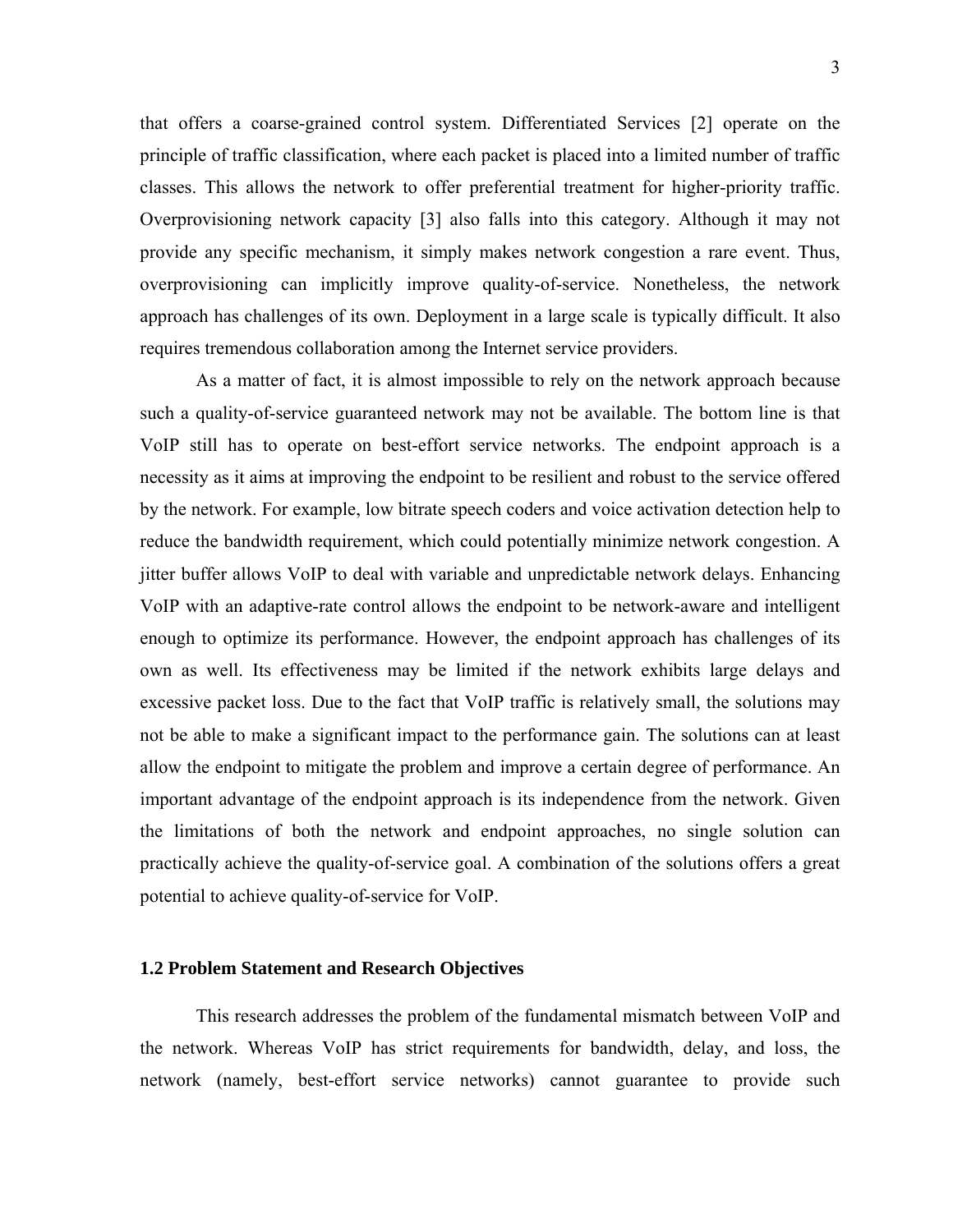requirements. VoIP typically uses UDP as its transport protocol, with no control mechanism. VoIP simply transmits packets at a constant rate regardless of the state of the network. Such an implementation cannot deal with varying network condition. In addition, network congestion can further degrade the performance of VoIP. We focus on the endpoint approach by enhancing VoIP with an adaptive-rate control, called adaptive-rate VoIP. Adaptive-rate VoIP has the ability to detect the state of the network and adjust the transmission accordingly. This solution gives VoIP the intelligence to optimize its performance, making it resilient and robust to the service offered by the network. An advantage of this solution is that it follows the end-to-end principle [4], which is implicitly enforced by the Internet. Whereas the besteffort network is relatively dumb, the end-to-end principle implies that the endpoints must be network-aware and intelligent. Hence, adaptive-rate VoIP is well suited the current Internet model.

Research in the area of adaptive-rate VoIP is somewhat in its infancy. Only a limited number of studies are available [5, 6, 20, 21, 22, 35]. Most of the studies focus on a specific element in developing an adaptive-rate VoIP system. For example, Qiao et al [5] develop an objective measure of perceived speech quality to be used with an AIMD-based control mechanism. Beritelli et al [6] study an adaptive-rate VoIP system that is based on TCPfriendly algorithms. More related research is discussed in the later chapters. Here, we take a comprehensive approach in studying and developing an adaptive-rate VoIP system. Adaptive-rate VoIP is generally composed of three components: rate adaptation, network state detection, and adaptive-rate control. We carefully look at each component, identify the problems, and find the solution to overcome them.

Rate adaptation is a fundamental basis for adaptive-rate VoIP. In fact, the idea of enhancing real-time applications with an adaptive-rate control has been around for many years. Though, it has been largely studied in the context of video, not VoIP. Several factors are believed to limit initiatives for adaptive-rate VoIP. An important factor is that variable bitrate speech coders were virtually non-existent in the past. Recent development of variable bitrate coders, such the GSM Adaptive Multi-Rate (AMR) coder [7], enables VoIP to perform rate adaptation, which results in more studies about adaptive-rate VoIP. A problem of using variable bitrate coders is that they typically operate by trading off quality for lower bitrate. As a consequence, the change in voice quality due to rate adaptation could distract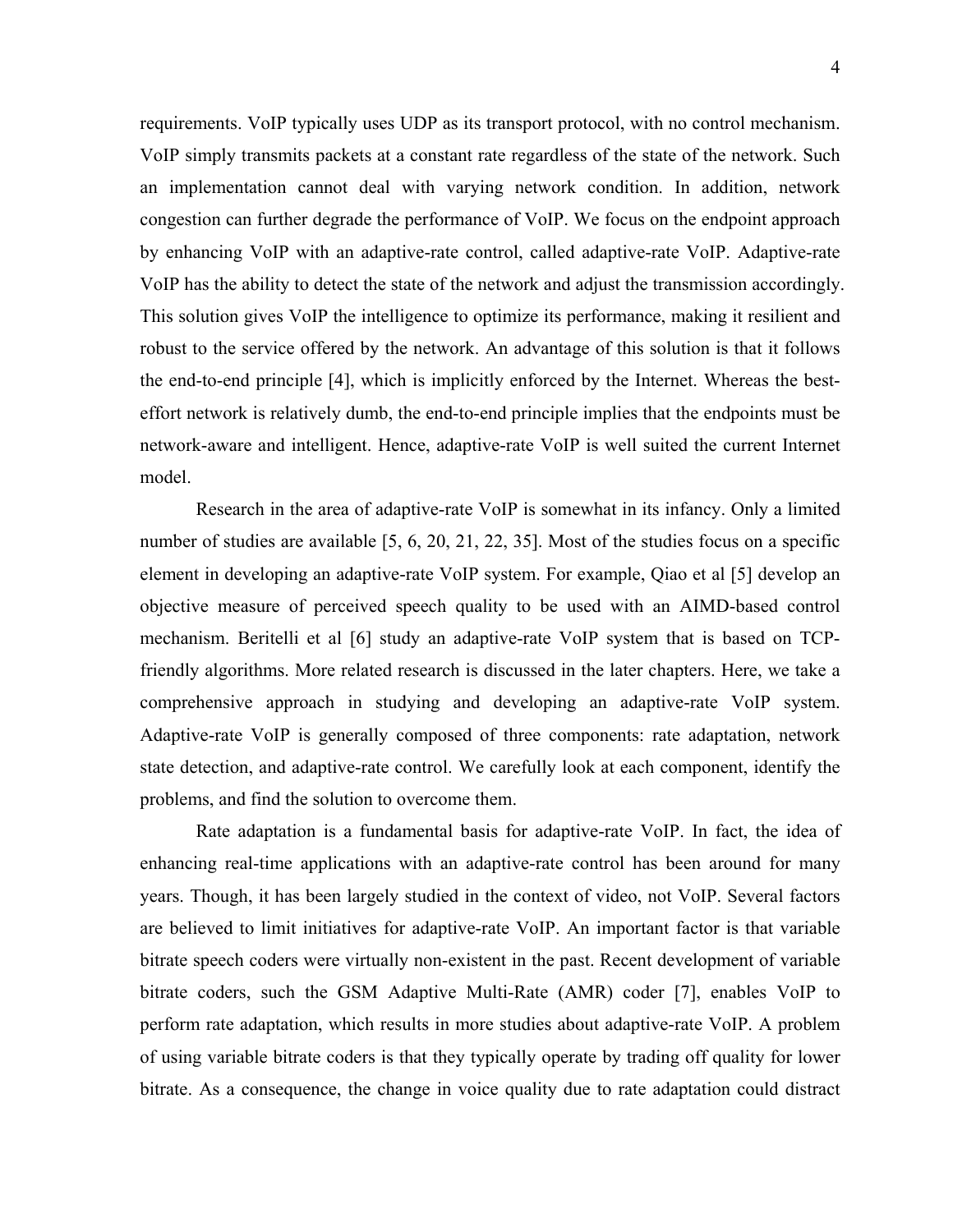the user. In the rate adaptation component, we propose an alternative of using packetization as a means for rate adaptation. This means rate adaptation can be done by using any constant bitrate speech coder. Because the output bitrate from the coder remains the same, there is no impact on the audio quality of the produced voice frames.

Network state detection is a crucial component of adaptive-rate VoIP because the control needs to know the state of the network before making a decision. The perceived quality of VoIP depends upon both end-to-end delay and packet loss. End-to-end delay affects conversational interactivity and echo, and packet loss affects clarity. Detecting the state of the network for VoIP must serve the objective of obtaining a measure of both the delay and loss. This task, however, cannot be accomplished by the standard RTP (Real-Time Transport Protocol) and its associated RTCP (Real-Time Transport Control Protocol). This is because RTP is a protocol framework that is deliberately not complete and only provides functions expected to be common for real-time applications [8]. As the matter of fact, the application must have its own mechanisms for functions not provided by RTP, because the application has the best knowledge of its data and control decision. For adaptive-rate VoIP, obtaining the one-way network delay is a daunting task. The challenge is that the endpoints typically operate independently and without support from the network. Without a synchronized clock, it is almost impossible to measure the one-way delay. In the network state detection component, we propose a novel measurement methodology called Sync & Sense of periodic stream. Sync & Sense has the ability to virtually synchronize the transmission and reception timings, which enables it to obtain the full spectrum of the delays of the VoIP session. In addition, Sync & Sense can estimate the available network bandwidth. Sync & Sense truly serve the objective of detecting the state of the network for VoIP, and provide a wider range of indications about the network condition.

Adaptive-rate control is at the center of adaptive-rate VoIP. It makes a decision based on information as provided by the network state detection component. Most of the earlier works in adaptive-rate VoIP rely on packet loss to detect the state of the network because they lack a method to measure the one-way network delay. Sync & Sense allows us to overcome this barrier. In the adaptive-rate control component, we design the control that makes use of the proposed components of rate adaptation and network state detection. The integration of the three components is a novel and unique adaptive-rate VoIP called Sync  $\&$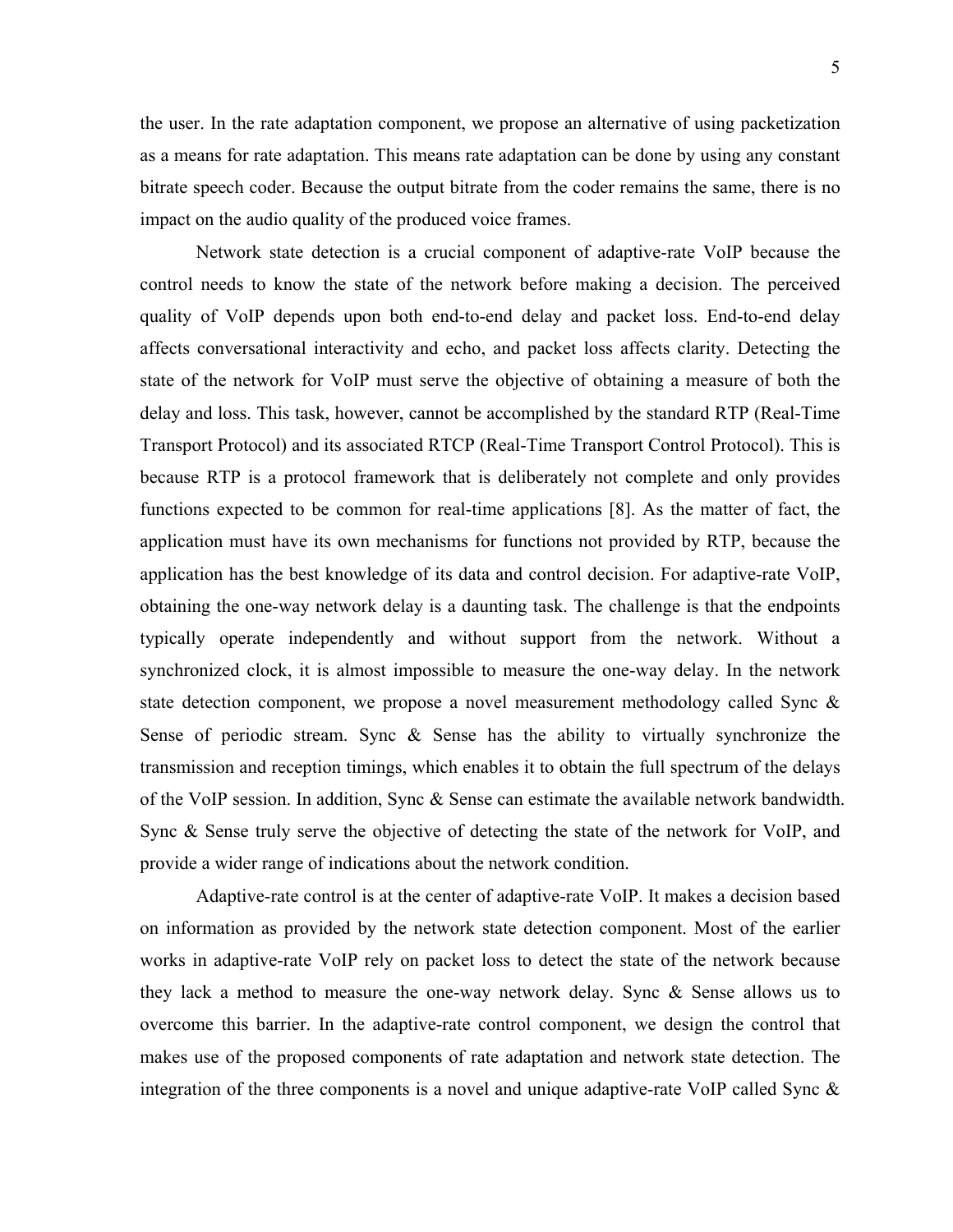<span id="page-16-0"></span>Sense Enabled Adaptive Packetization VoIP. Sync & Sense enables the adaptive-rate control to make a decision based on both delay and loss. Observing the trend of one-way network delay allows our adaptive VoIP to gain more insight about the network state and better respond, in order to optimize the performance. While any proposed adaptive-rate VoIP must demonstrate that it can deliver a performance improvement over traditional VoIP, other important issues have barely been explored. A key objective in our design is that the adaptive VoIP must possess the desirable properties. The adaptive VoIP must be quick to adjust the transmission to the changing network condition. The adaptive VoIP must have the adequate aggressiveness to compete with TCP for its needed share of bandwidth. At the same time, the adaptive VoIP must be responsive to network congestion and demonstrate a degree of TCPfriendliness. In a homogeneous adaptive VoIP network, the adaptive VoIP must be able to provide a fair bandwidth allocation to all the competing flows.

#### **1.3 Dissertation Outline**

This dissertation is organized following the three components that comprise an adaptive-rate VoIP system. Chapter 2 addresses the rate adaptation component, where we study optimizing packetization for rate adaptation. Chapter 3 addresses the network state detection component, where we propose a novel measurement methodology called Sync & Sense of periodic stream. Chapter 4 addresses the adaptive-rate control component, where we design a control based on the two proposed components of rate adaptation and network state detection. In addition, chapter 4 includes the integration of the three proposed components that results in a novel adaptive-rate VoIP called Sync & Sense Enabled Adaptive Packetization VoIP. Each chapter begins with its own background and related research in which problems and issues are discussed. Then, the proposed research work is presented. This dissertation is especially organized in such a way that each chapter is complete on its own and can be read individually or as part of the overall dissertation. This is because the proposed work in each component is unique in itself. For instance, the knowledge and findings about optimizing packetization can be applied in any adaptive-rate VoIP system. Sync & Sense is not restricted to be used for adaptive-rate VoIP. It can be use for other purposes, for example, to monitor and collect statistics of the routes of the VoIP sessions.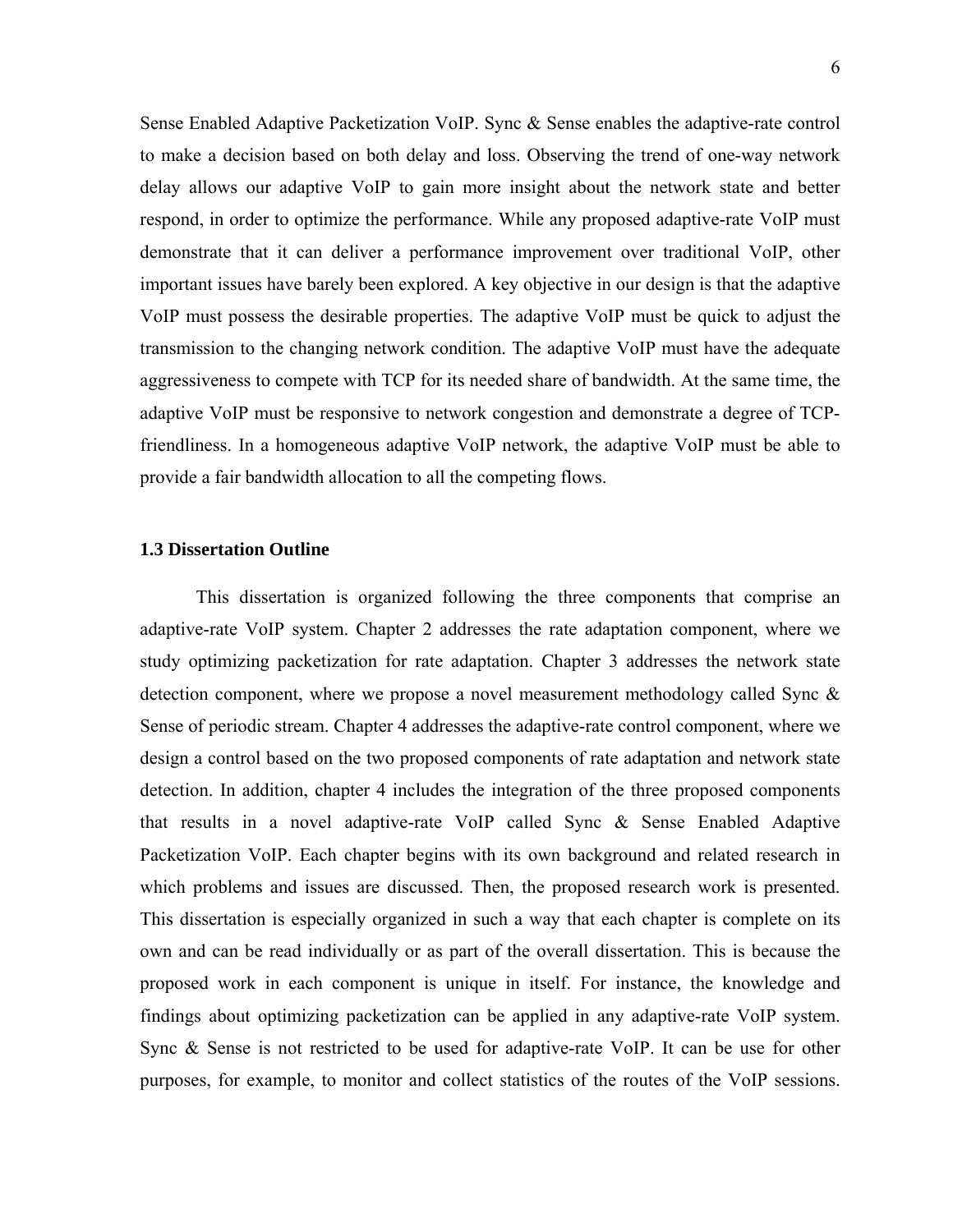### **Chapter 2**

## <span id="page-17-0"></span>**Optimizing Packetization for Improving VoIP Performance**

A problem of VoIP is that its performance is usually unpredictable and could be degraded at any time. This is because packet-switched networks, including the Internet, never guarantee the requirement of any traffic. On the contrary, VoIP has several specific requirements of available bandwidth, delay, and loss. The solution to this problem is that VoIP should be more flexible in its requirements. Adaptive-rate VoIP is an approach that allows the bandwidth requirement to be variable, instead of fixed. Adaptive-rate VoIP attempts to adjust the transmission rate to match the available network bandwidth. This can help to minimize network congestion, which in turn can lower the delay and reduce packet loss. The challenge of this approach is how to make VoIP to be able to transmit packets at variable rates. Most speech coders are typically constant bitrate. Variable bitrate speech coders were non-existent in the past, until recently. This is believed to be a reason that limited initiatives in research about adaptive-rate VoIP. Many of adaptive-rate VoIP systems that have been proposed recently are based on variable bitrate speech coders.

Here, we propose an alternative, based on constant bitrate coders, that uses packetization as a means to vary the bandwidth requirement of VoIP. We explore how packetization can change the transmission rate. We then study the effect of packetization on VoIP performance. Through simulation-based study, we found that optimizing packetization can help to improve the delay and loss performance. In addition, cross traffic and significance of VoIP traffic play an important role in determining the performance. Under different levels of network load, there is an optimal packetization that can minimize the endto-end delay. The findings from the study provide insights about when and how adaptive-rate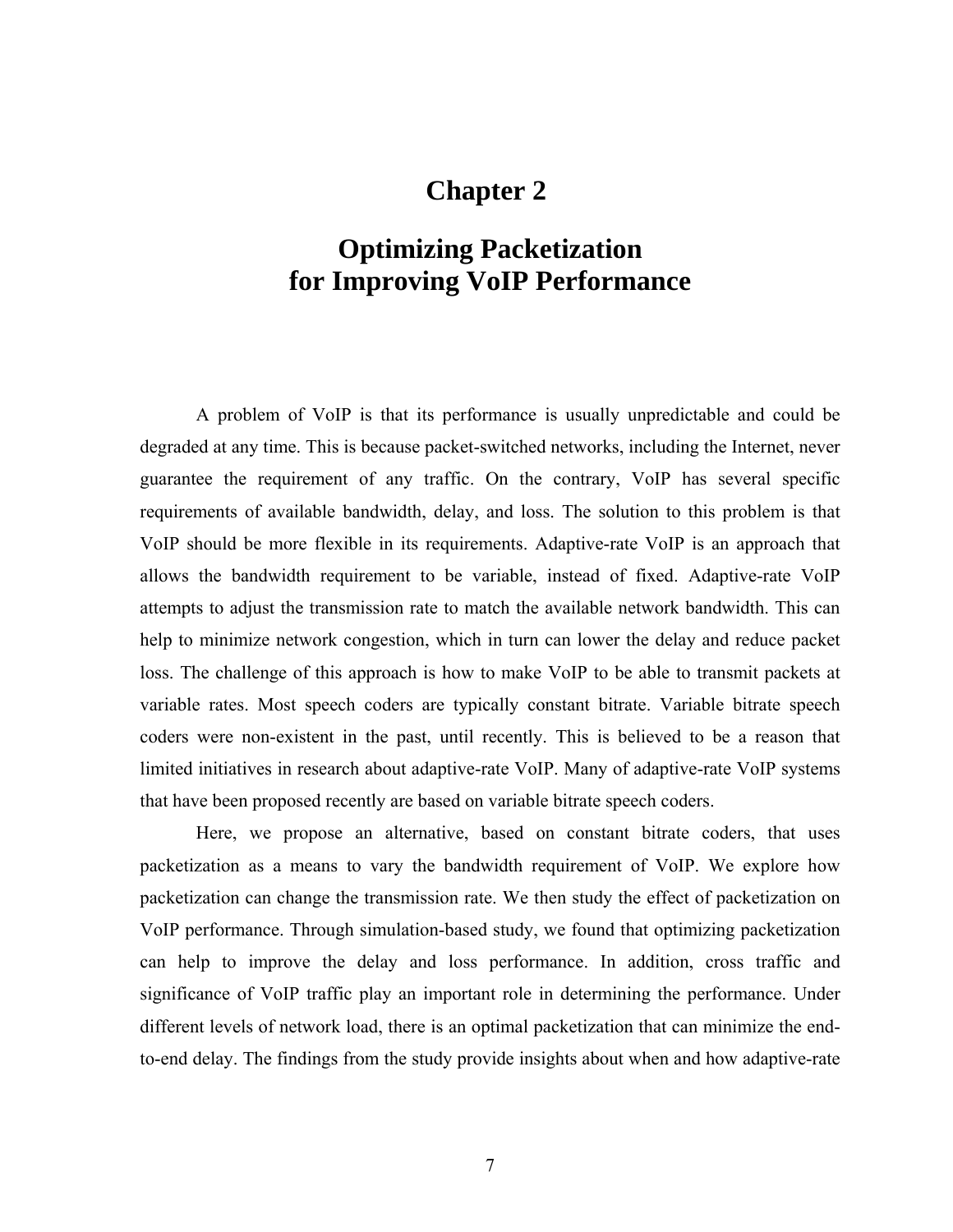<span id="page-18-0"></span>VoIP can improve the performance. This study also demonstrates the feasibility of adaptiverate VoIP based on packetization.

#### **2.1 Background and Related Research**

As is well known, a packet-switched network service does not guarantee available bandwidth, and delay and loss bounds. At any time, it is possible that network congestion can cause large delay and excessive packet loss. The TCP protocol has a congestion control mechanism that backs off in the event of packet loss, ensuring that congestion can be resolved. Real-time applications, including VoIP, on the other hand, usually send packets at a constant rate without a control mechanism. The inherent problem is that they cannot react to network congestion. As a consequence, the performance is degraded when the requirement is not met. The idea of enhancing real-time applications with an adaptive-rate control has been around for a decade. However, the research in this area has been largely focused in the context of video, not VoIP. This is due to several reasons. Usually, there is more room to play with video because the bandwidth requirement is relatively large. Many adaptive-rate control schemes for video are well-known, for example, RAP [9] and TFRC [10]. Some argue that VoIP traffic will be a tiny percentage of all traffic on a transmission link since VoIP traffic is orders of magnitude less than video traffic. Another reason is that variable bitrate speech coders were virtually non-existent in the past. Most speech coders are generally model-based, which send parameters representing the model, independent of network condition. Some have proposed the use of banks of speech coders, each with a different bitrate, and then switching among them to perform adaptive-rate control [11]. This approach has some drawbacks. One is the problem of implementing many speech coders in the same platform. Another, the transition from one coder to the other might not be transparent to the user and could cause some distraction. Variable bitrate speech coders have been developed only recently. A well-known example is the GSM Adaptive Multi-Rate (AMR) coder [7]. The AMR coder uses eight different bitrates: 4.75, 5.15, 5.90, 6.70, 7.40, 7.95, 10.2 and 12.2 Kbps. The voice quality (e.g. MOS) varies depending on the bitrate. The higher the bitrate, the better is the voice quality. The AMR coder is expected to be used in many applications such as IP telephony and wireless systems. It was devised by ETSI for the third-generation mobile system. Optimizing packetization in order to improve VoIP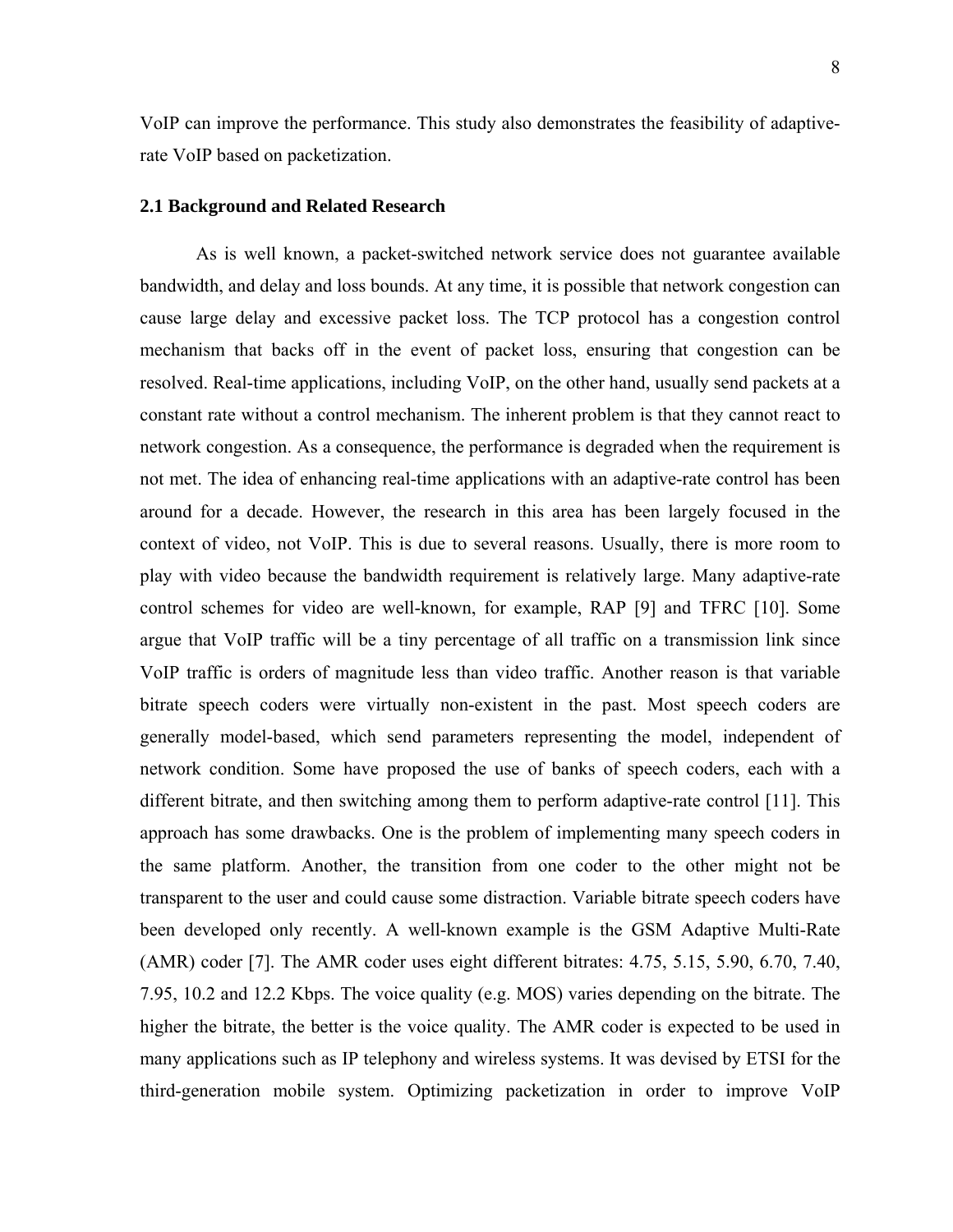<span id="page-19-0"></span>performance has been studied in [16]. Here, we further extend the study to examine the limitation of such an approach, as well as the feasibility of using such an approach for adaptive-rate VoIP.

#### **2.2 Variable Rate VoIP Based on Packetization**

Packetization is a parameter that must be specified when setting up VoIP applications or networks. Packetization determines how many sample voice frames, produced by the speech coder, are to be loaded into the same packet, before leaving the sender. Packetization delay refers to the delay incurred in this process. As more voice frames are to be loaded, the packetization delay increases. Since a speech coder produces a sample voice frame at a specific rate, it takes time to collect the needed number of voice frames. VoIP is delaysensitive. Thus, packetization generally needs to be small so that it does not cause too much delay. A typical VoIP packet requires at least 40 bytes of overhead; 20 bytes of the IP header, 8 bytes of the UDP header, and 12 bytes of the RTP header. The overhead from the data link layer may be added, but it is usually not considered because the data link layer overhead varies when the packets travel across different physical networks. Depending on the speech coder type and packetization, the payload of a VoIP packet typically ranges from 10 to 40 bytes. It can be seen that, for VoIP, the packet overhead is usually larger than the payload. Thus, a large percentage of the bandwidth requirement is used for the transport of overhead bytes. Determining packetization is critical because it not only affects the packetization delay, but also the packet size and bandwidth requirement.

| Standard | Coding          | <b>Effective Voice</b><br>Bandwidth (Kbps) | Sample Voice<br>Frame Delay (ms) | Sample Voice<br>Frame Size (bits) |
|----------|-----------------|--------------------------------------------|----------------------------------|-----------------------------------|
| G.711    | <b>PCM</b>      | 64                                         | 0.125                            | 8                                 |
| G.726    | <b>ADPCM</b>    | 32                                         | 0.125                            | 4                                 |
| G.729    | <b>CS-ACELP</b> | 8                                          | 10                               | 80                                |

**Table 2-1** Important characteristics of well-known speech coders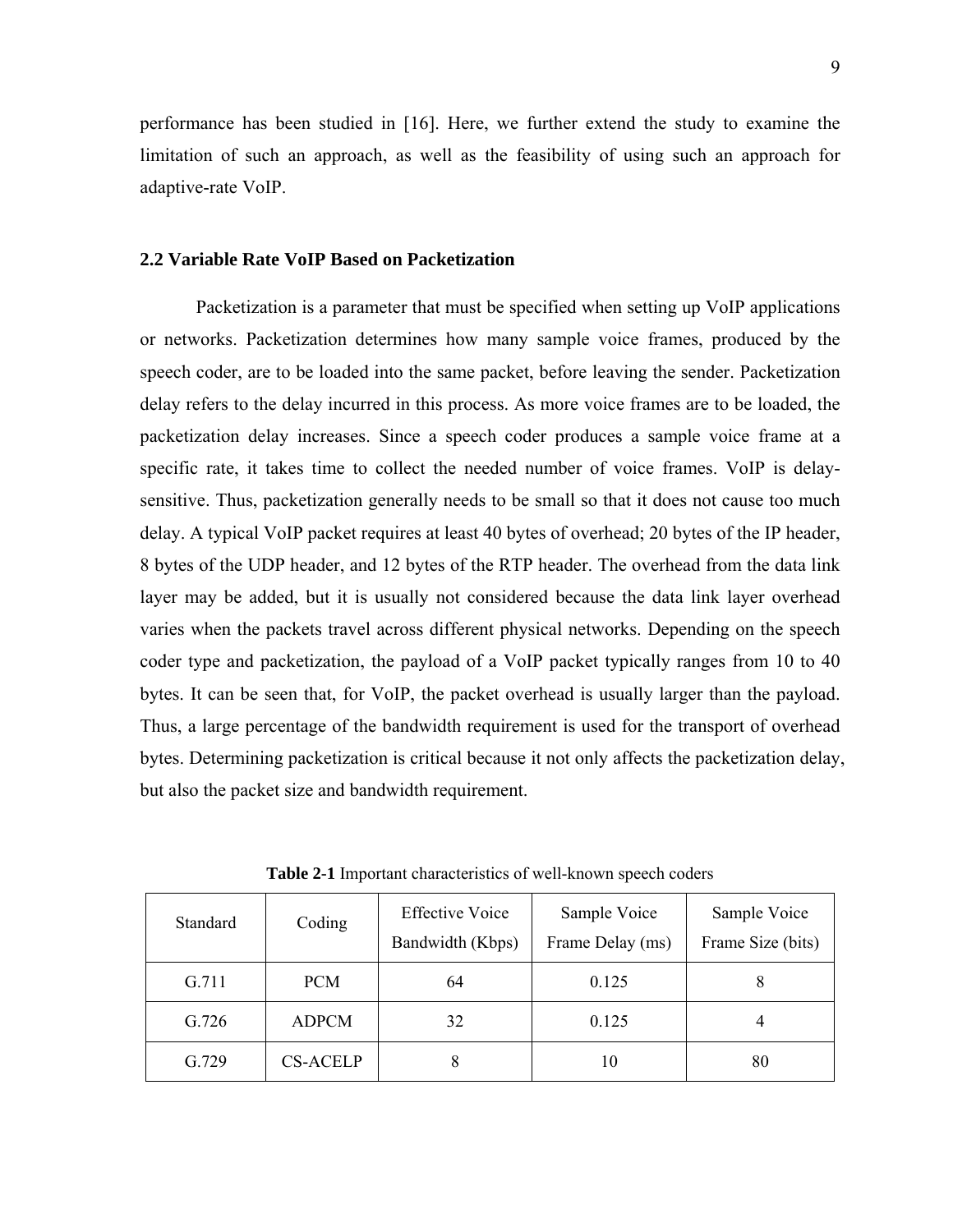Table 2-1 shows important characteristics of well-known speech coders, which are needed for calculating bandwidth requirements. Effective voice bandwidth refers to the output bitrate of the coder. Sample voice frame delay refers to the time interval in which the coder samples voice signal and outputs a voice frame. Sample voice frame size refers to the size of the output voice frame. It is the smallest data unit for the payload of a voice packet. Below, we explore the relationship between packetization and bandwidth requirements.

Let

| $D_{frame}$ | Sample voice frame delay (ms)                |
|-------------|----------------------------------------------|
| F           | Sample voice frame size (bits)               |
| n           | Number of sample voice frames in the payload |
| н           | Header size of the voice packet (bits)       |

$$
Effective voice bandwidth = \frac{F}{D_{frame}} \qquad \text{Kbps} \tag{2-1}
$$

Overhead bandwidth 
$$
= \frac{H}{nD_{frame}}
$$
 Kbps (2-2)

Network bandwidth 
$$
= \frac{H + nF}{nD_{frame}} \qquad \text{Kbps} \qquad (2-3)
$$

Effective voice bandwidth in Equation 2-1 is the output bitrate of the speech coder, which is constant regardless of packetization. The effect of packetization can be seen in Equation 2-2, which depends on the number of sample voice frames in the payload. Small packetization results in a large overhead bandwidth. On the other hand, increasing packetization helps to reduce the overhead bandwidth. The network bandwidth requirement of VoIP (Equation 2-3) is the sum of effective voice bandwidth (Equation 2-2) and overhead bandwidth (Equation 2- 3). Hence, packetization also has an impact on the bandwidth requirement.

Figure 2-1 is a composite plot of the above equations, which illustrates the effect of packetization. The plot is based on parameters from the G.726 standard. The lower horizontal scale is the number of sample voice frames in the payload. Accordingly, the upper horizontal scale is the packetization delay, which is the product of the number of sample voice frames and the sample voice frame delay. The dashed line represents the effective voice bandwidth.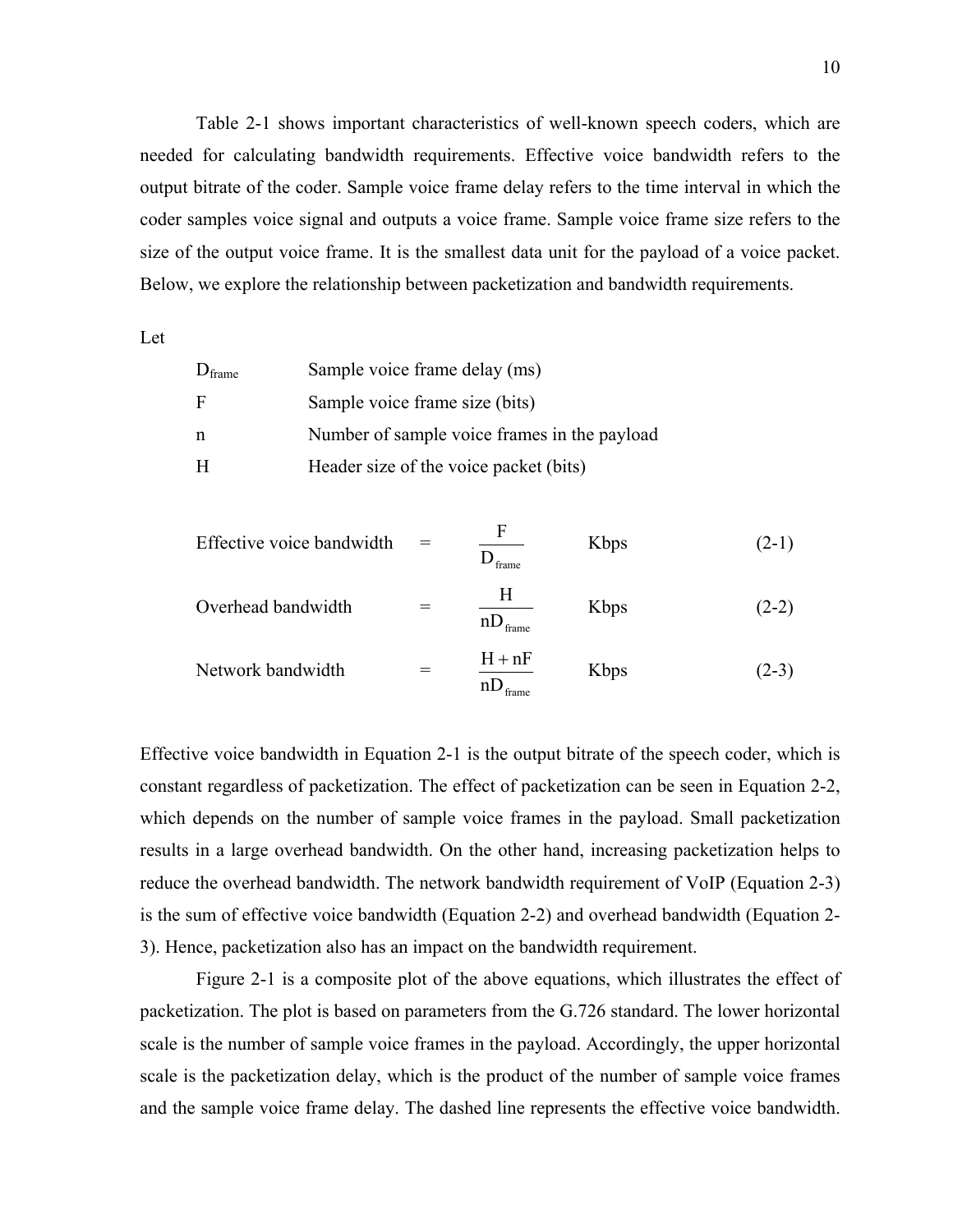<span id="page-21-0"></span>The difference between the solid line and the dashed line represents the overhead bandwidth. It can be seen that packetization has an impact on the overhead bandwidth by which it exhibits a decreasing function. With small packetization, the payload-to-overhead ratio is small. That is, in addition to the effective voice bandwidth, a large percentage of the bandwidth is required for the transport of the packet overhead. This results in a large network bandwidth requirement. By using large packetization, we increase the payload-to-overhead ratio. This helps to reduce the overhead bandwidth, which in turn also reduce the bandwidth requirement. However, a drawback of large packetization is that it increases packetization delay. This is undesirable because it could affect the limited end-to-end delay budget.



**Figure 2-1** Relationship between packetization and bandwidth requirements

A typical setting for VoIP is to use a fair value of packetization that compromises between the bandwidth requirement and the incurred packetization delay. The problem is that pre-determined packetization cannot allow optimal performance. This is because the network condition varies over time. By varying packetization, we would be able to adjust the bandwidth requirement to match the available network bandwidth, which could help to optimize the performance. Figure 2-1 illustrates how we can make use of packetization.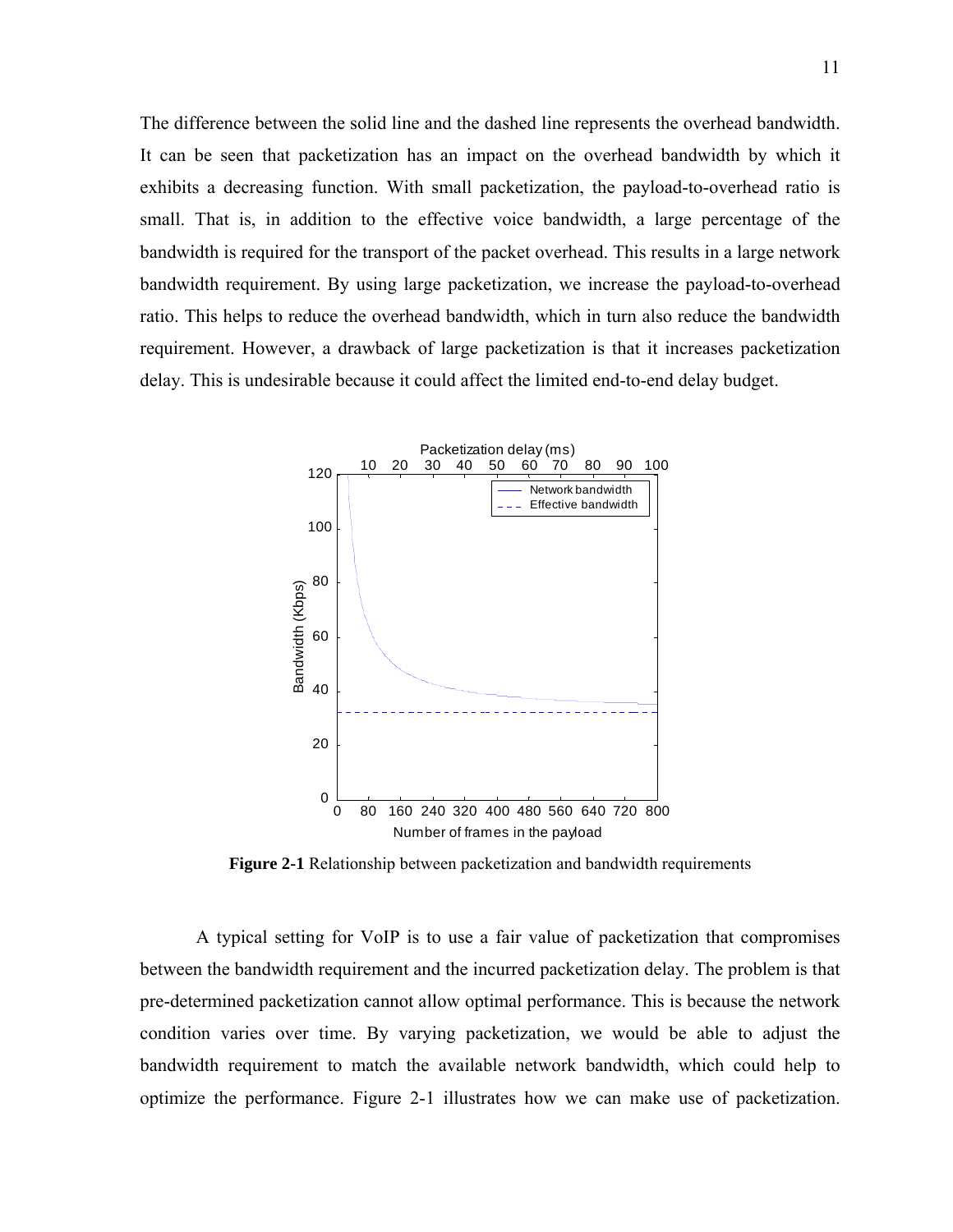<span id="page-22-0"></span>When sufficient network bandwidth is available, using small packetization allows minimal packetization delay. When the network is congested, using large packetization reduces the bandwidth requirement, which could help reduce the congestion. Figure 2-1 also shows that only a certain range of packetization is feasible for varying the bandwidth requirement. Small packetization (e.g. less than 10-ms packetization delay) causes an extremely large bandwidth requirement, which is not worth the decreased packetization delay. Large packetization (e.g. more than 30-ms packetization delay) does not significantly reduce the bandwidth requirement, but may incur too much packetization delay.

Adaptive-rate VoIP can use packetization as a means for adjusting the transmission rate. This approach has an advantage that it can work with any constant bitrate speech coder. Another advantage is that rate adaptation is independent to the output bitrate of the coder. Therefore, rate adaptation is likely to be transparent to the user. A side effect of this approach is variable packetization delay, which must be managed at the receiver. Compared to variable bitrate coders, rate adaptation is done at the coder. There is no impact on packetization. However, varying the output bitrate of the coder can affect the output voice frame and the audio quality. Rate adaptation could cause distraction and may not be transparent to the user.

#### **2.3 Effect of Packetization on VoIP Performance**

The previous section describes the relationship between packetization and bandwidth requirements. It demonstrates that packetization is an excellent approach for varying the bandwidth requirement and for adaptive-rate VoIP. Here, we extend the study to determine whether varying packetization can offer benefits beyond the bandwidth requirement. Specifically, if we could optimize packetization under a current network condition, we should be able to improve the performance of VoIP. This study also demonstrates the feasibility of adaptive-rate VoIP based on packetization.

#### **2.3.1 Study Methodology**

We conduct a simulation study using the Network Simulator 2 or ns-2 [12]. The network topology for the simulation is shown in Figure 2-2. All nodes implement FIFO scheduling and drop-tail queuing. The link between node 0 and 1 has capacity of 10 Mbps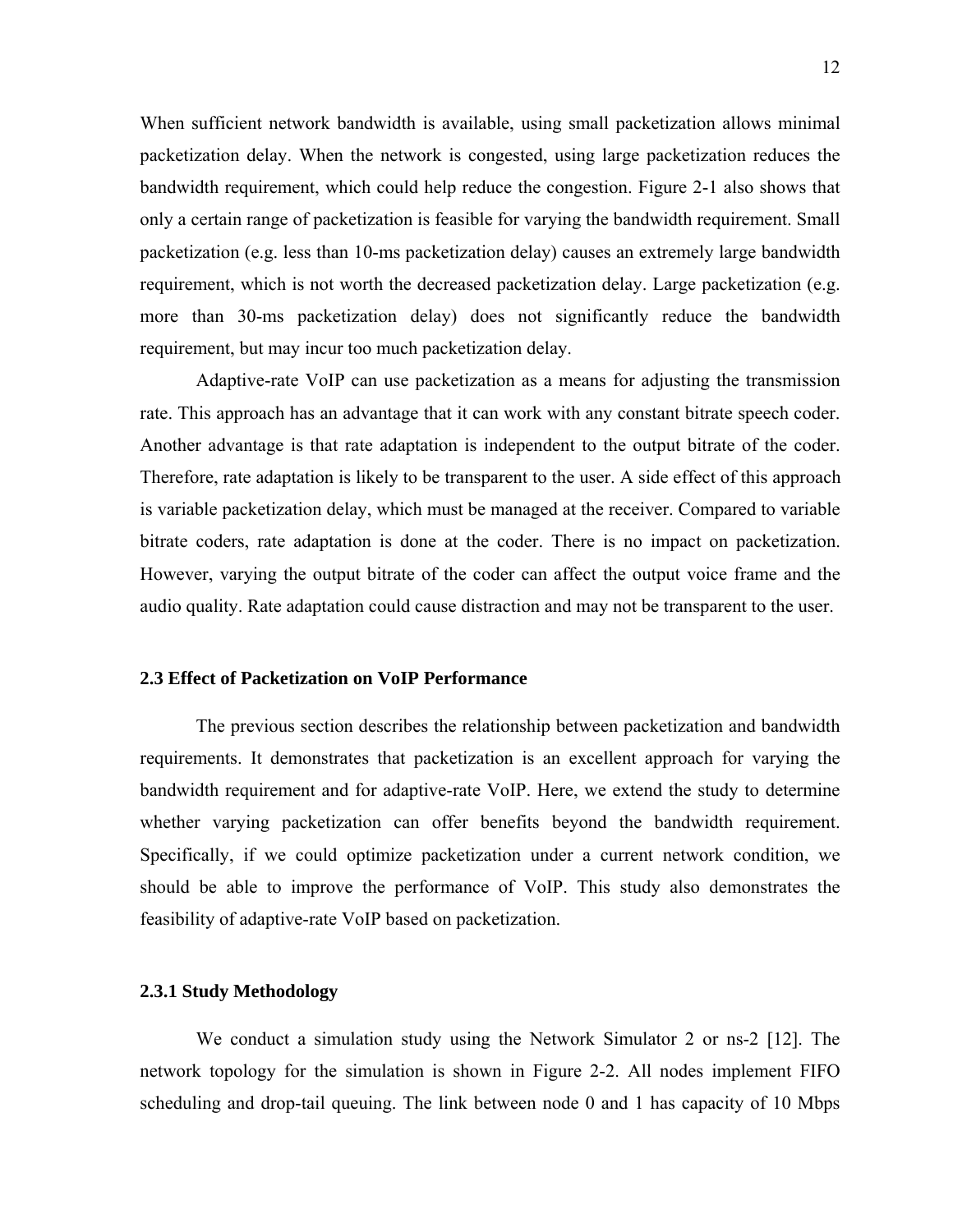<span id="page-23-0"></span>with propagation delay of 35 milliseconds. To ensure that the network is fairly congested, the offered load on this link is set to 60 percent on average. The link between node 1 and 2 has limited capacity so as to create the bottleneck. The link capacity varies as a factor in the simulation, with propagation delay of 5 milliseconds. Cross traffic on each link is generated from nine Pareto sources with the  $\alpha$  parameter of 1.5, i.e. the inter-arrival time has infinite variance. The aggregation of many Pareto sources with  $\alpha$  less than 2 has been shown to produce Long Range Dependent (LRD) traffic [13]. Measurement studies have shown that packet size distribution on the Internet is centered on three values [14, 15]. Namely, about 60% of the packets are 40 bytes, 25% are 550 bytes, and 15% are 1500 bytes. In our simulation, we follow such a finding when generating the cross traffic. Note that, in terms of load distribution, about 7% of the load is 40-byte packets, 35% is 550-byte packets, and 58% is 1500-byte packets. The VoIP session lasts 120 seconds in which the source is assumed using the ADPCM codec, with the effective voice bandwidth of 32 Kbps.



**Figure 2-2** Simulation network topology

Packetization and cross traffic load offered to the bottleneck link are the key factors in the simulation. From Figure 2-1, we consider the feasible range of packetization from 80 to 240 bytes of payload; or, accordingly, from 10 to 30 milliseconds of packetization delay. With the small voice frame delay of 0.125 milliseconds, the packetization can have any value within the feasible range. In the simulation, we use the increment step of 5 milliseconds. So, the values of the packetization factor are 10, 15, 20, and so on, in milliseconds. Because the VoIP bandwidth requirement is relatively small, it is also interesting to study how that plays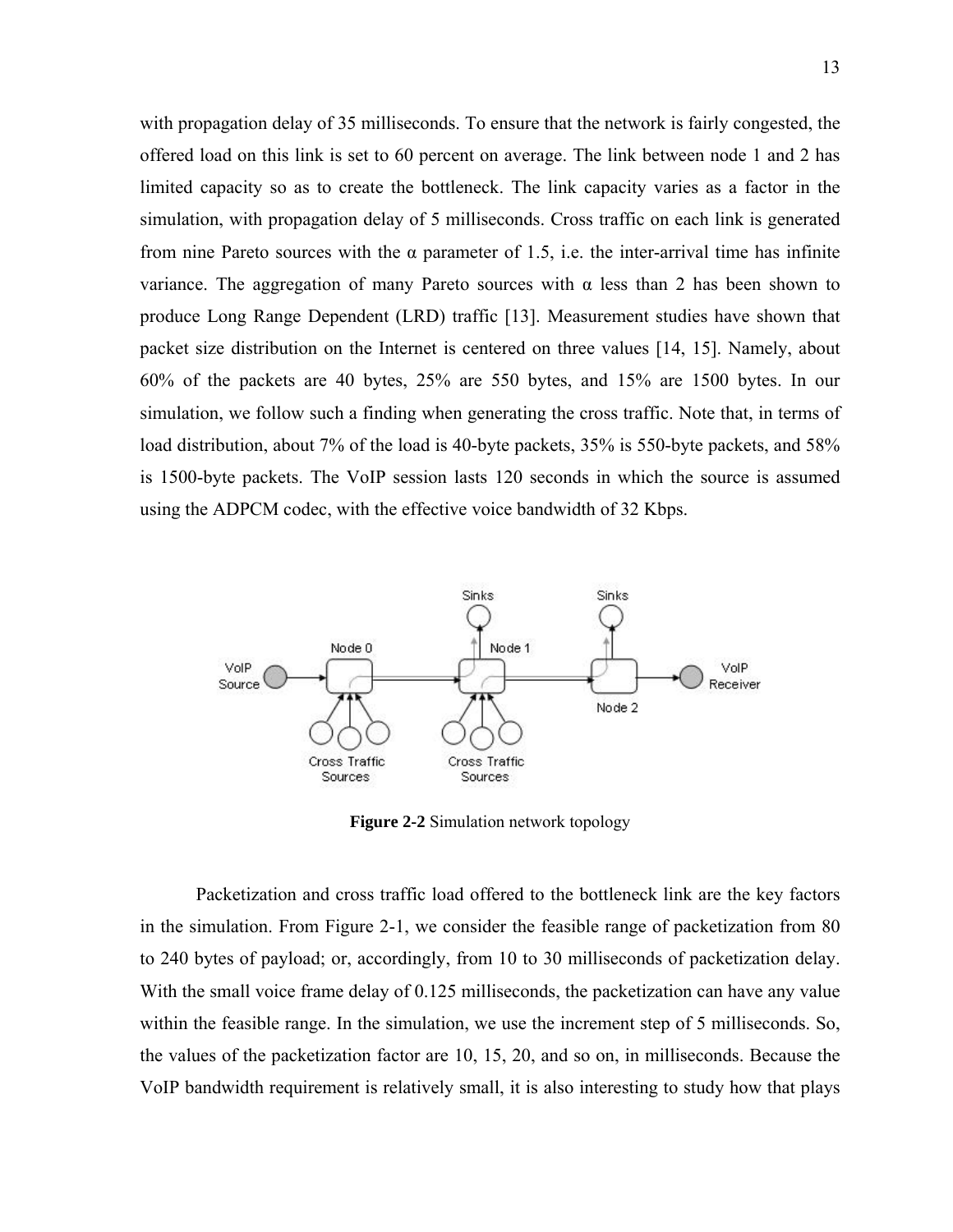<span id="page-24-0"></span>a role on the performance. Thus, we add another factor: the significance of VoIP traffic, which is defined as the effective voice bandwidth divided by the bottleneck link capacity. It is used for comparative purpose only to estimate the percentage of VoIP traffic. Given a VoIP flow, the actual traffic varies as it depends on the packetization.

To evaluate the performance, we make measurements of one-way network delay and packet loss. Note that the network delay is associated with the packet level. Whereas packetization is the factor that contributes a delay to the sample voice frame, evaluation of the delay performance must be done at the voice frame level that includes the effect of packetization delay. Here, we define one-way end-to-end delay as the latency of a voice frame from when the codec begins to collect the voice samples to when that voice frame is received at the receiver and ready to be decoded. The end-to-end delay can be found by the sum of the measured network delay and the corresponding packetization delay. We use the  $90<sup>th</sup>$  percentile of end-to-end delay as a performance metric, instead of the commonly used mean delay. In VoIP, early arriving packets are held in the jitter buffer so that late arriving packets can still be in time for a smooth playout. The  $90<sup>th</sup>$  percentile of end-to-end delay virtually accounts for an estimate of the jitter buffer delay. Thus, it can better reflect the actual delay that the user may experience. Similarly, packet loss is associated with the packet level. Since packetization determines the number of voice frames in the payload, more voice frames are lost when a packet with large packetization is lost. Thus, the measured packet loss is converted to voice frame loss, based on the corresponding packetization. Voice frame loss rate is used to indicate the percentage of voice frames being lost in the network.

#### **2.3.2 Simulation Results**

Table 2-2, 2-3, 2-4, and 2-5 are the simulation results showing the effect of packetization when the bottleneck link capacity is 128, 256, 512, and 768 Kbps, respectively. The tables show the performance of the VoIP flow under the two factors: packetization and cross traffic load offered to the bottleneck link. Each cell in the table includes the  $90<sup>th</sup>$ percentile of end-to-end delay (on the top) and voice frame loss rate (on the bottom). Focusing on the delay performance, we accordingly use the data from the tables to plot the  $90<sup>th</sup>$  percentile of end-to-end delay in Figure 2-3, 2-4, 2-5, and 2-6.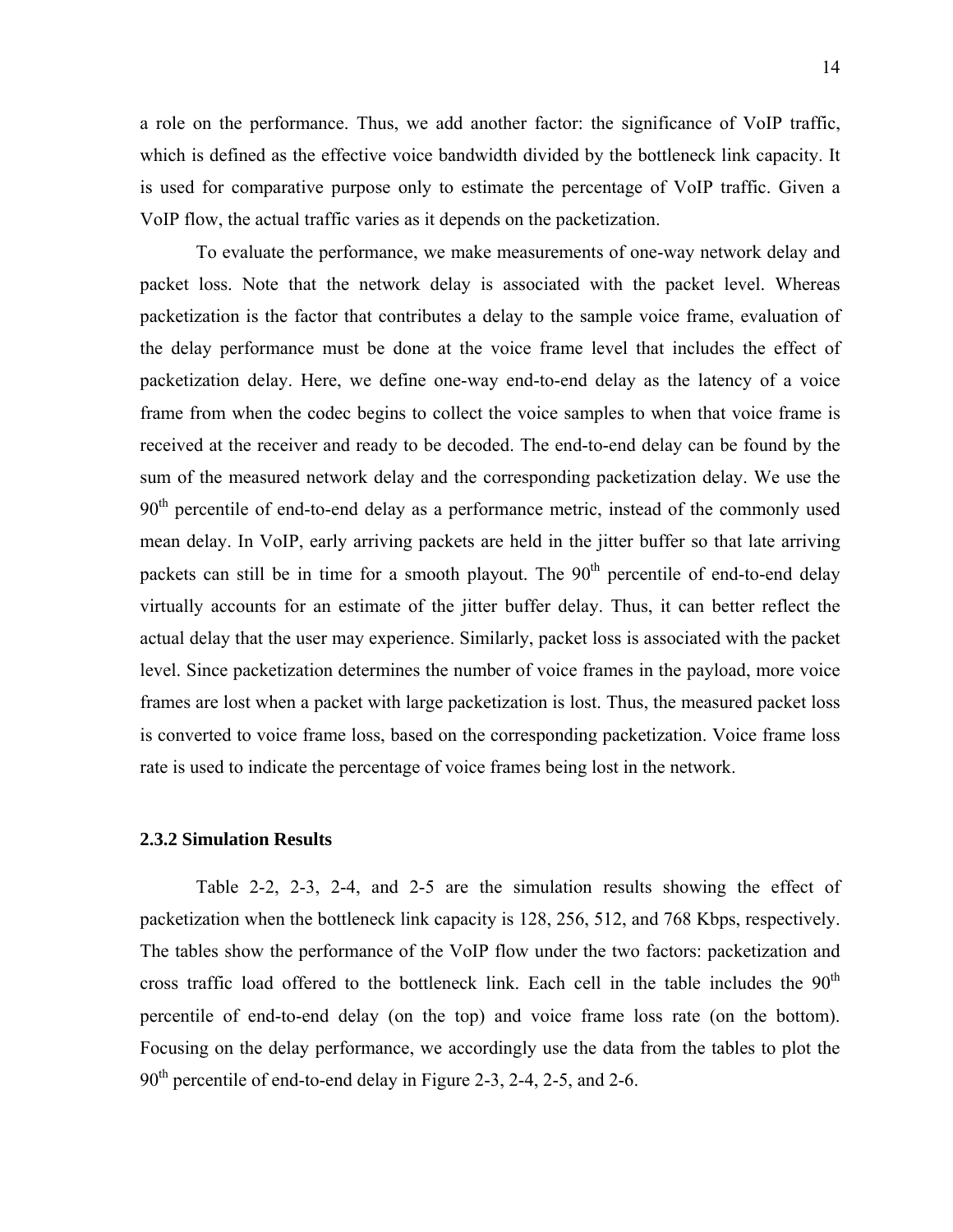<span id="page-25-0"></span>

|                                 |                     |    | Packetization (ms) |                              |                       |                         |                       |  |
|---------------------------------|---------------------|----|--------------------|------------------------------|-----------------------|-------------------------|-----------------------|--|
|                                 |                     |    | 10                 | 15                           | 20                    | 25                      | 30                    |  |
|                                 | bottleneck link (%) | 60 | 540.93 ms<br>7.83% | 655.65 ms<br>$4.41\%$        | 715.65 ms<br>2.47%    | 763.15 ms<br>$1.44\%$   | 803.15 ms<br>0.80%    |  |
|                                 |                     | 50 | 376.83 ms<br>0.63% | 225.48 ms<br>0.05%           | 206.46 ms<br>0.03%    | $201.63$ ms<br>$0.02\%$ | 201.98 ms<br>0.03%    |  |
| Average cross traffic load over |                     | 40 | 214.44 ms<br>0.10% | 180.71 ms<br>$0.09\%$        | 173.58 ms<br>$0.07\%$ | 173.73 ms<br>$0.12\%$   | 176.66 ms<br>0.10%    |  |
|                                 |                     | 30 | 150.30 ms<br>0.10% | $146.33 \text{ ms}$<br>0.05% | 148.85 ms<br>0.12%    | 152.17 ms<br>0.03%      | 154.69 ms<br>$0.07\%$ |  |
|                                 |                     | 20 | 130.1 ms<br>0.12%  | 133.81 ms<br>0.16%           | 133.65 ms<br>0.18%    | 136.00 ms<br>0.12%      | 139.07 ms<br>0.10%    |  |

**Table 2-2** Delay and loss performance for bottleneck link of 128 Kbps



**Figure 2-3** Plot of end-to-end delay for bottleneck link of 128 Kbps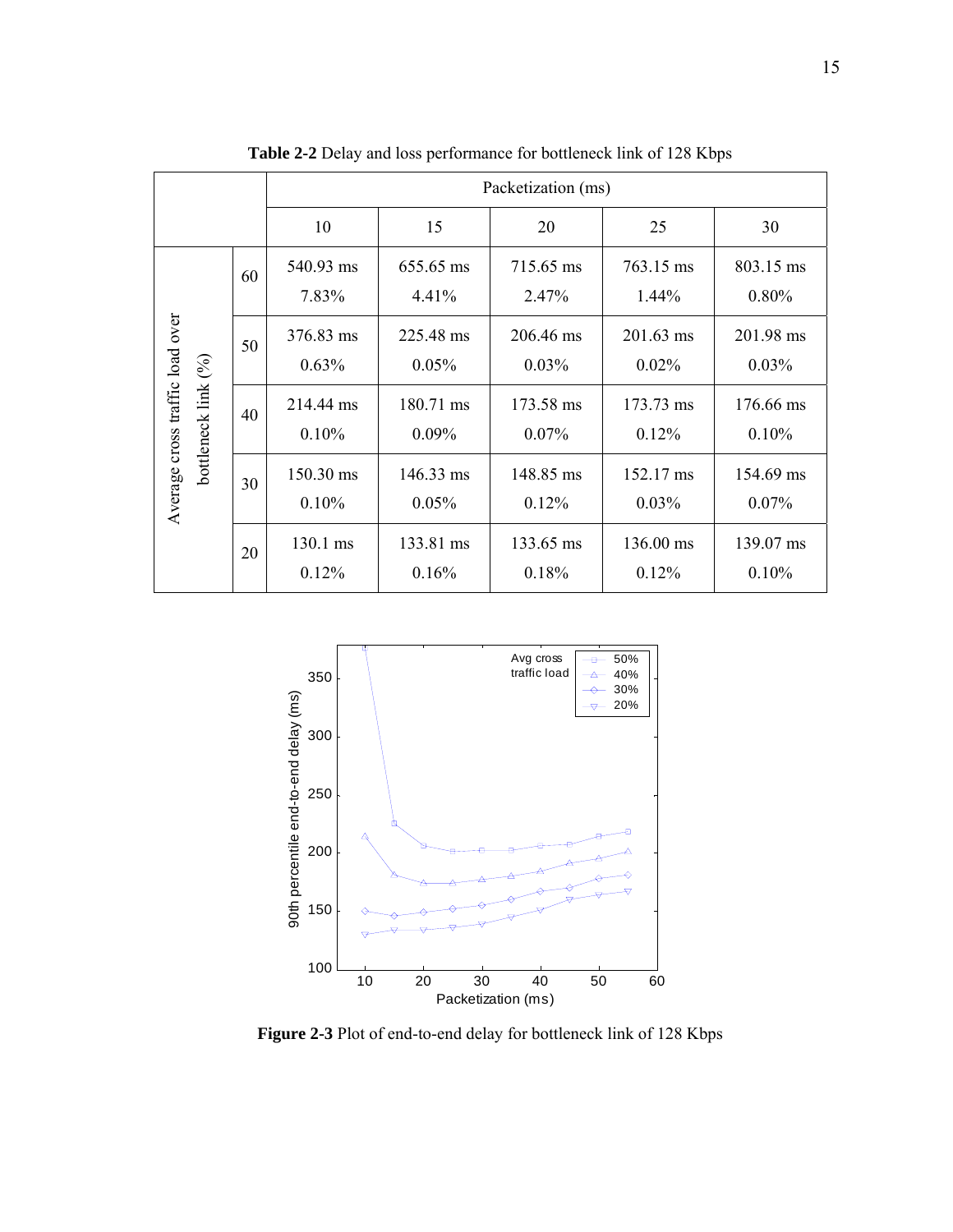<span id="page-26-0"></span>

|                                 |                     |    | Packetization (ms)    |                       |                    |                       |                    |  |
|---------------------------------|---------------------|----|-----------------------|-----------------------|--------------------|-----------------------|--------------------|--|
|                                 |                     |    | 10                    | 15                    | 20                 | 25                    | 30                 |  |
|                                 | bottleneck link (%) | 75 | 384.49 ms<br>4.25%    | 452.28 ms<br>2.86%    | 477.28 ms<br>1.98% | 500.27 ms<br>$1.67\%$ | 520.51 ms<br>1.48% |  |
| Average cross traffic load over |                     | 70 | 305.63 ms<br>$1.44\%$ | 283.91 ms<br>$0.56\%$ | 268.11 ms<br>0.40% | 249.28 ms<br>$0.33\%$ | 231.92 ms<br>0.38% |  |
|                                 |                     | 65 | 268.19 ms<br>1.10%    | 232.13 ms<br>0.59%    | 217.46 ms<br>0.28% | 216.04 ms<br>0.25%    | 214.02 ms<br>0.15% |  |
|                                 |                     | 60 | 156.63 ms<br>0.42%    | 141.02 ms<br>0.10%    | 134.80 ms<br>0.08% | 136.54 ms<br>0.06%    | 140.13 ms<br>0.12% |  |
|                                 |                     | 50 | 135.38 ms<br>0.23%    | 125.29 ms<br>0.14%    | 126.41 ms<br>0.19% | 127.84 ms<br>0.02%    | 131.91 ms<br>0.15% |  |
|                                 |                     | 40 | 92.50 ms<br>0.20%     | 95.59 ms<br>0.25%     | 100.14 ms<br>0.23% | 106.08 ms<br>0.17%    | 111.16 ms<br>0.33% |  |

**Table 2-3** Delay and loss performance for bottleneck link of 256 Kbps



**Figure 2-4** Plot of end-to-end delay for bottleneck link of 256 Kbps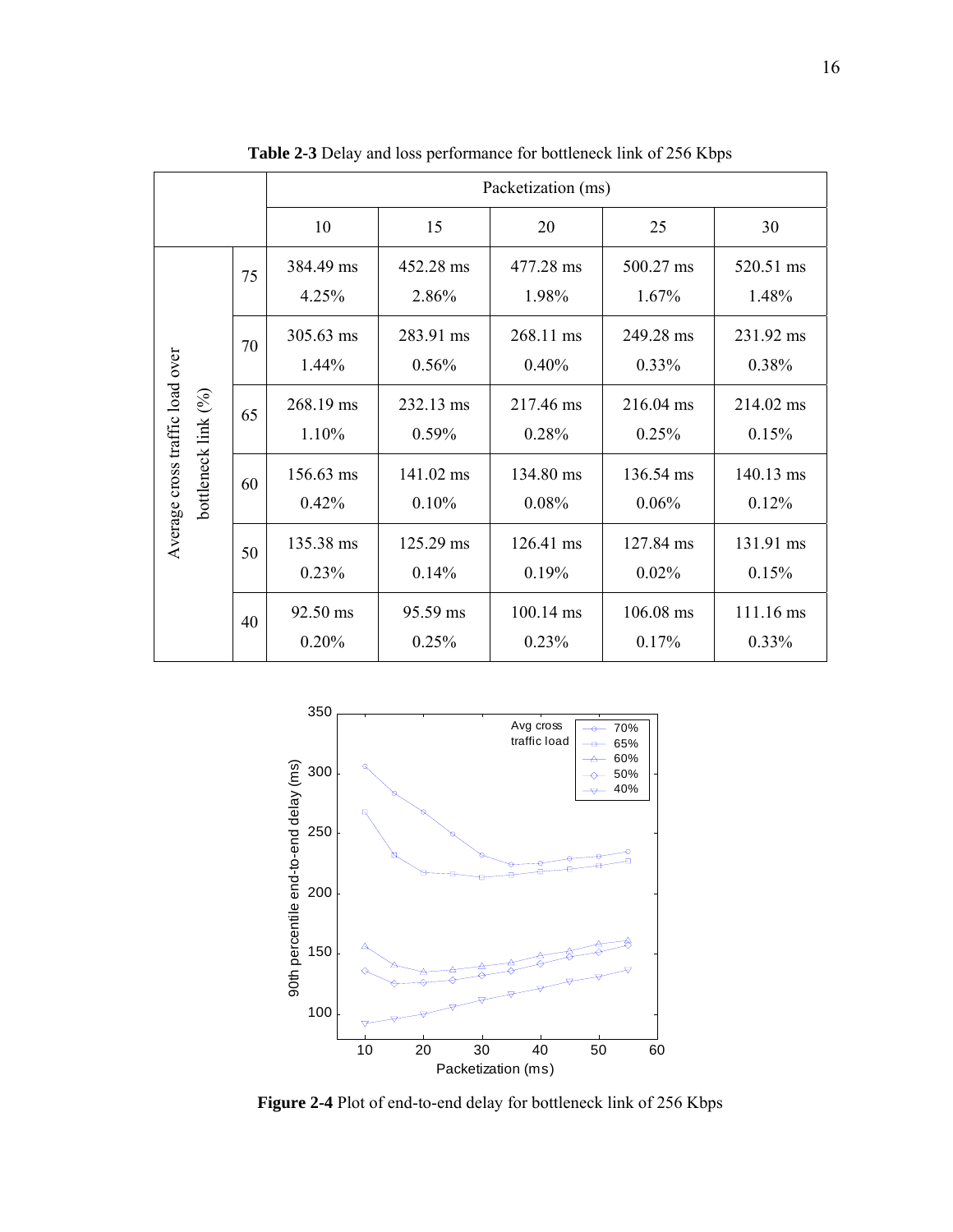<span id="page-27-0"></span>

|                                 |                     |    | Packetization (ms)    |                    |                    |                       |                    |  |
|---------------------------------|---------------------|----|-----------------------|--------------------|--------------------|-----------------------|--------------------|--|
|                                 |                     |    | 10                    | 15                 | 20                 | 25                    | 30                 |  |
|                                 |                     | 80 | 266.30 ms<br>3.65%    | 283.17 ms<br>2.69% | 300.67 ms<br>2.73% | 308.65 ms<br>2.44%    | 327.38 ms<br>2.4%  |  |
| Average cross traffic load over |                     | 75 | 218.01 ms<br>$1.11\%$ | 232.58 ms<br>0.91% | 235.13 ms<br>0.48% | 234.74 ms<br>$0.77\%$ | 235.13 ms<br>0.53% |  |
|                                 | bottleneck link (%) | 70 | 150.23 ms<br>0.43%    | 143.11 ms<br>0.24% | 141.54 ms<br>0.17% | 145.09 ms<br>0.08%    | 147.16 ms<br>0.17% |  |
|                                 |                     | 65 | 107.15 ms<br>0.14%    | 104.82 ms<br>0.16% | 107.32 ms<br>0.12% | 109.81 ms<br>0.15%    | 112.79 ms<br>0.07% |  |
|                                 |                     | 60 | 81.82 ms<br>0.06%     | 85.00 ms<br>0.04%  | 89.26 ms<br>0.05%  | 93.86 ms<br>0.06%     | 99.04 ms<br>0.02%  |  |
|                                 |                     | 50 | 74.73 ms<br>0.07%     | 79.58 ms<br>0.04%  | 84.86 ms<br>0.05%  | 90.05 ms<br>0.02%     | 94.88 ms<br>0.07%  |  |

**Table 2-4** Delay and loss performance for bottleneck link of 512 Kbps



**Figure 2-5** Plot of end-to-end delay for bottleneck link of 512 Kbps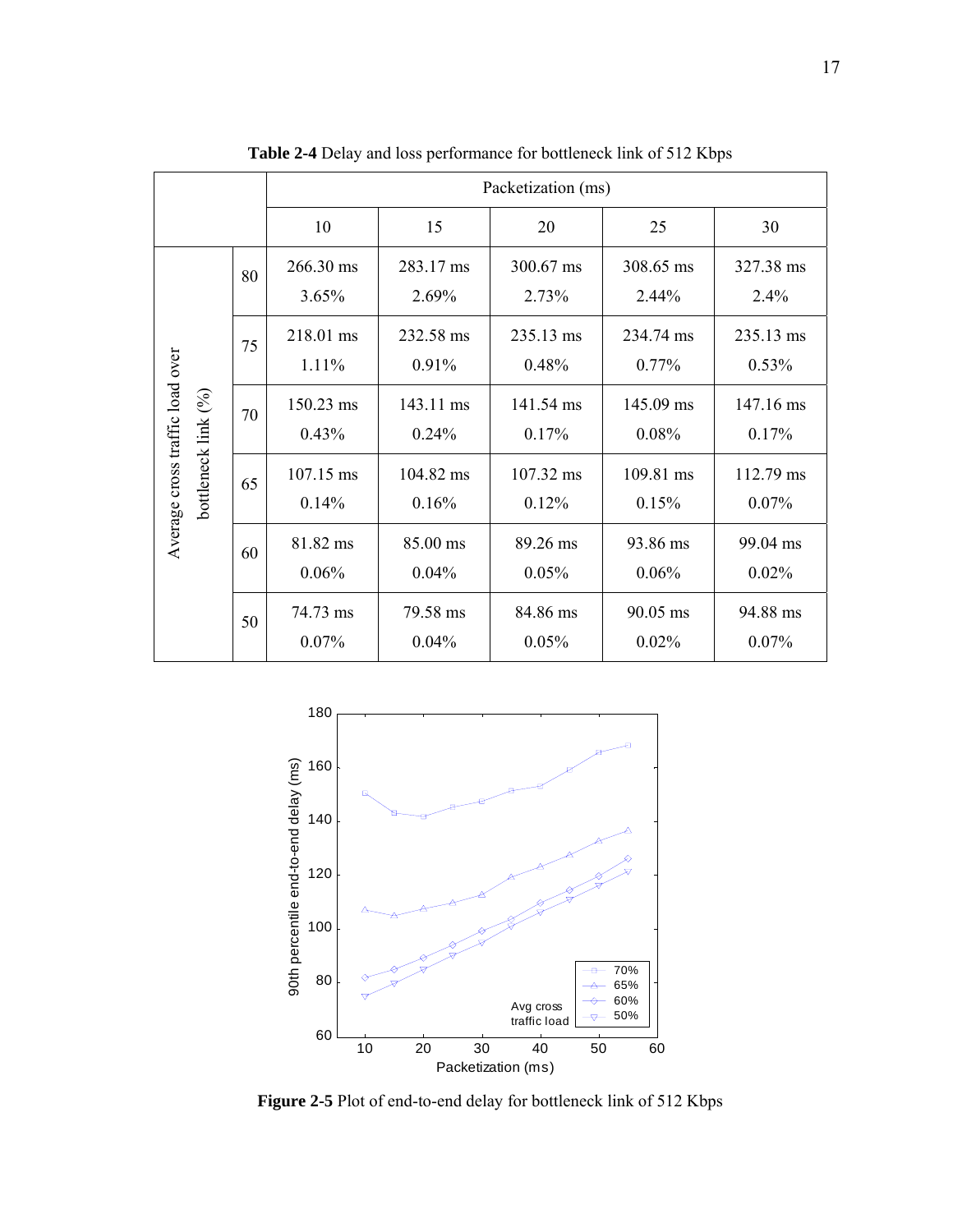<span id="page-28-0"></span>

|                                 |                     |    | Packetization (ms) |                              |                              |                    |                              |  |  |
|---------------------------------|---------------------|----|--------------------|------------------------------|------------------------------|--------------------|------------------------------|--|--|
|                                 |                     |    | 10                 | 15                           | 20                           | 25                 | 30                           |  |  |
| Average cross traffic load over | bottleneck link (%) | 85 | 230.23 ms<br>4.93% | 248.33 ms<br>4.14%           | 259.03 ms<br>4.30%           | 269.96 ms<br>4.15% | 279.69 ms<br>4.28%           |  |  |
|                                 |                     | 80 | 155.31 ms<br>1.52% | $162.12 \text{ ms}$<br>1.23% | $168.39 \text{ ms}$<br>1.28% | 171.26 ms<br>1.38% | $176.39 \text{ ms}$<br>1.15% |  |  |
|                                 |                     | 75 | 121.67 ms<br>0.74% | 121.41 ms<br>$0.66\%$        | 122.81 ms<br>0.57%           | 126.47 ms<br>0.54% | 129.80 ms<br>0.72%           |  |  |
|                                 |                     | 70 | 83.89 ms<br>0.31%  | 86.77 ms<br>0.28%            | 90.82 ms<br>0.17%            | 95.64 ms<br>0.31%  | 99.93 ms<br>0.15%            |  |  |
|                                 |                     | 60 | 69.37 ms<br>0.12%  | 74.00 ms<br>0.17%            | 79.02 ms<br>0.12%            | 83.92 ms<br>0.10%  | 88.88 ms<br>0.12%            |  |  |

**Table 2-5** Delay and loss performance for bottleneck link of 768 Kbps



Figure 2-6 Plot of end-to-end delay for bottleneck link of 768 Kbps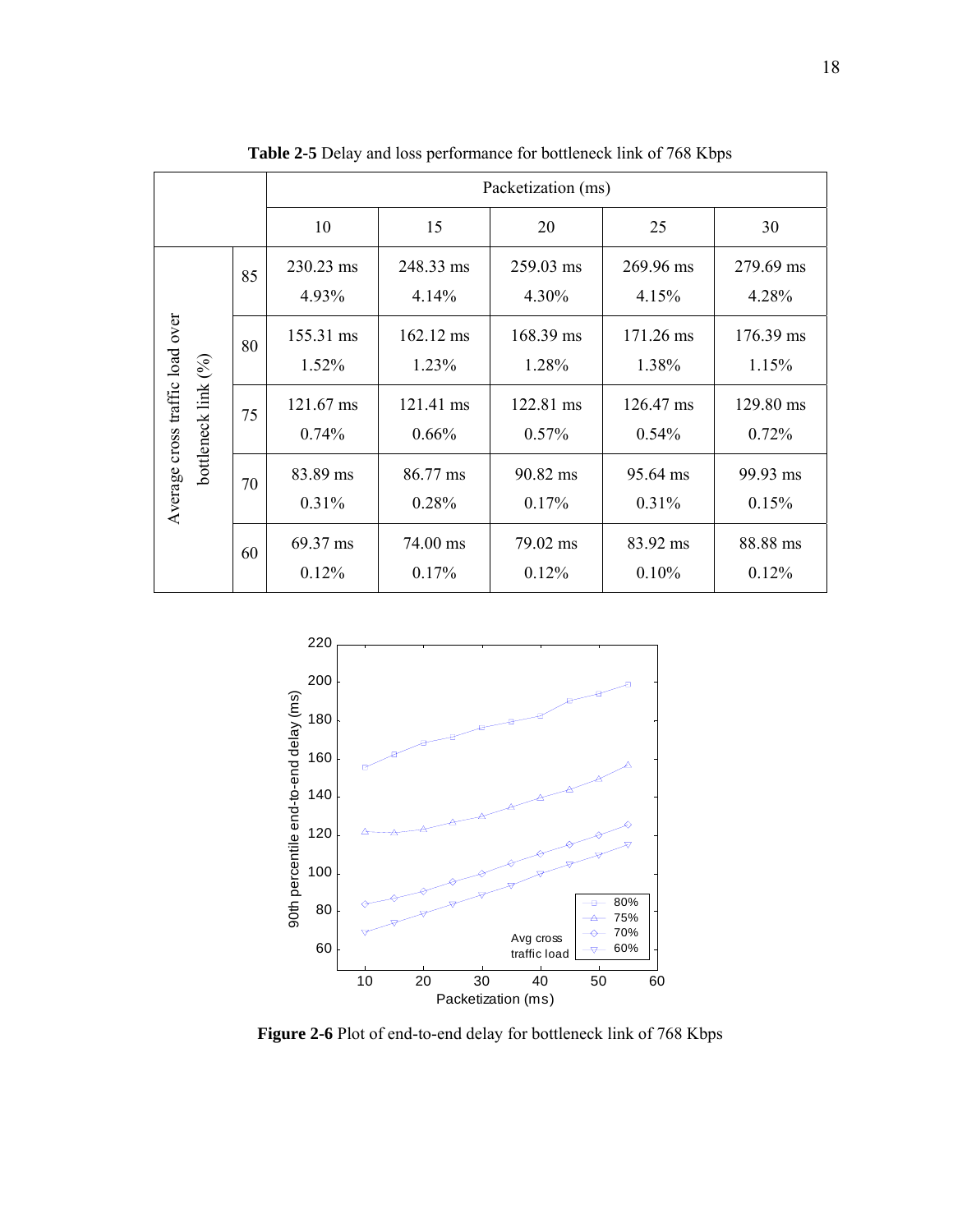The effect of packetization on the performance can be seen from the plot of end-toend delay. Whereas the voice frame loss rate is relatively the same, the plot of the end-todelay illustrates a concave curve; except in the case of the bottleneck link of 768 Kbps, which will be discussed later. The concave curve demonstrates that the important inherent trade-off of packetization. Recall that end-to-end delay consists of two delay components: packetization delay and network delay, more specifically queuing delay. Packetization appears to have an impact on both of the delay components, but in an opposite direction. While small packetization is desirable in order to minimize packetization delay, it results in a large bandwidth requirement. This causes no problem if sufficient network bandwidth is available, i.e. the network is lightly loaded. In this case, the plot of end-to-end appears as a straight line because it is mainly affected by packetization delay. Thus, it is best to use the smallest packetization. If the network load increases, such a large bandwidth requirement becomes a problem because it causes an increase in the network delay. Due to congestion at the bottleneck queue, the increasing network delay can be much higher than the saving in delay when using small packetization. As a consequence, the end-to-end delay remains high. This happens to the left side of the inflection point. On the other hand, large packetization may not be desirable because of the increased packetization delay, but it can reduce the bandwidth requirement. This, in turn, could help to avoid congestion and minimize network delay. A problem is that, if not used properly, too large packetization may unnecessarily contribute more delay to the end-to-end delay. This can be seen to the right of the inflection point, in which the end-to-end delay is directly affected by packetization delay. The plot of end-to-end delay suggests that optimizing packetization can help the VoIP flow to achieve the highest possible performance. The packetization is optimal when the network delay is minimized and there is no excess packetization delay. This result is consistent with the mathematical analysis and experiment study in [16].

Consider the network load factor. As the offered load to the bottleneck link increases, the overall end-to-end delay increases more dramatically. This is primarily due to the effect of queuing delay. As the offered load increases, network bandwidth becomes less available. It is necessary for the optimal packetization to be larger in order to reduce the bandwidth requirement even more, to match the decreasing available bandwidth. This shows that the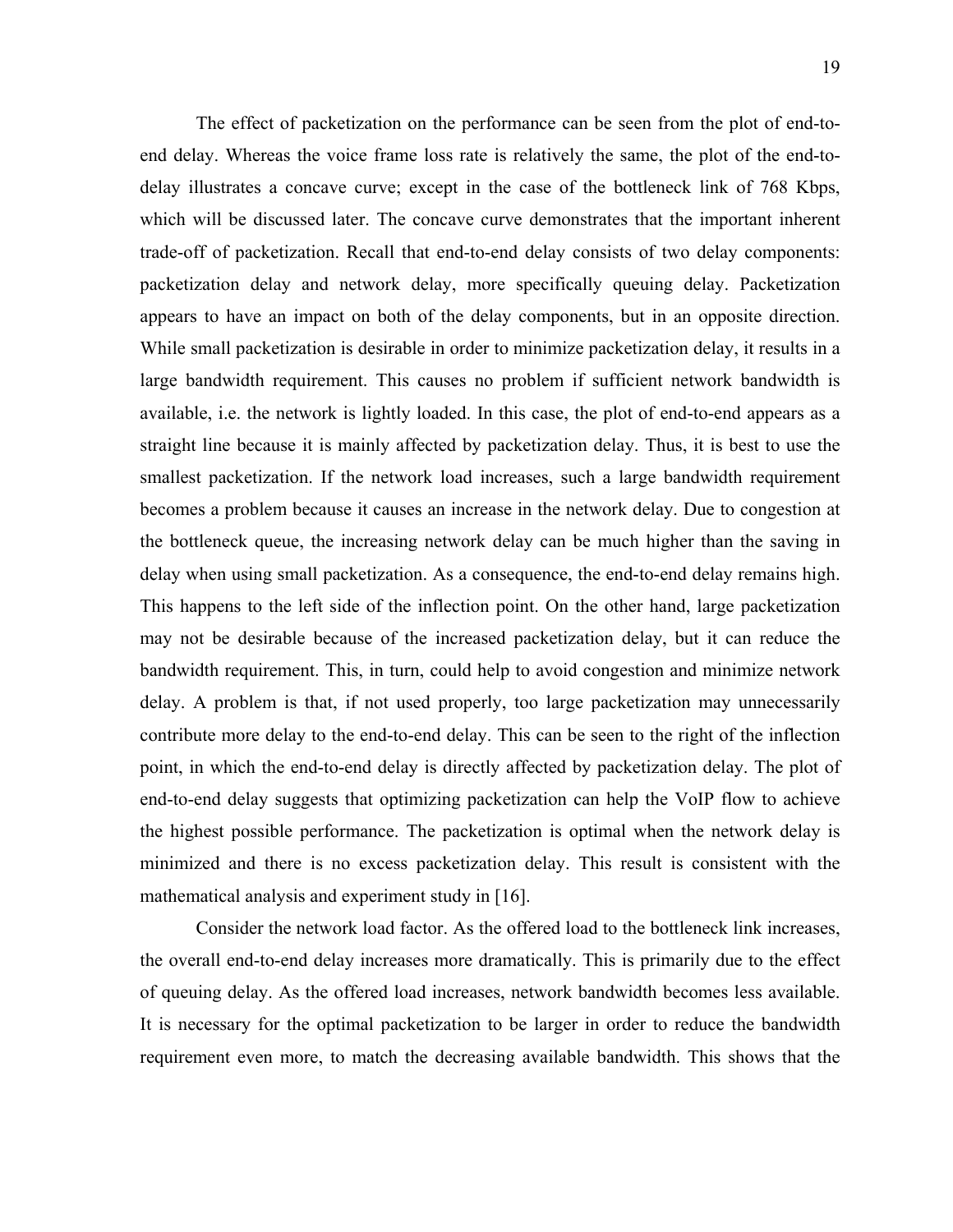optimal packetization is not stationary, but instead varies depending on the current network condition.

Not shown in the plot of end-to-end delay, Table 2-2, 2-3, and 2-4 include the delay performance when the voice frame loss rate is more significant, at higher offered load. It can be seen that the end-to-end delay as a function of packetization does not exhibit the concave curve as mentioned earlier. Instead, smaller packetization gives a smaller delay, while larger packetization gives a higher delay. This happens because the effect of packet loss takes over the effect of queuing delay. With small packetization, the bandwidth requirement could be larger than the available network bandwidth. It would have resulted in a very high delay if the bottleneck link had an infinite queue size. In reality, routers and switches have a limited size buffer. As the bottleneck link is based on FIFO scheduling and drop-tail queuing, excessive loss as experienced by the VoIP flow means that the cross traffic encounters the same excessive loss as well. Therefore, as more packets are dropped at the bottleneck, it shortens the queue length and results in a lower delay. This shows that the effect of packetization that exhibits as the concave curve happens only when packet loss does not cause a significant impact. When the network becomes congested, excessive packet loss is another factor that can affect the network delay, and hence the end-to-end delay.

The factor of the significance of VoIP traffic plays an important role in determining the effectiveness of optimizing packetization. From Figure 2-3, 2-4, 2-5, and 2-6, the significance of VoIP traffic is 25%, 12.5%, 6.25%, and 4.16%, respectively. We can see from the figures that, when the significance of VoIP traffic is high, optimizing packetization can considerably help to reduce the end-to-end delay. As the significance of VoIP traffic gets smaller, the benefit of optimizing packetization decreases. In Figure 2-6, the plot of end-toend delay does not exhibit the concave curve, regardless of how congested the network is. In such an environment with a large bottleneck link, optimizing packetization appears to give no benefit. This happens because the VoIP traffic is a small fraction of the bottleneck link. The change in the bandwidth requirement cannot make a significant impact on the overall traffic load, hence relatively causing no impact on the network delay. Accordingly, examine Table 2-5, given an offered load, the delay and loss performance appears to be the same, regardless of the packetization. Note that the table shows the end-to-end delay. The network delay can be found by which it is the end-to-end delay less the corresponding packetization delay. In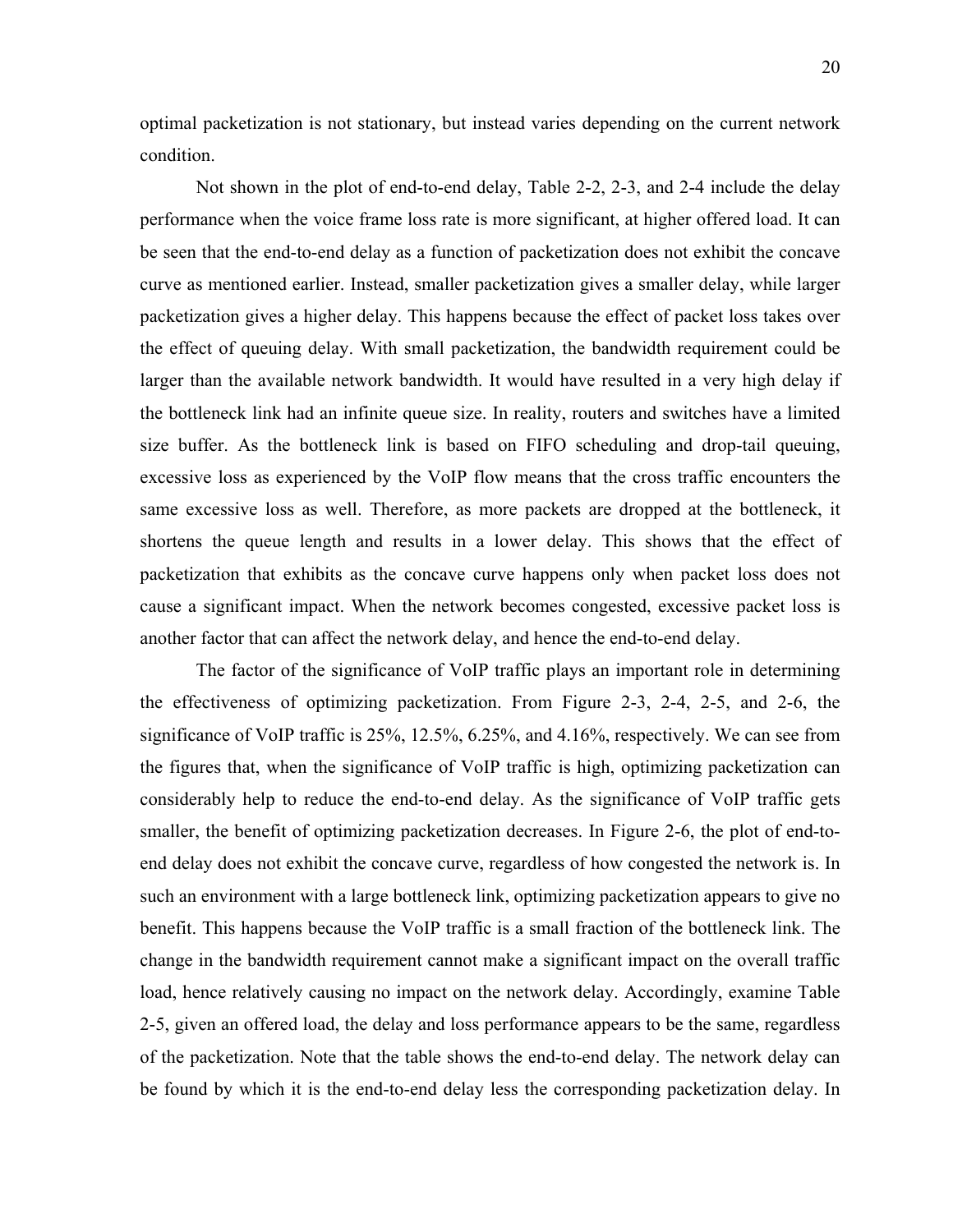this situation, the performance is largely determined by the overall traffic load. Therefore, small packetization should be used in order to avoid an unnecessary extra delay caused by the packetization delay.

The findings above suggest that using pre-determined packetization cannot allow the highest possible performance. This is because the performance depends upon several factors, including packetization, network load, significance of VoIP traffic, and packet loss. Adaptive-rate VoIP can take advantages of the findings by attempting to optimize packetization based on observing the current network condition. In a situation where the VoIP flow does not make up a significant amount of traffic, the performance is dominated by the overall traffic load. Adaptive-rate VoIP can optimize the performance by operating at the smallest packetization. Although this may cause a large bandwidth requirement, it has little impact on the increasing network delay. Using small packetization ensures to eliminate unnecessary delay due to packetization.

Because the VoIP bandwidth requirement is relatively small, the significance of VoIP traffic becomes the factor that limits the effectiveness of optimizing packetization. Nonetheless, the significance of VoIP traffic can increase when multiple VoIP flows share the same bottleneck link. In such a case, we expect that optimizing packetization can yield the benefit to all the VoIP flows. To confirm this presumption, we extend our simulation study by using a broadband bottleneck link of 1.544 Mbps, with the offered load around 60 percent on average. We increase the number of VoIP flows across the network. In each case, we observe the delay and loss performance. Hence, the performance is studied under two factors: packetization and the number of VoIP flows. The result is shown in Table 2-6, and accordingly the plot of end-to-end delay is shown in Figure 2-7. Each cell in the table includes the average of the  $90<sup>th</sup>$  percentile of end-to-end delay from the corresponding flows (on the top), and the average of voice frame loss rate from the corresponding flows (on the bottom).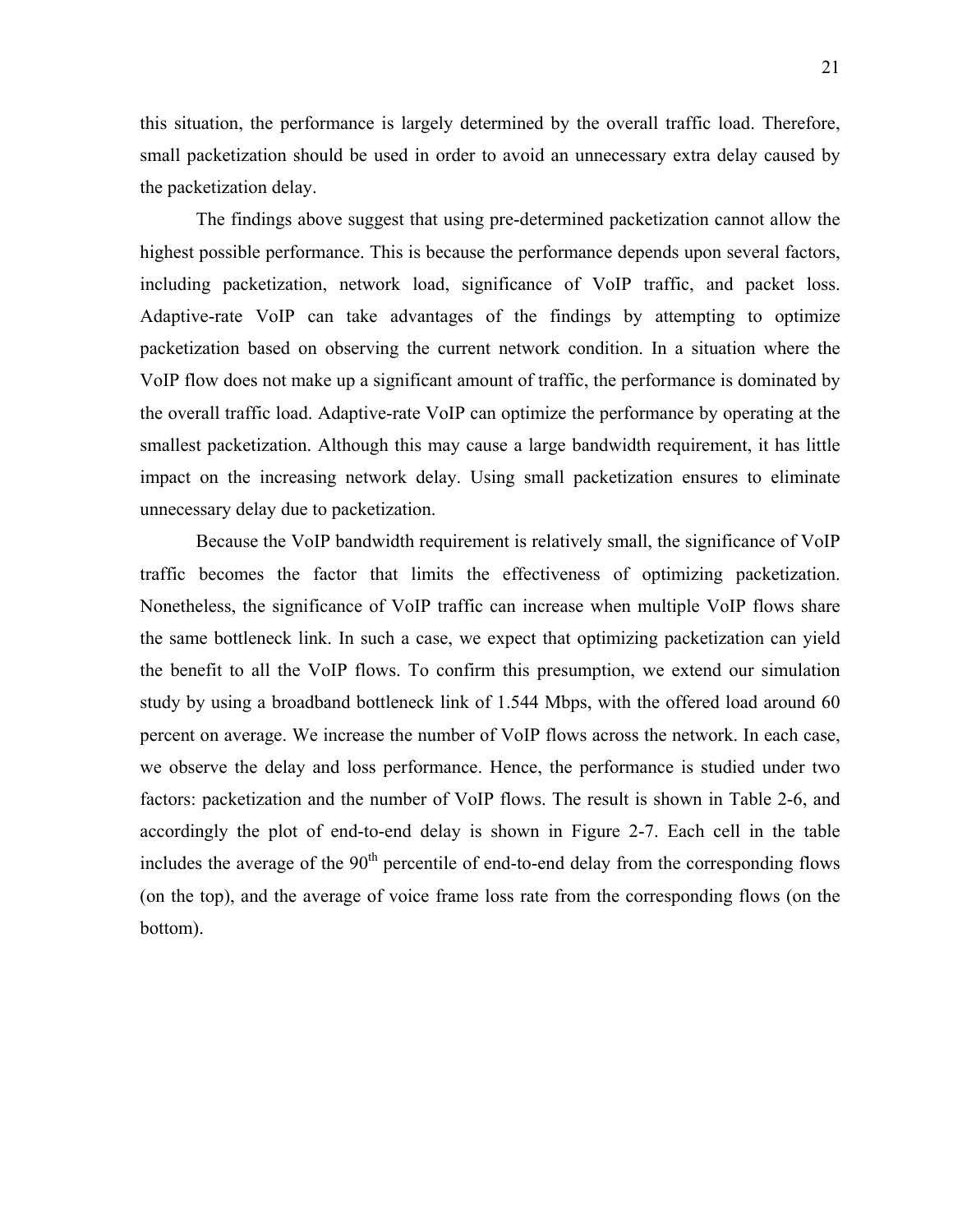<span id="page-32-0"></span>

|                             |             |                | Packetization (ms)    |                      |                              |                      |                              |  |
|-----------------------------|-------------|----------------|-----------------------|----------------------|------------------------------|----------------------|------------------------------|--|
|                             |             |                | 10                    | 15                   | 20                           | 25                   | 30                           |  |
| Number of VoIP flows across | the network | 8              | 131.34 ms<br>$1.67\%$ | 126.89 ms<br>0.74%   | 119.01 ms<br>0.49%           | 115.10 ms<br>0.43%   | 114.82 ms<br>0.42%           |  |
|                             |             | $\overline{7}$ | 121.43 ms<br>1.01%    | 107.80 ms<br>0.58%   | $102.39 \text{ ms}$<br>0.42% | 101.61 ms<br>0.31%   | $102.92 \text{ ms}$<br>0.27% |  |
|                             |             | 6              | 104.10 ms<br>0.58%    | 90.65 ms<br>$0.33\%$ | 89.63 ms<br>$0.24\%$         | 90.11 ms<br>$0.22\%$ | 94.08 ms<br>0.23%            |  |
|                             |             | 5              | 84.37 ms<br>0.36%     | 79.23 ms<br>0.27%    | 81.75 ms<br>0.21%            | 85.02 ms<br>$0.17\%$ | 89.40 ms<br>0.20%            |  |
|                             |             | $\overline{4}$ | 72.62 ms<br>0.26%     | 73.37 ms<br>0.23%    | 77.12 ms<br>0.18%            | 81.56 ms<br>0.13%    | 86.38 ms<br>0.18%            |  |

**Table 2-6** Delay and loss performance in the case of multiple VoIP flows



**Figure 2-7** Plot of end-to-end delay in the case of multiple VoIP flows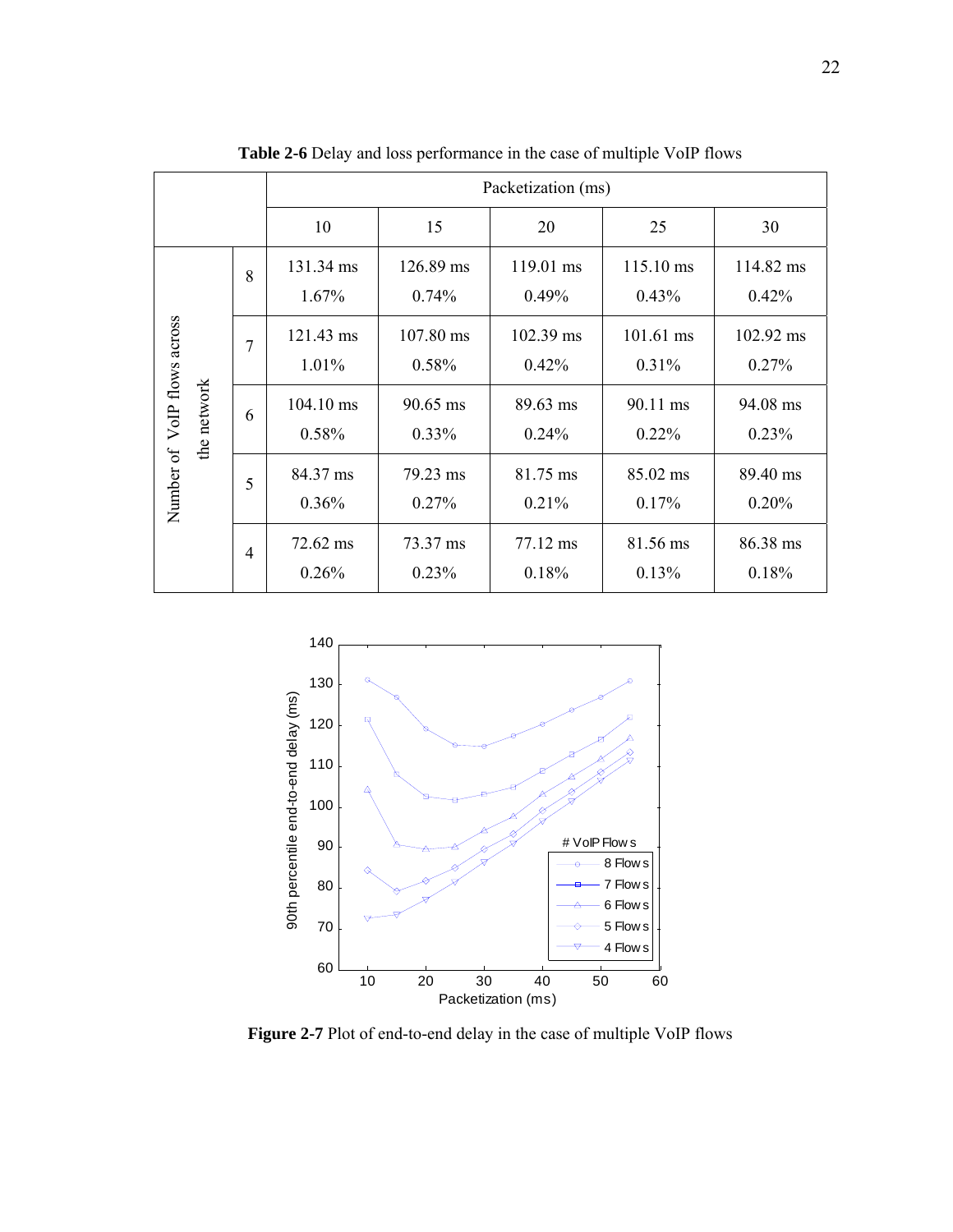<span id="page-33-0"></span>As expected, Table 2-6 and Figure 2-7 show the same pattern of result as in the previous simulation. Due to the high speed bottleneck link, a couple of VoIP flows can be minority traffic in which the performance is dominated by the overall traffic load. The concave curve starts to appear when four VoIP flows share the same bottleneck. That is, the VoIP traffic becomes significant enough to have an impact on the network. The significance of VoIP traffic increases as the number of VoIP flows increases. With the increasing number of VoIP flows, the network also becomes more congested. Optimizing packetization helps to reduce the overall VoIP bandwidth requirement. This in turn minimizes congestion, and results in reducing the end-to-end delay. This simulation shows that, in a high speed network, we can still benefit from optimizing packetization, if multiple VoIP flows make up a significant level of traffic load. This is particularly true in a mostly VoIP network, but not the public Internet.

#### **2.4 Summary**

This chapter addresses a fundamental issue of adaptive-rate VoIP. VoIP typically has a fixed bandwidth requirement. The question is how to make VoIP to be able to vary the bandwidth requirement; in other words, to transmit packets at variable rates. A common approach to this question is to use variable rate speech coders. Here, we propose an alternative of using packetization as a means to vary the bandwidth requirement of VoIP. We begin by studying the relationship between packetization and bandwidth requirements. Whereas the effective voice bandwidth (or the output bitrate of the coder) is fixed, the needed overhead bandwidth is a decreasing function of packetization. Hence, the network bandwidth requirement, which is the sum of the voice and overhead bandwidth, is also a decreasing function of packetization. Therefore, by varying packetization, we can adjust the bandwidth requirement. The advantage of using packetization is that the output voice frames from the speech coder are not affected by, and are independent to, the rate adaptation by packetization. Thus, rate adaptation is likely to be transparent to the user.

The primary goal of this chapter is to study the effect of packetization on VoIP performance. This study answers the question whether or not adaptive-rate VoIP based on packetization can actually help to optimize the performance. The simulation result shows that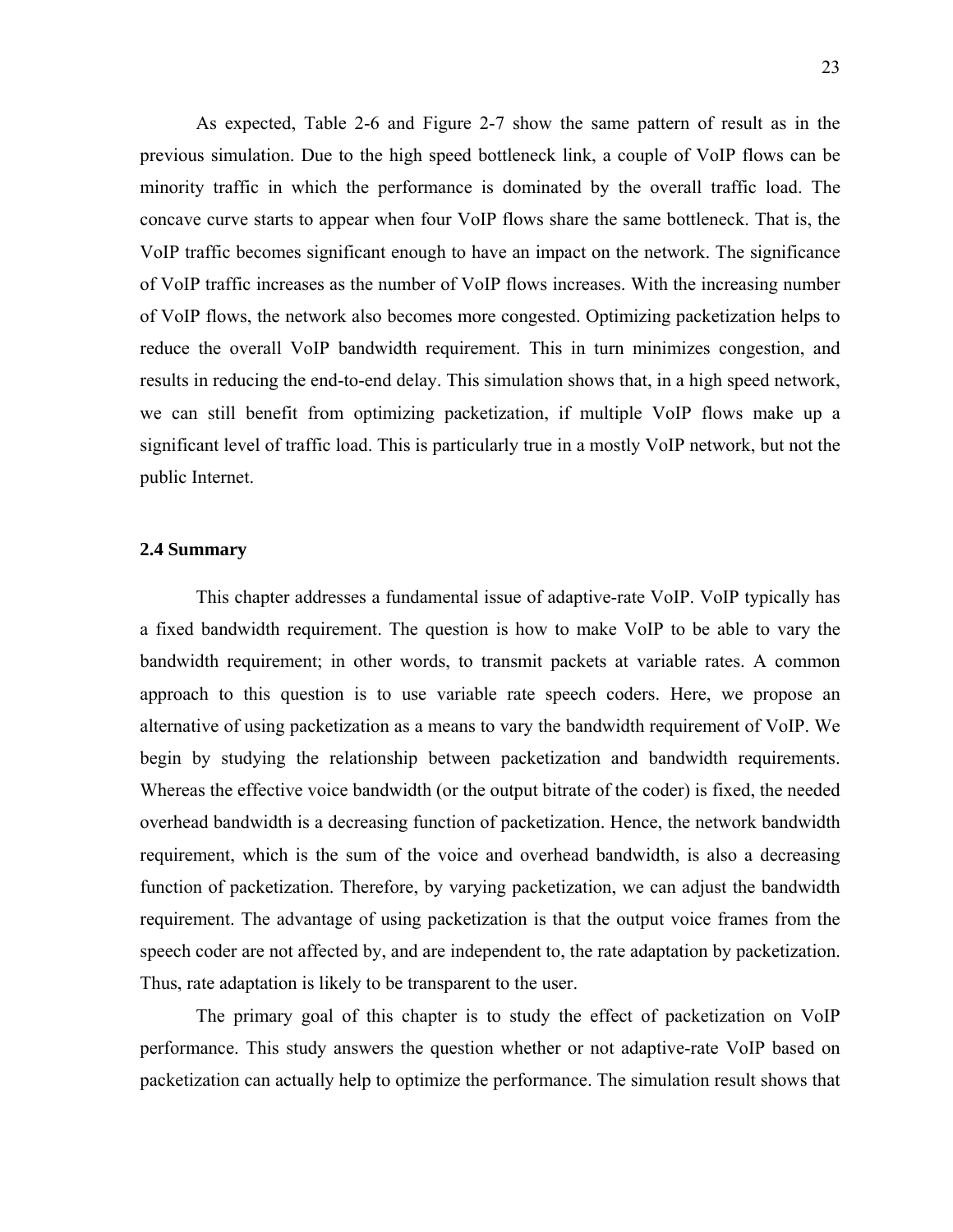the VoIP performance is mainly affected by three factors: packetization, network load, and significance of VoIP traffic. The effect of packetization is illustrated in the concave curve of the plot of end-to-end. The concave curve also shows the inherent trade-off of packetization. Namely, small packetization is usually preferred for minimal incurred packetization delay. But, because of a large bandwidth requirement, it has a potential to cause congestion, which could result in increasing end-to-end delay. On the other hand, when the network becomes congested, large packetization can reduce the bandwidth requirement, which could help to minimize the congestion and reduce the end-to-end delay. However, using too large packetization may incur unnecessary extra delay due to packetization. Optimizing packetization allows us to vary the bandwidth requirement to match the available network bandwidth. When network congestion is minimized, the VoIP flow can achieve the highest possible performance.

The network load factor basically affects the overall delay and loss performance. When the network load increases, available bandwidth becomes less available. The optimal packetization needs to be larger in order to reduce the bandwidth requirement even more to match the decreasing network bandwidth. The factor of the significance of VoIP traffic plays a role in determining the effectiveness of optimizing packetization. The VoIP flow must make up a significant level of traffic load so that it can have an impact on the network. Otherwise, the performance would be dominated by the other traffic. In a situation where the VoIP flow is minority traffic, using the smallest packetization is suggested because it causes no excess packetization delay. Although this may cause a large bandwidth requirement, it has little impact on the increasing network delay.

Because VoIP performance depends upon several factors, it is clear that using predetermined packetization cannot allow the highest possible performance. The findings from this study can be very useful and provide insights about when and how adaptive-rate VoIP can improve the performance. Adaptive-rate VoIP can take advantages of optimizing packetization by observing the current network condition and then respond properly. This study also demonstrates the feasibility of adaptive-rate VoIP based on packetization. However, in order to build an adaptive-rate VoIP system, observing the state of the network becomes the next challenge that must be accomplished. Because the VoIP sender and receiver are typically not time synchronized, it is almost impossible to observe the packet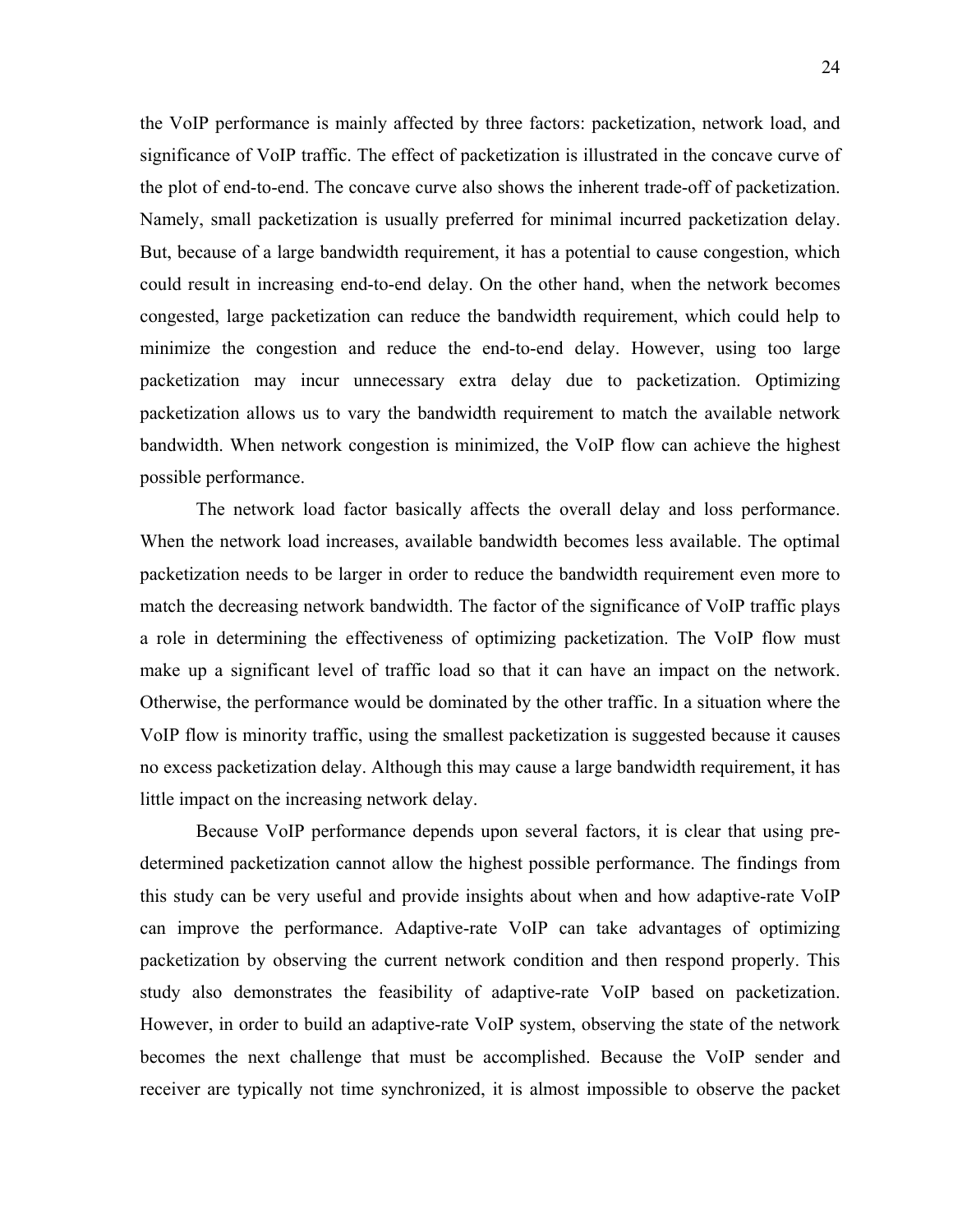25

delay; unless we use an external source that provides a synchronized timing. Observing the state of the network is thus limited to the commonly used packet loss and delay variation. In the next chapter, we focus on the issue of detecting the state of the network. We propose a measurement methodology that allows adaptive-rate VoIP to be able to observe the full spectrum of the network characteristics, including network delay, available network bandwidth, packet loss, and etc.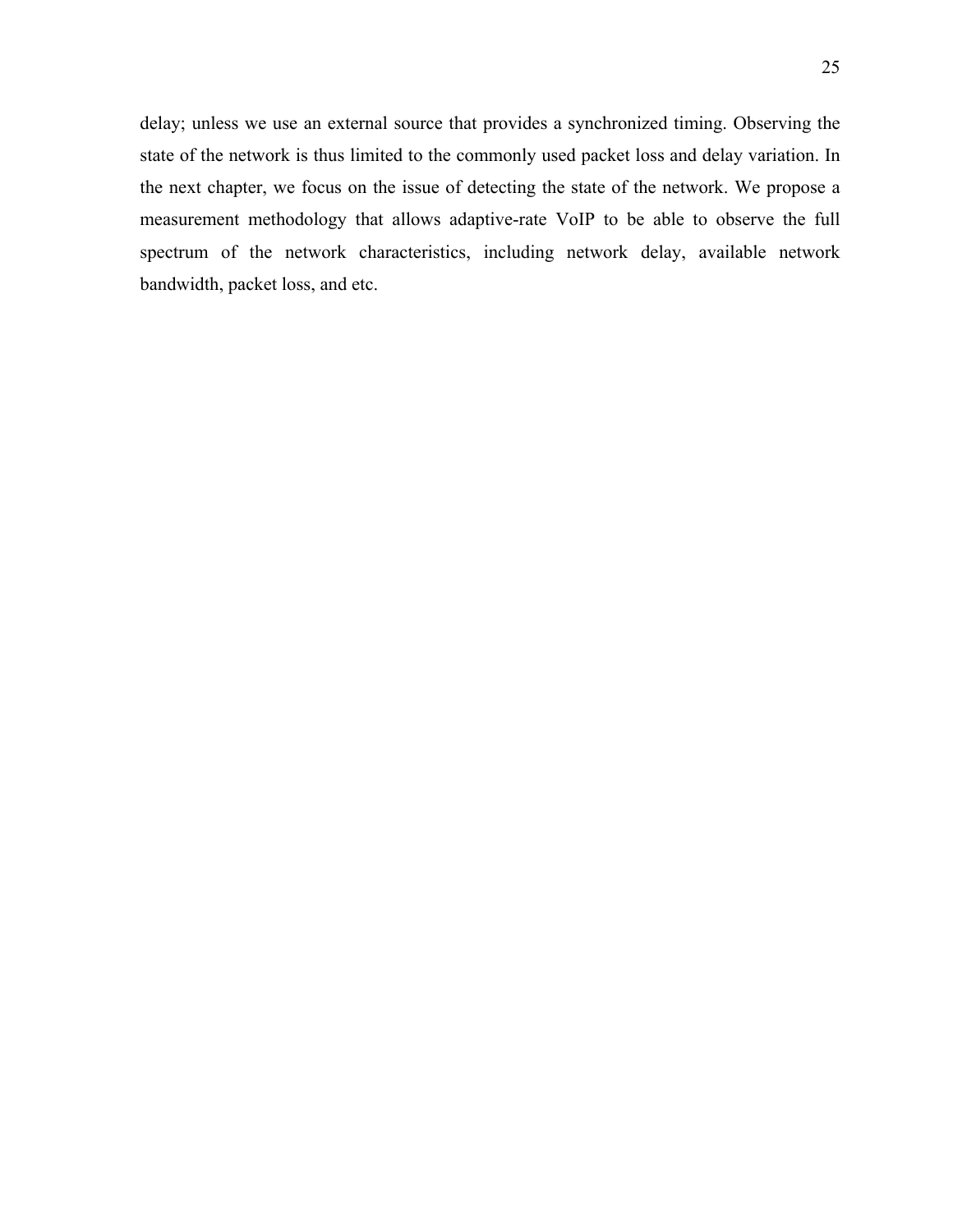## **Chapter 3**

# **Sync & Sense: Measurement Methodology for Network State Detection and Delay Assessment**

Unreliable and unpredictable voice quality is a major problem for VoIP. The underlying cause of the problem is that packet-switched networks, including the Internet, only provide best-effort service, which offers no guarantees regarding delay, loss, and bandwidth. Under such an environment, VoIP needs to be flexible and adaptable in order to gain the most from whatever the available resources. For example, a VoIP system may observe alternate routes and choose the optimal one for transmitting the packets. A VoIP system may be equipped with a control mechanism that attempts to adjust the bandwidth requirement to match the available network bandwidth. Detecting the state of the network is an essential component that allows this adaptability. In other words, a VoIP system needs to be able to know the characteristics of the network before it can react upon them. Because VoIP is delay-sensitive, detecting the state of the network must serve the objective of acquiring the delay characteristics, particularly the one-way network delay. This, however, is a daunting task. The challenge lies in the fact that the Internet implicitly enforces the end-toend principle. This means the endpoints are expected to operate independently, without support from the network. Because the VoIP sender and receiver have their own independent clock, without external synchronized timing, it is almost impossible to measure one-way network delay.

Here, we propose a novel measurement methodology for VoIP called Sync & Sense of periodic stream that can overcome such a challenge. Sync & Sense has the ability to virtually synchronize the transmission and reception timing of the VoIP session, which enables the measurement of one-way network delay, more specifically the queuing delay component. Because queuing delay is highly variable and typically unpredictable, being able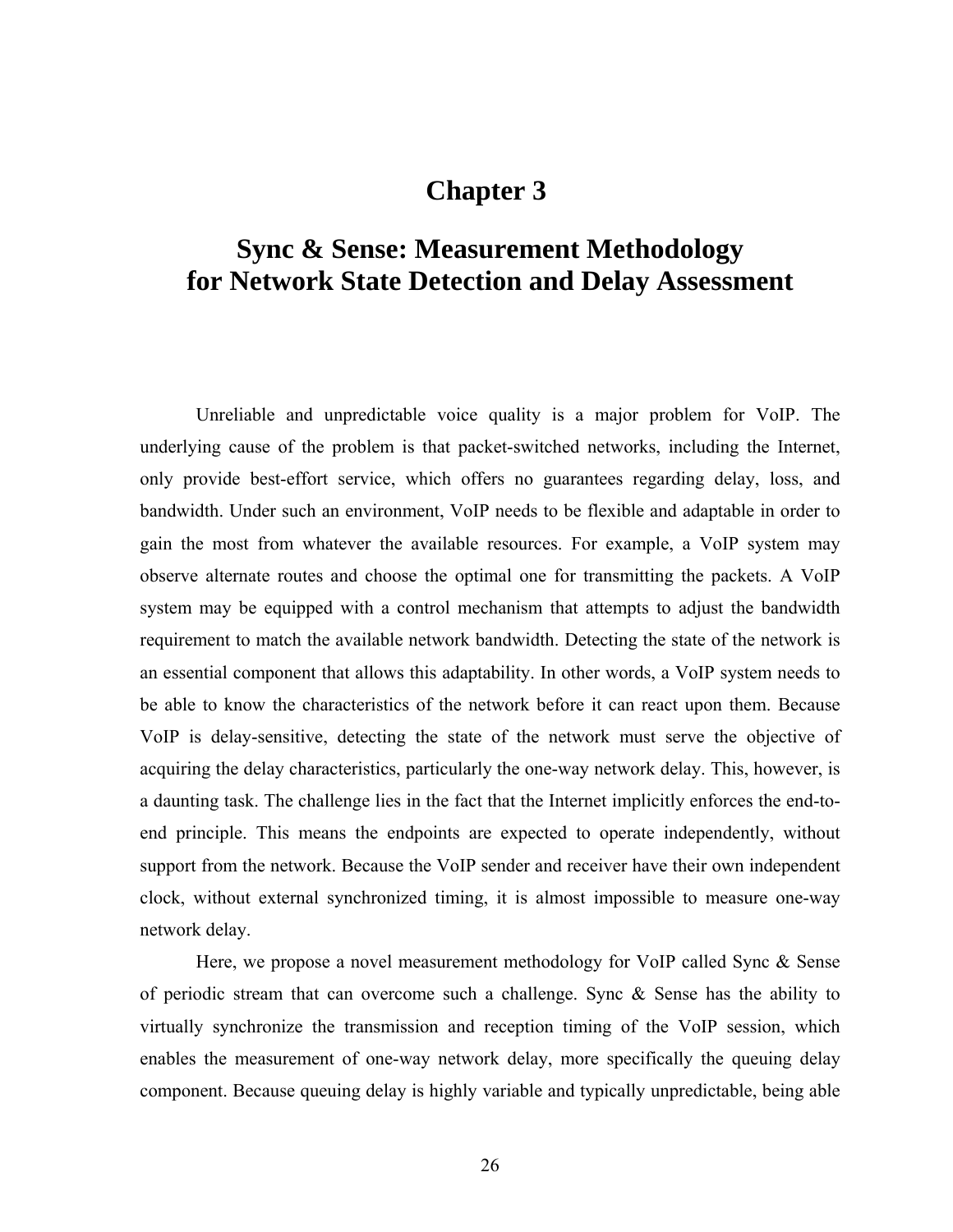to measure the queuing delay is very crucial. It allows Sync & Sense to estimate the propagation delay and obtain the full spectrum of the delays of the VoIP session. In addition, Sync & Sense has the ability to estimate the available network bandwidth. Along with packet loss, Sync & Sense can provide a wider range of indications about the network condition. Our simulation study shows that the Sync & Sense measurement methodology is highly accurate and robust to packet loss. Therefore, Sync  $\&$  Sense can offer tremendous benefits to VoIP. Adaptive-rate VoIP can significantly benefit from Sync & Sense by which it can have the clear picture of the network condition, and react properly to optimize the performance.

## **3.1 Background and Related Research**

As is well-known, packet-switched networks, including the Internet, provide besteffort service that offers no guarantees for packet delivery. The transmitted packets could be delayed, lost, duplicated, corrupted, etc. It is the application's responsibility to ensure that the transmission of the packets is successful and meets the quality of service requirement. The Internet, in fact, implicitly enforces the end-to-end principle. That is, the endpoints are expected to operate independently, without assistance from the network. At the same time, the endpoints are expected to be smart enough to have mechanisms for error detection, flow control and congestion control. Detecting the state of the network is an essential component because it allows the control to be able to observe the network condition before making a control decision. For data applications, detecting the state of the network can be simple. Data traffic is loss-sensitive, but delay-insensitive. Thus, detecting packet loss is effective and sufficient as it serves the objective of avoiding excessive packet loss. This allows less retransmission and results in optimal throughput. The packets may experience considerable delay, but it is really not an interest of the control. The major concern is to ensure the reliability of the transmission and the integrity of the data.

VoIP typically uses UDP as its transport protocol, with no control mechanism. Voice packets are transmitted at a constant rate regardless of the state of the network. In dealing with the unpredictable behavior in the network characteristics, researchers aim to enhance VoIP with some kind of control. Adaptive-rate VoIP is expected to be smart enough to detect the state of the network, and adapt the transmission accordingly for optimal performance.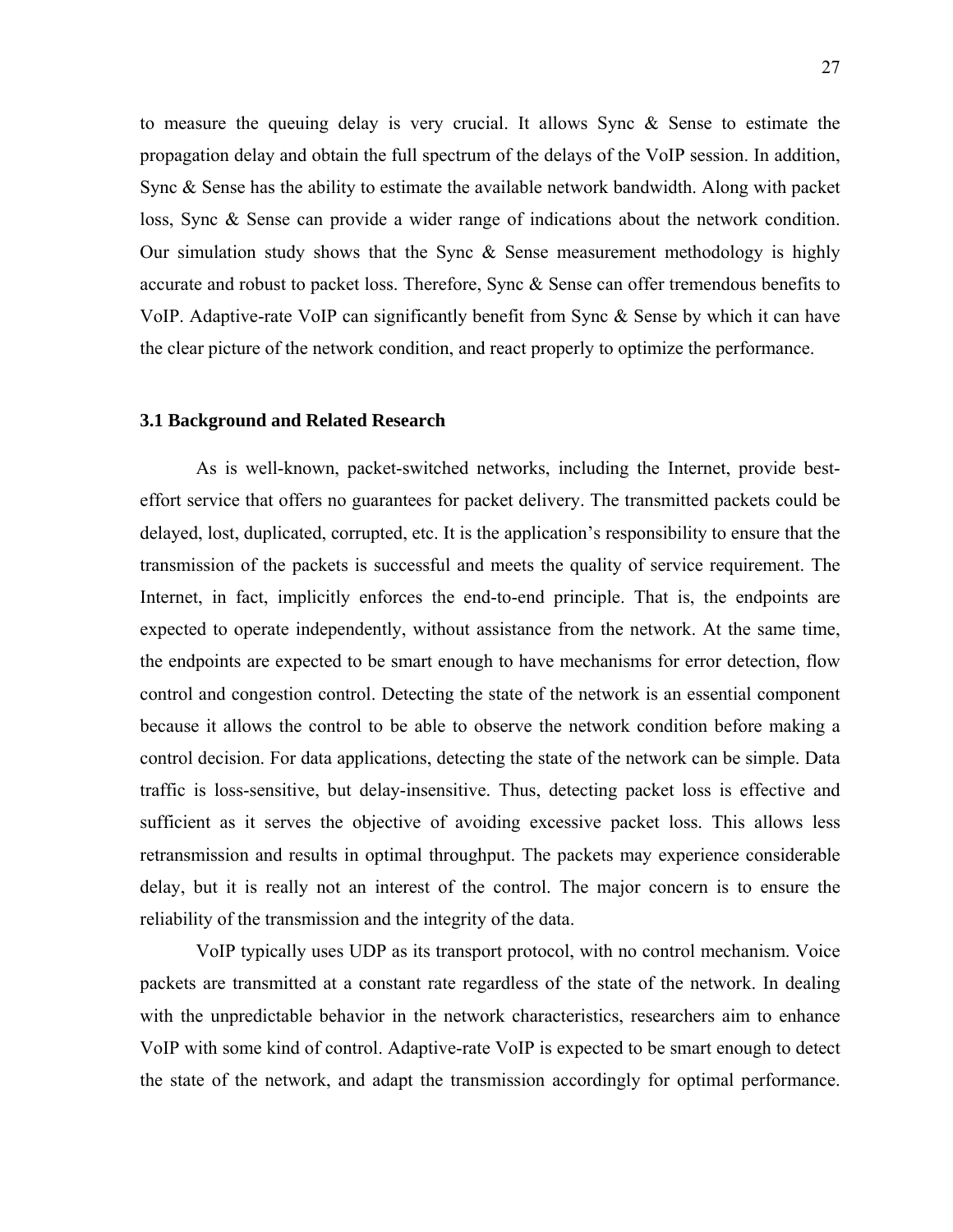VoIP traffic is delay-sensitive and has a strict delay requirement. ITU-T Recommendation G.114 [17] specifies the one-way transmission time of 150 milliseconds or less for acceptable voice quality. In fact, both delay and loss are critical to VoIP. The perceived quality is generally determined by one-way end-to-end delay for echo and conversational interactivity, and packet loss for voice clarity [18]. Therefore, detecting the state of the network for VoIP must serve the objective of minimizing delay and avoiding excessive packet loss. That is, the control must observe and consider both one-way end-to-end delay and packet loss for its decision making.

Most of the previous works on adaptive-rate VoIP [6, 19, 20] primarily focus on using packet loss as a means for detecting the state of the network. A number of works take the next step by incorporating measurements into a perceived quality assessment scheme. In Qiao et al's work [5], speech quality is predicted from packet loss rate using a PESQ (Perceptual Evaluation of Speech Quality) based method. Mohamed et al [21] focus on developing a neural network based automaton that measures speech quality in real-time. The authors build a database comprised of a set of samples of distorted speech signals (based on packet loss rate and loss distribution) and their associated subjective quality scores (i.e. MOS). The database is used to train the neural network to assess speech quality.

What the previous works mentioned above have in common is that they seem to address only voice quality as indicated by packet loss, but not conversational interactivity as indicated by one-way end-to-end delay. Delay matters significantly, but is often ignored. In a sense, packet loss seems to be the only available implicit indication that allows the endpoint to detect the state of the network. Given the end-to-end principle, the endpoints are expected to operate without assistance from the network. Since the VoIP sender and receiver have their own independent clock, without an external synchronized timing, it is almost impossible to measure the one-way delay. This might be a reason why one-way delay is ignored in the previous works. Although round-trip delay can be obtained, one-way delay is often not well approximated by dividing the round-trip delay in half [22]. This is due to the fact that the network is asymmetric. While RTP (and its associated RTCP) is primarily designed to satisfy the needs of real-time applications including VoIP, one must be aware that RTP is a protocol framework that is deliberately not complete [8]. The RTP specification includes only functions expected to be common across all the applications for which RTP would be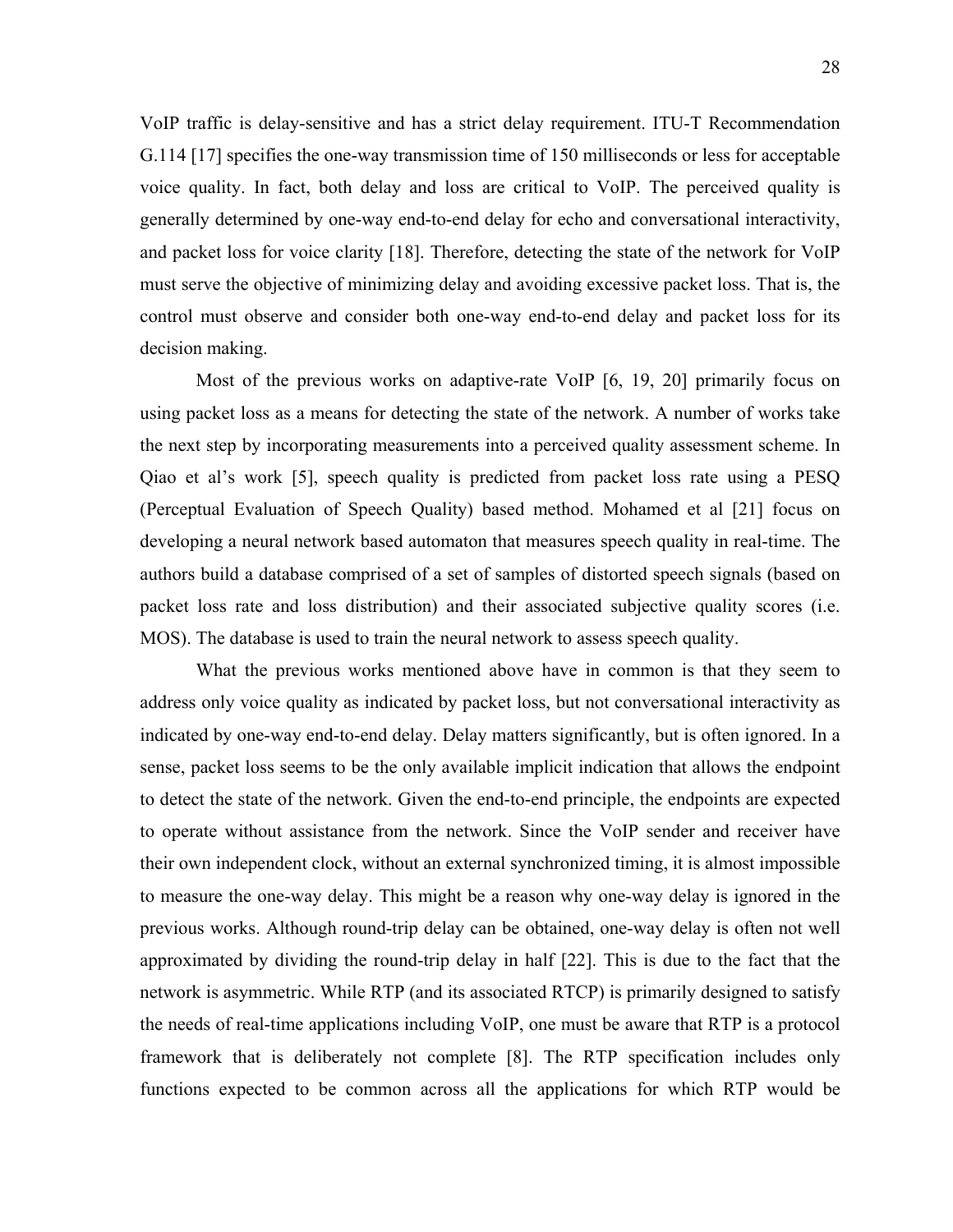appropriate. Relying on RTP and RTCP may not be sufficient in detecting the state of the network. Specifically, RTP does not provide a mechanism for measuring one-way network delay. Therefore, in order to serve the objective of detecting the state of the network, VoIP needs an additional mechanism that can observe the one-way network delay.

## **3.1.1 The Extent of RTP to Network State Detection**

This section examines the RTP specification (RFC 1889) [8] with an aim to describe the extent of RTP to detecting the state of the network. As stated in the specification, RTP (Real-time Transport Protocol) provides end-to-end network transport functions suitable for applications transmitting real-time data such audio or video. However, RTP itself does not provide any mechanism to ensure timely delivery, or provide congestion control or other quality of service guarantees. RTP represents a new style of protocol following the two philosophies of the end-to-end principle and application level framing. The end-to-end principle [4] implies that the endpoints are intelligent and network-aware. This is well suited to the Internet as a dumb network. The concept of application level framing [23] states that, because different applications have different needs, the application has the best knowledge of its data to make a decision about how that data should be transported. It is clear from the specification that, whereas VoIP is based on RTP, additional mechanisms may still be required in order to meet the needs of the application. Below, we summarize the functions provided by RTP that allows the application to detect the state of the network. The observation of one-way network delay is not mentioned in the specification and is the problem that must be addressed by the application itself.

The primary functions provided by RTP include payload type identification, sequence number, and timestamp. The sequence number is used by the receiver to restore packet sequence as well as detect packet loss. It is important to note that the timestamp is not a reading of the system clock. It does not facilitate the receiver to measure one-way network delay of the RTP packet. The timestamp is used by the receiver to schedule the playout of the voice. The initial value of the timestamp is randomly chosen. The timestamp reflects the sampling instant of the first octet of payload in the RTP packet.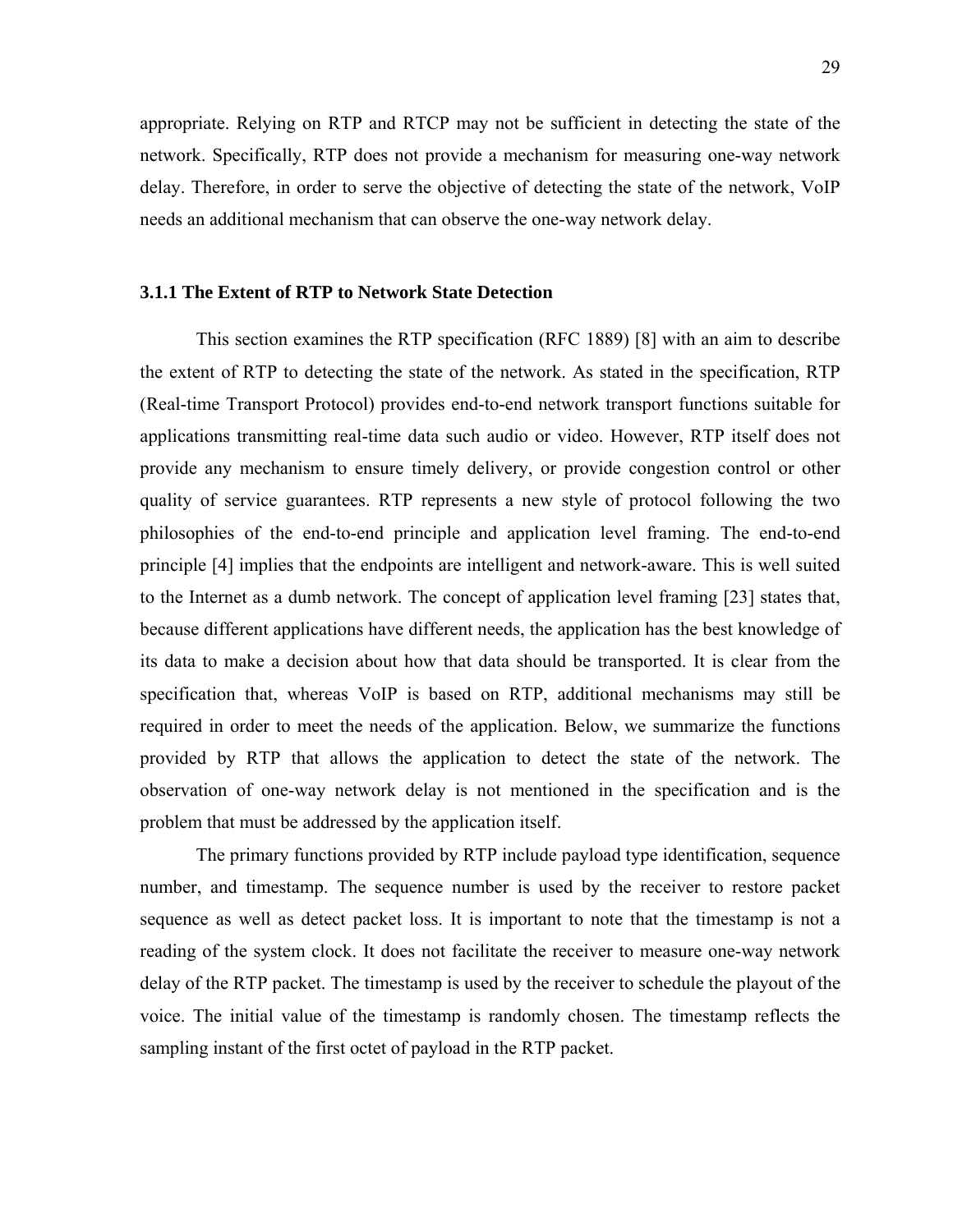As RTP provides delivery of real-time data, it is augmented by its associated control protocol called RTCP. RTCP provides periodic reports along with the RTP session. While RTP packets are sent every few milliseconds, RTCP reports are sent on the scale of seconds. Five types of the RTCP packet are defined in the specification: receiver report (RR), sender report (SR), source description (SDES), membership management (BYE), and applicationdefined (APP). RR is of interest here as it provides reception quality feedback. The reception quality feedback can be useful for applications like adaptive-rate VoIP. The RR packet format includes the LSR and DLSR fields that allow the sender to calculate the round-trip time. LSR (last sender report) is the timestamp of the most recent SR packet received by the receiver. DLSR (delay since last sender report) is the delay between receiving the last SR packet and sending this RR packet. When receiving an RR packet, the sender subtracts the LSR field from the current time, which gives the delay between sending the SR packet and receiving this RR packet. To get the round-trip time, the sender subtracts the DLSR field to remove the offset introduced by the delay in the receiver. The process is shown in Figure 3-1, an example taken from the RTP specification.



**Figure 3-1** Round-trip time calculation as provided by RTCP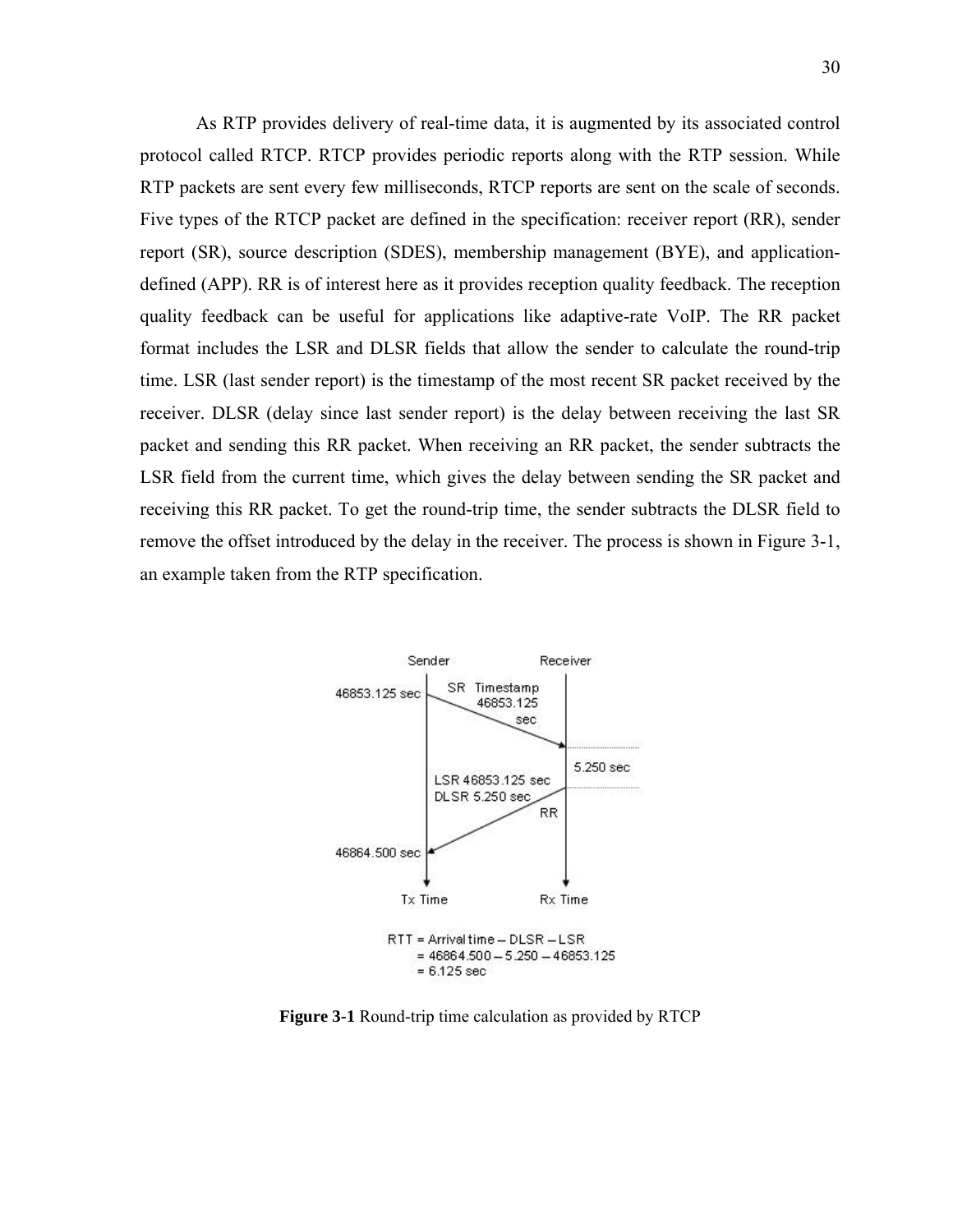Besides the round-trip time, the RR packet format includes the following fields that provide information about the network condition. The cumulative number of packets lost field provides long-term packet loss measurements. The fraction lost field gives a short-term measurement from a single RR packet. While packet loss tracks persistent congestion, the inter-arrival jitter field can provide a measure of transient congestion. Since the inter-arrival jitter field is only a snapshot of the jitter at the time of a report, it is necessary to analyze a number of reports over time.

## **3.1.2 End-to-End Measurement Techniques**

Besides using RTCP, end-to-end measurement techniques may be used to detect the state of the network. Without support from the network, these techniques utilize some kind of probe packets. The sender transmits probe packets of a certain pattern through the network to the receiver. Along the path, the probe packets experience variable delays incurred by the network. This causes a changing pattern of the probe packets, for instance, the interval gap between consecutive packets and packet loss. By observing the incoming probe packets, the receiver may infer the state of the network. End-to-end measurement techniques may be classified into three major categories: variable packet size probing, packet pair/train probing, and periodic stream probing. Below is a brief review of the techniques. A more comprehensive survey can be found in [25].

Variable packet size probing aims to measure the capacity of each hop along the path. The technique measures the round-trip time (RTT) from the sender to each hop of the path as a function of the probe packet size. The technique uses the Time-To-Live (TTL) field of the IP header to force the probe packets to expire at a particular hop. The router at that hop discards the probe packets, and returns an ICMP packet of time-exceeded error message back to the sender. The sender uses the received ICMP packet to measure the RTT to that hop. The RTT to each hop consists of three delay components in the forward and reverse paths: transmission, propagation, and queuing delays. Whereas multiple probe packets are transmitted, the technique assumes that at least one of those packets, together with the ICMP reply, will experience no queuing delay. Thus, the minimum RTT can be measured. Using variable packet sizes allow the technique to estimate the link capacity because the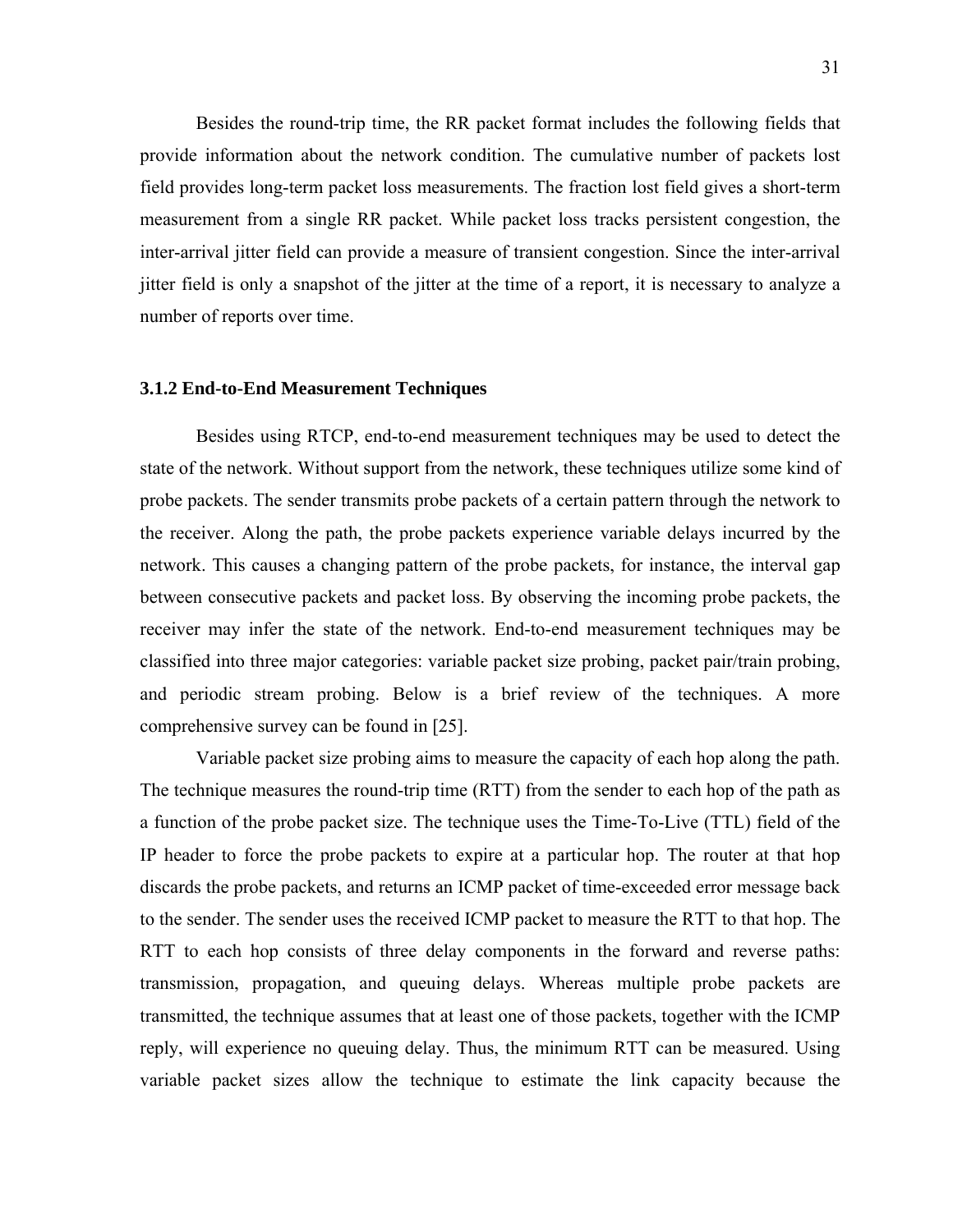transmission delay is a function of packet size and link capacity, whereas both the transmission delay and packet size are known. The following tools are based on the variable packet size probing technique: Patchar [49], Clink [50], and Pchar [51].

Packet pair/train probing is a technique to measure the end-to-end capacity of the path. Packet pair means that two packets of the same size are transmitted back-to-back. Assuming no cross traffic at the moment, when the packet pair goes through the link, they are separated (or dispersed) because of the limited link capacity. Along the end-to-end path, the dispersion is at most caused by the bottleneck link. Thus, the receiver can estimate the end-to-end path capacity by observing the dispersion of the packet pair. Packet pair techniques were originally discussed in the classic papers by Jacobson [31] and Bolot [26]. A problem of the packet pair technique is that, in reality, cross traffic can affect the dispersion of the packet pair and cause underestimation and overestimation of the path capacity. Several works propose to use statistical methods to filter out erroneous measurements due to the effect of cross traffic [38, 52, 53]. Packet train is a method that extends the packet pair technique by using multiple back-to-back packets. Available tools based on the packet pair/train probing technique are Bprobe [52], Nettimter [54], and Pathrate [55].

Periodic stream probing is a technique to estimate end-to-end available bandwidth. The sender transmits a periodic stream of equal-sized packets at a given rate. If the transmission rate is higher than the available bandwidth, the stream will induce congestion and cause an increasing trend in one-way network delay. At the same time, the receiver would observe the reception rate that is lower than the transmission rate. Based on the observations in the one-way delay or reception rate, the technique alters different transmission rates in order to search the given transmission rate that matches the available bandwidth. To observe one-way delays, the transmitted packets need to be time-stamped. A problem is that the endpoints are not clock-synchronized, which could affect the delay observations and the algorithm decision. Available tools based on the periodic stream probing technique are Pathload [56], TOPP [57], and PathChirp [58].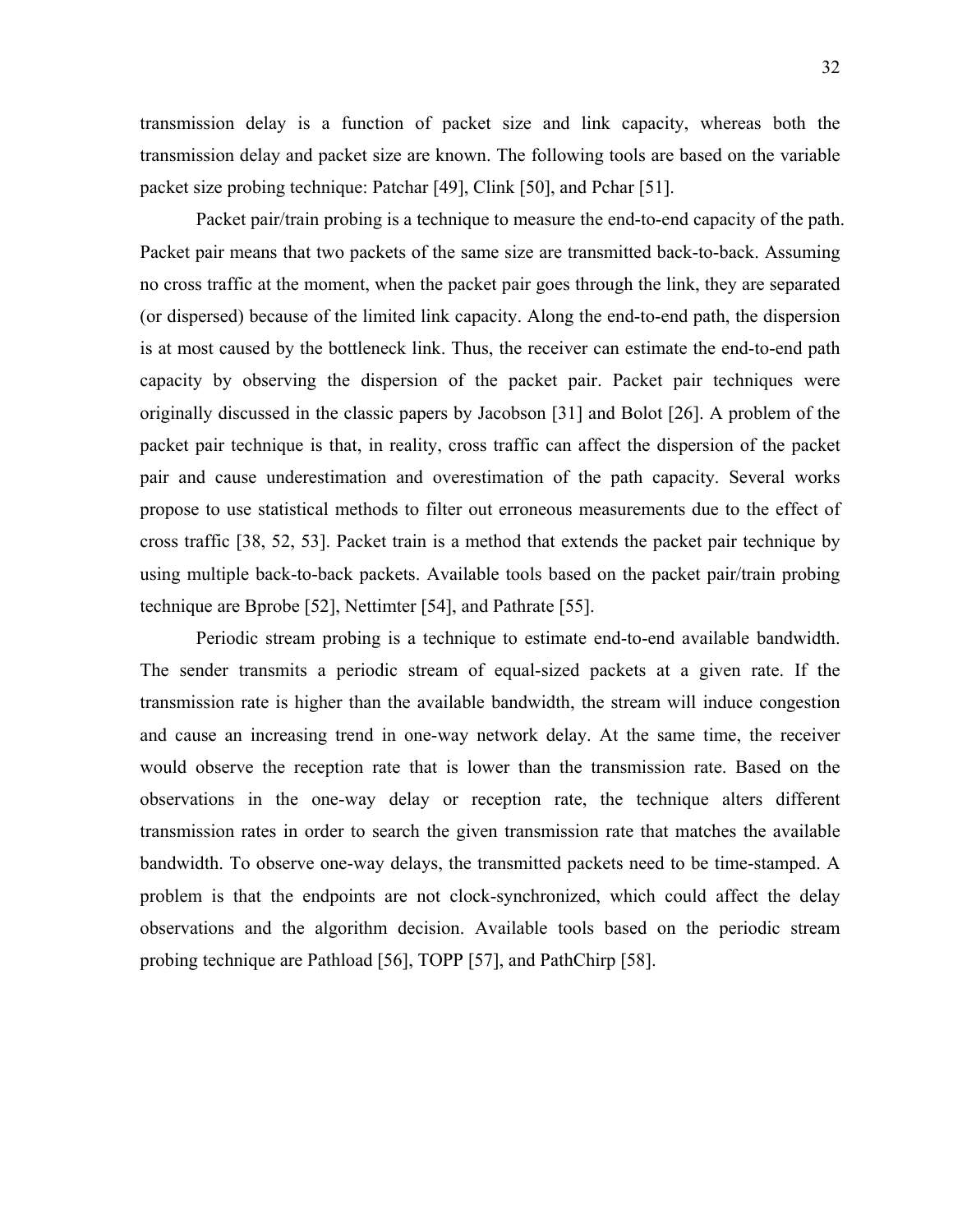## **3.2 Sync & Sense Measurement Methodology**

As discussed earlier, the RTP specification includes only functions expected to be common across all the applications for which RTP would be appropriate. The reception quality feedback of RTCP provides some information that can be useful for adapting the transmission rate. However, the reception quality feedback appears not to be able to serve the objective of detecting the state of the network for VoIP. Specifically, it lacks the measurement of one-way network delay, which is an important factor that determines the delivered quality. Thus, it is up to the application, such as adaptive-rate VoIP, to come up with a solution to measure the one-way network delay. Although there are several one-way delay measurement tools available, they rely on having an implementation of a synchronized clock between the endpoints, either using GPS (Global Positioning System) or NTP (Network Time Protocol). Examples of these tools are OWAMP (One-way Active Measurement Protocol) [59] and PingER (Ping End-to-end Reporting) [60]. These tools practically provide active measurement to study about the network delay and performance, rather than to be embedded in VoIP for the purpose of adaptability. Packets must be timestamped both on the sender and receiver, thereby allowing accurate measurements to be made. The use of timestamp, however, is a drawback because it can affect the RTP packet format. The important drawback is that this approach requires support from the network. Since the Internet implicitly enforces the end-to-end principle, the endpoints are expected to be independent from the network. In reality, we could not assume that the endpoints are equipped with a synchronized timing source. Given such a constraint, measurement of oneway network delay becomes a real challenge.

Here, we propose a novel measurement methodology called Sync & Sense of periodic stream. Sync & Sense overcomes the challenge by which it can virtually synchronize the transmission and reception timing of the VoIP session. This allows Sync & Sense to be able to measure one-way network delay. Along with packet loss, Sync & Sense is a methodology that can truly achieve the objective of detecting the state of the network for VoIP. Note that Sync & Sense does not synchronize the clocks of the endpoints such as provided by NTP. The NTP protocol [24] specifies the message format, which includes timestamps. A few primary reference clocks are required by which the gateways use NTP to cross-check the clocks and synchronize them to local hosts. Sync & Sense is designed to have the desirable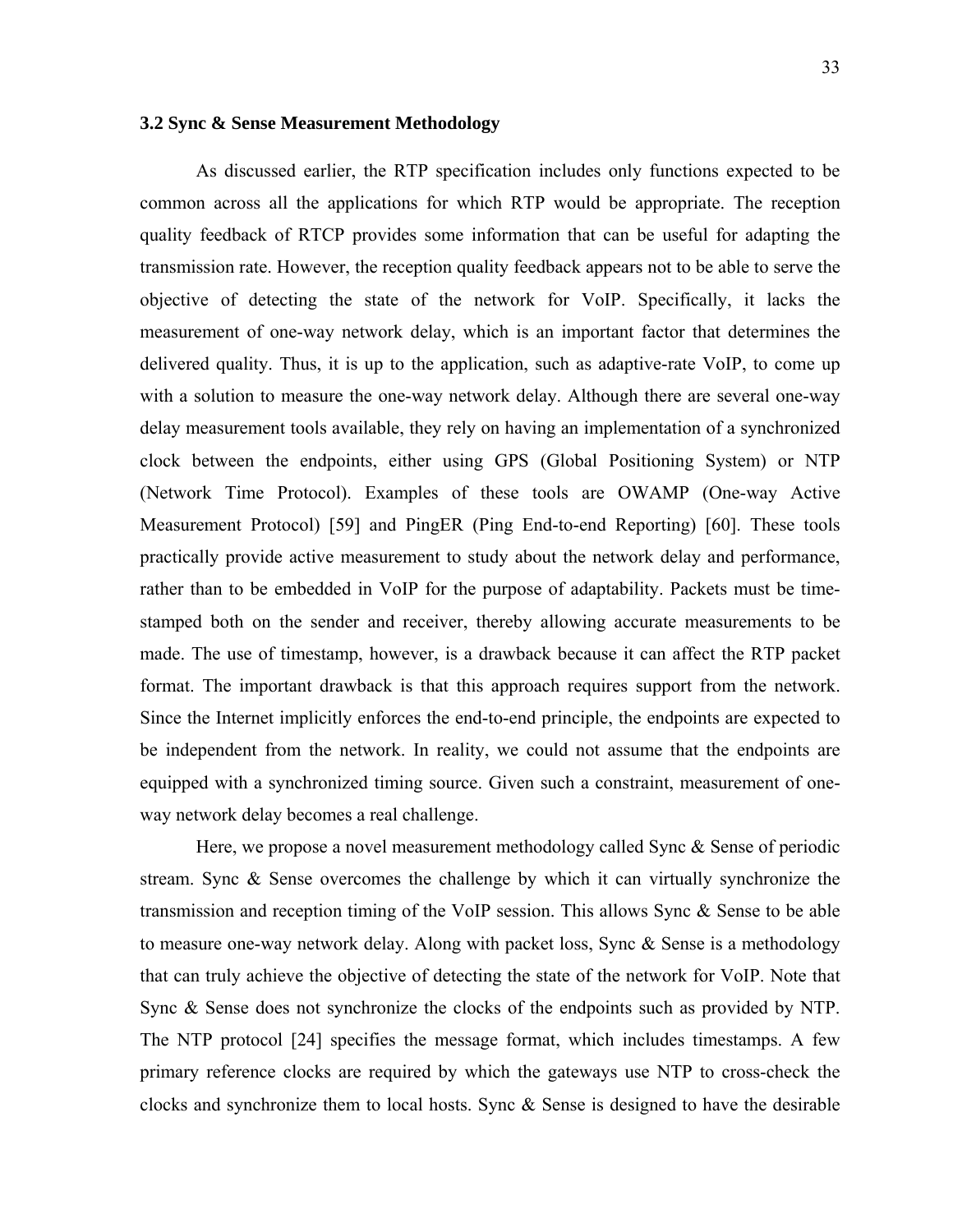properties. First, Sync & Sense follows the end-to-end principle, which is necessary for a system to work over the Internet. Sync & Sense performs on the receiving end by which it simply observes incoming RTP packets and makes measurements. Sync & Sense does not require any support from the network, making it independent of the network environment. Second, Sync & Sense is based on passive (or non-intrusive) measurement. Sync & Sense measures one-way network delay from the incoming RTP packets that can reflect a true quality-of-service of the VoIP session. In contrast to active measurement methods, Sync & Sense does not introduce extra traffic that could affect the VoIP session. Third, Sync & Sense detects the state of the network in a continuous manner, as opposed to a snapshot manner. This allows Sync & Sense to provide the clear picture of the network condition. Making measurements for every single incoming RTP packet is the finest grain available.

As indicated by its name, the two phases of the Sync & Sense methodology are synchronizing and sensing. The synchronizing phase is the ability to virtually synchronize the transmission and reception timing of the VoIP session, based solely on observing the incoming RTP packets. The sensing phase is the ability to measure dispersion times of the incoming RTP packets and further find the delay characteristics. Initially, Sync & Sense attempts to synchronize timing. When synchronized, the measurement can begin. The synchronizing phase also runs throughout the session, which constantly reaffirms the synchronization. This allows accurate measurements for each individual packet. Although the synchronizing phase leads to the sensing phase, it is more intuitive to convey the idea in the reverse order. Below, we describe the sensing phase, followed by the synchronizing phase.

## **3.2.1 Sensing Phase**

Sync & Sense is considered in the same category of periodic stream probing because it utilizes the RTP packets themselves as the probe packets. Sync  $\&$  Sense is different from existing works in several ways. As designed for VoIP, Sync & Sense performs passive measurement and does not introduce additional probing traffic to the network. Sync & Sense leaves the RTP frame format intact, and does not require time-stamping the packets in order to observe one-way network delays. Importantly, Sync & Sense can virtually synchronize the timing of the VoIP session, allowing measurement of one-way network delay. The RTP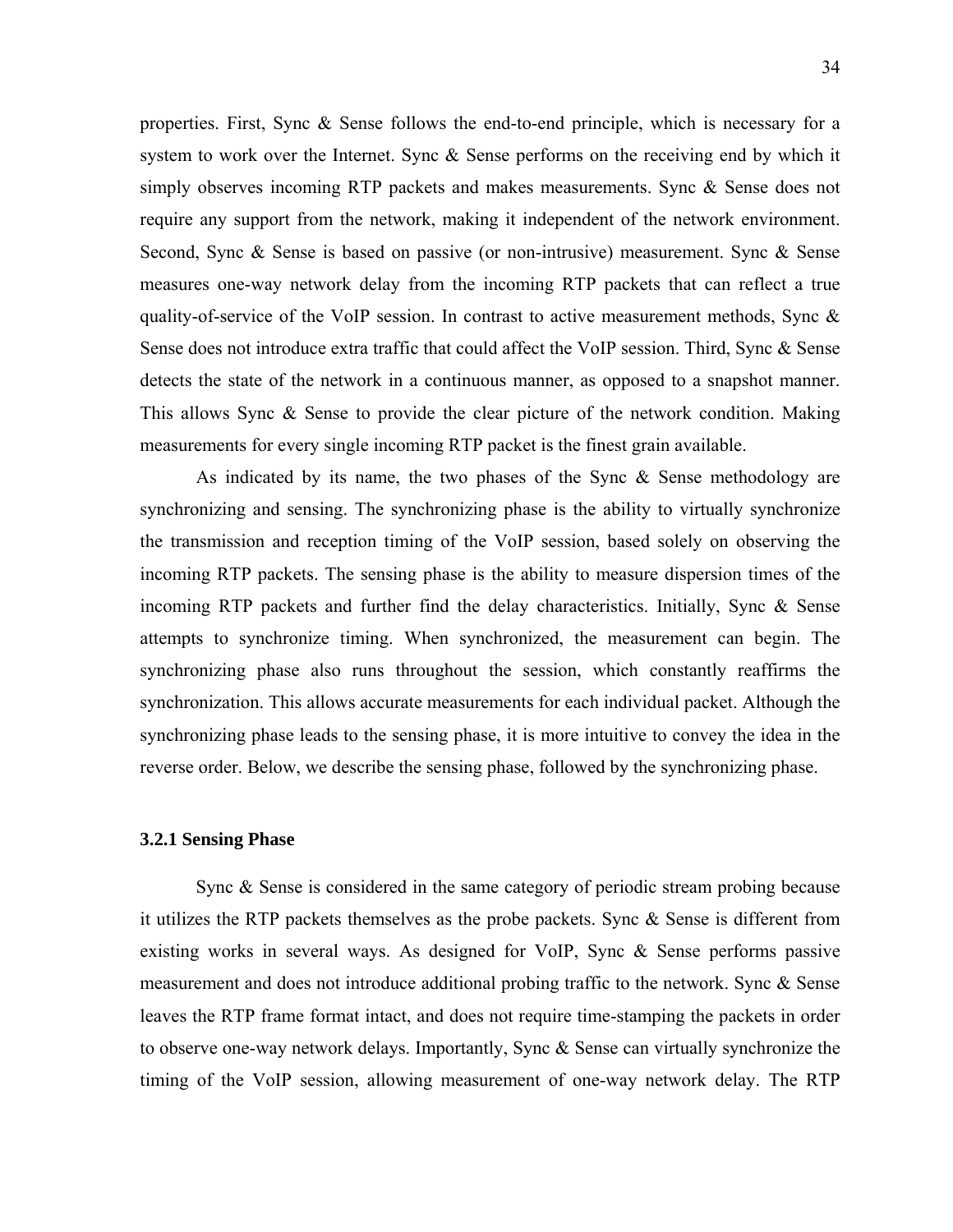packet format contains information that allows Sync & Sense to learn about the transmission pattern. In other words, Sync  $\&$  Sense can have the probing pattern without requiring any initial setup. For example, an arriving RTP packet has payload size of 160 bytes. The RTP header indicates the G.711 PCM codec type. The characteristic of the PCM codec is that it outputs a sample frame of 1 byte every 0.125 milliseconds. Using this fact, Sync & Sense can calculate the packetization, which equals to 20 milliseconds (160 bytes \* 0.125 ms). This means that the probing pattern is a periodic stream of 200-byte packets transmitted every 20 milliseconds. And, the transmission rate is 80 Kbps ((40 bytes of IP/UDP/RTP headers  $+160$ ) bytes of payload) / 20 ms). The ability to know the probing pattern upon receiving a RTP packet is an important advantage, particularly for adaptive-rate VoIP. This is because the transmission rate of adaptive-rate VoIP constantly changes. Since no initial setup is needed, Sync & Sense can continuously monitor the state of the network, even when the transmission (or the probing pattern) changes.

Figure 3-2 illustrates the dynamics of VoIP packets that traverse the network. When the network is lightly loaded, the packets could experience a very minimal queuing delay. Hence, the packets arrive at the receiver with the same interval gap as the inter-departure gap (or the packetization delay), as shown in Figure 3-2 (a). In this case, the network delay includes only propagation, transmission, and router processing delays. Assuming the end-toend path does not change over the course of the session, every packet experiences the same network delay. Figure 3-2 (b) shows a condition where at least one link along the path is heavily loaded. The packets experience variable queuing delay in addition to the constant delays of propagation, transmission, and router processing. Given that the sender and receiver have no synchronized clock, the receiver is somewhat limited to obtain the network characteristics. Besides packet loss, the receiver may observe inter-arrival gaps between the incoming packets. Since there is no timing reference that the receiver can use, the receiver is restricted from making any measurements. For example, from Figure 3-2 (b), packet #3 experiences a queuing delay, but inter-arrival gap #3 appears smaller than the inter-departure gap. The receiver may infer a congestion condition, but would not be able to measure the queuing delay.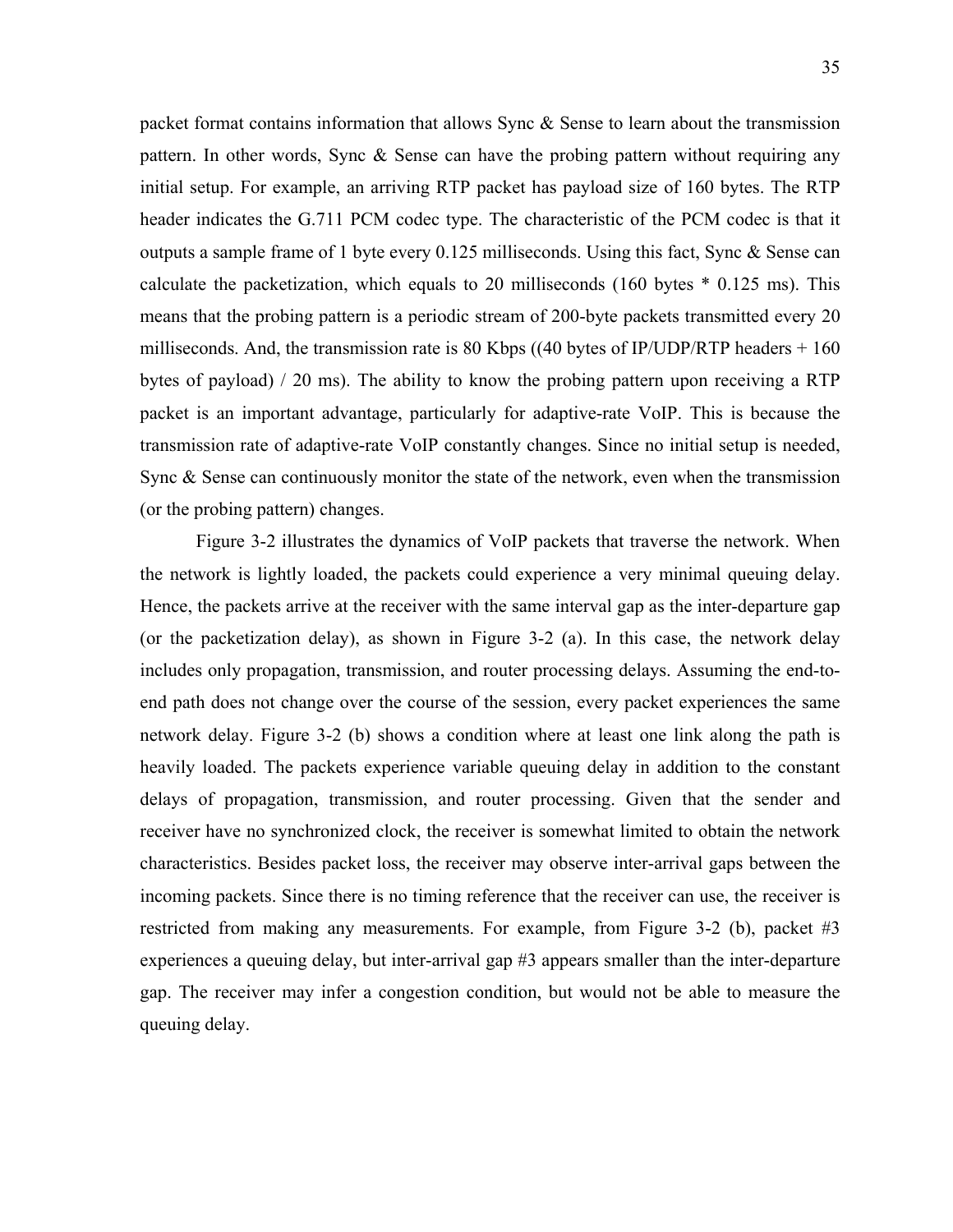

**Figure 3-2** Dynamics of VoIP packets when the network is (a) lightly and (b) heavily loaded

Let's assume for now that the first arriving packet experiences no queuing delay. The sensing phase of Sync & Sense works as follows. Sync & Sense learns the packetization delay (or the inter-departure gap) upon receiving a RTP packet, as mentioned earlier. Sync & Sense uses the packetization delay to construct the transmission timing on the receiver. Figure 3-3 illustrates how Sync & Sense observes the incoming packets and makes measurements. The intervals between the dashed lines on the receiver represent the constructed transmission timing. Since the sender and receiver have no synchronized clock, Sync & Sense has no way to measure the constant delays of propagation, transmission, and router processing. The transmission and reception timing are virtually synchronized by which there is an unknown offset of such delays.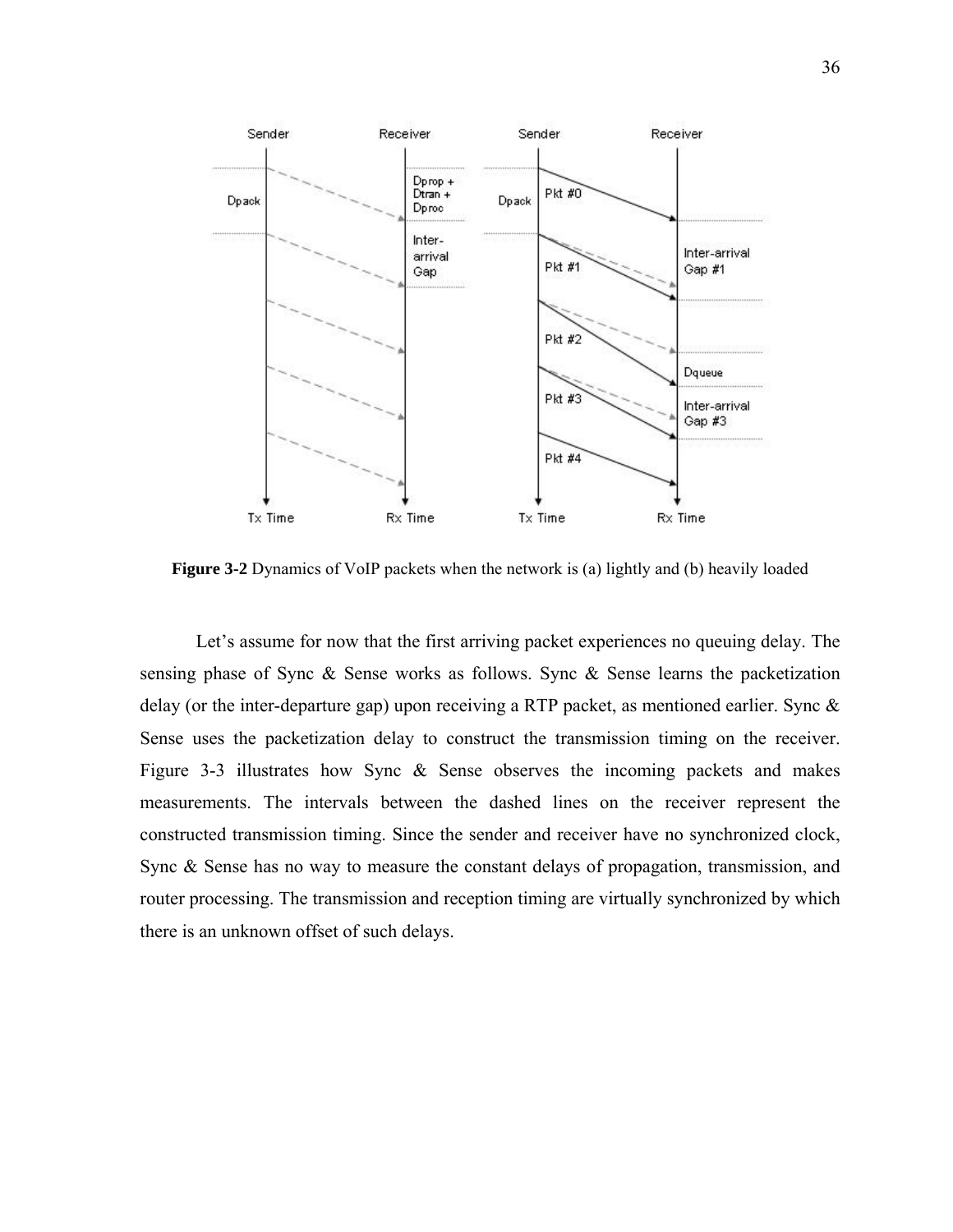

**Figure 3-3** Dispersion gaps as measured by Sync & Sense

As shown in the figure, Sync & Sense 'senses' the state of the network by measuring what we call **dispersion gap**, instead of inter-arrival gap. The dispersion gap describes how the inter-departure gap (or packetization delay) has dispersed when the packet arrives at the receiver. The dispersion gap can be written as:

$$
\Delta_{\rm D} = D_{\rm pack} + D_{\rm queue} \tag{3-1}
$$

The above equation shows that the dispersion is caused by queuing delay. When the network is lightly loaded, the dispersion gap is relatively equal to the packetization delay. As mentioned earlier, once receiving a RTP packet, Sync & Sense knows the packetization delay. Sync & Sense can simply calculate the queuing delay from the above equation. Being able to measure the queuing delay is crucial. This allows Sync  $\&$  Sense to determine other delay components, as well as to estimate the available network bandwidth. Note that the assumption made above that the first arriving packet has zero queuing delay is unrealistic. In the next section, we describe how Sync & Sense can synchronize the transmission and reception timing when the first arriving packet does experience a queuing delay.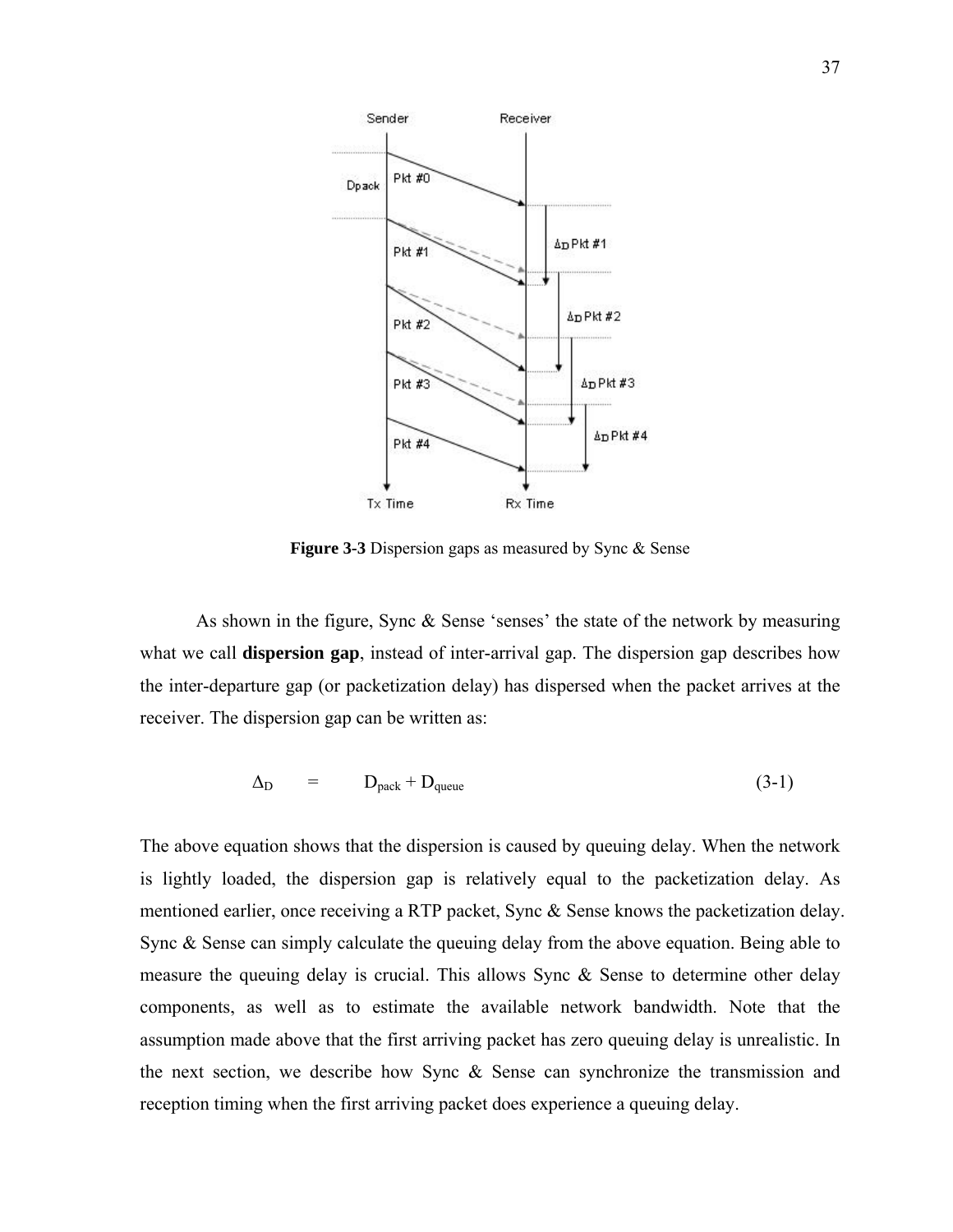## **3.2.2 Synchronizing Phase**

The Internet traffic is known to have a characteristic of bursty behavior; more specifically, with a long-tail distribution. This can be seen in a large number of empirical and theoretical studies of the Internet traffic, for example in [27, 28, 48]. The implication of the bursty behavior is that, when packets travel across the network, some of those packets may experience a very minimal queuing delay. Based on this implication, Sync & Sense employs a unique technique that can virtually synchronize the transmission and reception timing of the VoIP session. We use Figure 3-4 to demonstrate the synchronizing phase of Sync  $\&$ Sense. Figure 3-4 (a) shows a typical pattern of one-way network delay when packets travel across the network. Figure 3-4 (b) is the corresponding plot between packet sequence number and arrival time (in milliseconds) as the receiver monitors the arriving packets.



**Figure 3-4** (a) Typical pattern of one-way network delay and (b) the corresponding plot as the receiver monitors the arriving packets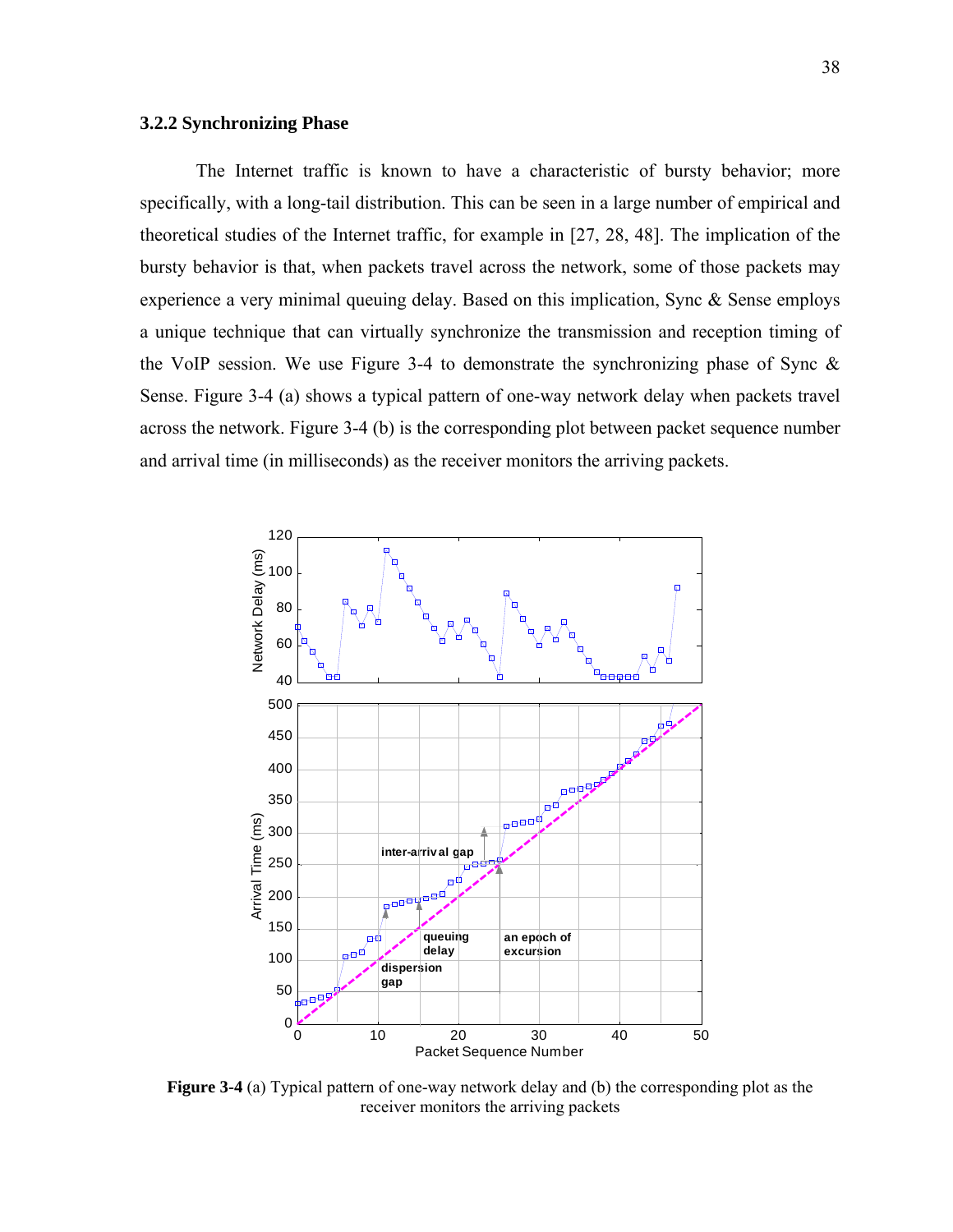Assume the packets in the figure are based on RTP, and are transmitted with a packetization delay of 10 milliseconds. Also, we assume that the end-to-end routing path does not change over the course of the session. That is, every packet experiences the same constant delays of propagation, transmission, and router processing, plus the variable queuing delay. From Figure 3-4 (b), we can draw a diagonal baseline, given at least two lowest points in the arrival time. This diagonal baseline represents the transmission timing because the packets are transmitted as a periodic stream. For example, packet #5 and #10 are transmitted at time 50 and 100 milliseconds, respectively. As the observations of the packet arrival time represent the reception timing, Figure 3-4 (b) shows that both the transmission and reception timing are synchronized on the same time scale. It is, however, a virtual synchronization because it ignores the unknown constant latency of the forwarding path, which includes propagation, transmission, and router processing delays. This synchronization allows Sync & Sense to make measurements of the queuing delay. From the figure, the points (or packet sequence numbers) in which their arrival times are on the baseline indicate that the packets experience zero queuing delay. The points in which their arrival times are above the baseline indicate that the packets experience a queuing delay. For a given sequence number, the queuing delay can be measured, which is equal to the time difference between the arrival time and the baseline.

Although it may look easy to draw a baseline for the synchronization as shown in Figure 3-4 (b), algorithmically, it is not simple. This is because the algorithm has to look forward for the incoming packets, having no idea when it will be able to draw the baseline. Below, we describe how the Sync & Sense algorithm searches and constructs such a baseline. As Sync & Sense monitors the arriving packets, it observes the inter-arrival gaps and uses them to construct an epoch of excursion of queuing delay. Consider packets #5 to #25 in the figure, the epoch begins with a packet having a very minimal queuing delay, followed by several packets having variable queuing delays, and ends with a packet having a very minimal queuing delay. We denote here a valid complete **epoch of excursion of queuing delay** (E) is the time from an arriving packet with a very minimal queuing delay to the next arriving packet with a very minimal queuing delay. Let the first arriving packet be packet  $\#0$ and the following arriving packets be labeled packet  $\#i$ , where  $i = 1, 2, 3, \ldots$ , n. Accordingly,  $i$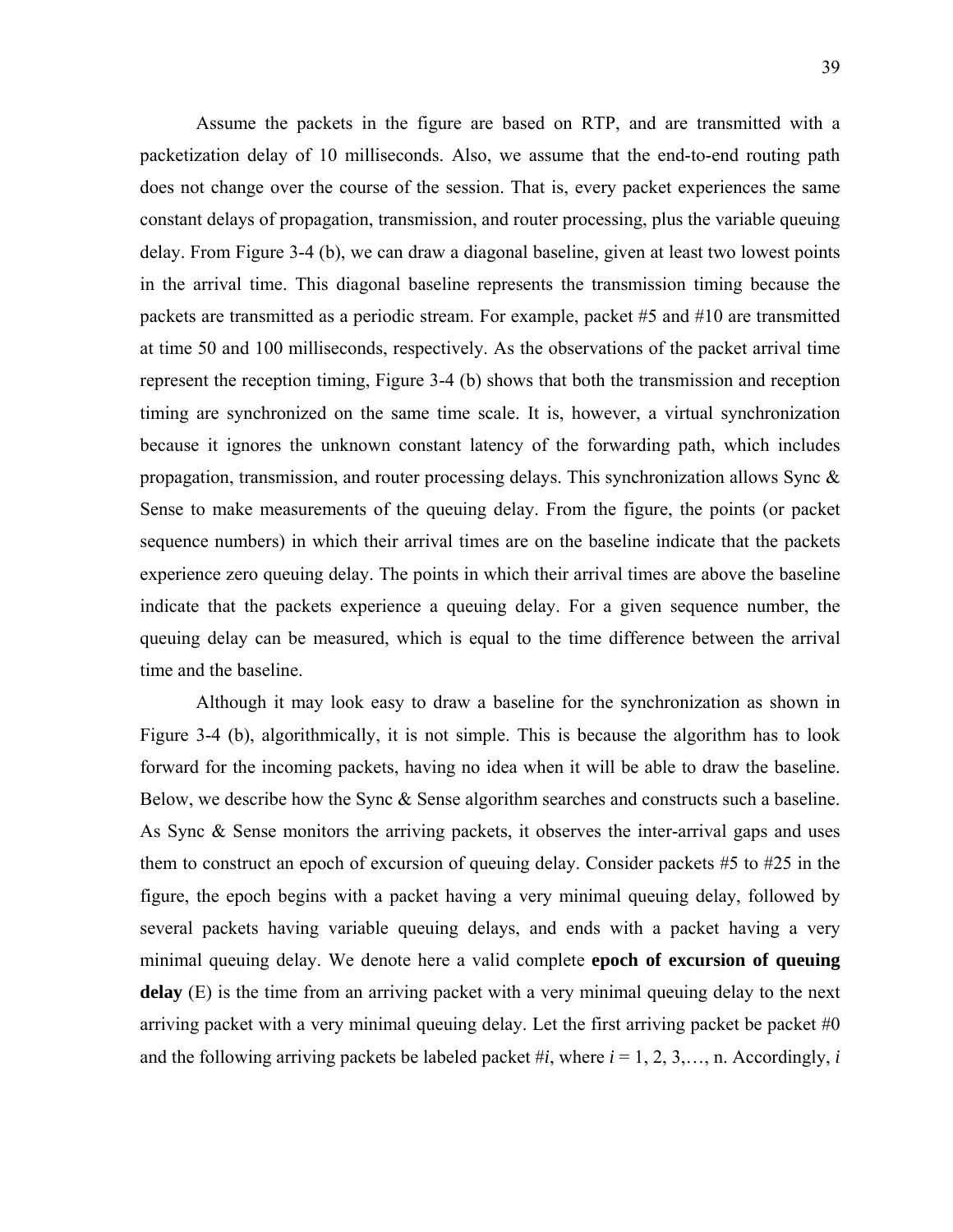also denotes the number of inter-arrival gaps. An ongoing epoch of excursion can be found as the sum of inter-arrival gaps  $(\Delta_A)$ , or

$$
E = \sum_{i=1}^{n} \Delta^{i} A
$$
 (3-2)

Assume, for now, that the first arriving packet experiences a very minimal queuing delay. The baseline for the transmission timing can be constructed when a valid complete epoch of excursion is found. That is, as illustrated in Figure 3-4 (b), given two arriving packets with a very minimal queuing delay, the baseline can be drawn. Once constructed, the baseline is also extendable for use with the future arriving packets. Algorithmically, an ongoing epoch of excursion is found complete when the following condition is satisfied:

$$
nD_{pack} - \varepsilon \le E \le nD_{pack} \tag{3-3}
$$

The above condition basically means that a complete epoch of excursion must be a multiple of packetization delays. This can also be seen in Figure 3-3, which shows a valid complete epoch. As a matter of fact, the probability of a packet having a very minimal queuing delay, when traversing the network, is very low. Rather, the arriving packets would at least have a minimal queuing delay. In order to compensate for such a minimal queuing delay, we need to allow an error margin  $(\varepsilon)$  in Equation 3-3. Specifically, a complete epoch of excursion is allowed to be a little bit smaller than a multiple of packetization delays.

Our simulation study of the Sync & Sense algorithm shows the error margin parameter, as small as one millisecond, can play an important role in the Sync & Sense performance. With the error margin, the baseline for the transmission timing gets a little bit larger, like a band. Thus, more of the arriving packets with a minimal queuing delay can be on the baseline. This makes it easier for Sync & Sense to find a complete epoch of excursion, which helps to speed up the synchronization. In addition, using the error margin causes epochs of excursion to be shortened. As a result, Sync & Sense can find more of the complete epochs. This allows Sync & Sense to reaffirm the synchronization more often, which helps to ensure accurate measurements. Note that we could also use the error margin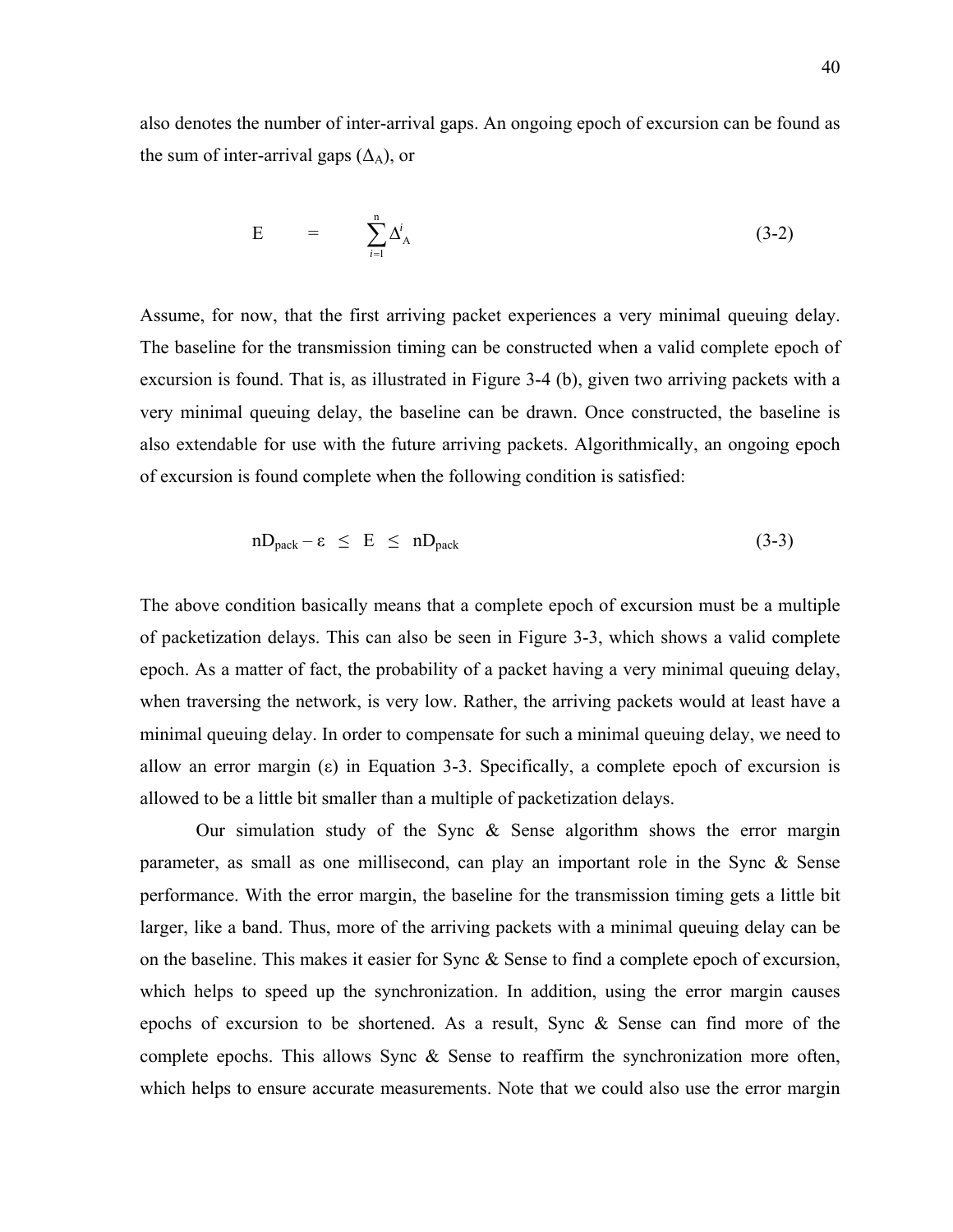such that a complete epoch of excursion is allowed to be a little bit larger than a multiple of packetization delays (or  $E \leq nD_{\text{pack}} + \varepsilon$ ). Although this helps to catch more of the arriving packets with a minimal queuing delay as well, it may allow the measurement error to accumulate. When we only allow a complete epoch to be a little bit smaller than a multiple of packetization delays (or  $nD_{\text{pack}} - \varepsilon \leq E$ ), we restrict measurement error accumulation. If a complete epoch is found that is smaller than a multiple of packetization delays, Sync & Sense adjust the transmission timing to a new lower baseline. Over time, such an adjustment can lower the baseline even more, which helps to reduce the measurement error to the minimal.

As mentioned above, the condition for a complete epoch of excursion (Equation 3-3) allows Sync & Sense to construct the synchronized timing. However, a complete epoch may be found to be invalid, specifically if the first arriving packet does not actually have a very minimal queuing delay. For example, from Figure 3-4 (b), consider if the first arriving packet is packet #10. When packet #16 arrives, a complete epoch can be observed, but it is invalid. This results in a false baseline of the transmission timing, and false measurements for the arriving packets that follow. This kind of situation can be prevented. Besides Equation 3-3, extra conditions are needed to ensure that a complete epoch of excursion is found valid. Sync & Sense actually declares the synchronization when the following conditions are satisfied:

- A complete epoch of excursion must comprise at least three inter-arrival gaps.
- Sync & Sense finds two consecutive epochs of excursion.

When the network is loaded, packets usually arrive at the receiver unequally spaced. It is possible that, by chance, a couple of arriving packets may have their inter-arrival gaps equal to the packetization delay. This may be observed as a complete epoch of excursion, but it is not valid. The former condition ensures that a complete epoch is long enough, which can eliminate the probability of encountering such a problem. Similarly, it is possible that a complete epoch of excursion, which is not valid, may happen accidentally. By looking for two consecutive epochs, the latter condition dramatically reduces the probability of observing invalid epochs of excursion. Since network delay is highly variable, it is considerably less likely that two consecutive complete epochs of excursion may happen by chance; unless such complete epochs are valid. Our simulation study shows that the above strategy works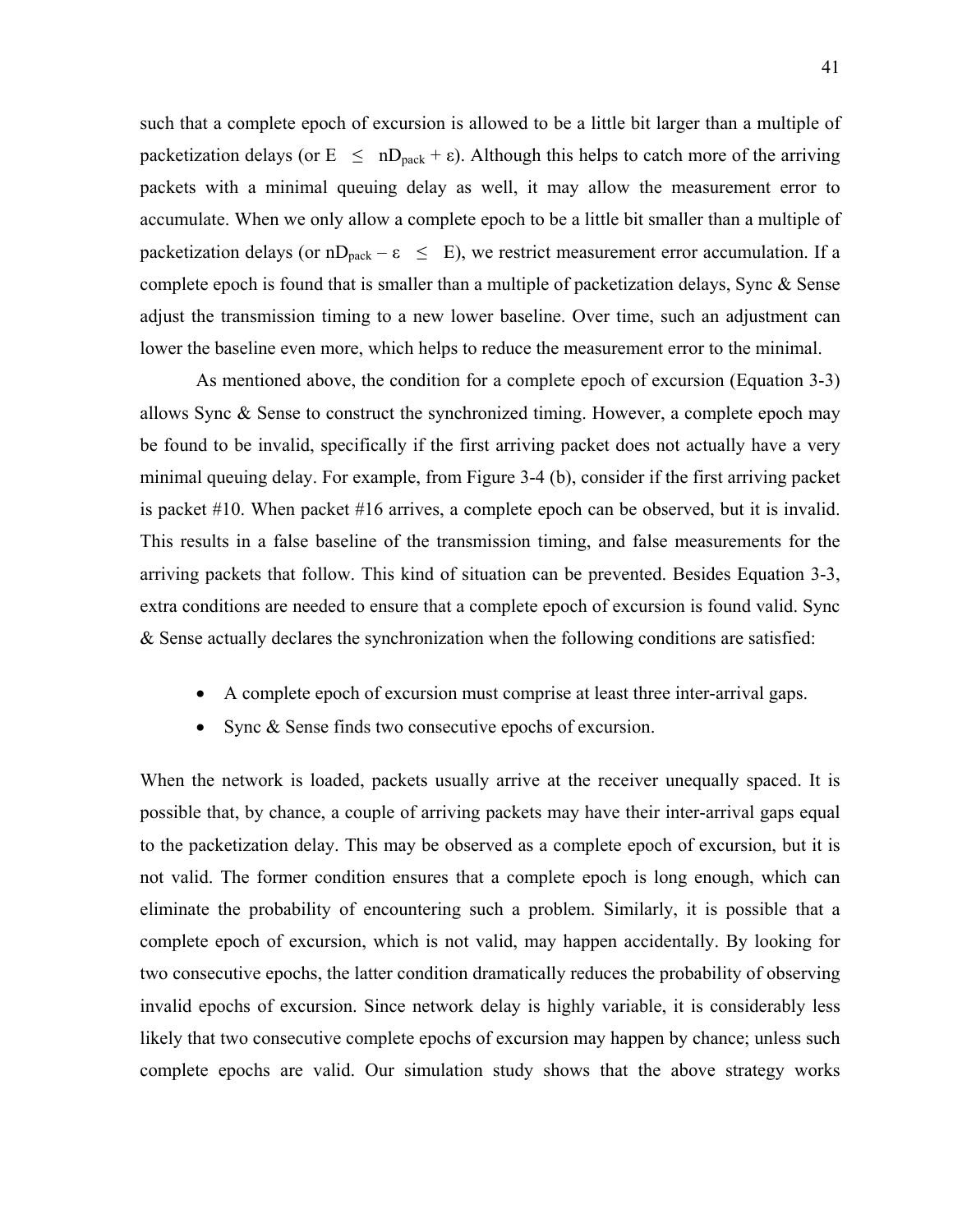remarkably well. When the synchronization is declared, the following observed epochs allow Sync & Sense to reaffirm the synchronization over the course of the session.

Note that the synchronizing process is not affected by packet loss. From Figure 3-3, if packet #2 is lost, upon receiving packet #3, Sync & Sense can observe the inter-arrival gap that begins from the arrival of packet #1. Hence, this observed inter-arrival gap accounts for both packet  $\#2$  and  $\#3$ . By checking the packet sequence number, Sync & Sense knows that it must advance the transmission timing accordingly by two packetization delays. This can also be seen in Equation 3-2. Note that *i* is counted based on the packet sequence number. In the event of packet loss, the observed inter-arrival gap  $(\Delta_A)$  includes more than one of the individual inter-arrival gaps. Thus, *i* must advance in accordance to the number of lost packets. Therefore, once the synchronization is declared, the measurements can go on without interruption from the event of packet loss.

A practical issue for VoIP is silence suppression, which is a process of not transmitting the actual voice packets when one of the parties on a call is not speaking. Silence suppression allows bandwidth savings because, typically, one party in a conversation speaks at any one time. Silence suppression works by which the sender transmits comfort noise packets when silence periods are detected. RFC 3389 [29] describes RTP payload format for comfort noise. The comfort noise payload, also known as a Silence Insertion Descriptor (SID) frame, includes a description of the noise level. The receiver uses this SID frame to drive the Comfort Noise Generator (CNG) and produce an appropriate amount of comfort noise. As mentioned earlier, the synchronizing phase of Sync & Sense relies on observing the periodic stream of incoming packets. Enabling silence suppression on the VoIP session could affect Sync & Sense if the comfort noise packets are not transmitted in a periodic manner. Sync & Sense would need to resynchronize the timing every time the voice packets are resumed, which could significantly degrade the synchronization performance. However, the transmission rate of the comfort noise packets is implementation specific. To ensure continuous synchronization for Sync & Sense, the comfort noise packets must be transmitted periodically in the same rate as the voice packets.

We assume earlier that the first arriving packet has a very minimal queuing delay and, when a valid complete epoch of excursion is found, the baseline for the transmission timing can be constructed. But, we really cannot assume this. The remaining issue is how Sync  $\&$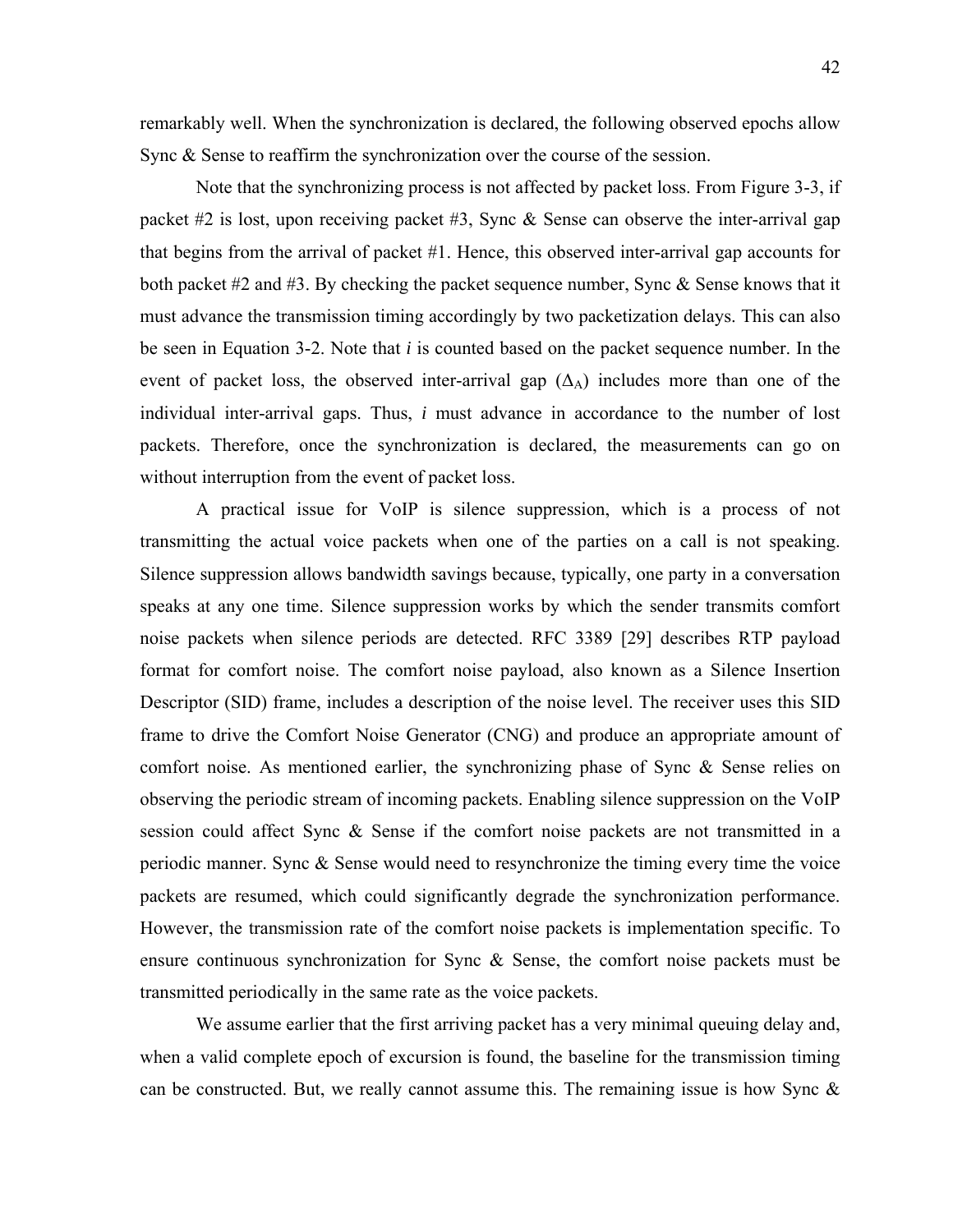Sense determines whether or not the first arriving packet has a very minimal queuing delay, as for the beginning of the epoch. Initially, Sync  $\&$  Sense assumes the first arriving packet has a very minimal queuing delay, even it actually does not. When the following packets arrive, Sync & Sense starts monitoring the ongoing epoch of excursion, using Equation 3-2. For each arriving packet, Sync  $\&$  Sense computes the dispersion gap, which can be written as:

$$
\Delta_{\rm D} = E - (n-1)D_{\rm pack} \tag{3-4}
$$

$$
= \sum_{i=1}^{n} \Delta_A^i - (n-1)D_{\text{pack}} \tag{3-5}
$$

As we can see from Equation 3-1, when the arriving packet has zero queuing delay, the dispersion gap is equal to the packetization delay. In other words, the dispersion gap must be equal or larger than the packetization delay. Sync & Sense uses this fact to prove whether or not the assumption, that the first arriving packet has a very minimal queuing delay, is correct. If it is true, we will never find a dispersion gap smaller than the packetization delay. That is, in Figure 3-4 (b), the first arriving packet is on the diagonal baseline. Specifically, Sync  $\&$ Sense uses the following condition to test each arriving packet:

$$
\Delta_{\rm D} \geq D_{\rm pack} - \varepsilon \tag{3-6}
$$

The above condition must hold for all arriving packets. When an arriving packet's dispersion gap violates Equation 3-6, it means that the assumption is wrong: the first arriving packet does not have a very minimal queuing delay. Sync & Sense abandons the ongoing epoch and starts the synchronizing process over again. The last arriving packet is assumed to have the minimal queuing delay and the new epoch begins. If the assumption is correct, Equation 3-6 will never be violated, the ongoing epoch will be found complete eventually. For the same reason as in Equation 3-3, the error margin  $(\epsilon)$  is allowed in Equation 3-6.

Figure 3-5 shows the flow chart of the Sync & Sense algorithm. Table 3-1 demonstrates the synchronization process of Sync & Sense. The error margin used in this example is one millisecond. The data in the table is in accordance with Figure 3-4 (b).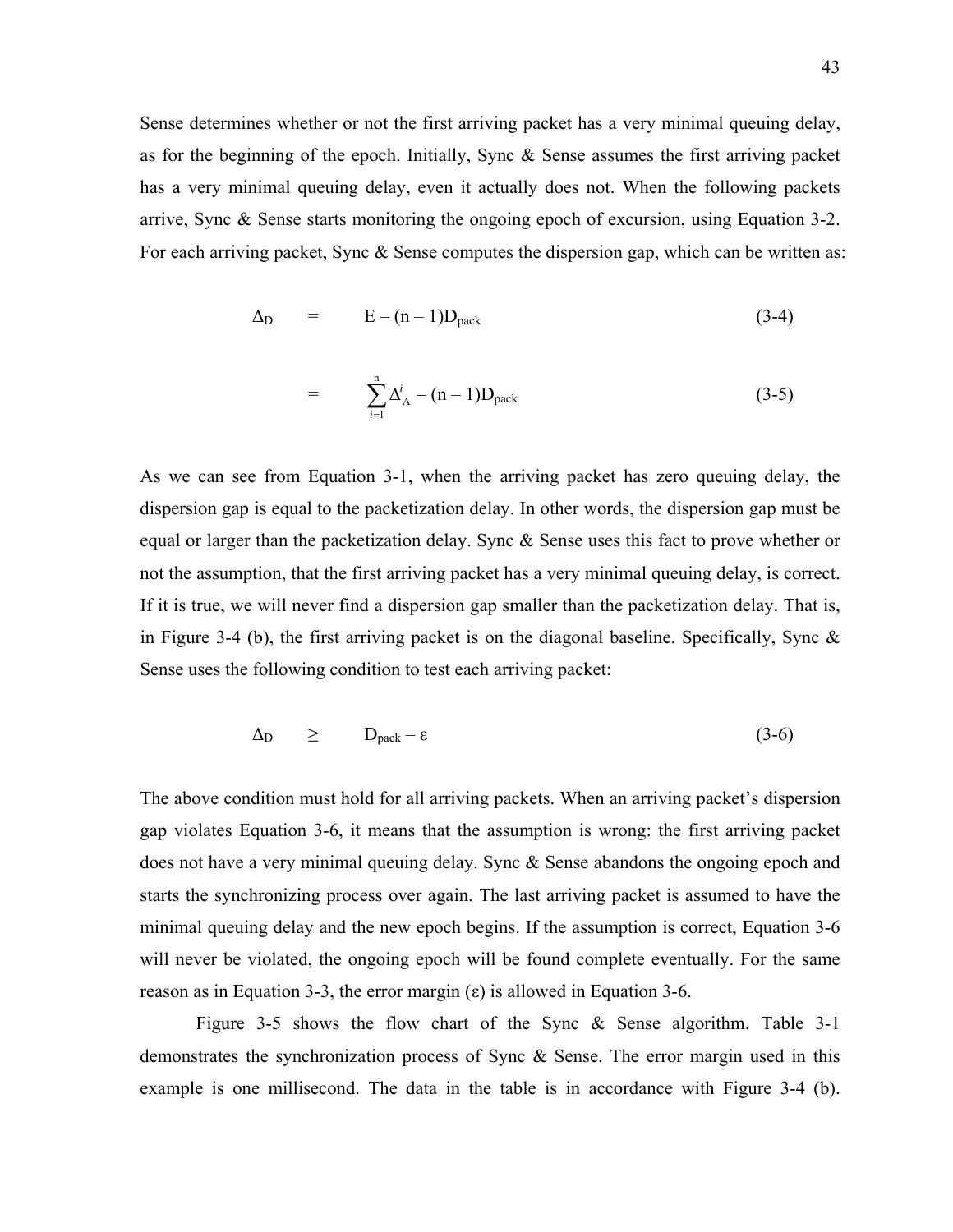Assume the first arriving packet is packet #10, which does not experience a very minimal queuing delay. The alternating background colors in the table represent the observed epochs of excursion.



**Figure 3-5** Flow chart of the Sync & Sense algorithm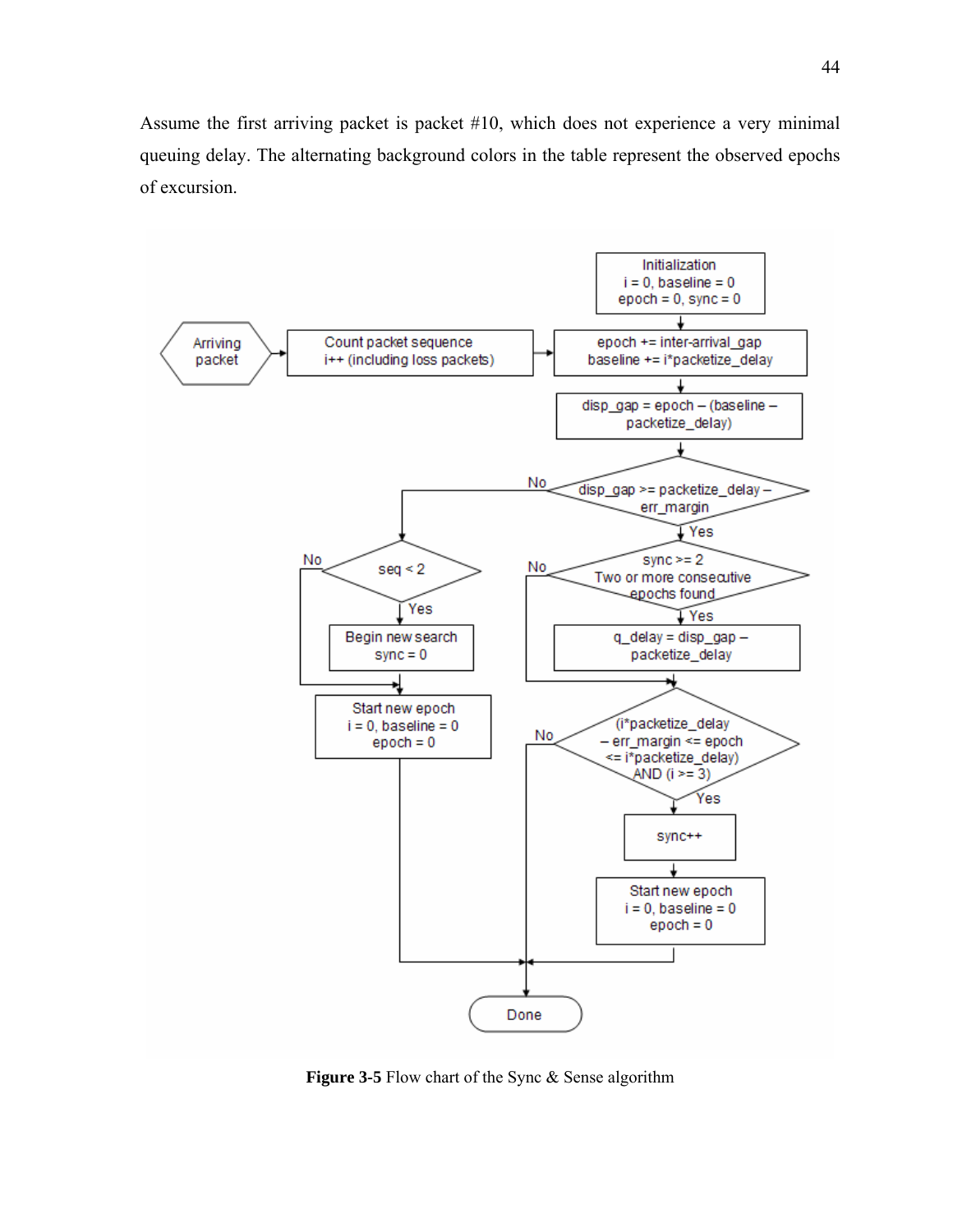| Packet<br># | Inter-<br>arrival<br>Gap $(\Delta_A)$ | Epoch<br>(E) | Dispersion<br>Gap $(\Delta_D)$ | <b>Notes</b>                                                        |
|-------------|---------------------------------------|--------------|--------------------------------|---------------------------------------------------------------------|
| 10          | $\boldsymbol{0}$                      | $\mathbf{0}$ | $\overline{0}$                 | Start new epoch                                                     |
| 11          | 49.375                                | 49.375       | 49.375                         |                                                                     |
| 12          | 3.750                                 | 53.125       | 43.125                         |                                                                     |
| 13          | 2.500                                 | 55.625       | 35.625                         |                                                                     |
| 14          | 2.500                                 | 58.125       | 28.125                         |                                                                     |
| 15          | 2.500                                 | 60.625       | 20.625                         |                                                                     |
| 16          | 2.500                                 | 63.125       | 13.125                         |                                                                     |
| 17          | 3.750                                 | 66.875       | 6.875                          | Eq.3-6 violated; Start new epoch                                    |
| 18          | 2.500                                 | 2.500        | 2.500                          | Eq.3-6 violated; Start new epoch                                    |
| 19          | 19.687                                | 19.687       | 19.687                         |                                                                     |
| 20          | 2.500                                 | 22.187       | 12.187                         |                                                                     |
| 21          | 19.688                                | 41.875       | 21.875                         |                                                                     |
| 22          | 3.750                                 | 45.625       | 15.625                         |                                                                     |
| 23          | 2.500                                 | 48.125       | 8.125                          | Eq.3-6 violated; Start new epoch                                    |
| 24          | 2.500                                 | 2.500        | 2.500                          | Eq.3-6 violated; Start new epoch                                    |
| 25          | 2.500                                 | 2.500        | 2.500                          | Eq.3-6 violated; Start new epoch                                    |
| 26          | 53.178                                | 53.178       | 53.178                         |                                                                     |
| 27          | 3.750                                 | 56.928       | 46.928                         |                                                                     |
| 28          | 2.500                                 | 59.428       | 39.428                         |                                                                     |
| 29          | 2.500                                 | 61.928       | 31.928                         |                                                                     |
| 30          | 2.500                                 | 64.428       | 24.428                         |                                                                     |
| 31          | 19.688                                | 84.116       | 34.116                         |                                                                     |
| 32          | 3.750                                 | 87.866       | 27.866                         |                                                                     |
| 33          | 19.687                                | 107.553      | 37.553                         |                                                                     |
| 34          | 2.500                                 | 110.053      | 30.053                         |                                                                     |
| 35          | 2.500                                 | 112.553      | 22.553                         |                                                                     |
| 36          | 3.750                                 | 116.303      | 16.303                         |                                                                     |
| 37          | 3.750                                 | 120.053      | 10.053                         | Eq.3-3 satisfied; Valid complete epoch                              |
| 38          | 9.8051                                | 9.8051       | 9.8051                         |                                                                     |
| 39          | 10.000                                | 19.8051      | 9.8051                         |                                                                     |
| 40          | 10.000                                | 29.8051      | 9.8051                         | Eq.3-3 satisfied; Valid complete epoch;<br>Synchronization declared |

**Table 3-1** Demonstration of the synchronization process of Sync & Sense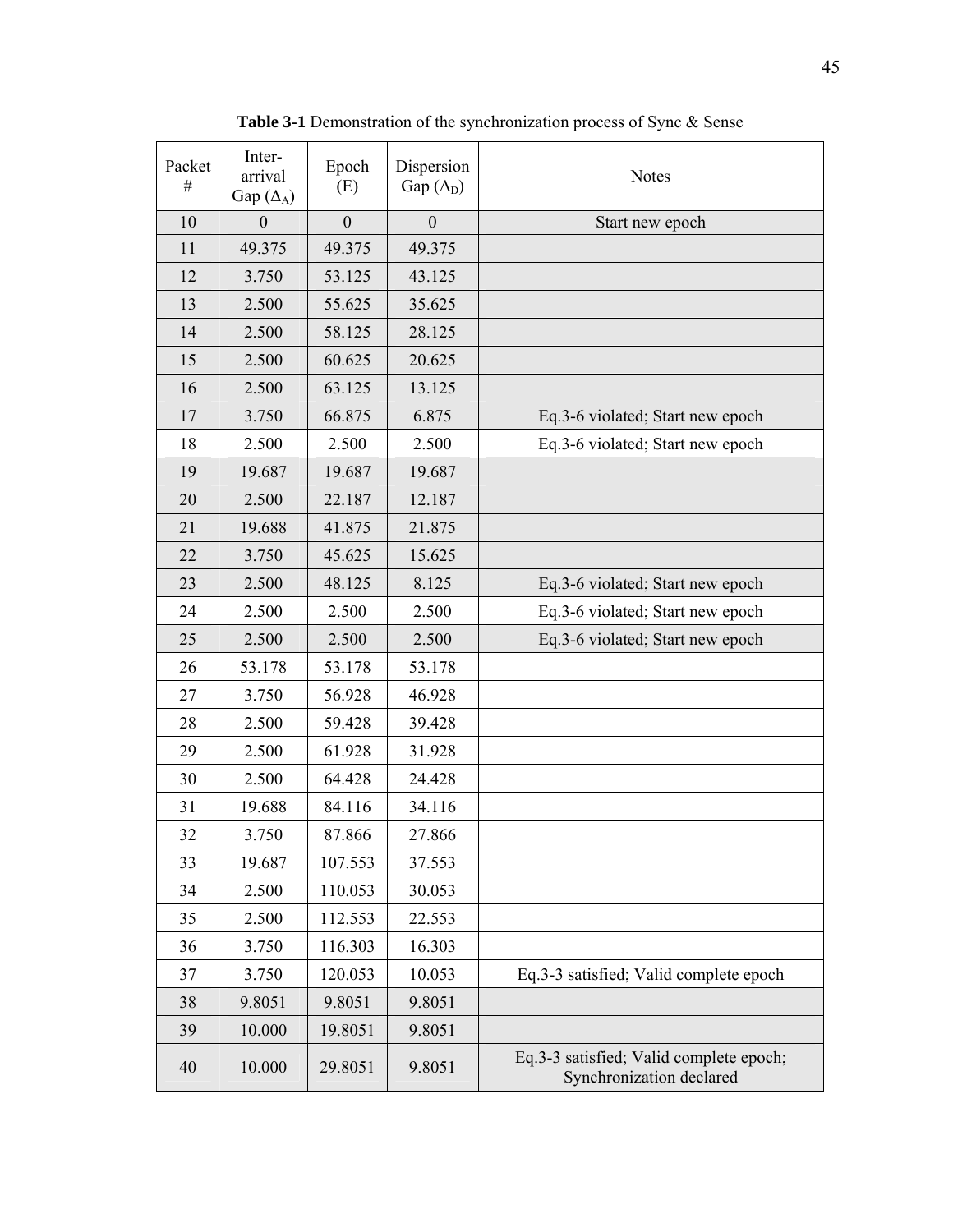## **3.3 Performance Study**

Performance is the most important issue for Sync & Sense. Because Sync & Sense needs to spend some time to construct the synchronized timing before making measurements, the question needed to be answered is how long it takes for Sync & Sense to get synchronized. Another performance question is how accurate the measurements made by Sync & Sense are. In the following, we conduct a simulation study that demonstrates and evaluates the performance of Sync & Sense. The error margin is an important parameter in the Sync & Sense algorithm. The study also attempts to determine the optimal value of the error margin that gives the best performance. In addition, we study the factors that can affect the performance of Sync & Sense.

### **3.3.1 Simulation Setup**

The performance study is conducted using the Network Simulator 2 or ns-2 [12]. The simulations that follow are based on the network topology in Figure 3-6. The number of nodes varies as this is a factor under study. All nodes implement FIFO scheduling and droptail queuing. All links, except the last hop link, have capacity of 10 Mbps. The last hop link is set to have a limited capacity of 1.544 Mbps, so as to create the bottleneck. The propagation delay from the sender to the receiver is fixed at 40 milliseconds, regardless of the number of hops. In other words, the sum of propagation delays from all the links is always equal to 40 milliseconds. To make the simulation more realistic, each link has a fair amount of cross traffic, which accounts for 60 percent load on average. This level of cross traffic load also introduces a decent amount of packet loss. The cross traffic is generated as Long Range Dependent (LRD) by using nine Pareto sources with the shape parameter  $(\alpha)$  set to 1.5. Packet sizes of the cross traffic are distributed following the studies in [14, 15]; 60% of the packets are 40 bytes, 25% are 550 bytes, and 15% are 1500 bytes. Note that, in terms of load distribution, about 7% of the load is 40-byte packets, 35% is 550-byte packets, and 58% is 1500-byte packets. The Sync & Sense algorithm is implemented at the VoIP receiver. The VoIP flow is based on the ADPCM codec, with the packetization delay of 10 milliseconds.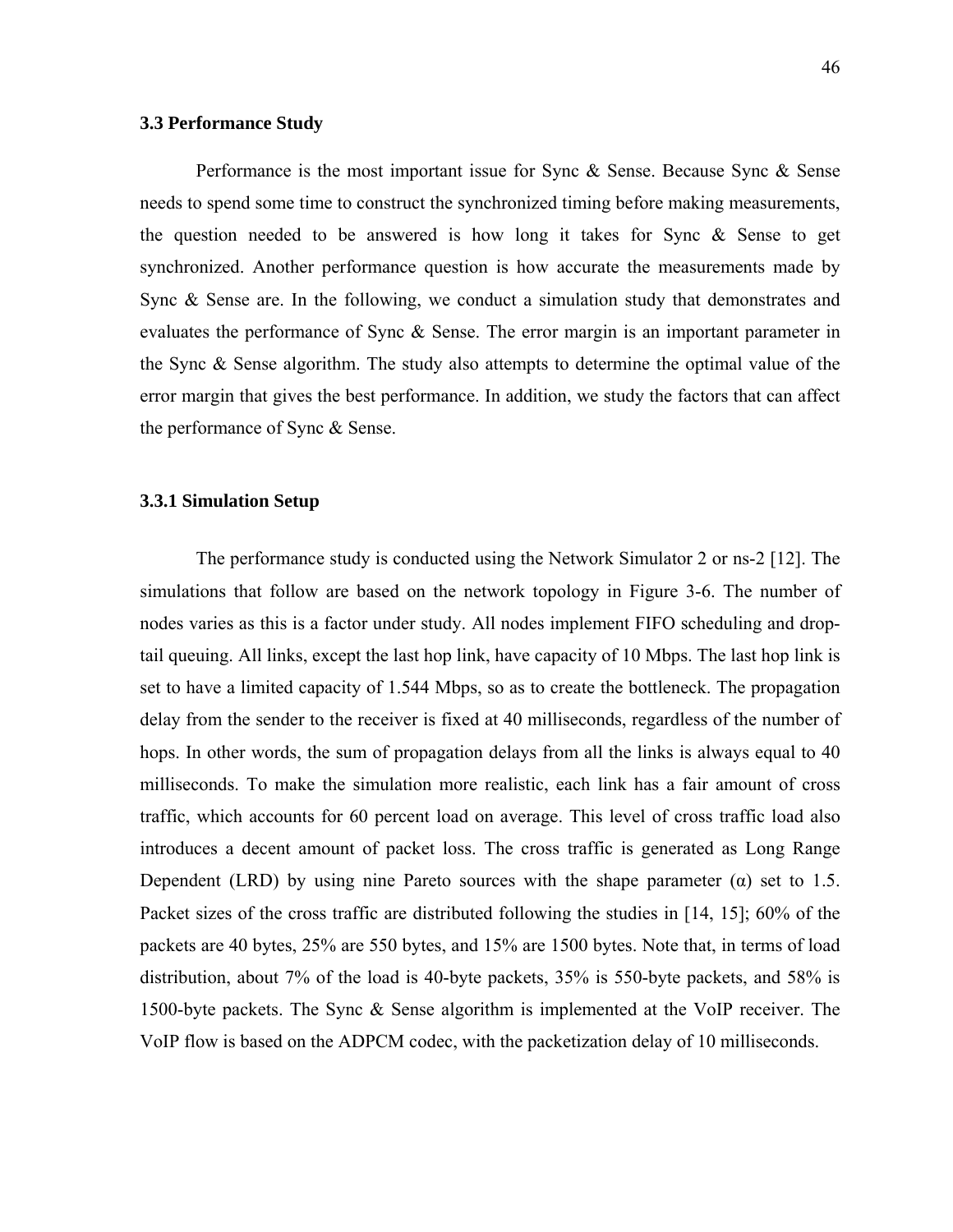

**Figure 3-6** Simulation network topology

## **3.3.2 Sync & Sense Demonstration**

The objective of this section is to demonstrate the performance of Sync & Sense. We closely monitor the cross traffic on the bottleneck link, and accordingly examine how well Sync & Sense makes measurements of the queuing delay. Figure 3-7 shows the results from an instance of the simulations, where the network topology consists of 6 hops. In this simulation, the error margin parameter of Sync & Sense is set to one millisecond. Figure 3-7 (c) shows the actual one-way network delay of the VoIP packets that arrive at the receiver. Accordingly, Figure 3-7 (b) shows the packets lost in the network. This simulation environment allows us to easily obtain the actual queuing delay of each individual packet since the measurements are made within the same time domain. In order to evaluate the accuracy of Sync & Sense, we present the result in the form of measurement error, as shown in Figure 3-7 (a), which is the difference between the queuing delay measured by Sync  $\&$ Sense and the actual queuing delay.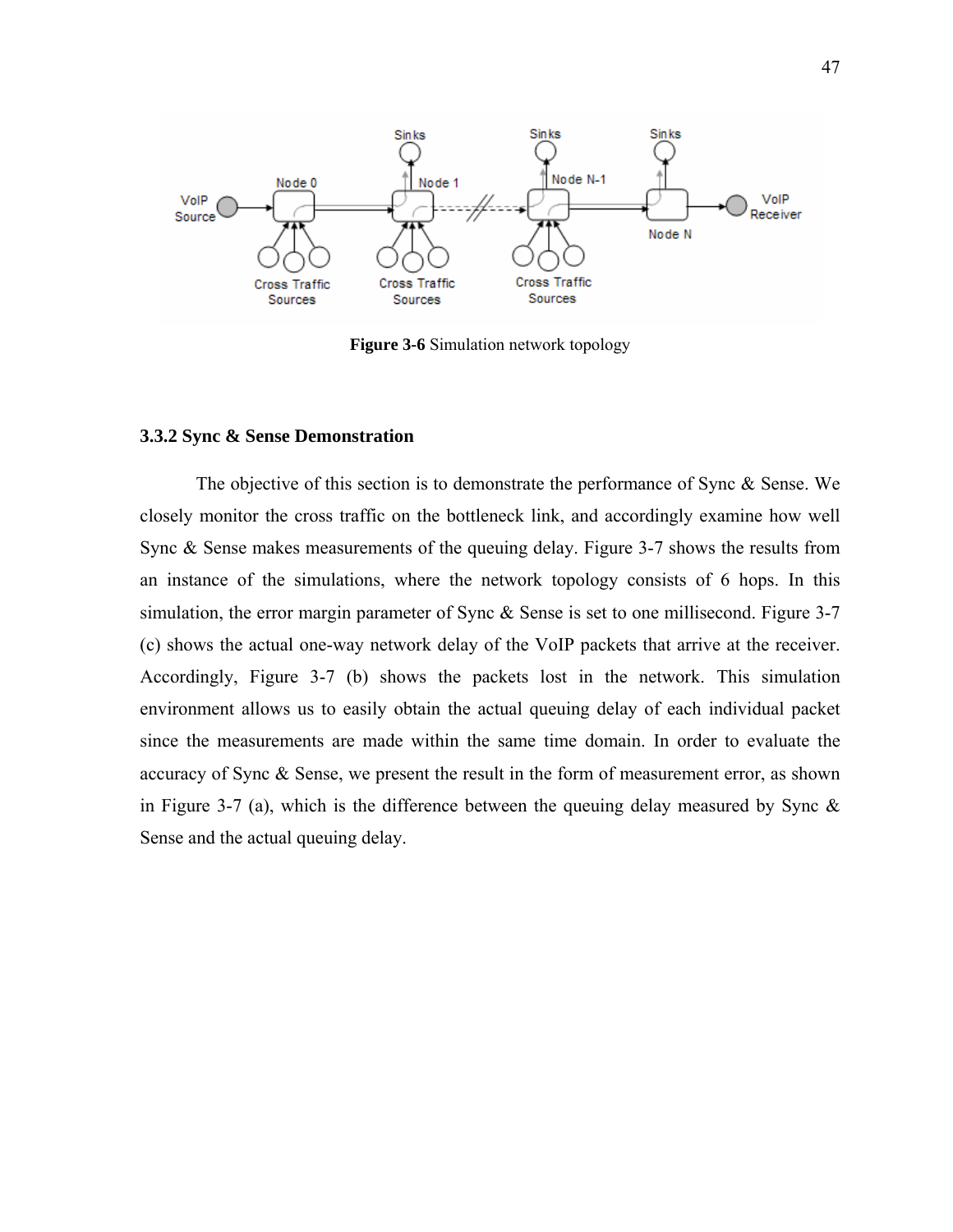

**Figure 3-7** Sync & Sense demonstration

The figure demonstrates that Sync & Sense can provide impressive measurement accuracy. The measurement error is, in overall, less than 0.25 milliseconds, given that packet loss is persistent and the network delay is highly variable as high as hundreds of milliseconds. Negative error means that Sync  $\&$  Sense underestimates the measurements. This is because the baseline for the transmission timing is constructed using the arriving packets with a minimal, but not actually zero, queuing delay. For the very first arriving packets, the measurements have error up to 2 milliseconds. Our examination shows that this is a direct result of the error margin parameter. Using a large error margin allows a wider error in the measurements, but Sync & Sense can get synchronized quicker, within tens of the arriving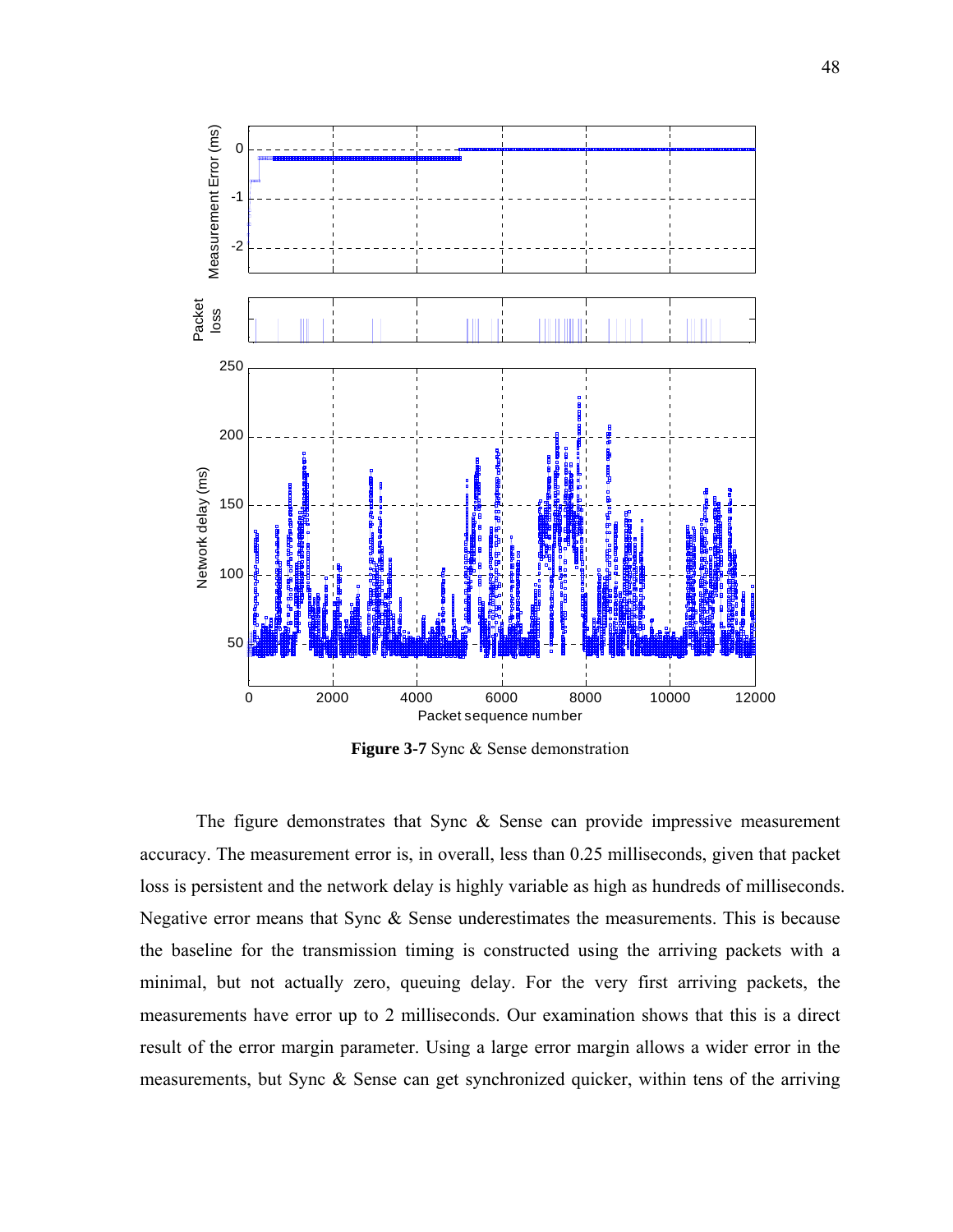packets. As seen from the figure, the measurement errors get narrower as time goes by. This is because, when Sync & Sense observes more arriving packets, it can find new baselines for the transmission timing with smaller and smaller error. Specifically, when a dispersion gap is found less than the packetization delay (violating Equation 3-6), such a dispersion gap constitutes a better and more accurate baseline. Eventually, no dispersion gap ever violates Equation 3-6 again. That is, the baseline has reached the bottom that reflects the actual transmission timing.

## **3.3.3 Contributing Factors to the Performance**

The synchronization process of Sync & Sense relies on the assumption that some arriving packets may experience a very minimal queuing delay when traveling from the sender to the receiver. This allows Sync & Sense to construct the synchronized timing and make measurements. Factors that could impact this assumption include the number of hops between the sender and receiver and the underlying cross traffic. As the number of hops increases, the chance that the arriving packets experience a very minimal queuing delay decreases. In other words, Sync & Sense would observe fewer arriving packets with a very minimal queuing delay. This could potentially affect the performance of Sync & Sense. Besides the number of hops, the error margin parameter is another factor that has a direct impact on the performance. Using a large error margin helps Sync & Sense to get synchronized easier and faster, but incurs a higher error in the measurements. On the contrary, using a small error margin ensures minimal measurement error, but it could take a long time to get synchronized. In the following, we conduct an extensive simulation study to examine these contributing factors to the performance of Sync & Sense. We also attempt to determine the optimal value of the error margin parameter that could overall yield the best performance.

The simulation setup is based on the network topology in Figure 3-6. The number of hops between the sender and receiver is the factor under study. We repeat the simulation by modifying the network topology with increasing number of hops from 2, to 4, 6, 8, and 10, respectively. Each hop link has an offered load of 60 percent on average, which introduces an observable amount of packet loss. This ensures that each link is fairly congested. In order to study the error margin factor, the Sync & Sense algorithm is modified to produce multiple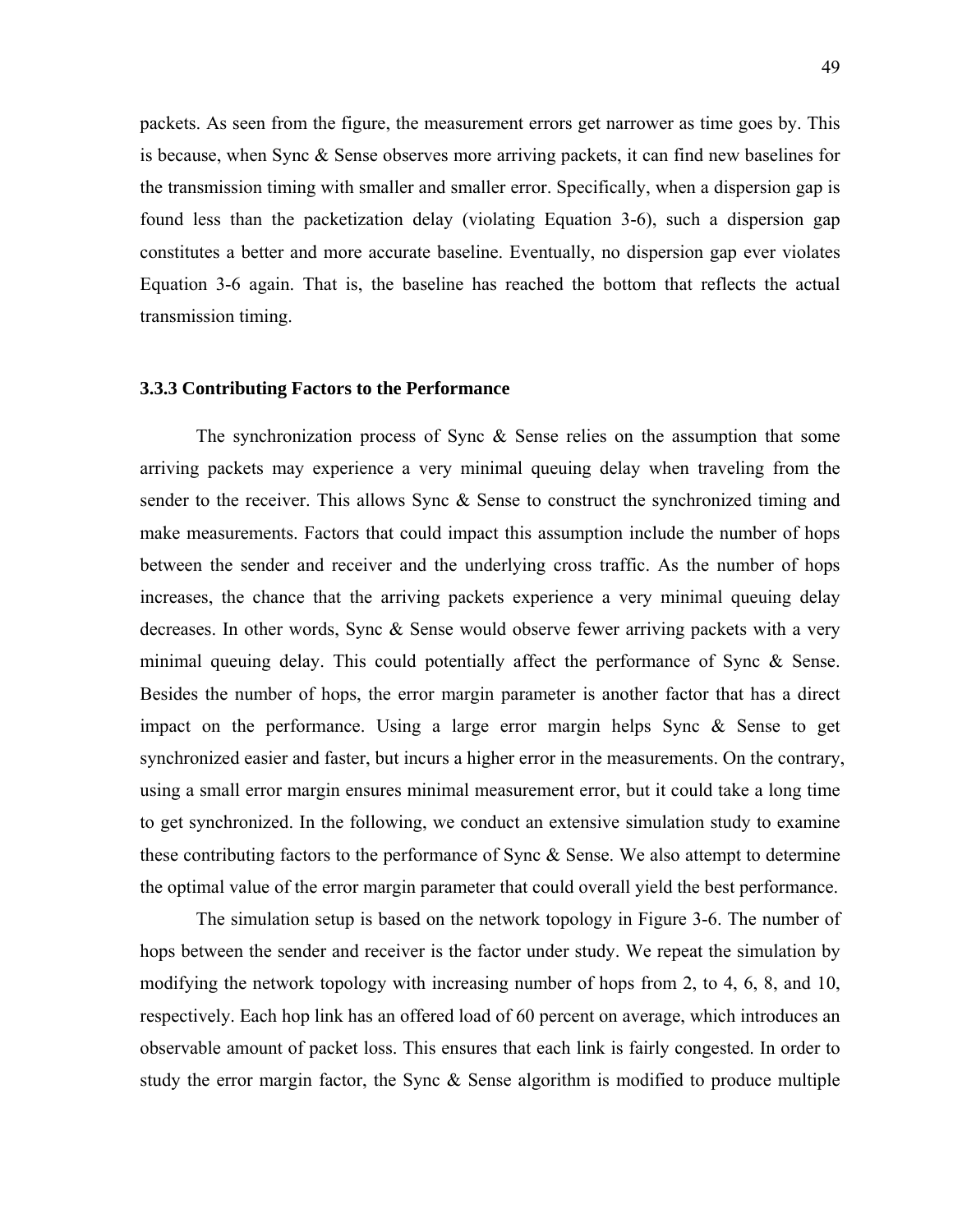copies of the measurements, based on different error margin values. The value of the error margin ranges from zero to 3 milliseconds, with the increment step of 0.1 milliseconds. Each simulation runs for 120 seconds and is repeated 100 times with different random cross traffic.

Two performance metrics are used to evaluate Sync & Sense: synchronization and accuracy. In the synchronization metric, we consider the number of packets leading to synchronization, which determines how fast Sync & Sense can get synchronized and start to provide the measurements. Besides the initial synchronization, it is possible that Sync  $\&$ Sense may lose its synchronization and needs to reconstruct the synchronized timing. During the course of the session, some of the arriving packets may be in the synchronizing phase. Hence, we also consider synchronization rate, which refers to the percentage of the arriving packets in which the measurements can be made. The accuracy metric refers to the measurements of queuing delay made by Sync & Sense, in comparison to the actual queuing delay obtained by the simulation timestamps. In other words, we use measurement error to characterize the accuracy. Care is especially taken when considering measurement error. The conventional method of using the mean of measurement errors to assess the accuracy could be misleading. A considerable number of small errors could weigh down or 'hide' some large errors in the measurements. Instead, we use the percentile of the *x*-ms accuracy. For example, a reading of  $99<sup>th</sup>$  percentile of the 1-ms accuracy means that 99 percent of all the measurements are accurate with possible errors of 1 millisecond or less. This method is more effective and can truly assess the accuracy of Sync & Sense. In addition, we also consider the maximum error, which reveals the worst case scenario of error in the measurements.

Figure 3-8, 3-9, 3-10, 3-11, and 3-12 are the simulation results when the number of hops between sender and receiver are 2, 4, 6, 8, and 10, respectively. Each figure includes the plots of performance metrics versus the error margin parameter: (a) synchronization rate, (b) number of packets leading to synchronization, (c) maximum error, and (d) percentile of the *x*ms accuracy. The plot of the number of packets leading to synchronization is displayed with the 0.5 (median) and 0.8 percentile, so as to reflect its long-tail distribution. As we have seen from Figure 3-7, the measurement error is caused by underestimation. The plot of maximum error and percentile of the *x*-ms accuracy is displayed with absolute measurement error, with no negative sign. The plot of the percentile of the *x*-ms accuracy includes 1-ms and 0.1-ms benchmarks, with the addition of 10-µs and 1-µs for higher precision.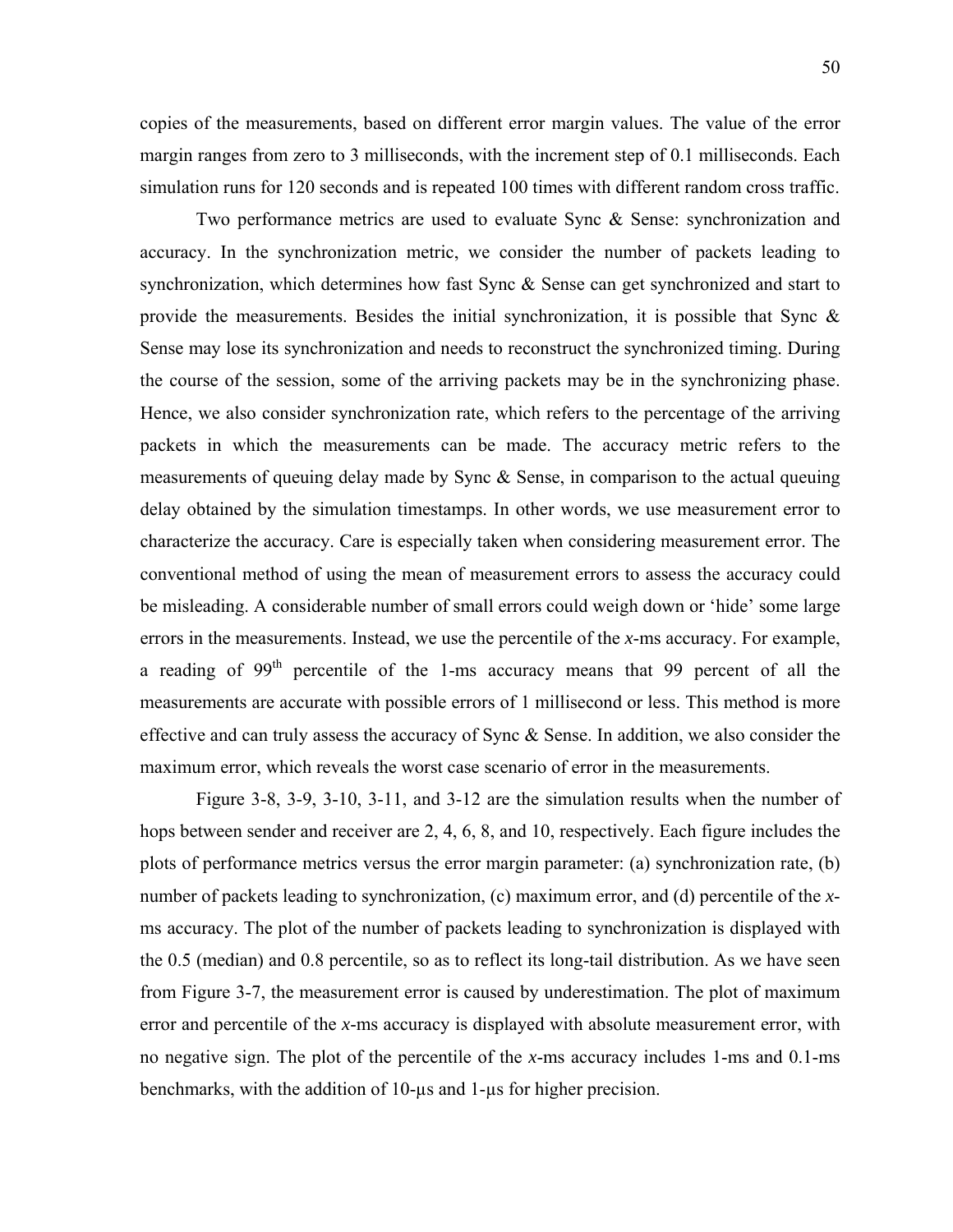

**Figure 3-8** Performance of Sync & Sense when the number of hops is 2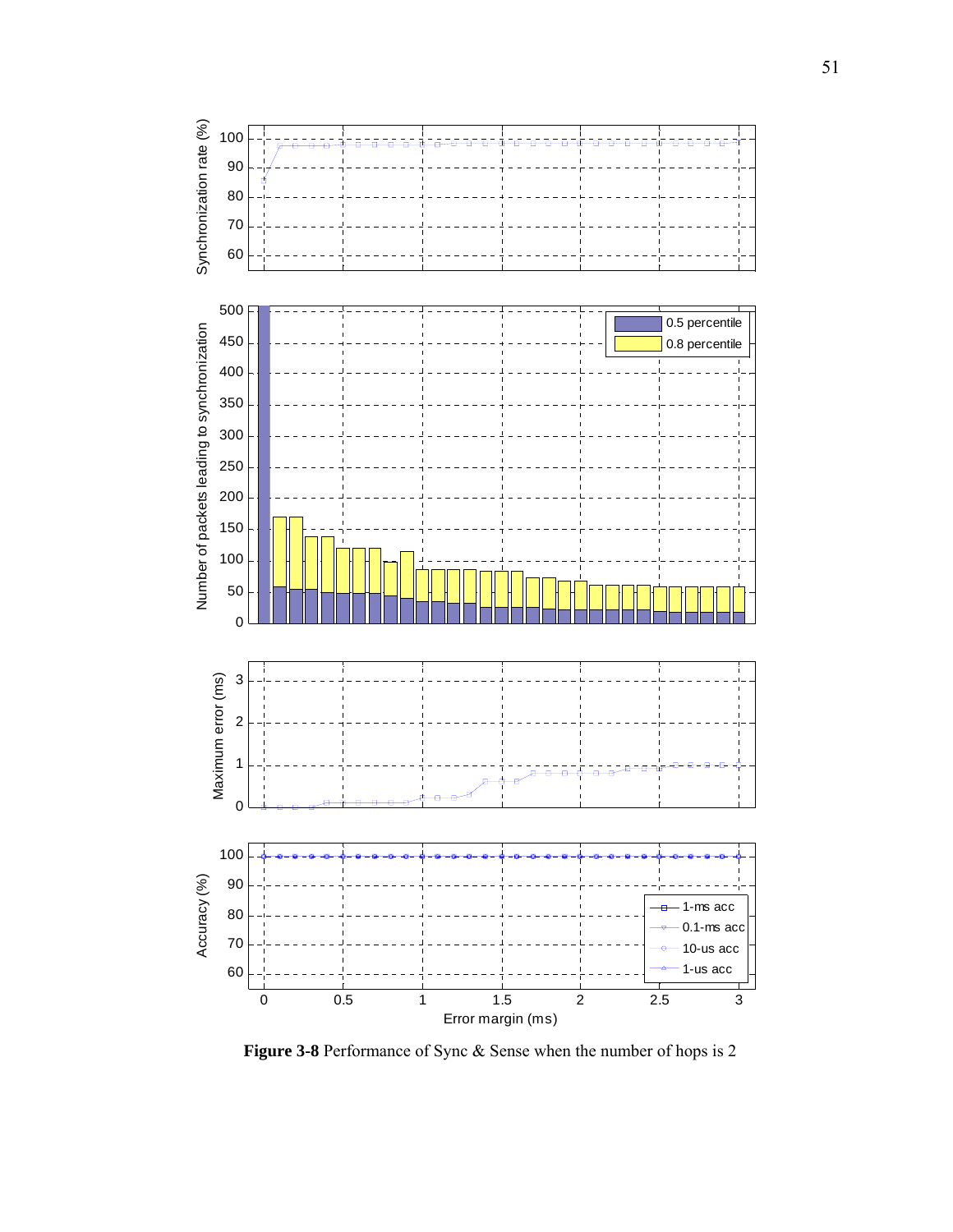

**Figure 3-9** Performance of Sync & Sense when the number of hops is 4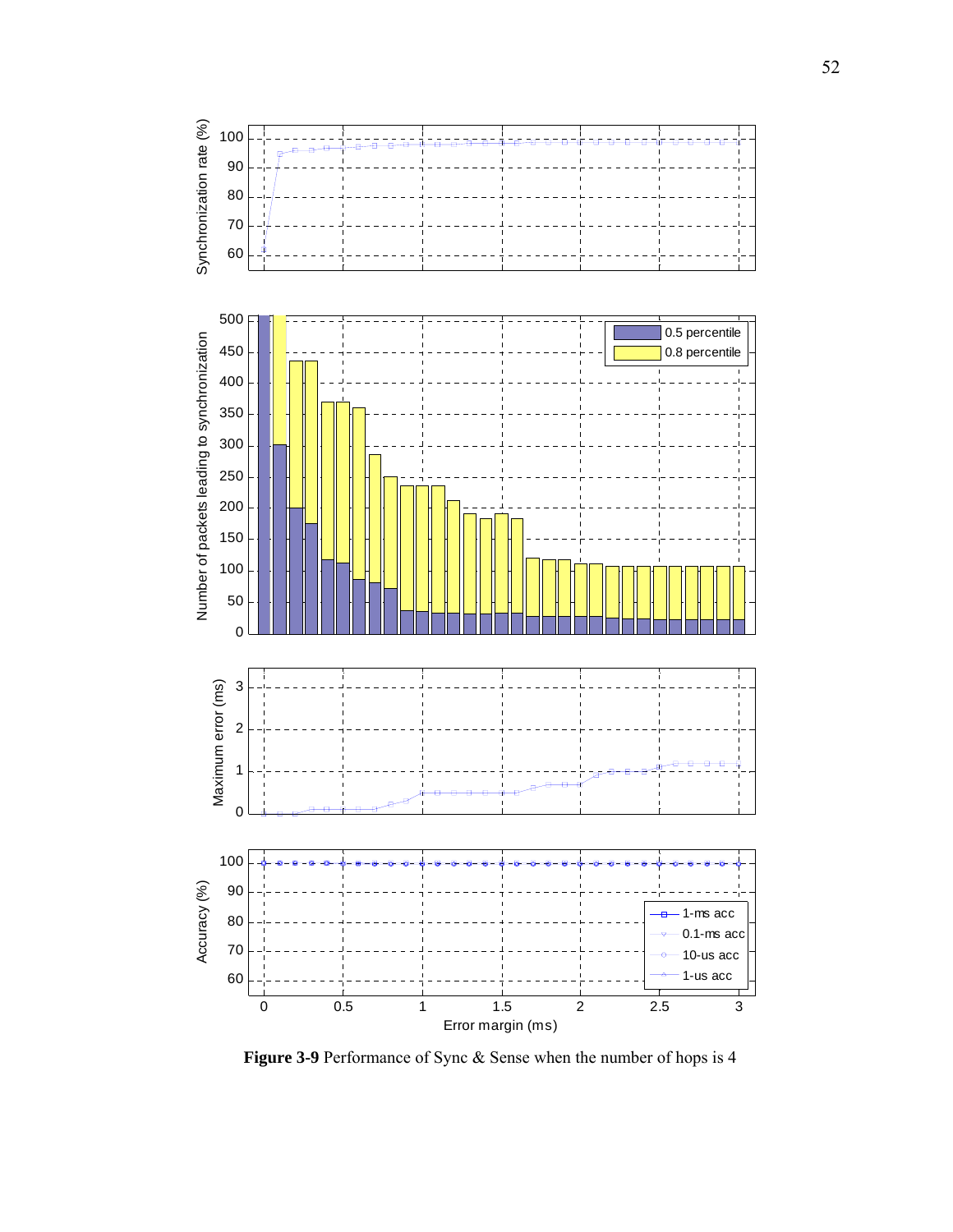

**Figure 3-10** Performance of Sync & Sense when the number of hops is 6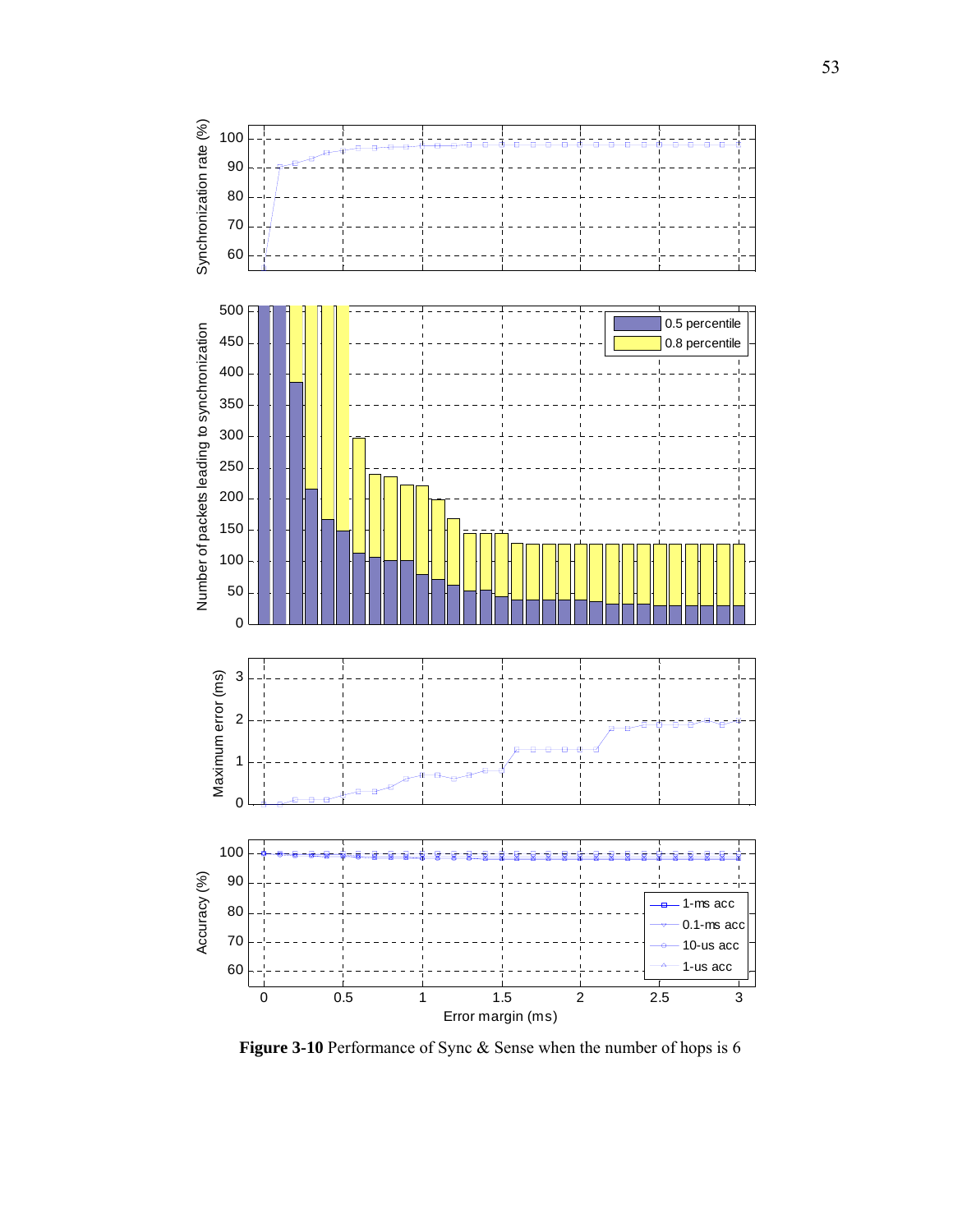

**Figure 3-11** Performance of Sync & Sense when the number of hops is 8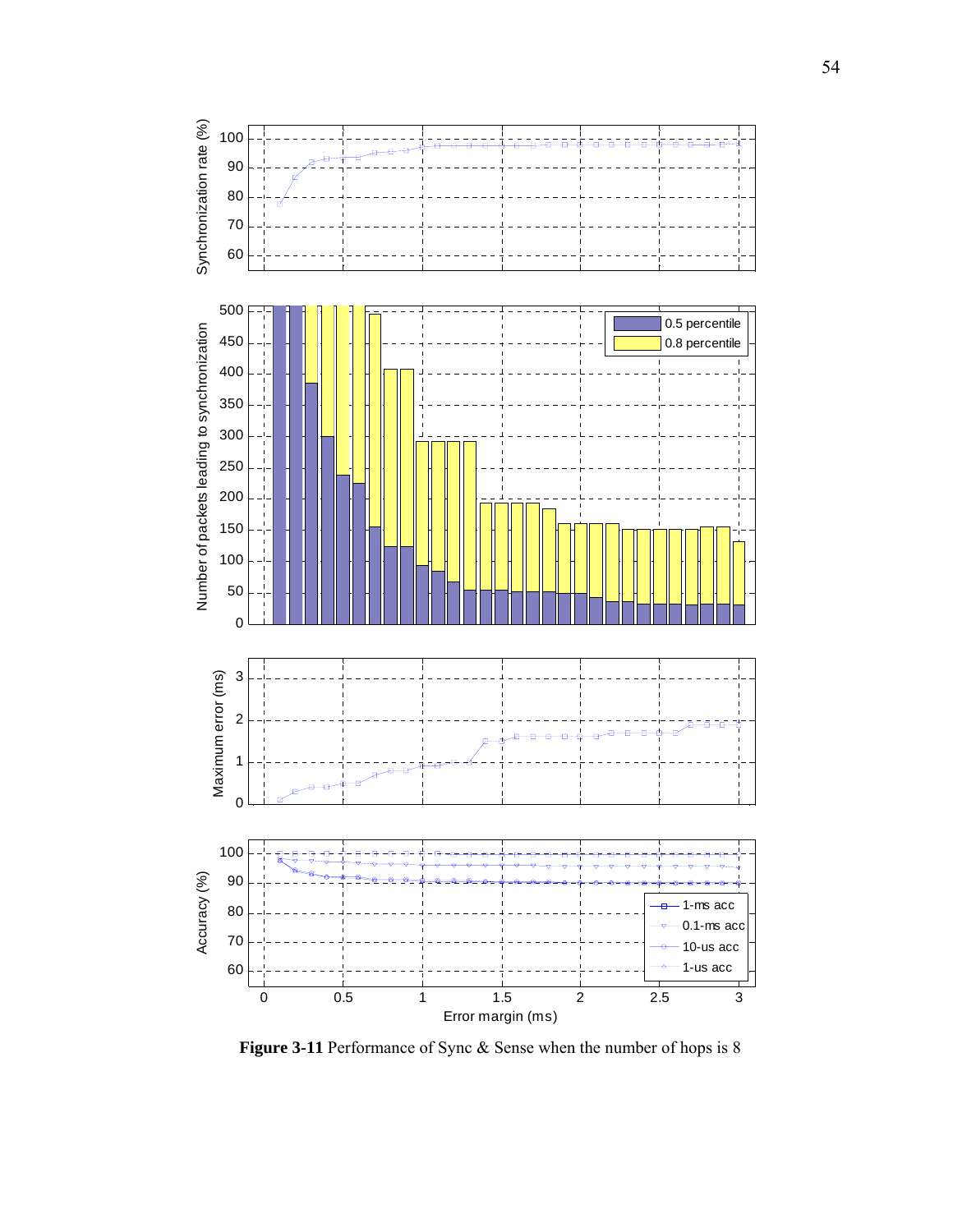

**Figure 3-12** Performance of Sync & Sense when the number of hops is 10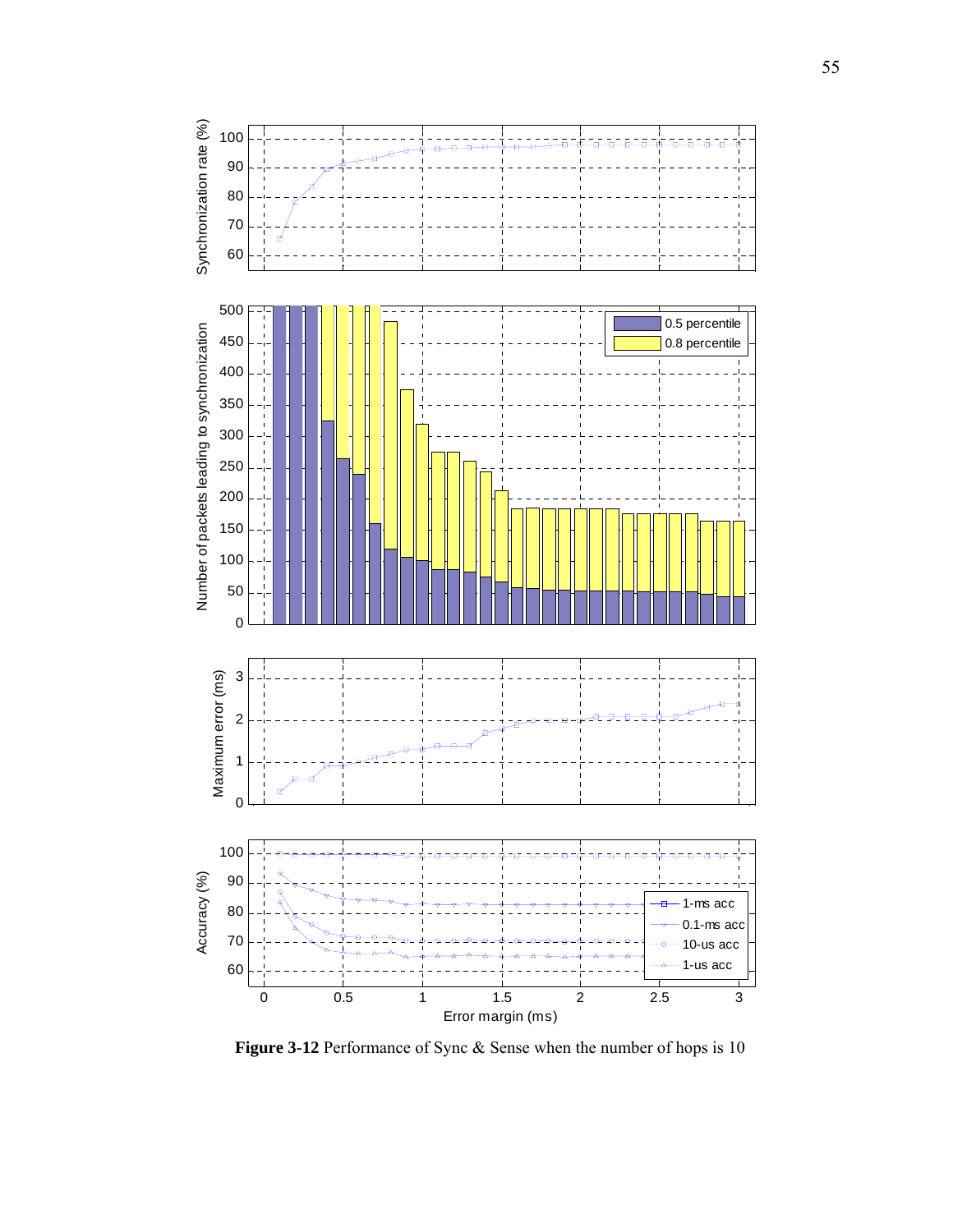From the figures, the number of hops between sender and receiver appears to have little impact on the synchronization rate as long as the error margin parameter is not too small. Sync & Sense can achieve a synchronization rate as high as 98 percent, even when we increase the number of hops up to 10 hops. The impact of the number of hops is more evident when we use a small value of error margin. It can be seen from the figures that, when the error margin is less than 0.5 milliseconds, the synchronization rate drops significantly when the number of hops increases. This corresponds to the plot of the number of packets leading to synchronization, which shows that more of the arriving packets are needed for Sync & Sense to get synchronized. Note that, in order to provide a clear view of the plots of the number of packets leading to synchronization, we limit the display of 500 packets at maximum. Not shown in the plots, when using a small error margin, the median of the number of packets leading to synchronization could be as high as a few thousand packets, particularly when the number of hops is large.

The results show that the error margin parameter plays an important role in determining the synchronization performance. As seen from the figures, using a zero value of error margin is highly ineffective. Ideally, the Sync & Sense algorithm is based on the assumption that some of the arriving packets experience zero queuing delay when traveling from the sender to the receiver. But, in practice when the number of hops increases, the chance that the arriving packets experience zero queuing delay would be extremely small. Using a small value of the error margin helps the synchronization performance considerably. This is because, not only the arriving packets with zero queuing delay, but also the arriving packets with a minimal queuing delay can be used to construct the synchronized timing. The plot of the number of packets leading to synchronization reflects the time period in which Sync & Sense needs to wait for an adequate number of the arriving packets with a minimal queuing delay for the synchronization. As seen from the figures, the number of packets leading to packetization drops significantly when we increase the value of the error margin.

In terms of the accuracy performance, the simulation results show that Sync & Sense can provide impressive measurement accuracy, even when we increase the number of hops up to 10 hops. As seen from the figures, 99.9 percent of the measurements are accurate within a possible error of 1 millisecond or less. The impact of the number of hops can be seen at the maximum error and a higher precision of accuracy (e.g. less than 1 millisecond).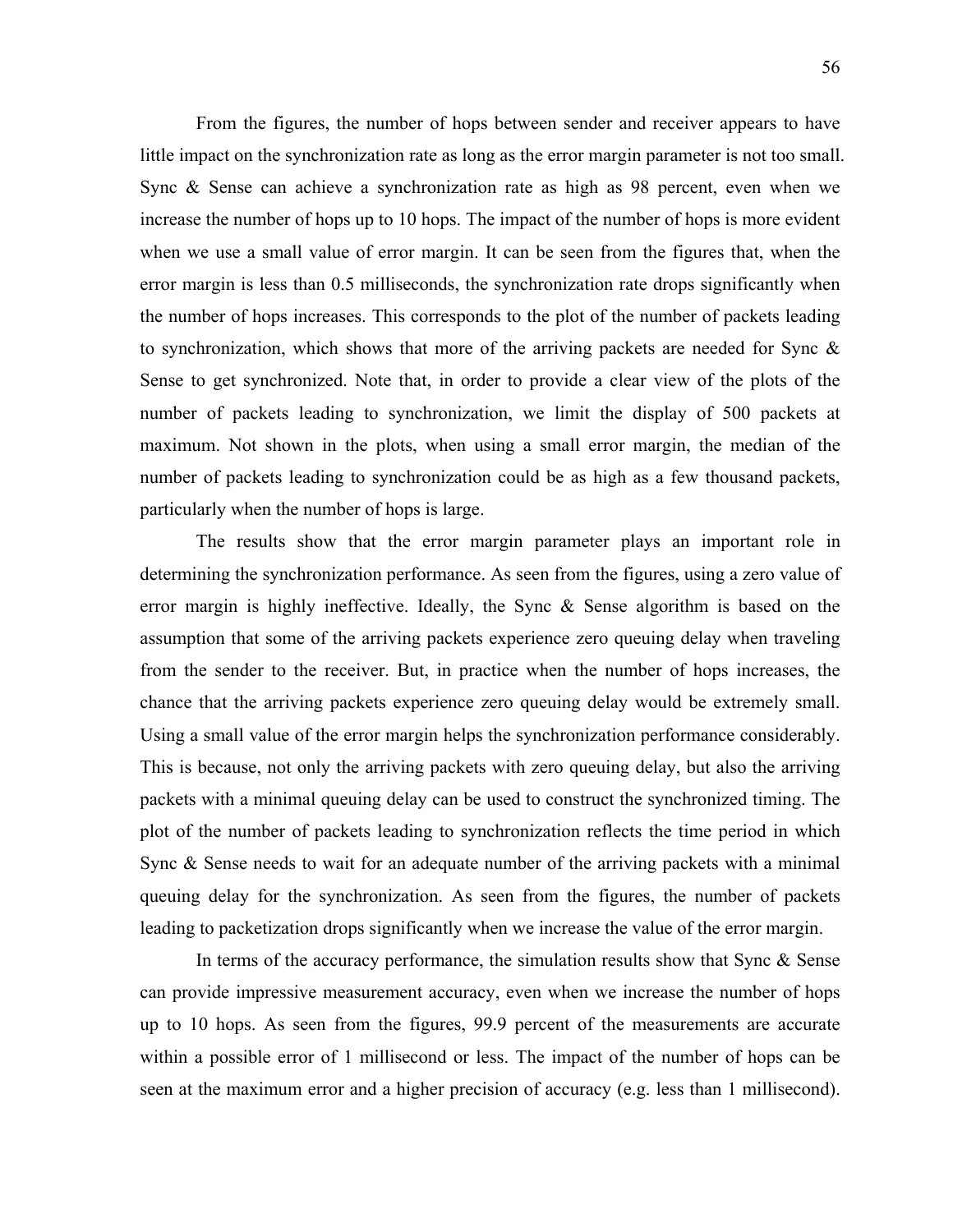It can be seen from the figures that, when the number of hops increases, the maximum error increases, as well as the accuracy of the higher precision decreases.

The error margin parameter also plays a key role in the accuracy performance. By using a small value of the error margin, we choose to use only the arriving packets with a minimal queuing delay to construct the synchronized timing. Thus, this limits the error to the minimal. As we have learned earlier, using a relatively larger value of the error margin is necessary to achieve higher synchronization performance. This allows Sync & Sense to use the arriving packets, not only with a minimal queuing delay, but also a larger minimal queuing delay, to construct the synchronized timing. As a consequence, the disadvantage is accepting more error in the measurements. As seen from the figures, an increasing error margin has a direct impact on the maximum error.

A conclusion is that the error margin parameter is the controlling factor to the performance of Sync & Sense. An increasing number of hops between sender and receiver affects the synchronization performance such that it causes more of the packets to arrive with a larger minimal queuing delay. Using a relatively larger value of the error margin allows Sync & Sense to use those arriving packets with a larger minimal queuing delay to construct the synchronized timing. This, as a result, helps to increase the synchronization performance. The maximum synchronization performance can be achieved when we use an appropriate error margin value that matches those arriving packets with a minimal queuing delay. However, using a larger error margin value accepts more error in the measurements. Because the error margin parameter has both positive impact on the synchronization performance and negative impact on the accuracy performance, a compromise value of error margin should be chosen in order to optimize the performance between synchronization and accuracy. In this simulation study, given up to 10 hops, the error margin parameter of 1.5 milliseconds is the smallest value that allows minimal measurement error, while ensuring the highest possible synchronization. In reality, the actual number of hops is usually unknown. Besides, the underlying cross traffic is unknown and variable. It would be safer to use a relatively large value of the error margin. This study also shows that the negative impact to the accuracy is somewhat contained. As we can see in the case of 10 hops, even with the error margin of 3 milliseconds, 99.9 percent at 1-ms accuracy is still achievable, with limited maximum error. Hence, a value of the error margin within the range 1.5 to 3 milliseconds is recommended.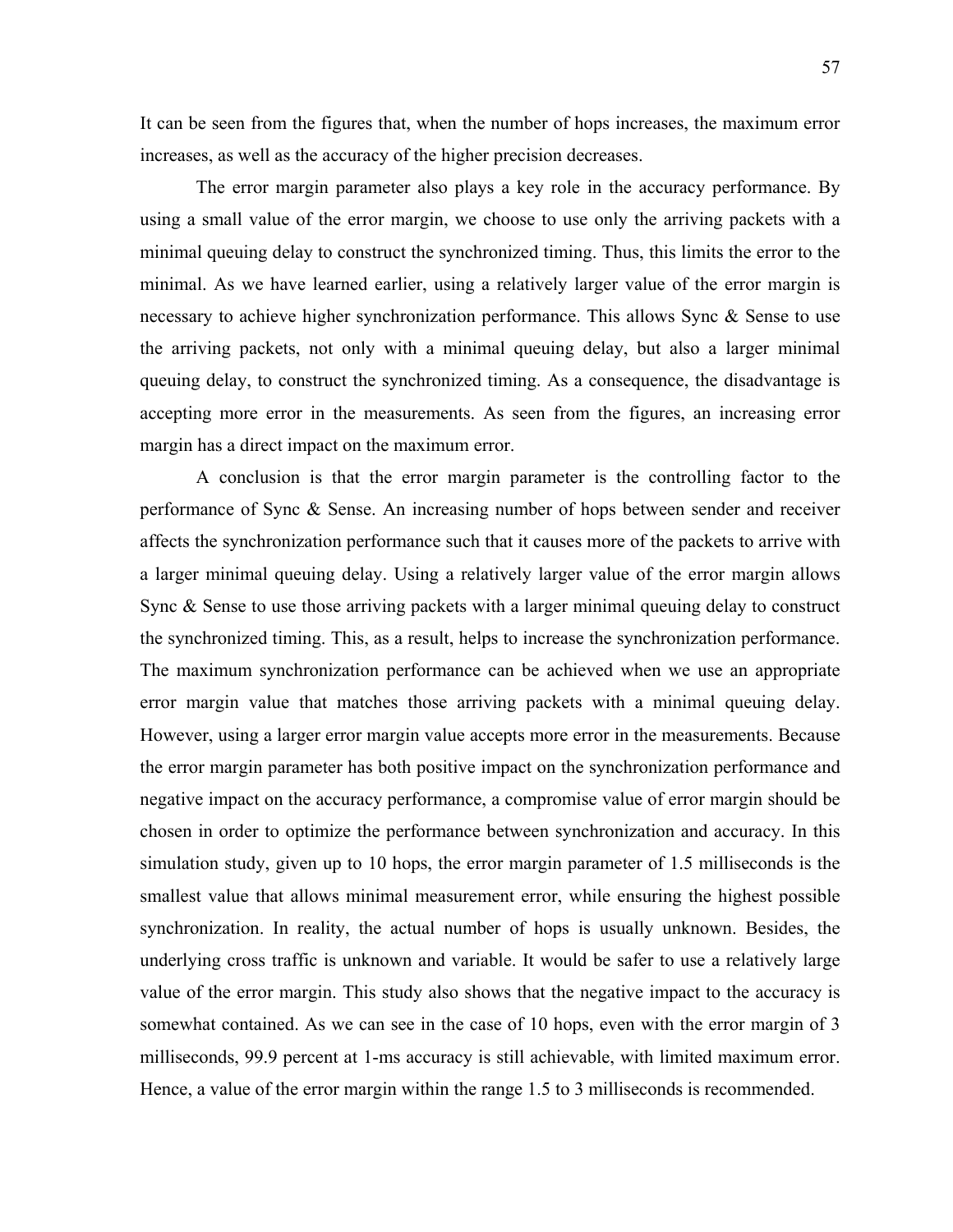### **3.4 Network State Detection**

Given no support from the network, protocols and applications rely on the end-to-end approach to detect the state of the network. Because endpoints are not typically time synchronized, the only observations that are commonly available to infer the state of the network are limited to packet loss and round-trip delay. Such observations work well with data applications because delay is not a significant issue. On the contrary, VoIP is highly sensitive to delay, particularly one-way network delay. The problem is that one-way network delay cannot be measured if the endpoints are not time synchronized. The Sync & Sense methodology solves this problem. Sync  $\&$  Sense has the ability to measure one-way network delay, more specifically the variable queuing delay component, of the packets traveling from the sender to the receiver. Knowing the queuing delay component is very crucial because it allows us to connect the dots of the other delay components. The result is that Sync  $\&$  Sense can offer the full spectrum of metrics to detect the state of the network. Namely, besides the commonly used packet loss, Sync & Sense can estimate the available network bandwidth and assess all the delay components in VoIP. Sync & Sense offers tremendous benefits to VoIP applications. The extended information about the state of the network allows adaptive-rate VoIP to make a better control decision to optimize performance. A VoIP agent, including routers and gateways, could use this extended information to compare alternate routes and choose the optimal one for transmitting packets. Because the transmitted RTP packets themselves are used as probe packets, the measurements are in-band, which can reflect the quality of the VoIP session. The extended information can also be used for management purposes, for example, to monitor and collect statistics of the routes of the VoIP sessions. In the following, we describe how the Sync & Sense methodology can be applied to obtain a variety of information about the state of the network.

## **3.4.1 Available Bandwidth Estimation**

The Sync & Sense methodology utilizes the RTP packets, transmitted periodically, as the probe packets. Whereas Sync & Sense is implemented on the receiver, it can learn about the pattern of the probe packets without requiring any initial setup. The codec type identified in the RTP packet header and the packet size simply allow Sync & Sense to calculate the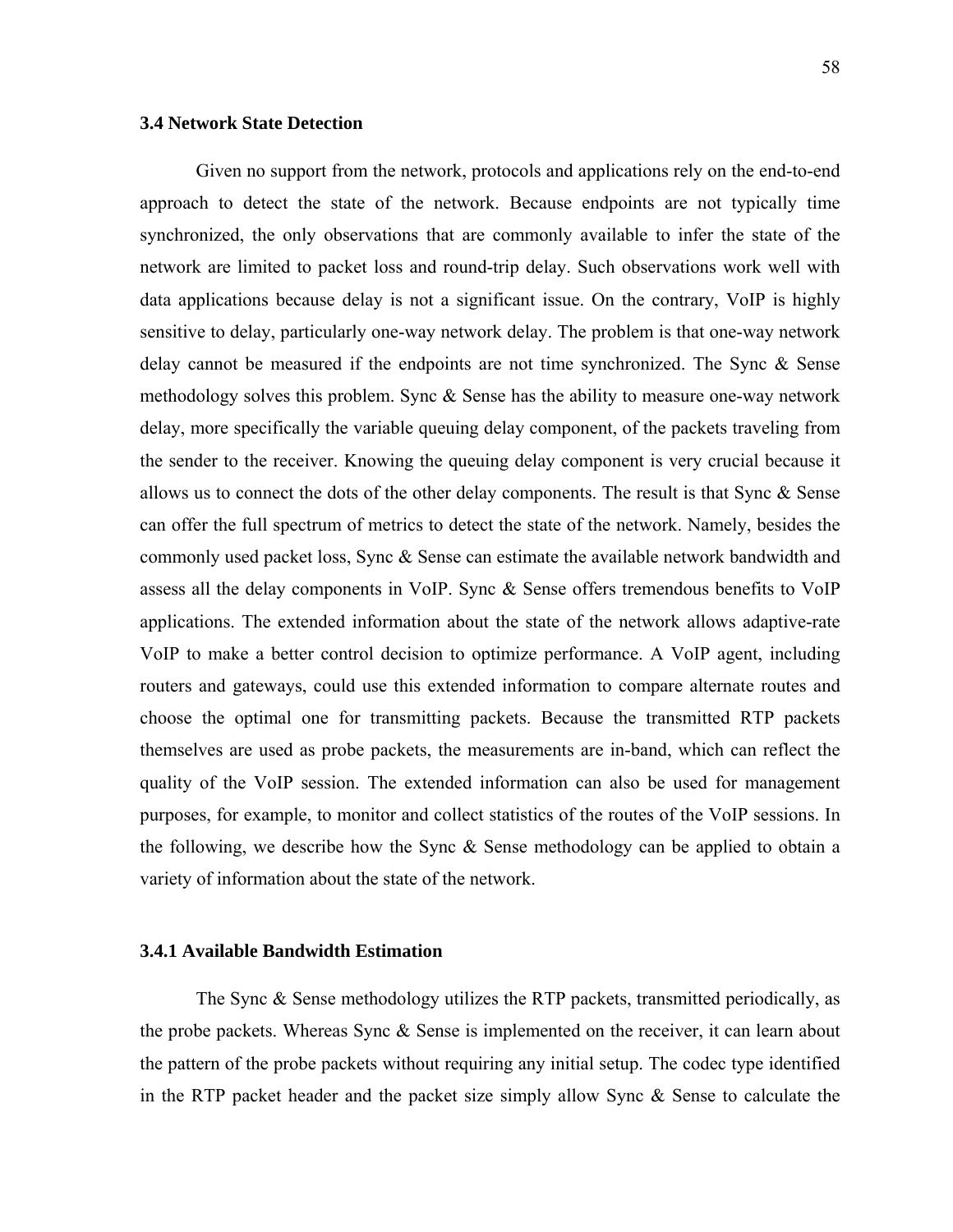transmission rate. Specifically, transmission rate is equal to the packet size divided by the packetization delay. At the receiver, Sync & Sense monitors the incoming packets and makes measurements of the dispersion gap. While the packetization delay (or inter-departure gap) is the interval in which the packets are transmitted; the dispersion gap describes how the interdeparture gap has dispersed when the packets arrive at the receiver. The dispersion is caused by the effect of the queue and the underlying cross traffic. Hence, the dispersion gap can reflect the characteristic of the network. Similar to calculating the transmission rate, Sync & Sense can calculate the reception rate, which is equal to the packet size divided by the dispersion gap.

As the dispersion gap reflects the network condition, so does the reception rate. When the network is lightly loaded, the packets experience a small delay. The dispersion gap of the arriving packets would be slightly larger than the packetization delay, and the reception rate would be relatively equal to the transmission rate. On the other hand, when the network is congested, the packets experience a large and variable delay. The dispersion gap of the arriving packets would be much larger than the packetization delay, and the reception rate would be much lower than the transmission rate. We can see that, the reception rate provides an estimate of available bandwidth of the network. The arriving packets are the probe packets that sample the network bandwidth. As network congestion increases, the available bandwidth decreases. As a matter of fact, the reception rate can never exceed the transmission rate. Sync & Sense is limited to estimate the available bandwidth relative to the transmission rate.

As mentioned above, the measurement of the reception rate is an effective tool to sense the state of the network. The difference between the reception rate and the transmission rate can be used as a measure of congestion. The lower the reception rate, compared to the transmission rate, the more the congestion. While the reception rate can give an idea of mild to moderate congestion, the observation of packet loss provides an indication of more serious congestion. With both the reception rate and packet loss, Sync & Sense can offer the whole range of detecting the state of the network.

Because the network delay is highly variable, it is usually difficult to make use of raw observations of the reception rate. For a meaningful interpretation, it is necessary to get rid of the spikes and find the average of the reception rate. The exponential smoothing method is a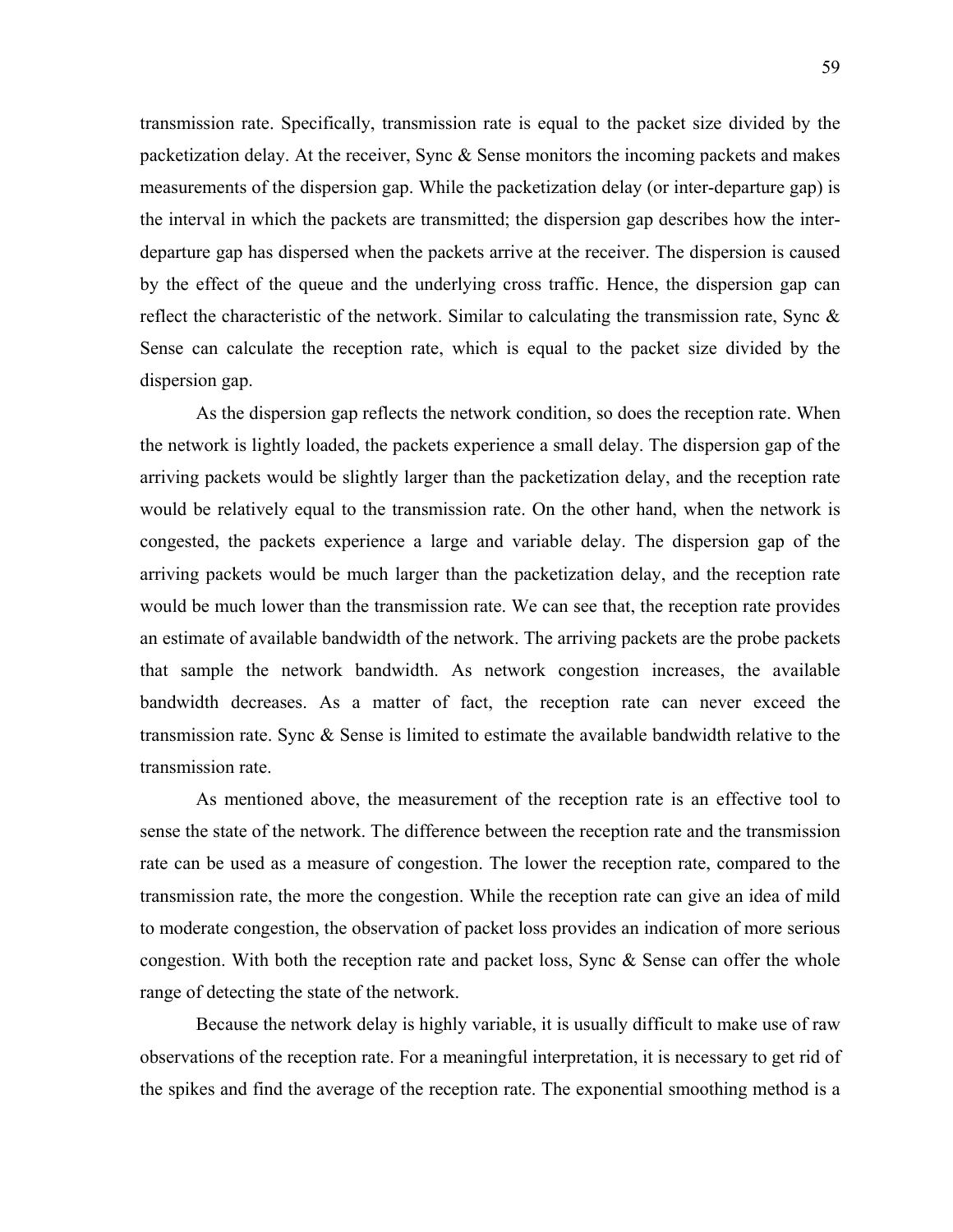common and widely used technique that averages and predicts the next value on the basis of a time series of past values. With this method, the moving average of the reception rate can be calculated from the following equation:

$$
R^{i} = \alpha R^{i-1} + (1 - \alpha) \frac{P}{\Delta_{D}^{i}}
$$
 (3-7)

where P is the packet size, including IP/UDP/RTP headers and the payload,  $\Delta_D$  is the dispersion gap and  $\alpha$  is a smoothing factor  $(0 \le \alpha \le 1)$ . The exponential smoothing method takes into account the past values, but the more distant ones have less weight. The  $\alpha$ parameter determines how the weight is distributed. The smaller the value of  $\alpha$ , the greater the weight is given to the more recent observations. A small value of  $\alpha$  allows the average to quickly reflect rapid changes in the reception rate, but it may be vulnerable to the spikes. On the other hand, a large value of  $\alpha$  is better to get rid of the spikes, but the average may be slow to reflect the instantaneous reception rate. The exponential smoothing method is also used in TCP for estimating the average round-trip time. A value for  $\alpha$  between 0.8 and 0.9 was suggested in the TCP specification [30], which has proven to spread out the weight efficiently. In the following simulation, we use the value  $\alpha = 0.875$ , as suggested in Jacobson's classic congestion paper [31], which examines this issue extensively.

 Below, we present a simulation result that demonstrates the ability of Sync & Sense to estimate the available bandwidth, or the reception rate. We use the same network topology, with 10 hops, as well as parameters as described in section 3.4.1. The VoIP flow is based on the ADPCM codec, with the packetization delay of 10 milliseconds. So, the transmission rate is 64 Kbps. The Sync & Sense algorithm uses the error margin parameter of 1.5 milliseconds. Figure 3-13 (a) shows the cross traffic on the bottleneck link. The envelope line is the average cross traffic on a larger time scale of one second. The shaded area within the envelope line is the cross traffic on a smaller time scale, which is sometimes bursty beyond the bottleneck link capacity of 1.544 Mbps. Figure 3-13 (c) and (d) shows the packets lost in the network and the actual one-way network delay, respectively. Figure 3-13 (b) shows the moving average of the reception rate as measured by Sync & Sense.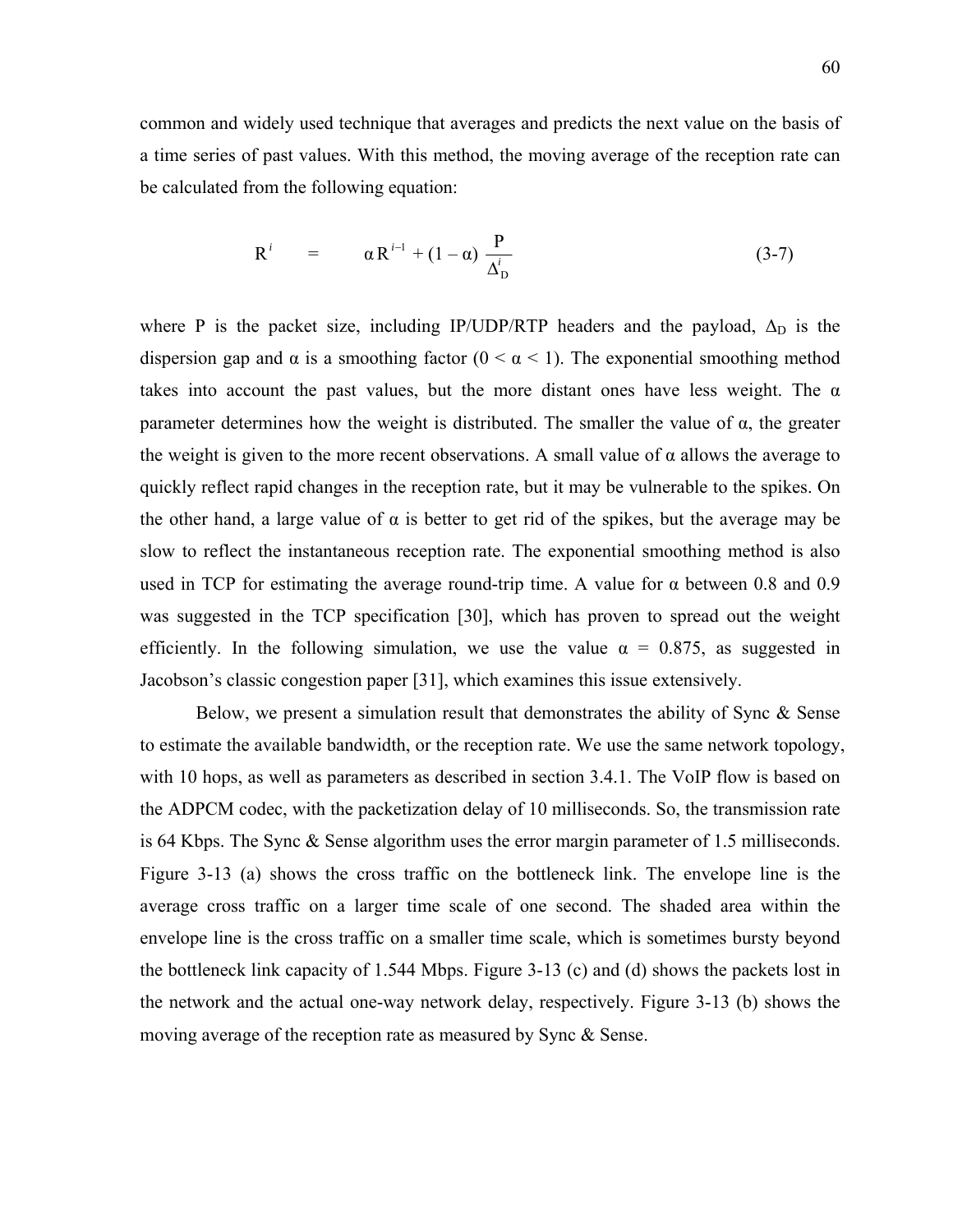

**Figure 3-13** Available bandwidth estimation

The figures show that the moving average reception rate is largely a mirror of the cross traffic. In other words, the reception rate reflects the available network bandwidth, as well as the changes in the underlying traffic. When the link utilization is low, the bottleneck link can accommodate the bandwidth required by the VoIP flow. Thus, Sync & Sense observes the reception rate that is fairly close to the transmission rate. Note that the reception rate remains below the transmission rate because of the cross traffic imposed on the other hop links as well. Accordingly, when the cross traffic load increases and the link utilization gets close to its full capacity, Sync & Sense observes that the reception rate drops dramatically. It can be seen from the figures that the average reception rate is a mirror of the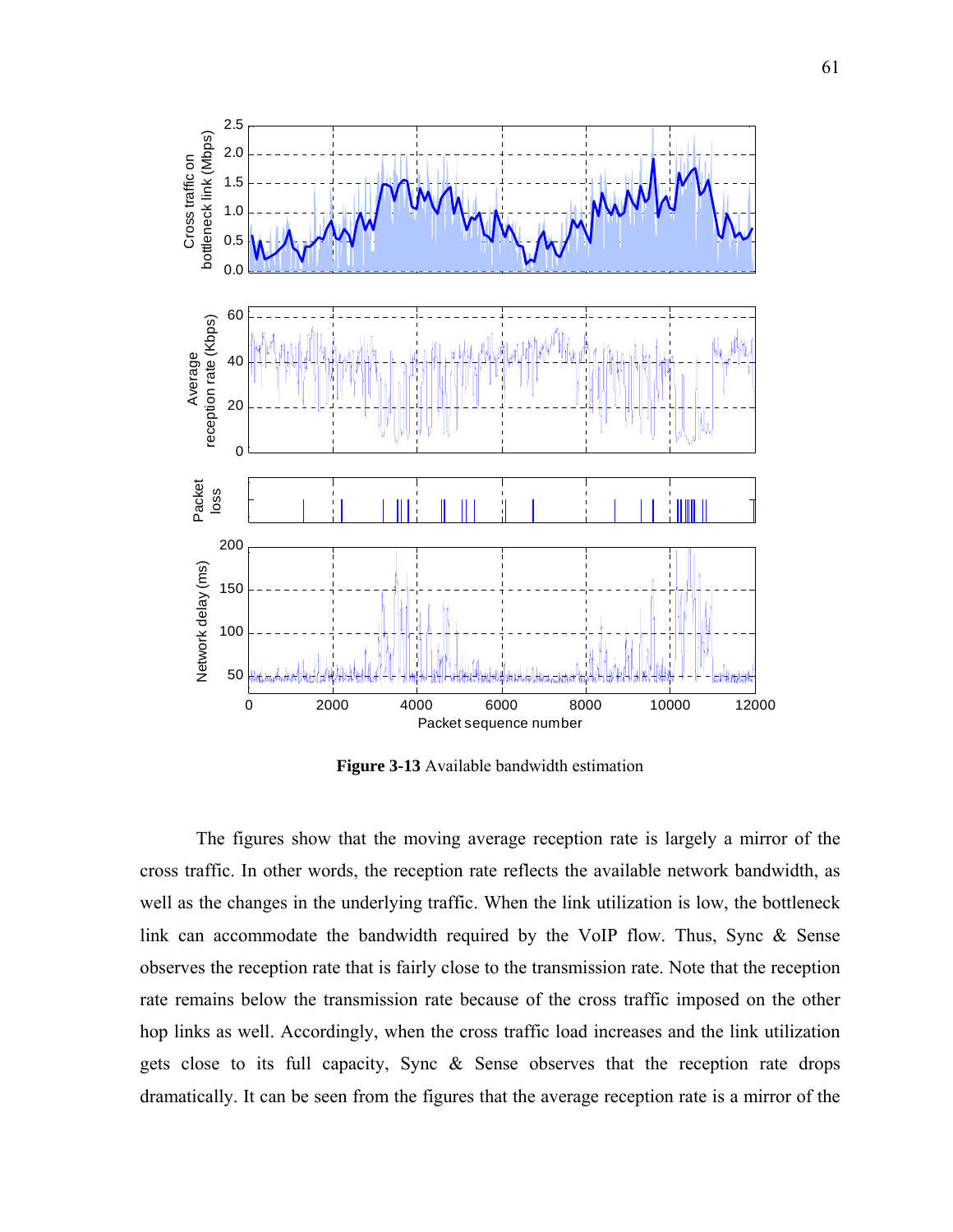network delay as well, because the increased network delay is basically caused by limited available bandwidth. Consider Figure 3-13 (c), packet losses mostly occur when the bottleneck link is congested; whereas some packet losses may be caused by other hop links. Because Sync & Sense observes both the reception rate and packet loss, it is possible to distinguish the packet losses incurred on the bottleneck link. These packet losses happen when the reception rate drops dramatically. This information can be beneficial to adaptiverate VoIP, for example, to respond to different packet losses appropriately and efficiently. This simulation demonstrates that the reception rate does not only provide an estimate of the available bandwidth, but is also an effective tool to detect the state of the network.

## **3.4.2 Propagation Delay Estimation and Delay Assessment**

The main objective of this section is to demonstrate how the Sync  $\&$  Sense methodology can be applied to estimate the propagation delay, without requiring synchronization between the sender and receiver. Besides, we also go through different types of delay. This allows us to demonstrate that Sync & Sense can enable an agent or application to be able to assess all the delay components in VoIP. We begin with network delay, which consists of four components: transmission, router processing, queuing and propagation delay. Router processing delay is the time it takes for the router to prepare the packet for delivery. Router processing delay is normally insignificant because it is very small relative to the other delays. So, router processing delay can be negligible in the calculation. Transmission or serialization delay is the time required to put all the bits in the packet for transmission. It is equal to the packet size divided by the transmission link capacity. In a high speed network, transmission delay can be very small and negligible. Transmission delay on a limited bandwidth access link may be relatively large. But, because the access link is usually close or directly connected to the endpoints, the link capacity is often known by the sender. Thus, transmission delay can be estimated.

Queuing delay is the time that packet waits in a buffer to be transmitted. It depends on several factors, including the egress link capacity, the size of the buffer, the router scheduling policy, and the amount of congestion. Because the underlying cross traffic can change rapidly and dramatically, queuing delay is typically highly variable and unpredictable.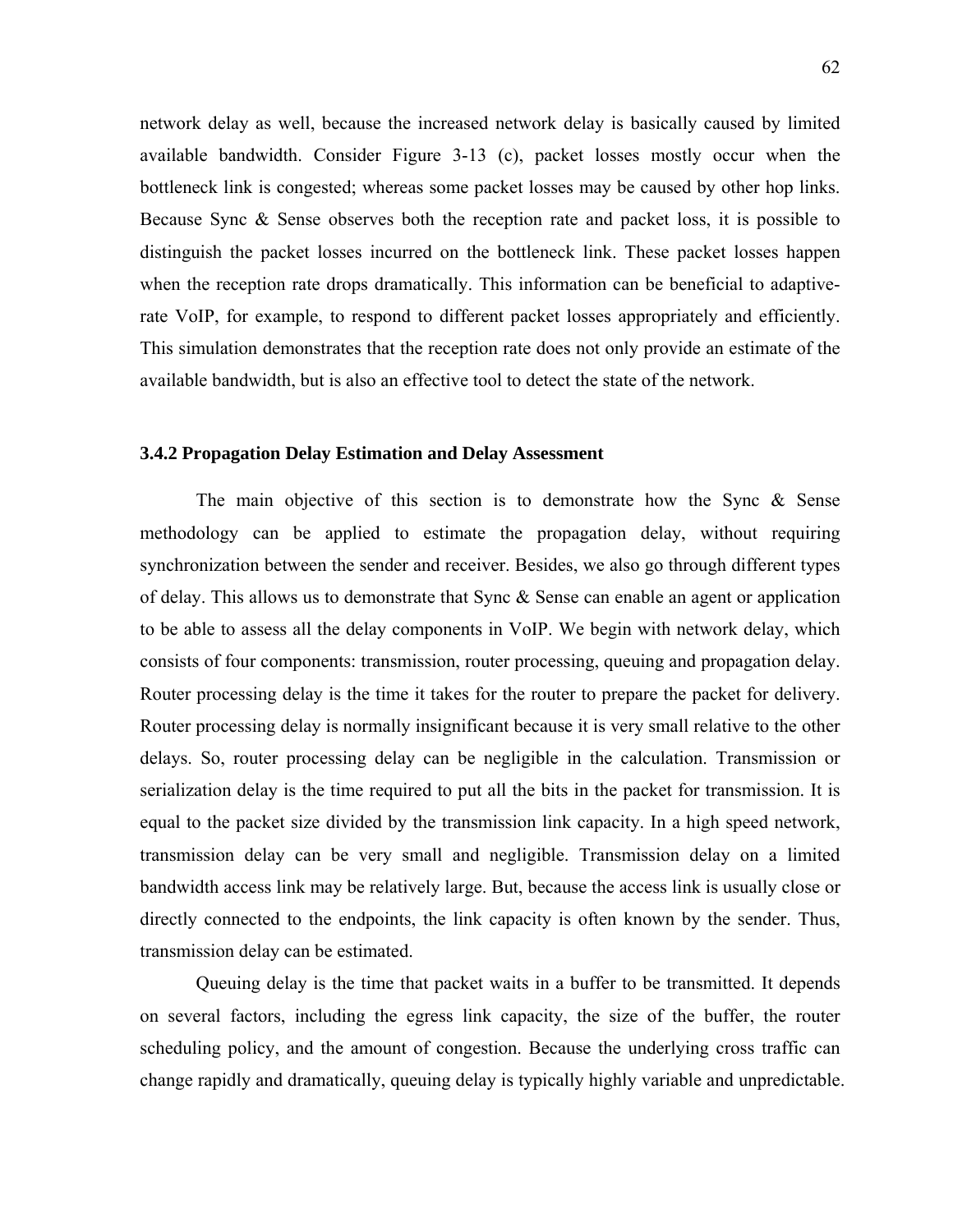We have demonstrated in the previous section that Sync & Sense can overcome the difficulties in obtaining the queuing delay. With Sync  $\&$  Sense, queuing delay of each arriving packet can be measured. Propagation delay is the time it takes for the packet to travel along the physical path. It is equal to the path distance between the sender and receiver divided by the speed of the electronic signal. Depending on the type of medium, the electronic signal typically travels at 2/3 of the speed of light. Since the endpoints normally do not know the distance, propagation delay cannot be calculated. In a synchronized system, we can obtain the network delay by using the timestamps when the packet leaves the sender and arrives at the receiver. Such a measurement includes all the four delay components. To identify the propagation delay, further analysis is usually needed. Below, we present a novel mechanism based on Sync & Sense that can estimate propagation delay without requiring synchronization.

Recall that Sync & Sense can virtually synchronize the transmission and reception timing by which there is an unknown offset that includes propagation, transmission and router processing delay. Since router processing delay is negligible, the unknown offset is reduced to the sum of propagation and transmission delays. The mechanism requires that the sender logs the time when the packet is transmitted. Upon receiving the packet, the receiver is required to return an acknowledgement immediately to the sender. The acknowledgement can be as simple as a UDP packet. The sender then logs the time when receiving the acknowledgement packet. This allows the sender to obtain the round-trip time of the transmitted packets. The observed round-trip time (RTT) can be broken down into the delay components as follows:

$$
RTT = (D_{tran} + D_{prop} + D_{queue}) + (D_{tran}^{ack} + D_{prop}^{ack} + D_{queue}^{ack})
$$
 (3-8)

That is, the observed RTT consists of two sets of transmission, propagation, and queuing delays, the former for the RTP packet on the forwarding path and the latter for the acknowledgement packet on the reverse path.

Several delay components in the Equation 3-8 are known. The sender can calculate  $D_{tran}$ . Similarly, on the receiver,  $D_{tran}^{ack}$  can be calculated and  $D_{queue}$  can be measured as provided by Sync & Sense. The acknowledgement functions to relay both  $D_{\text{tran}}^{ack}$  and  $D_{\text{queue}}$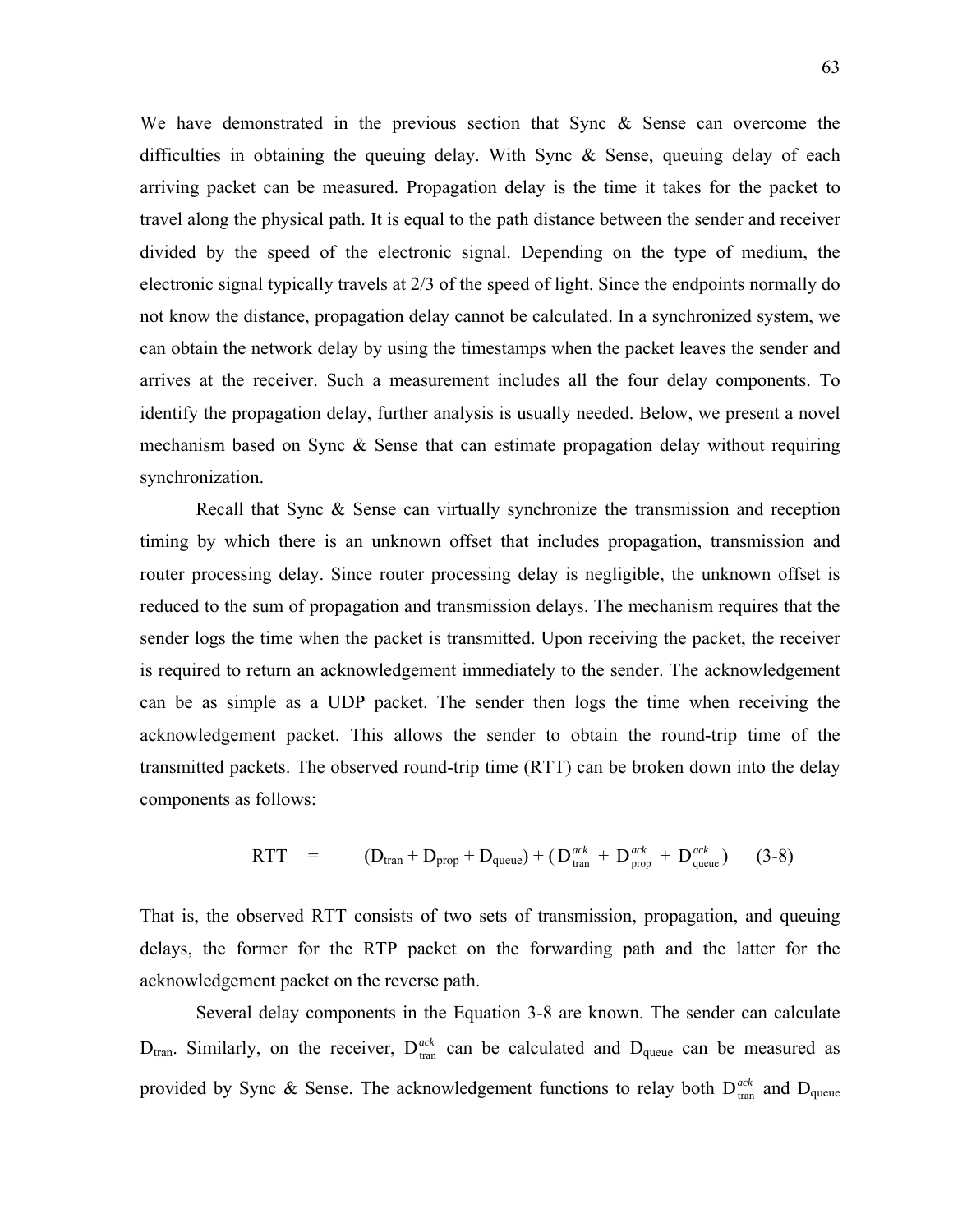back to the sender. Due to asymmetric routing, the RTP and acknowledgement packet may not travel on the same physical path. This analysis assumes that the difference in the distance would not make a significant difference between  $D_{prop}$  and  $D_{prop}^{ack}$ . This is because, in calculating propagation delay, the denominator of the speed of light is extremely large. Thus, we assume that the sum of  $D_{prop}$  and  $D_{prop}^{ack}$  is equal to  $2D_{prop}$ . By rearranging the terms, we define RTT' as the observed RTT, excluding the known delay components, or:

$$
RTT' = RTT - (D_{tran} + D_{queue} + D_{tran}^{ack})
$$
 (3-9)

$$
RTT' = 2D_{prop} + D_{queue}^{ack}
$$
 (3-10)

Thus, Equation 3-10 is a reduced form of Equation 3-8, where  $D_{prop}$  and  $D_{queue}^{ack}$  are still unknown.

The same assumption used by Sync  $\&$  Sense can be applied here. Whereas the underlying traffic has bursty behavior, when the acknowledgement packets travel across the network, some of those packets may experience a very minimal queuing delay. As the sender monitors the incoming acknowledgement packets, it can estimate the propagation delay by looking for the minimum of the observations of RTT′ , or:

$$
\text{Min} \{ \text{RTT}_1', \text{RTT}_2', \text{RTT}_3', \dots, \text{RTT}_n' \} \qquad \approx \qquad 2\text{D}_{\text{prop}} \tag{3-11}
$$

As soon as the sender receives an acknowledgement packet with a minimal queuing delay,  $D_{\text{queue}}^{ack}$  in Equation 3-10 is eliminated. Then, the propagation delay can be estimated, as the minimum RTT' divided by two. A question with this scheme is that the sender would not know whether the observed RTT′ has the minimum value. As a consequence, it is possible that  $D_{\text{queue}}^{ack}$  may be incorrectly perceived as an integral part of the propagation delay. Such a problem can be eliminated if the sender observes sufficient number of the incoming acknowledgement packets. Due to the fact that the Internet traffic typically has a long-tail distribution, a large majority of the incoming acknowledgement packets would only experience a small queuing delay. This ensures that the problem, if it happens, would be very limited. In our simulation study in section 3.4.3, we see that a few hundred arriving packets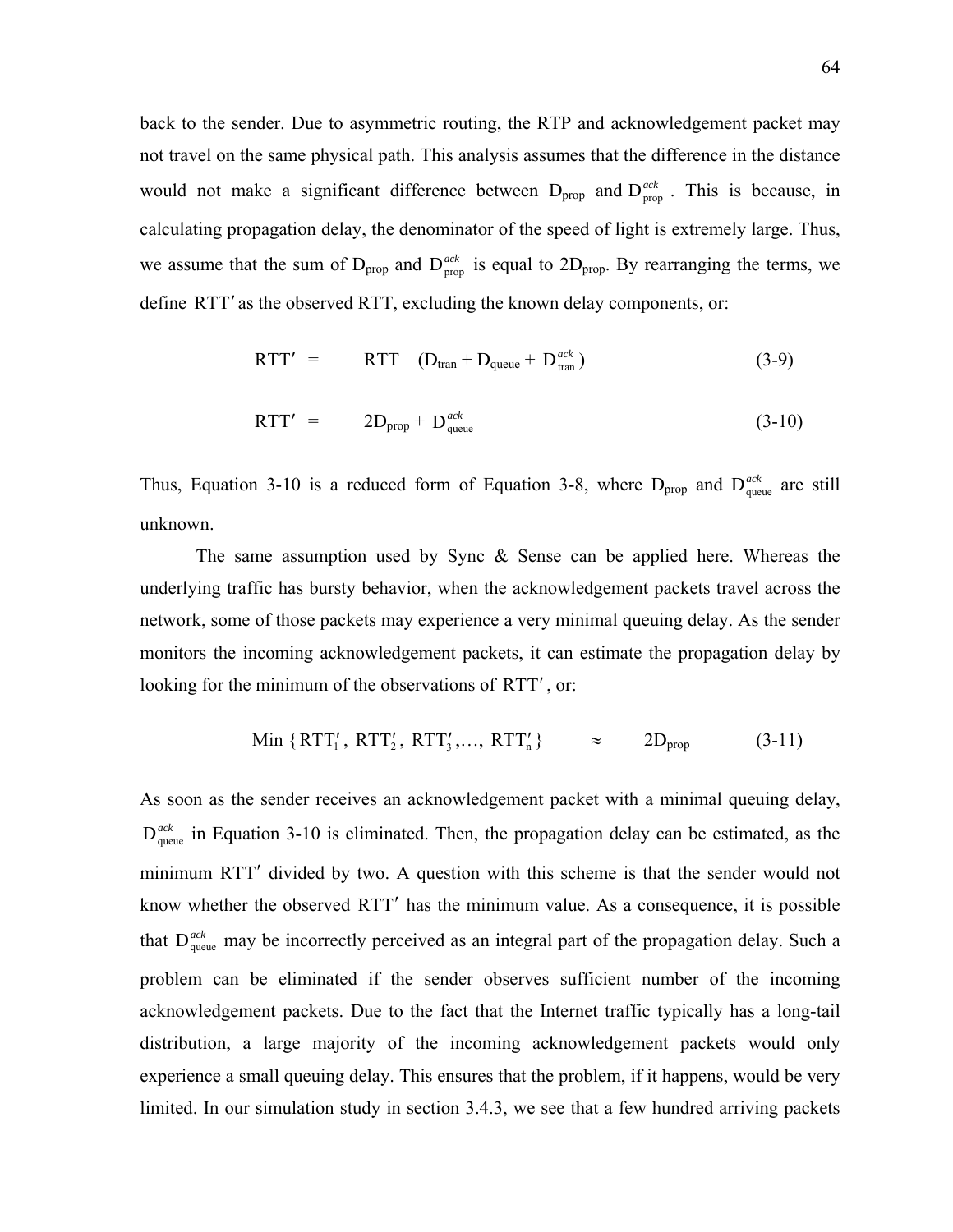are needed for Sync  $\&$  Sense to get synchronized. Recall that the synchronizing phase of Sync & Sense requires that two epochs of excursion must be found. Looking for the minimum RTT′ is even easier because only one minimum RTT′ is needed. Therefore, it can be expected that the minimum RTT′ would appear within tens of the arriving packets.



**Figure 3-14** Mechanism for estimating propagation delay

Note that, with the above mechanism, the propagation delay is estimated on the sender side. Whereas a VoIP session consists of two separate RTP flows, the receiver also performs the same mechanism when receiving the acknowledgement packet from the sender. It is also necessary that the acknowledgement packet from the sender includes  $D_{tran}$ . This allows the receiver to calculate the network delay, which is the sum of the three delay components: queuing delay as provided by Sync & Sense, propagation delay as calculated from the above mechanism, and transmission delay as relayed by the sender's acknowledgement. Figure 3-14 illustrates the mechanism for estimating propagation delay and the exchange of information between the sender and receiver. The figure shows two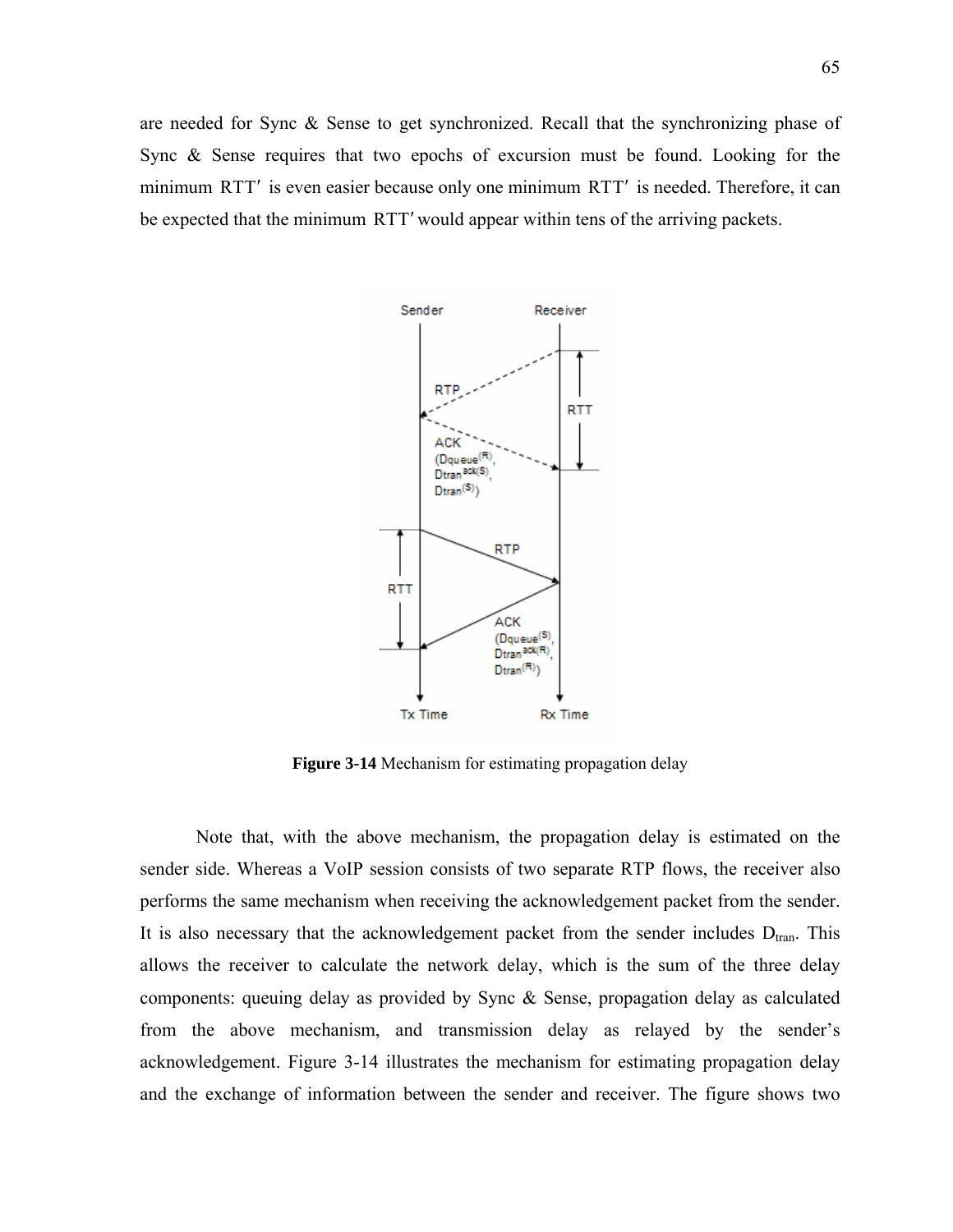separate flows of the VoIP session: the solid lines for the sender's flow and the dashed lines for the receiver's flow. We use superscript (S) and (R) to distinguish the delay components between the sender flow and the receiver flow, respectively.

The calculated network delay is associated with the packet level. In VoIP, it is necessary to assess the delay in the voice frame level. This is because sample voice frames produced from the codec are not transmitted immediately. They spend time waiting to be loaded into the same packet before leaving the sender. The delay incurred in this process is called packetization delay. To the receiver, packetization delay can be simply calculated by identifying the codec type in the RTP packet header. The calculation was discussed in section 3.3.1. Here, we define one-way end-to-end delay of a voice frame as the sum of the network delay and the packetization delay. It is the time from which the voice frame is generated by the codec to which it arrives at the receiver and is ready to be decoded.

Being able to measure the network delay and the end-to-end delay provides a substantial benefit to VoIP. A VoIP agent, including routers and gateways, could use this information to evaluate alternate routes and choose the optimal one for the transmission. Whereas the variation in network delay can also be used as an indication of congestion, the measured network delay also helps to improve the calculation of the delay variation, called jitter. The RTP specification [8] is limited to use inter-arrival jitter, because it is assumed that the sender and receiver are not time synchronized. Inter-arrival jitter is defined as the mean deviation (smoothed absolute value) of the difference in the inter-arrival gap compared to the inter-departure gap for a pair of packets. The measured network delay allows the calculation of absolute jitter, which is the mean deviation of the queuing delay for an arriving packet.

In dealing with delay variation, the receiver uses a jitter buffer (also called playout buffer). A jitter buffer holds early arriving packets so that late arriving packets can still be in time; and thus all arriving packets can be played out smoothly. Because the current network condition is not known a priori, an adaptive jitter buffer is preferred over a fixed jitter buffer. An adaptive jitter buffer attempts to match the jitter delay to the delay characteristic of the network. There is no standard algorithm for calculating the jitter delay; examples can be found in [32, 33, 34]. The objective is to keep the jitter delay as small as possible, while at the same time minimizing packets being dropped by the jitter buffer itself. A problem with adaptive jitter buffers is that the algorithm tries to reach what it sees as an optimal jitter delay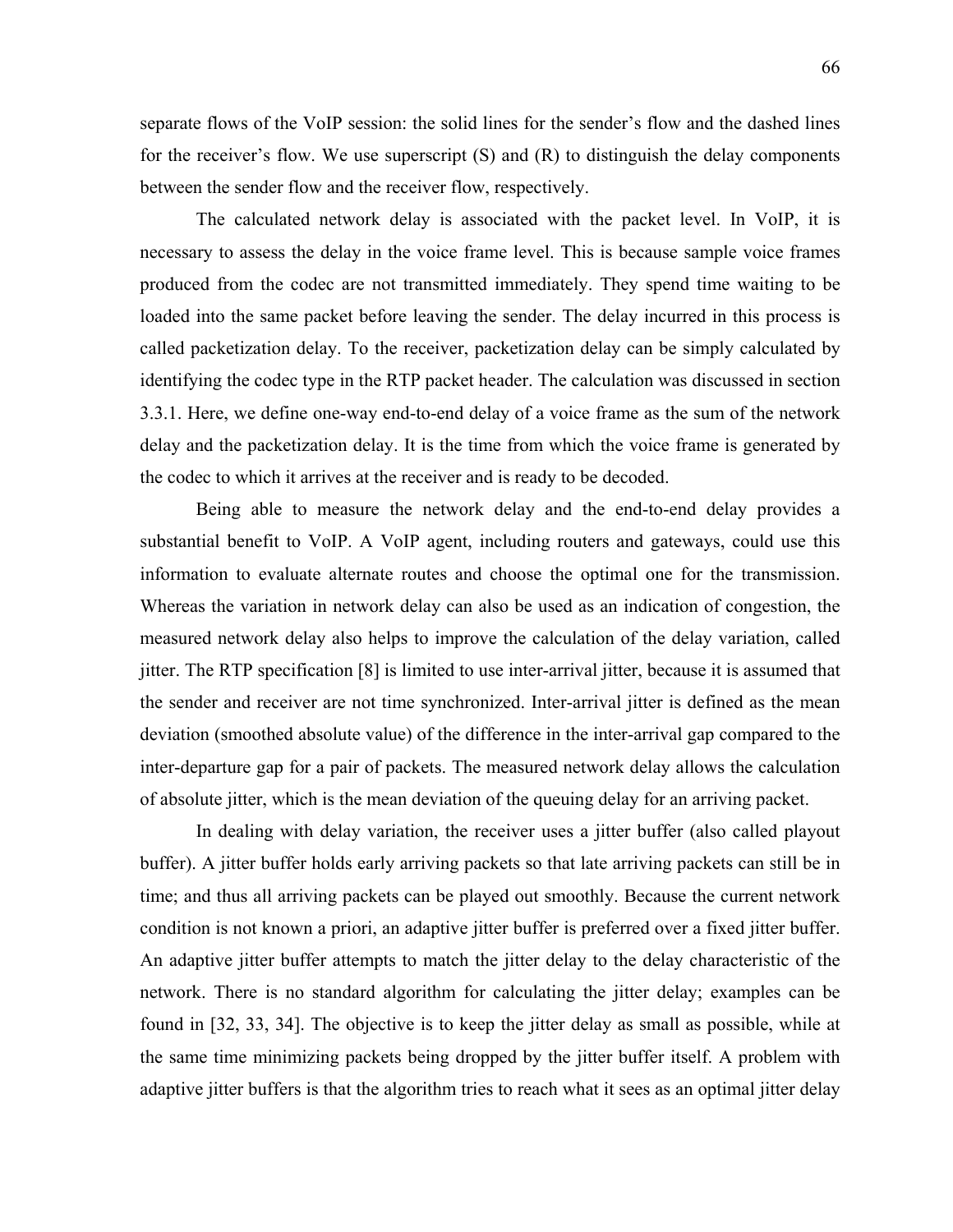without being aware of the actual end-to-end delay. The consequence is that packets could be unnecessarily dropped by the buffer, even if the actual delay is still below the delay budget. As the end-to-end delay can be measured, Sync & Sense allows the receiver to combine the unique benefits of both adaptive and fixed jitter buffers. When the observed delay never exceeds the delay budget, it is better to use a fixed jitter buffer. This can prevent any packet being dropped by the jitter buffer. Also, a fixed jitter buffer does not cause distortion on the playout as is the case with an adaptive jitter buffer. The receiver may use an adaptive jitter buffer when the observed delay appears higher than the acceptable level. In this case, it is necessary to compromise some packet loss in order to reduce the end-to-end delay.

Below, we summarize all delay components of a VoIP session in a grand equation of mouth-to-ear delay:

$$
D_{m2e} = D_{codec} + (D_{pack} + (D_{tran} + D_{prop} + D_{queue})) + D_{jit}
$$
 (3-12)

where network delay  $D_{net} = D_{tran} + D_{prop} + D_{queue}$ , and end-to-end delay  $D_{e2e} = D_{pack} + D_{net}$ . Mouth-to-ear delay accounts for the total latency of a voice sample from the speaker's mouth on one end to the listener's ear on the other end. Codec delay includes algorithmic delays for compression (on the sender) and decompression (on the receiver). Codec, packetization, and transmission delays are constant. Propagation delay is also constant, and can be estimated by using the Sync & Sense based mechanism. Queuing delay is variable, which can be measured by Sync & Sense. Depending on the type of jitter buffer, jitter delay can be constant or variable. As we have discussed so far, Sync & Sense enables the receiver to be able to assess all the delay components in Equation 3-12, without requiring synchronization between the sender and receiver. Note that processing delays in the endpoints and routers are omitted in the equation. These delays are typically negligible, but they could vary depending on the utilization of the processor. It is usually difficult to measure these delays. In the above equation, these delays would be perceived as part of the propagation delay.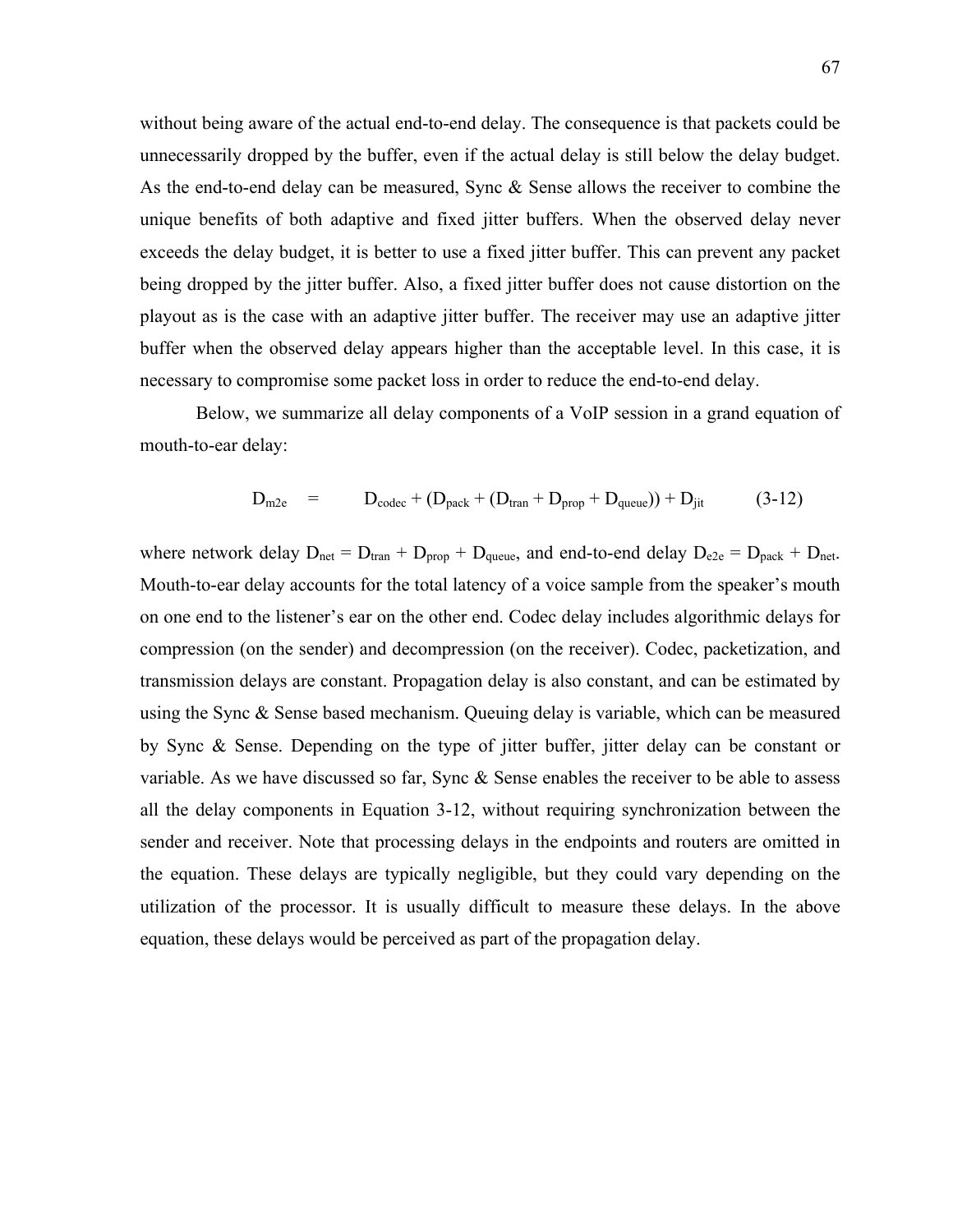# **3.5 Dealing with Network Pathologies**

Network pathologies are unusual or unexpected behaviors of the network, for example, out-of-order delivery, packet replication, and packet corruption. As shown previously in the performance study, Sync & Sense can provide accurate measurements of queuing delay, under a common network assumption. Namely, a network is a series of FIFO queue servers in which packets get queued behind each other while in transit. Under this assumption, the network delay has its integrity intact. Therefore, the observed network delay can be useful, as it allows Sync & Sense (and any methods) to infer the network condition. Unfortunately, several network pathologies violate this assumption. This restricts the use of the observed network delay because it may be misleading. Below, we identify network pathologies that could be potential problems for Sync & Sense.

Packet reordering can occur any time when a route changes, if the new route has a lower propagation delay than the old one. Sync & Sense can easily detect this problem by observing out-of-sequence packets. Since a decrease in propagation delay due to the route change would be perceived by Sync & Sense as falling queuing delay, it is necessary for Sync & Sense to abandon the existing synchronized timing. Then, Sync & Sense can start the synchronizing phase again and get synchronized based on the new route. Although packet reordering may allow Sync & Sense to infer as a route change, the problem of a route change itself can be undetectable in many cases. If the new route has a lower propagation delay than the old one, packet reordering may not happen. This is because cross traffic also has an impact on the delay of the packets. If the new route has a higher propagation delay than the old one, packet reordering certainly does not occur. This is undetectable and Sync & Sense may perceive the increased delay as additional queuing delay. Another potential problem is multi-channel links, which may operate in parallel. A router may balance its outgoing load across two different links. In this case, a packet may go out over the first channel and the next packet may go out over the other channel. They don't queue behind each other. Multichannel links violate the assumption that there is a single end-to-end forwarding path.

As the network becomes more heterogeneous, wireless networks are often part of the forwarding path. Due to relatively low quality of the wireless link, several mechanisms are employed in order to improve the performance. In many wireless networks, the data link layer may perform error recovery, such as retransmission, to provide reliability of the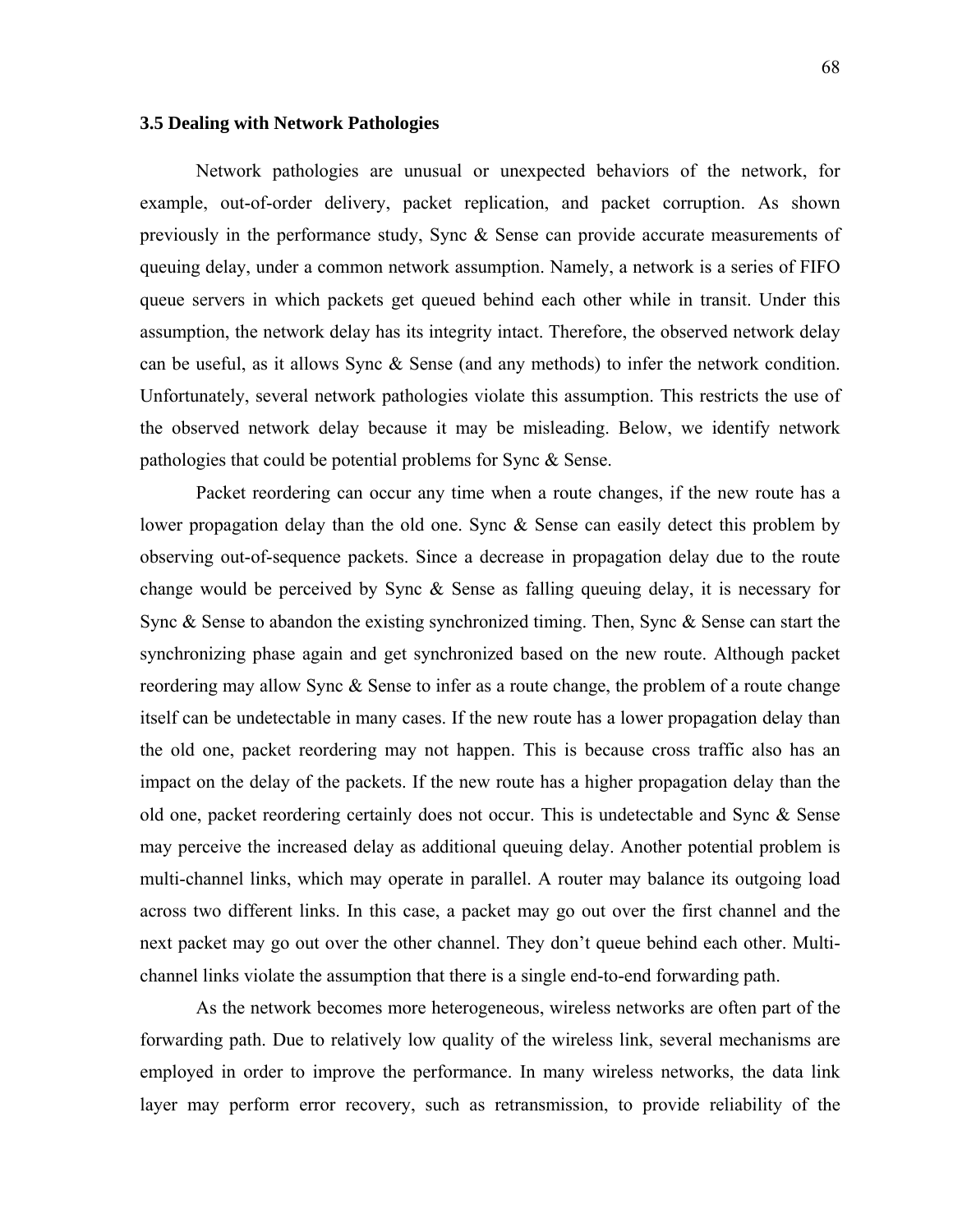wireless link to the upper layer. This could alter the integrity of the network delay assumption. As a matter of fact, since voice packets are based on UDP, they should be discarded in the event of packet loss, even in the link level. Furthermore, in cellular networks, handoff typically results in more delay. The additional delay is introduced since it takes time to forward packets to the new base station and to perform the handover procedure.

The solution to the above mentioned problems lies in detecting whether the integrity of the network delay assumption is violated. This is not an easy task, given that Sync  $\&$ Sense operates in an end-to-end fashion, with no explicit support from the network. In fact, any end-to-end control mechanism is vulnerable to these network pathologies. For instance, TCP relies on the round-trip time observations in its timeout and retransmission strategies. Misleading delay observations could easily affect TCP performance. In case of Sync & Sense, if the problem is momentary, it can be resolved upon detecting it. When a route change is detected, Sync & Sense can simply abandon the existing synchronized timing and get synchronized again based on the new route. In other cases, such as in wireless environments, the underlying assumption may be completely broken. Upon detecting this, it would be safer to disable any measurement by Sync & Sense. Nevertheless, we believe that there are solutions to deal with the network pathologies. Further research is needed to study each individual of the network pathologies and explore the options to deal with them.

# **3.6 Detecting Route Change**

In this section, we present a solution that allows Sync  $\&$  Sense to deal with the problem of a route change. A route change, in which the new route has a lower propagation delay, than the old one, is not a problem for Sync & Sense. Such a route change usually results in packet ordering. Thus, Sync & Sense can simply detect it by observing out-ofsequence packets. Nonetheless, packet reordering may not occur, due to the effect of cross traffic. The Sync & Sense algorithm itself has the ability to detect and adjust if the propagation delay has decreased. Referring to Figure 3-4 (b), epochs of excursion are always on or above the baseline for the transmission timing. That is, the propagation delay is considered equal to zero. A decrease in propagation delay, due to a route change, would cause Sync & Sense to observe the epoch of excursion running relatively below the baseline.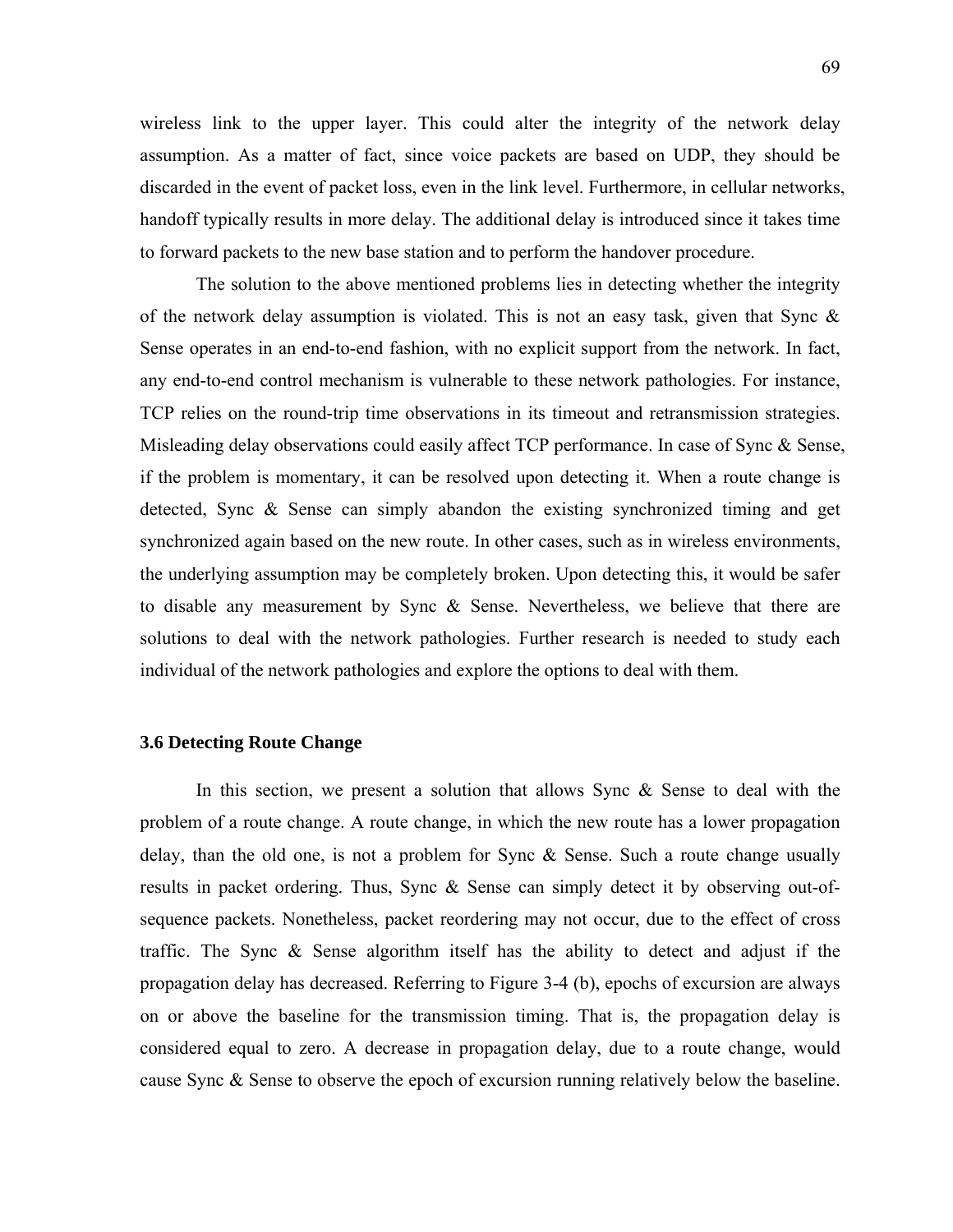As soon as the route changes, the dispersion gap of the arriving packets would violate Equation 3-6. This causes Sync & Sense to abandon the ongoing epoch of excursion. Sync & Sense then restarts the synchronization process with the arriving packet that violates Equation 3-6. When Sync  $\&$  Sense observes two valid complete epochs of excursion, the synchronization is declared. This results in a new lower baseline that reflects the decrease in propagation delay. On the contrary, an increase in propagation delay due to a route change is a problem for Sync & Sense. It is undetectable because epochs of excursion are still above the baseline for the transmission timing and would never violate Equation 3-6. In the following, we present an extension to the Sync & Sense algorithm, which is aimed to solve the problem when the new route has a higher propagation delay.

#### **3.6.1 Extended Sync & Sense Algorithm**

When the propagation delay increases, the ongoing epoch of excursion will never end. In other words, it will never come back down to the baseline for the transmission timing. The basic idea of the solution is that, when the propagation delay increases, there will be a new higher baseline that can complete the ongoing epoch of excursion. The goal of the algorithm is to find such a new higher baseline, which only exists if the route has changed. We denote the baseline for the transmission timing as the primary. This primary baseline is based on Equation 3-6 in which the dispersion gap of an arriving packet must be equal or greater than the packetization delay. This condition allows Sync & Sense to run a search to find the first arriving packet with zero queuing delay. Once Sync  $\&$  Sense declares the synchronization, it runs another search for the secondary baseline. This secondary baseline is used to find complete epochs of excursion that are above the primary baseline, if the propagation delay has increased. Since the synchronization has been declared, the queuing delay for each arriving packet can be calculated. Hence, the secondary baseline can run based on the raised queuing delay. For illustration purpose, we assume the first arriving packet as seen by the secondary baseline has the queuing delay of 10 milliseconds, which is assumed to be due totally to an increase in propagation delay. In other words, this arriving packet has zero queuing delay based on the new route, but it is perceived as having 10-millisecond queuing delay based on the old route (using the primary baseline). If the mentioned assumption is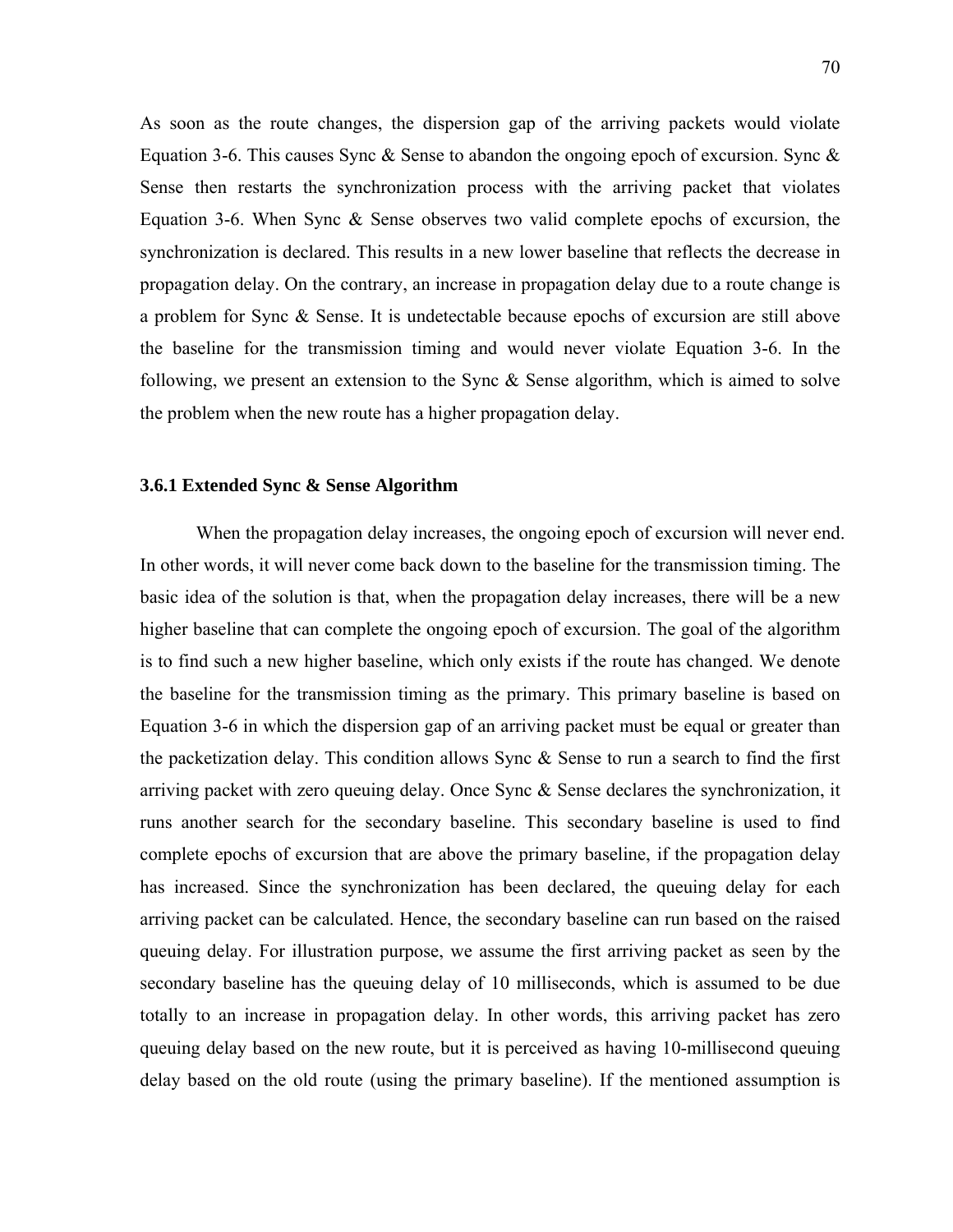correct, the arriving packets that follow must have the queuing delay equal or greater than 10 milliseconds. Therefore, similar to Equation 3-6, the secondary baseline uses the following condition to test each arriving packet:

$$
D_{\text{queue}} \geq \hat{D}_{\text{queue}} - \varepsilon \tag{3-13}
$$

where  $\hat{D}_{\text{queue}}$  is the raised queuing delay that is assumed to be due totally to the increase in propagation delay. The above condition must hold for all arriving packets. The secondary baseline runs exactly the same as the primary baseline. When Equation 3-13 is violated, it means that the assumption, which  $\hat{D}_{\text{queue}}$  is not totally due to the increase in propagation delay, is wrong. The ongoing epoch of excursion is abandoned.  $D_{queue}$ , which has lower queuing delay than  $\hat{D}_{\text{queue}}$ , becomes the next  $\hat{D}_{\text{queue}}$ . In other words, the secondary baseline moves lower, and the new epoch of excursion begins. Eventually,  $\hat{D}_{\text{queue}}$  reaches the lowest point that reflects the raised queuing delay, due to the increase in propagation delay. Then, Equation 3-13 will never be violated. When two valid complete epochs of excursions are found, it proves that the propagation delay has indeed increased. Therefore, Sync & Sense abandons the existing synchronization. When Sync  $\&$  Sense restarts the synchronizing phase, it will be automatically based on the new route.

As described above, the secondary baseline uses Equation 3-13 to test  $\hat{D}_{\text{queue}}$  from top to bottom. Whenever the queuing delay shows an increasing trend, it is possible that this may be caused by an increase in propagation delay. It is necessary for the secondary baseline to reset  $\hat{D}_{\text{queue}}$  to the highest queuing delay, when an increasing trend is detected. This allows the secondary baseline to work its way down to find the bottom, which reflects the raised queuing delay due to the increase in propagation delay. To detect an increasing trend in the queuing delay, Sync & Sense maintains a set of the queuing delays  $\{D_{\text{queue}}^i, i = 1, \ldots, n\}$  of the most recent arriving packets, where  $n = 12$  (empirically selected). For each arriving packet, Sync & Sense uses the following equation to test the queuing delay trend: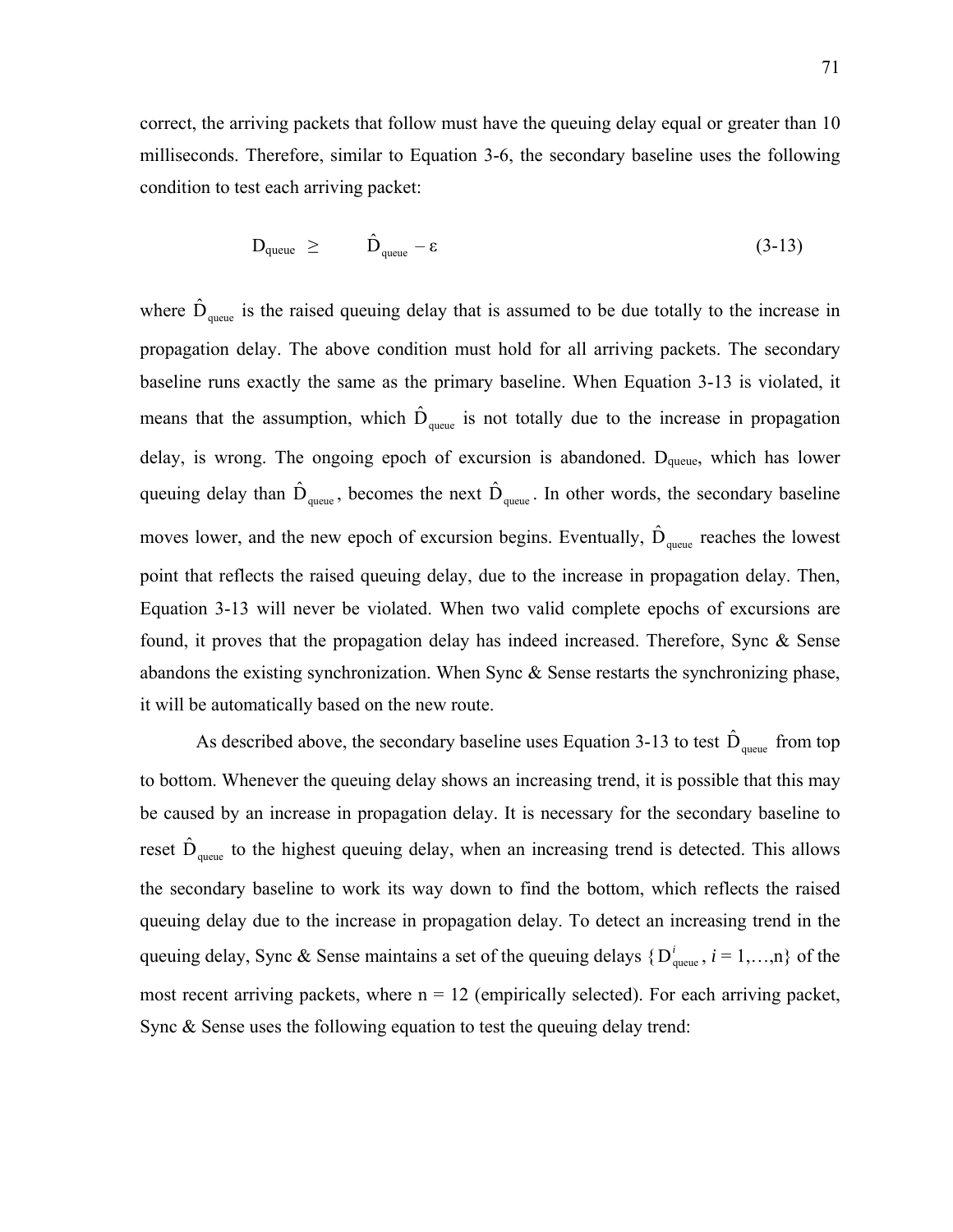$$
QT = \frac{\sum_{i=2}^{n} I(D_{queue}^{i} > D_{queue}^{i-1})}{n}
$$
 (3-14)

where  $I(X)$  is one if  $X$  holds, and zero otherwise. This method measures the fraction of consecutive queuing delay pairs that are increasing; thus,  $0 \leq QT \leq 1$ . If the queuing delays are independent, the value of QT is 0.5. If there is a strong increasing trend, QT approaches one.

#### **3.6.2 Simulation Result**

Below, we demonstrate how the extended Sync & Sense algorithm deals with the event of route change. Unless specified otherwise, we conduct a simulation using the same network topology, with 10 hops, as well as parameters as described in section 3.4.1. We impose route changes by increasing/decreasing the propagation delay on one of the links. The extended Sync & Sense algorithm is implemented at the VoIP receiver. The error margin parameter is set to 1.5 milliseconds. The simulation result is shown in Figure 3-15. Figure 3- 15 (c) shows the actual one-way network delay of the VoIP packets. Route changes can be seen from the figure since minimum network delay reflects the propagation delay. Accordingly, Figure 3-15 (b) shows the packets lost in the network. Figure 3-15 (a) shows the accuracy performance in the form of measurement error.

From the figures, we can see that Sync & Sense can quickly detect the decrease in propagation delay, and resynchronize the timing based on the new route. Large measurement errors can be seen for a short period of time while Sync & Sense adjusts its baseline for transmission timing to the new lower propagation-delay route. Overall, Sync & Sense performs very well in the event of a decrease in propagation delay. In the case of an increase in propagation delay, the simulation result shows that the extended Sync & Sense algorithm works as expected. The figures show that, as soon as the route changes, the measurement error surges and is equal to the increased amount in propagation delay. This is because the measurements are still made based on the primary baseline, which is based on the old route. It takes a while before the secondary baseline gets synchronized and detects the increase in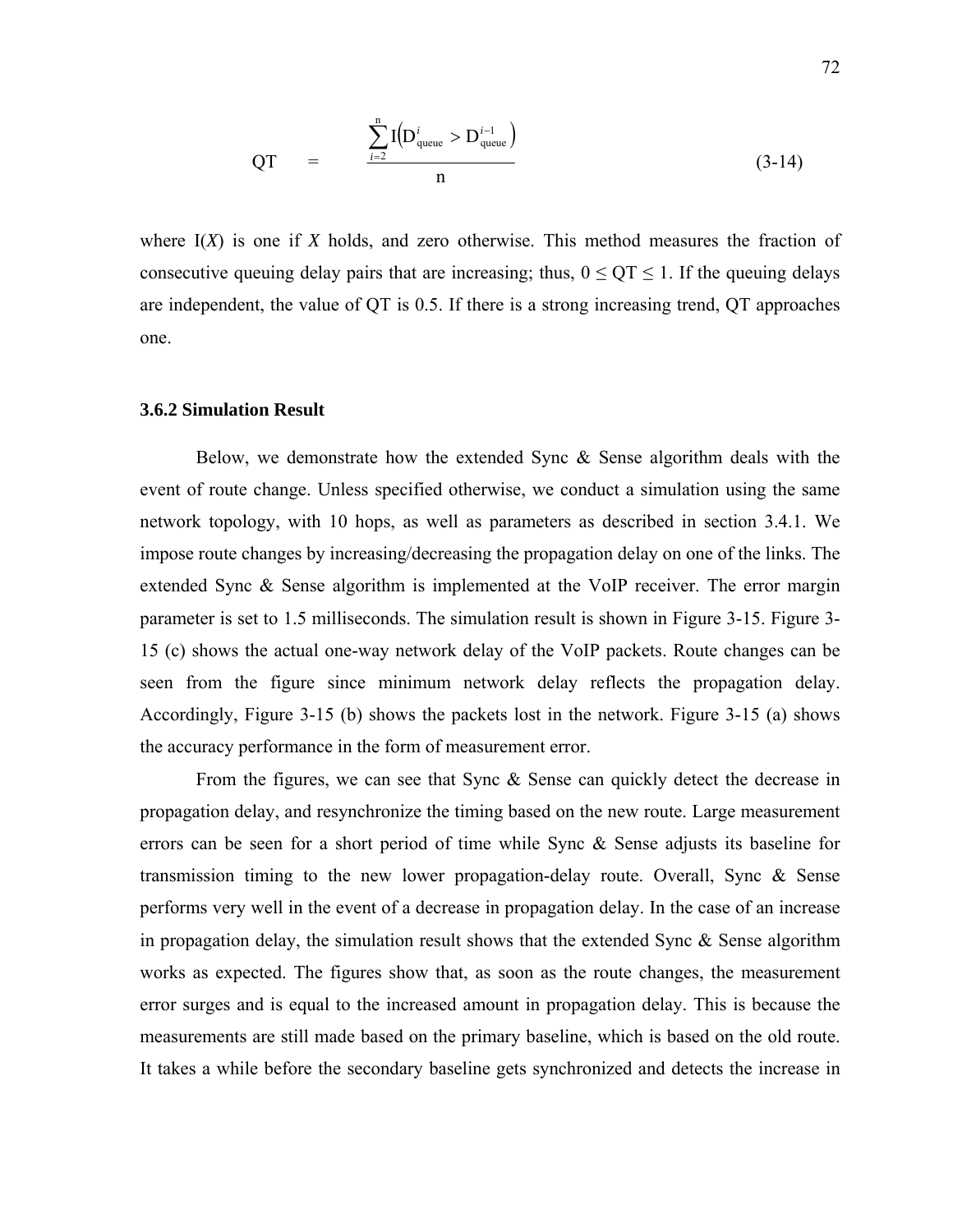propagation delay. Once detected, Sync & Sense can quickly resynchronize the primary baseline to be based on the new higher propagation-delay route.



**Figure 3-15** Detecting route change

The drawback of the extended Sync & Sense algorithm is that such a surge in the measurement error may stay for a longer period of time. This drawback seems inevitable due to the nature of the problem. The duration of the surge in the measurement error is essentially due to the underlying traffic. If the network is lightly loaded, it is likely that the secondary baseline can get synchronized very soon. On the other hand, if the network is congested, it would take longer to detect the route change.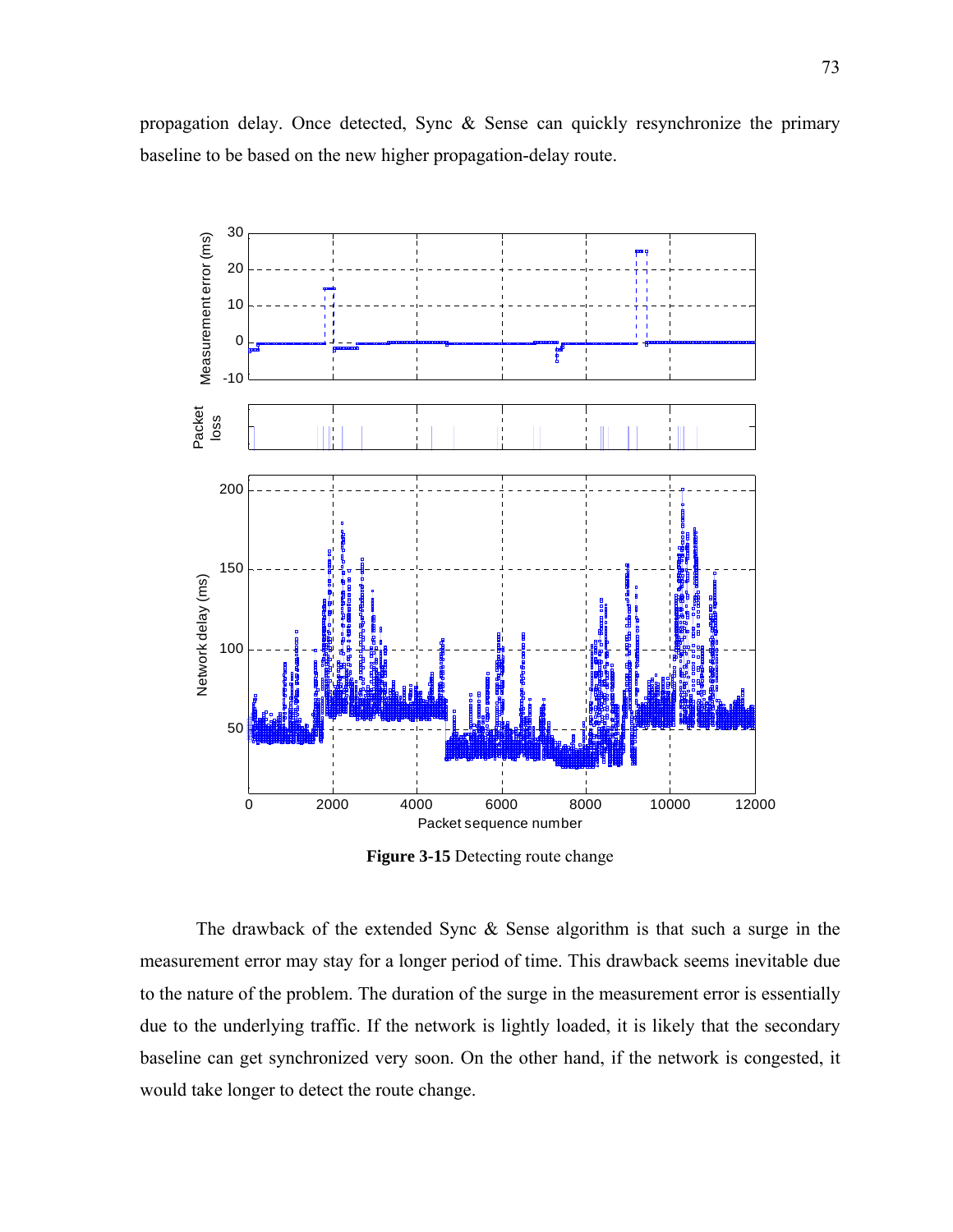# **3.7 Summary**

This chapter focuses on network state detection, which is an essential component for a VoIP system enhanced with the ability to adapt in response to the network condition; for example, adaptive-rate VoIP. The objective of detecting the state of the network is to acquire the characteristics of the network that are critical to the control decision. For VoIP, both delay and loss are critical to voice quality. One-way end-to-end delay affects echo and conversational interactivity, while packet loss affects voice clarity. Detecting packet loss is very simple as it can be done by observing out-of-sequence packets. However, measuring one-way end-to-end delay is a real challenge. This is due to the reality that the endpoints are normally not time synchronized. Without external synchronized timing, it is almost impossible to measure one-way network delay. Here, we propose a novel measurement methodology for VoIP called Sync & Sense, which can overcome the challenge and truly serve the objective of detecting the state of the network for VoIP.

As indicated by its name, the Sync & Sense methodology consists of two phases. The synchronizing phase is the ability to virtually synchronize the transmission and reception timing of the VoIP session, based solely on observing the incoming RTP packets. The synchronization relies on the assumption that some arriving packets may experience a very minimal queuing delay when traveling from the sender to the receiver. Epoch of excursion of queuing delay is defined as the time from an arriving packet with a very minimal queuing delay to the next arriving packet with a very minimal queuing delay. The Sync & Sense algorithm tracks the transmission timing by using the known packetization delay. At the same time, it tracks the reception timing by observing inter-arriving gaps of the arriving packets, and searches for epochs of excursion. The synchronization can be constructed based on the fact that the elapsed time of a valid complete epoch of excursion must be equal to the elapsed time of the transmission timing. Sync & Sense ensures that this condition, along with additional conditions, is satisfied before declaring the synchronization. Once synchronized, the sensing phase operates by measuring dispersion gaps of the arriving packets. The dispersion gap is the interval in which the arriving packet disperses from the packetization delay. The dispersion is caused by queuing delays in the network. In other words, the dispersion gap includes both the queuing delay and the packetization delay. Since the dispersion gap can be measured and the packetization delay is known, Sync & Sense can find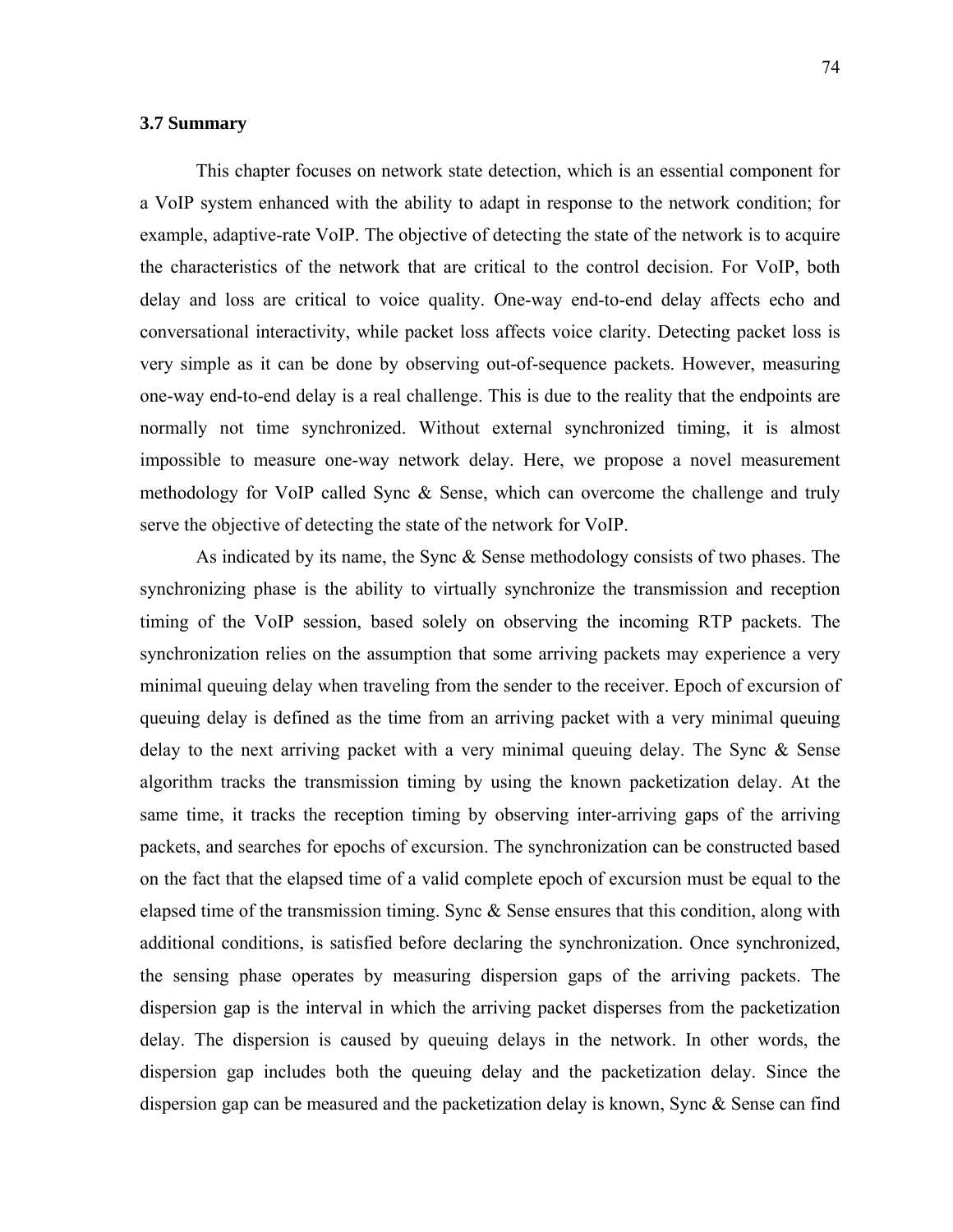the queuing delay. Being able to measure the queuing delay allows Sync  $\&$  Sense to estimate the propagation delay and obtain the full spectrum of the delays of the VoIP session. In addition, Sync & Sense has the ability to estimate the available network bandwidth. Along with packet loss, Sync & Sense can provide a wider range of indications about the network condition.

Our simulation study shows that Sync & Sense can provide impressive performance, in terms of synchronization and measurement accuracy. Sync & Sense is robust to packet loss. A potential factor that could affect the performance is the number of hops between sender and receiver. This is because, as the number of hops increases, Sync & Sense would observe fewer arriving packets with a very minimal queuing delay. However, this problem is manageable by using an error margin in the synchronizing process. The simulation result shows that the error margin parameter is the controlling factor over the performance. Using a relatively large value of the error margin allows Sync & Sense to use, not only the arriving packets with a very minimal queuing delay, but also the arriving packets with a larger minimal queuing delay to construct the synchronized timing. Thus, this can help to increase the synchronization performance. A drawback of using a larger error margin is accepting more error to the measurements. Nonetheless, the simulation result shows that the impact is very small and limited. Given the drawback, a compromise value should be chosen in order to optimize the performance between synchronization and accuracy.

Like other probing schemes, Sync & Sense operates under the assumption that a network is a series of FIFO queue servers in which packets get queued behind each other while in transit. Under this assumption, the network delay has its integrity intact. Therefore, the observed network delay can be useful to infer the state of network. Unfortunately, several network pathologies violate this assumption and restrict the use of the observed network delay; for example, route change, multi-channel links. The solution to this problem lies in detecting whether the integrity of the network delay assumption is violated. However, this is not an easy task, given that Sync & Sense operates in an end-to-end fashion. Here, we also present an extended Sync & Sense algorithm that aims to deal with the problem of route change. Future research is needed to study each individual of the network pathologies and explore the options to deal with them.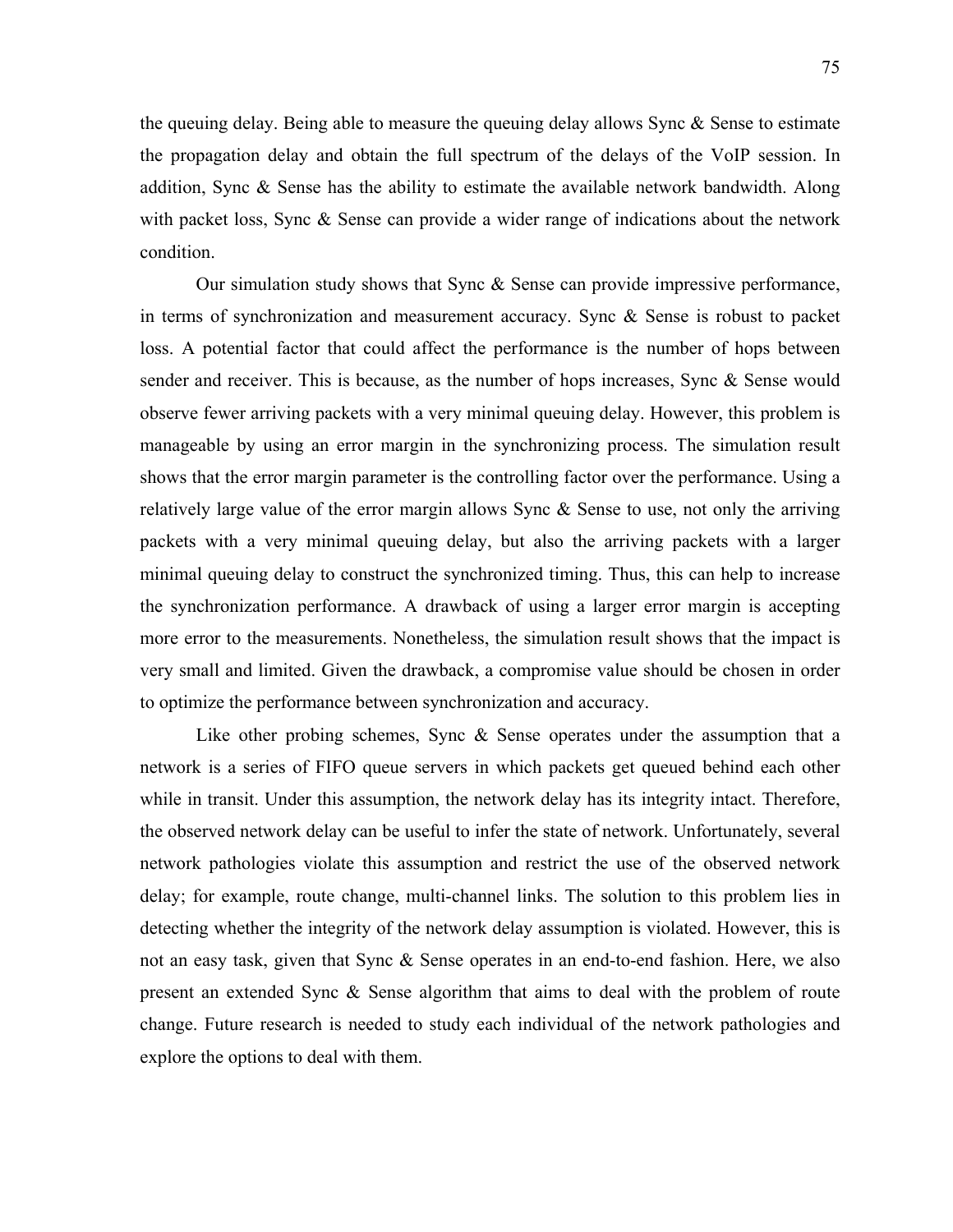# **Chapter 4**

# **Sync & Sense Enabled Adaptive Packetization VoIP**

Requiring fixed bandwidth is an inherent problem with VoIP. This is because packetswitched networks, including the Internet, provide no guarantees about bandwidth, as well as delay and loss. Because the available network bandwidth can vary at any time, it often results in unreliable and unpredictable voice quality. A solution to this problem is to enhance VoIP with the ability to adapt its transmission to match the available bandwidth, called adaptiverate VoIP. Whereas adaptive-rate VoIP attempts to minimize network congestion, it helps to lower network delay and reduce excessive packet loss. An adaptive-rate VoIP system is composed of three fundamental components: rate adaptation, network state detection, and control mechanism. In the previous chapters, we have studied the first two components. We demonstrate that packetization is an effective means that allows VoIP to perform rate adaptation. And, we propose a novel measurement methodology for VoIP called Sync & Sense of periodic stream. Without requiring external support for synchronization, Sync & Sense has the ability to virtually synchronize the transmission and reception timing that allows measurement of one-way network delay. In addition, Sync & Sense can estimate the full spectrum of the delays of the VoIP session and estimate the available network bandwidth.

Here, we design an adaptive-rate control that makes use of our previously proposed components of rate adaptation and network state detection. The integration of the three components is a novel and unique adaptive-rate VoIP called Sync & Sense Enabled Adaptive Packetization VoIP. Unlike other adaptive-rate VoIP systems that are based on a variable bit rate speech coder, our adaptive VoIP has the advantage that it works with any constant bitrate coder. As rate adaptation is independent of the coder, it is likely to be more transparent to the user. Unlike other adaptive-rate VoIP, in which the control decision is primarily based on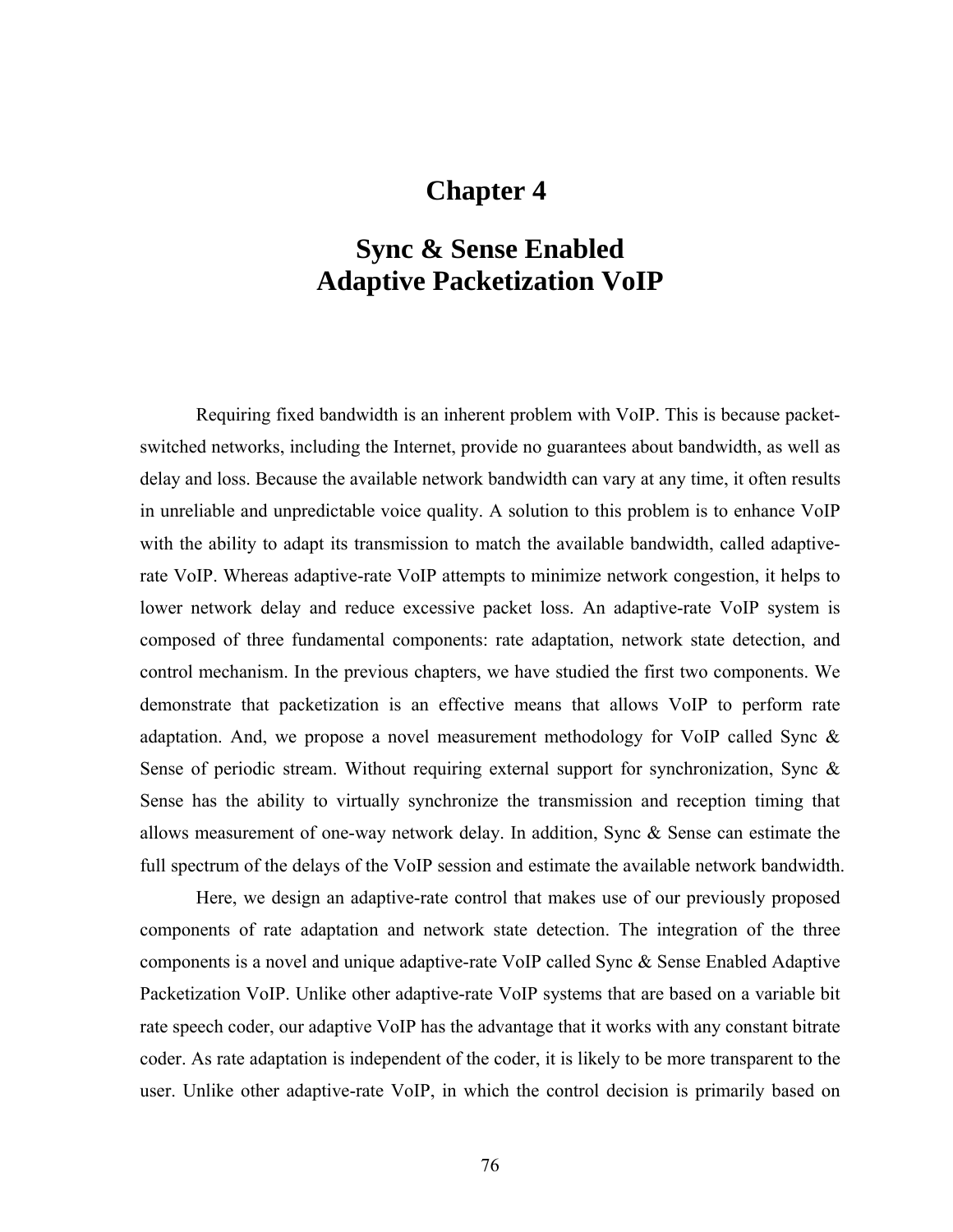packet loss, the Sync & Sense methodology allows our adaptive VoIP to be able to make the control decision based on both delay and loss. While responding to packet loss is reactive, observing of the trend of one-way network delay allows our adaptive VoIP to implement a proactive strategy that reduces the transmission rate in anticipation of potential packet loss. In addition, the delay trend allows our adaptive VoIP to gain more insight about the network state and to better respond in order to optimize the performance.

To test our proposed adaptive VoIP, we conduct a simulation study in which the performance is compared against traditional VoIP. In a high statistical multiplexing environment, the result shows that our adaptive VoIP can optimize the performance under any given network load. On the other hand, traditional VoIP cannot, because of its inability to adapt. In a low statistical multiplexing environment, we examine the interaction between our adaptive VoIP flow and other types of traffic flow that compete for the shared network bandwidth. The result shows that our adaptive VoIP has the needed aggressiveness to compete with TCP for its share of bandwidth; at the same time, it is responsive to network congestion. In a homogeneous adaptive VoIP network, the result shows the benefit that more flows can be accepted with minimal impact on the performance. The adaptive VoIP flows automatically choose to operate at a lower rate when the network gets more congested.

# **4.1 Background and Related Research**

Adaptive-rate control is a critical component of any adaptive-rate VoIP. The control aims at optimizing the delay and loss performance, while at the same time it attempts to minimize network congestion. Thus, adaptive-rate control can also be viewed as congestion control. Congestion control is a necessity, especially in packet-switched networks, because the network generally admits all traffic from its users. Congestion control on each endpoint as a whole helps to prevent the overall network from over-utilization. This in turn allows the endpoints to optimize the performance. AIMD (Additive Increase Multiplicative Decrease) is the most common and well-known algorithm for congestion control, as it is used in the TCP protocol. For data applications, AIMD has proven to be an effective scheme, not only for minimizing congestion, but also optimizing the throughput. AIMD drastically reduces the transmission when it observes an indication of congestion, usually packet loss. This is a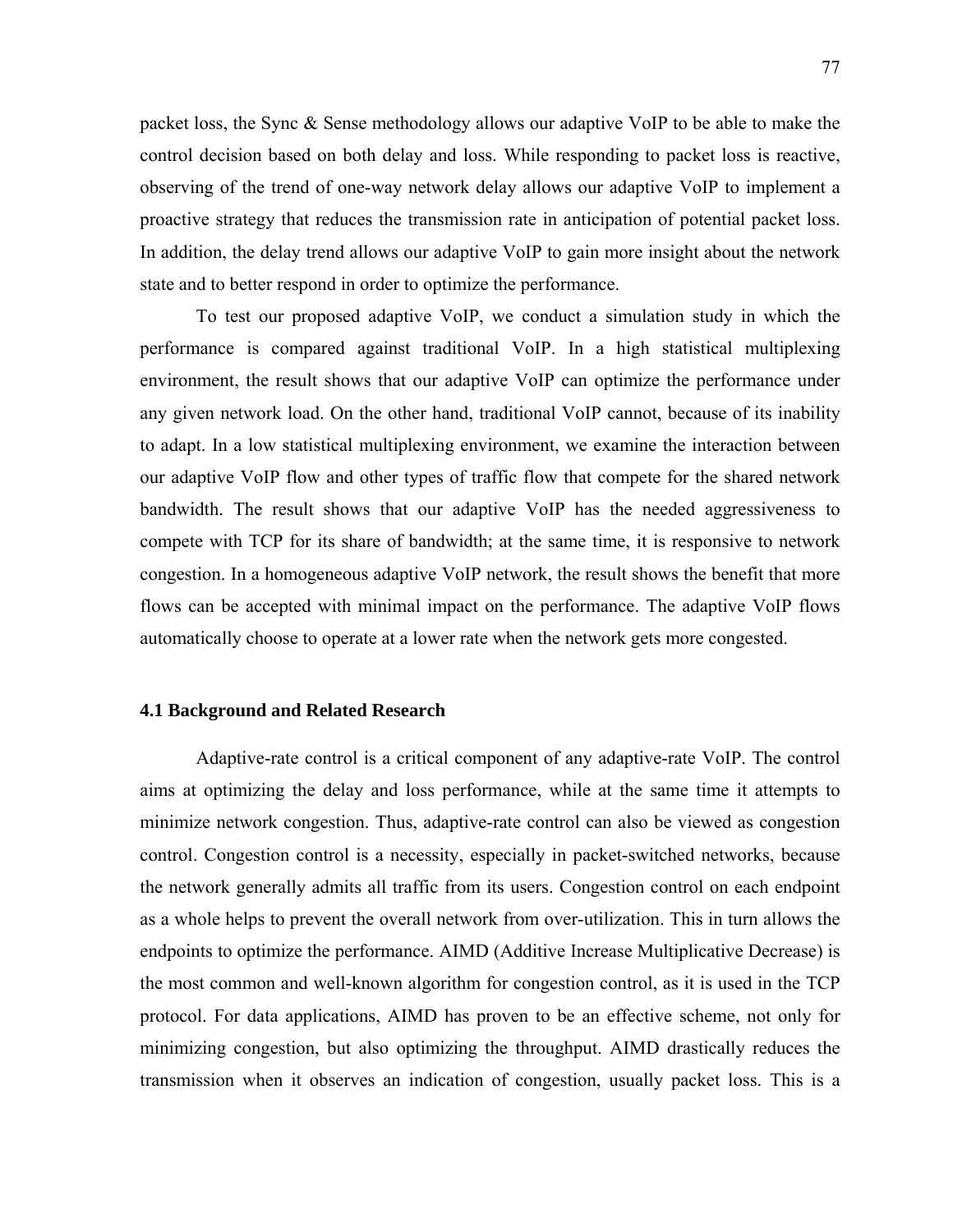quick and effective means to clear congestion. As packet loss is minimized, decreased retransmission allows increased throughput. Without the indication of congestion, AIMD assumes more bandwidth is available, and increases the transmission conservatively.

For VoIP, the performance refers to the delivered quality, rather than the throughput. Thus, the main objective of adaptive-rate control can be different from AIMD, although they both attempt to minimize network congestion. As VoIP is delay-sensitive, designing adaptive-rate control must aim at minimizing the delay as the top priority, and minimizing packet loss as well. Several other issues should also be considered. Namely, rate adaptation should be smooth so it does not cause distraction. The interaction of the traffic flows should be examined; whereas the adaptive-rate VoIP flow should demonstrate that it can compete with the AIMD-based TCP flow in order to acquire its share of bandwidth. The adaptive-rate control should provide a fair bandwidth allocation when the adaptive flows share the same link. Additionally, we need to determine the position of adaptive-rate VoIP towards TCPfriendliness because attempting to achieve fairness would not allow optimize the performance.

Our survey indicates that research in this area is still in its infancy. Only a limited number of studies related to adaptive-rate VoIP are available [5, 6, 20, 21, 22, 35]. Although all studies aim at improving the performance in comparison to traditional VoIP, their focus is specific and does not cover the desirable properties that adaptive-rate VoIP should possess. For example, little attention has been paid to minimizing one-way end-to-end delay, which affects echo and conversational interactivity of the perceived quality. In most of the studies, the adaptive-rate VoIP makes a decision based on packet loss, which only affects voice clarity of the perceived quality. Some studies adopt the AIMD algorithm as part of the control mechanism. Some studies aim for adaptive-rate VoIP to be TCP-friendly. In the following, we briefly summarize some of the existing papers on adaptive-rate VoIP.

Abreu-Sernandez et al [20] propose an adaptive multi-rate speech coder for VoIP. The coder incorporates a control mechanism that selects one of five possible operating modes, depending on network congestion. The transmission rate ranges from 8.8 to 10.6 Kbps. Rate adaptation is based on the following loss levels: less than  $15\%$ ,  $15 - 20\%$ ,  $25 - 30\%$ ,  $30 -$ 35%, and more than 35%. The sender obtains the average loss rate from RTCP receiver reports sent from the receiver. Qiao et al [5] propose the use of an objective measure of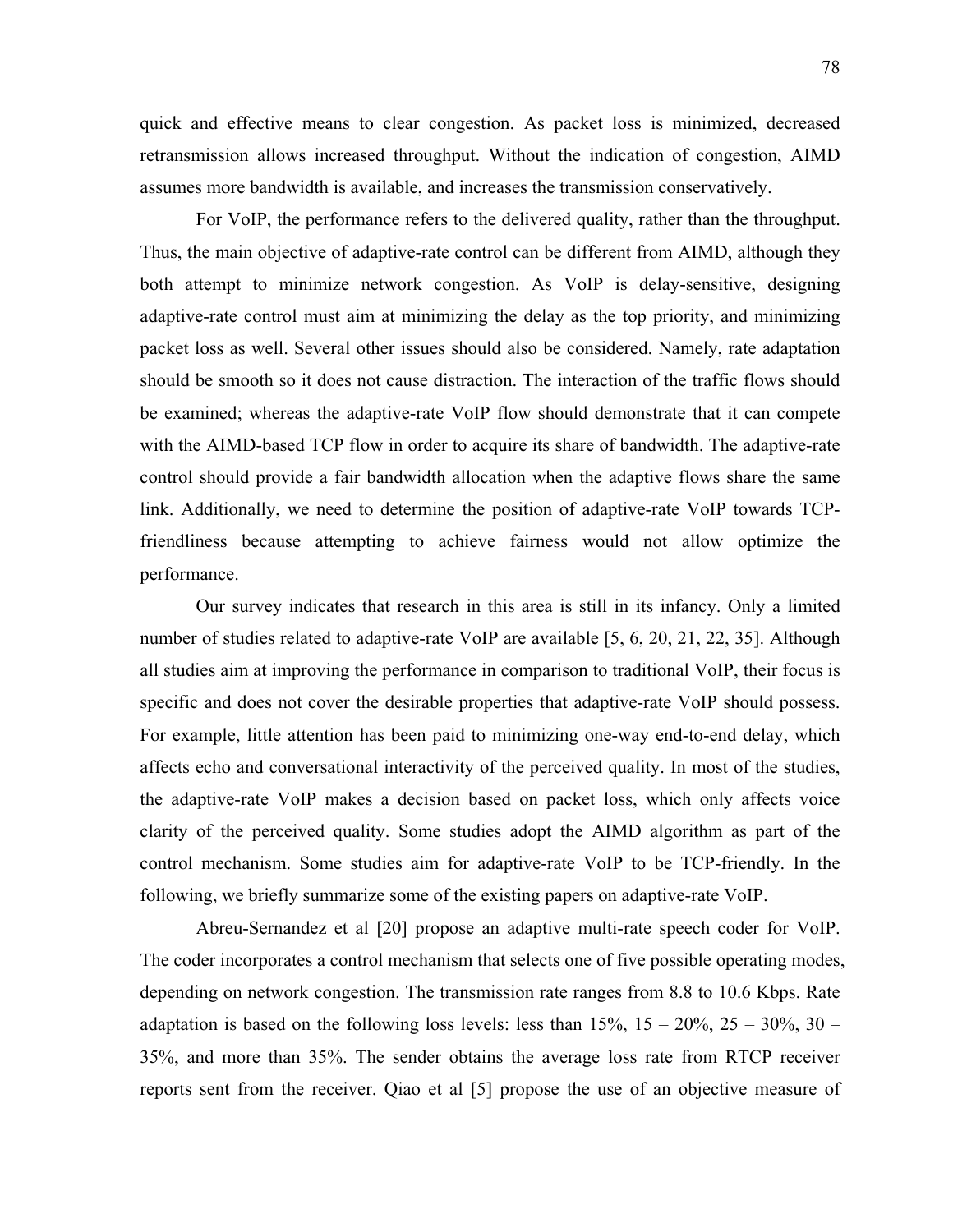perceived speech quality (i.e. objective MOS score) with the control mechanism. The adaptive-rate VoIP is based on the AMR (Adaptive Multi-Rate) speech coder [7]. On the receiver, speech quality is predicted from packet loss rate using a PESQ (Perceptual Evaluation of Speech Quality) based method. The predicted speech quality serves as a feedback that is sent to the sender via RTCP reports, every five seconds. The control mechanism adopts the AIMD algorithm. When the predicted MOS increases by 0.2, the bitrate of the coder is set to the next higher step. When the predicted MOS decreases by 0.5, the bitrate of the coder is reduced by half (to the closest step). In between those two thresholds, the bitrate of the coder is set to the next lower step.

In Barberis et al's work [21], the control makes a decision based on delay and loss measurements as provided by RTCP receiver reports. Rate adaptation is assumed using a hypothetical speech coder in which the transmission rate varies between 8 and 64 Kbps in steps of 8 Kbps. The AIMD algorithm is adopted. When packet loss rate exceeds the loss threshold, the transmission rate is reduced by half. If the measured delay increases by 10 percent of the mean delay, the transmission rate decreases by a step. The transmission rate conservatively increases when delay and loss are below their thresholds. Beritelli et al [6] study adaptive-rate VoIP that is based on TCP-friendly algorithms, including RAP and TFRC. Whereas TCP-friendly algorithms were designed to achieve fairness with TCP flows, the authors aim to study the performance aspect when they are applied to VoIP. In addition, both RAP and TFRC algorithms are modified in which the control mechanism uses delay variation as part of the rate adjustment decision. Following the RAP and TFRC algorithms, the delay variation is calculated using RTT (Round-Trip Time). Rate adaptation is achieved through the AMR speech coder.

Mohamed et al [22] primarily focus on developing a neural network based automaton that measures speech quality in real-time. The authors develop a database comprised of a set of samples of distorted speech signals and their associated subjective quality scores (i.e. MOS). Distorted speech signals are based on packet loss rate and loss distribution (i.e. the number of consecutively lost packets). The database is used to train the neural network to assess speech quality. The control mechanism is a hybrid of using the TFRC scheme [10] and the trained neural network. The TFRC scheme periodically calculates a suggested transmission rate. The neural network measures the MOS score based on the network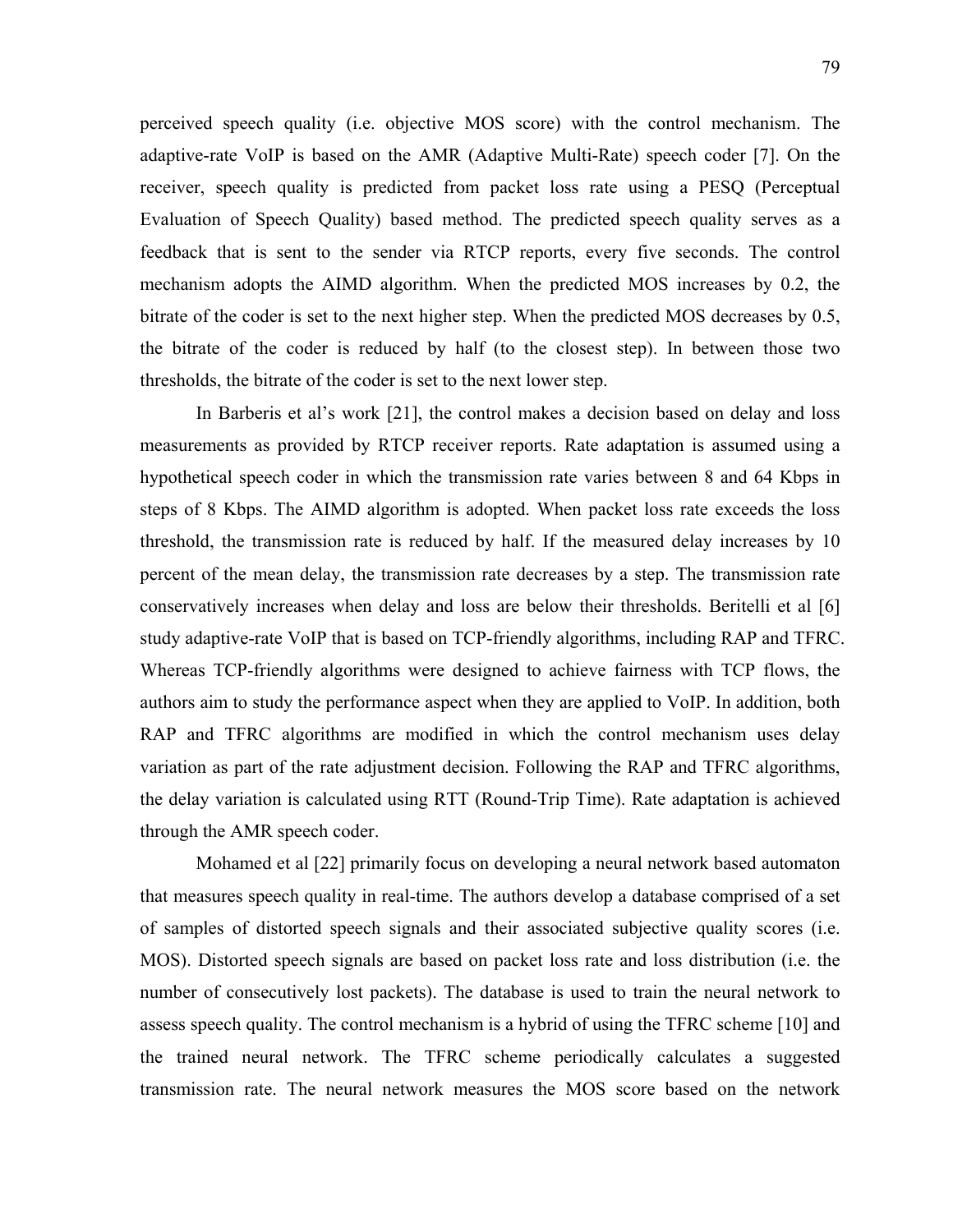condition. Rate adaptation is done by changing different speech coders. RTCP reports are used to transport feedback from the receiver to the sender.

## **4.2 Design of Adaptive-Rate Control**

In this section, we discuss design choices for adaptive-rate control, which is a key component of adaptive-rate VoIP. An adaptive-rate control takes into account the observations provided by the network state detection component before making a decision on rate adaptation. The object is to optimize the delay and loss performance; at the same, also minimizing network congestion. We identify three key issues that should be considered when designing adaptive-rate control, as follows: placement of the control, decision metrics, and increase/decrease algorithm. Below, we discuss each issue in details.

#### **4.2.1 Placement of the Control**

Whereas following the end-to-end principle [4] is the key requirement in our design of adaptive-rate control, both endpoints of the VoIP session are expected to be able to operate intelligently and independently, without support from the network. Under this architecture and because a VoIP session is actually two separate streams of RTP packets, monitoring the network condition can only be done at the receiver by observing the incoming packets. However, rate adaptation must be done at the sender. The choice is where the control should be placed, either at the sender or the receiver.

In sender-based control, observations about the network must be reported back to the sender. Utilizing RTCP is a common scenario. The observations (such as packet loss and inter-arrival jitter) are summed up into a reception feedback report. The report is sent out periodically, usually on the time scale of seconds. Although this helps to reduce the feedback traffic, it limits the decision frequency of the control. The major drawback is that the control decision is restricted with the pace of receiving the feedback. As a consequence, the control may be too slow to respond to the network. If the control needs to make the decision more frequently, it is would be necessary to use alternate feedback schemes rather than RTCP. But, because all the network observations must be fed back to the sender, this could introduce additional traffic on the reverse path.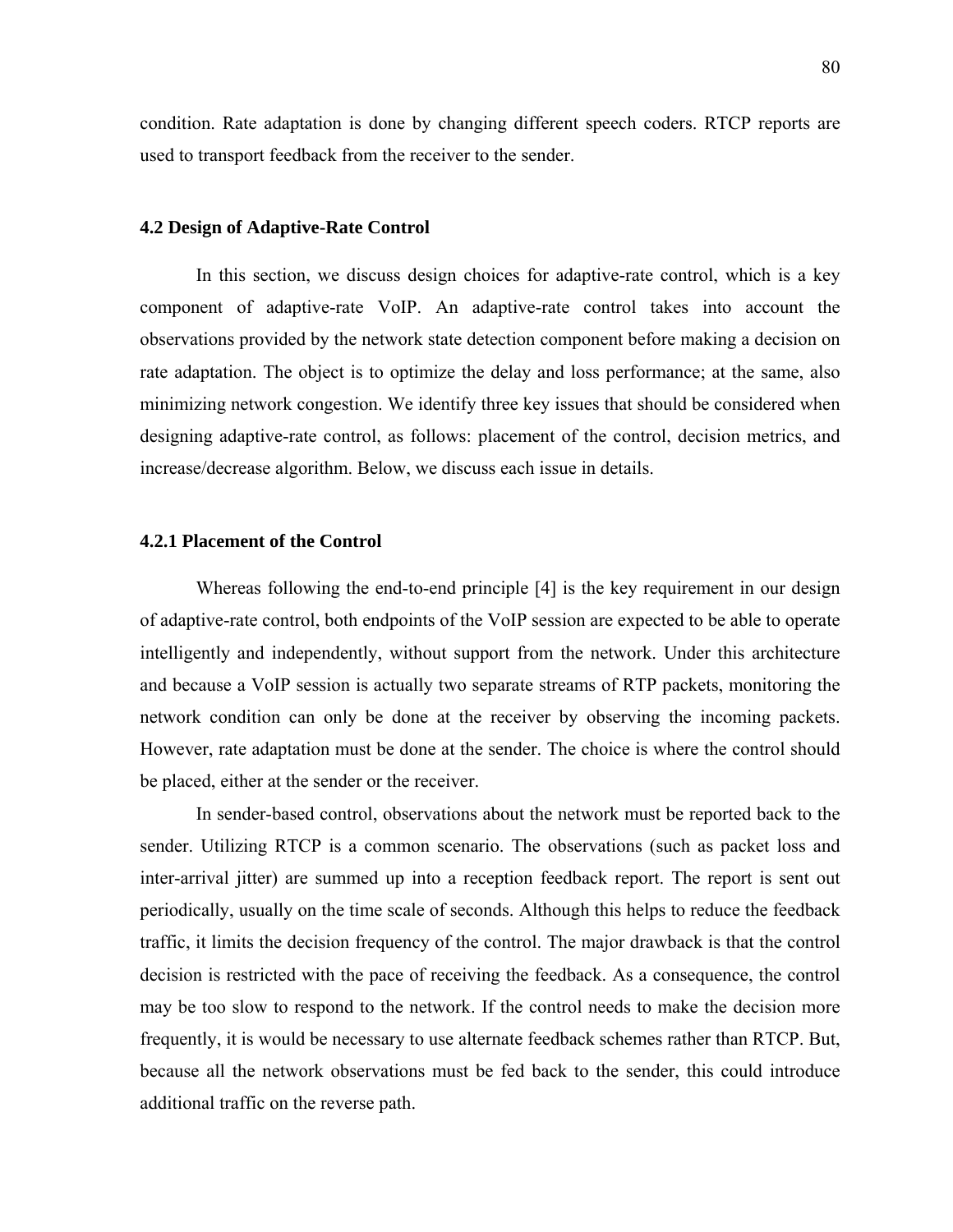On the other hand, receiver-based control seems to be a better choice. Since observations about the network are obtained by the receiver, they can be processed immediately and continuously. In this scenario, the feedback conveys the control decision about the rate change. The feedback may be sent only upon a rate change. This can significantly help to reduce the feedback traffic to minimal. Inevitably, since feedback lost in the network is a potential problem, to ensure reliability, the feedback may be transported using the TCP protocol.

# **4.2.2 Decision Metrics**

Decision metrics refer to the observations, as provided by the network state detection component, which the control uses to infer the network condition and make a decision. Packet loss is the most common decision metric in any control mechanism. This is because it can be simply obtained by observing out-of-sequence packets. In packet switched networks, packets get lost for two reasons. First, random loss occurs independently due to bit errors, hardware errors, etc. Second, network congestion can cause overflows of any insufficient buffer capacity somewhere on the path. On most network paths, loss due to damage is rare. So it is probably that a packet loss is due to congestion in the network [31]. This has been a fundamental assumption in the design of congestion control in TCP as well as numerous proposed control schemes. Nowadays, the network becomes more and more heterogeneous. A network is not necessarily entirely wired. A wireless segment, for example, could well contribute to a higher loss probability. End-to-end based control would not able to distinguish a packet loss from any causes, and would have to take into account all lost packets no matter what the causes are. Nonetheless, packet loss still seems to be the most feasible implicit indication of network congestion. This is primarily due to the presence of competing TCP traffic. Depending on its use, packet loss as a decision metric can be classified into loss event and loss rate. In loss event, the control responds to any events of packet loss, which is a conservative strategy. In loss rate, the control monitors the loss rate and makes a decision whenever the loss rate reaches a threshold. Loss rate can be simply obtained as the loss count divided by the total number of packets received. Loss rate is generally a decision metric that is less responsive than loss event.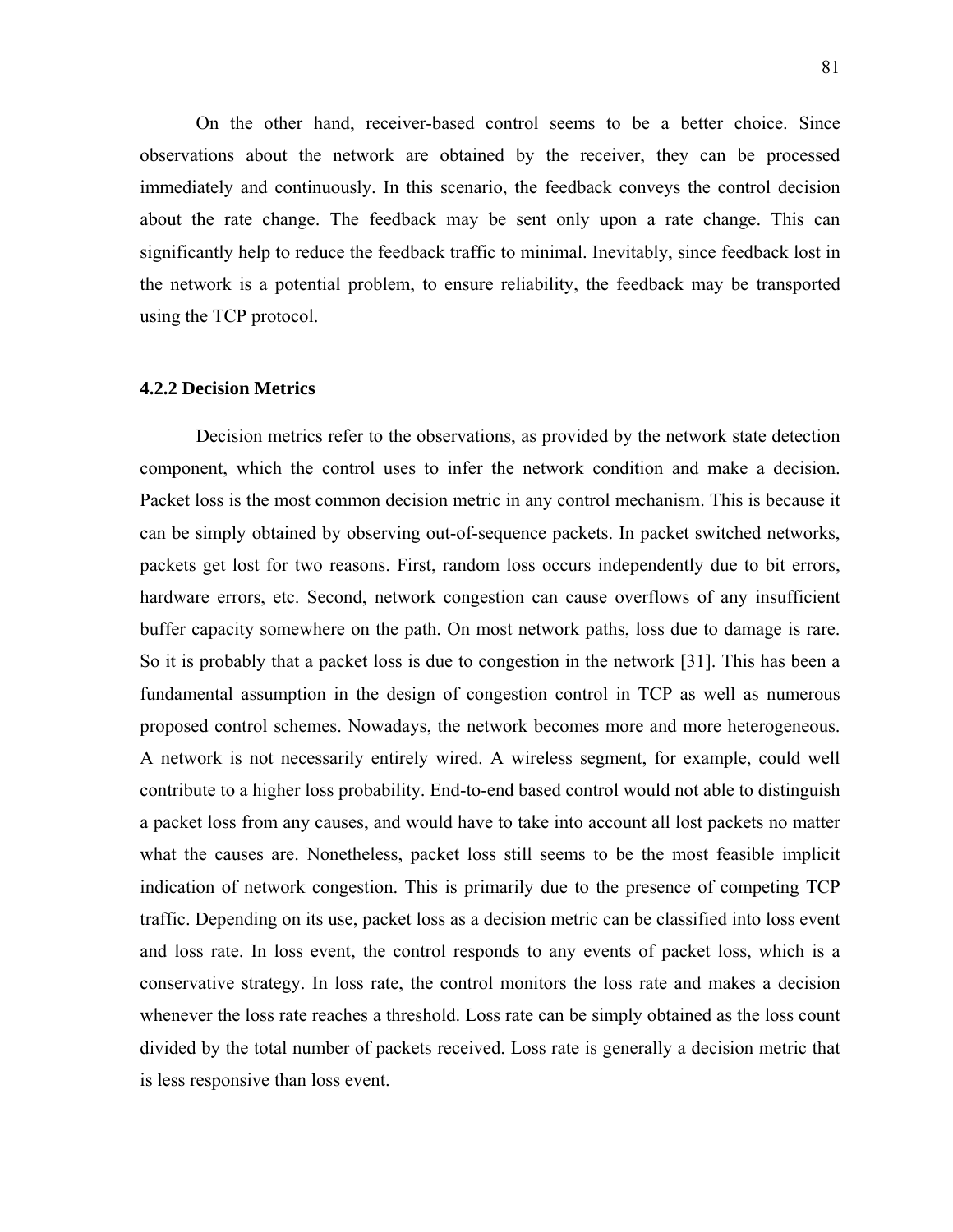Besides packet loss, the receiver may observe packet inter-arrival gaps and use them as a decision metric. Constant packet rate traffic is a good property of VoIP because the inter-departure gap is fixed and known by the receiver. As the packets traverse the network, they arrive at the receiver with variable delays and inter-arrival gaps. The delay variation can suggest congestion in the network. When the inter-arrival gap equals, or is close to, the interdeparture gap, it suggests the network is under no congestion. High expansion/contraction of the inter-arrival gap shows the degree of congestion. Due to the bursty nature of Internet traffic, however, observing the delay variation can be less meaningful and only provides transient congestion. High delay variation may appear at times, but not necessarily because the network as a whole is over-utilized. As the matter of fact, packet loss is still a better and more effective decision metric to detect persistent or threatening congestion in which a response is needed.

Another means to obtain decision metrics is to use the reception feedback report provided by RTCP. The report is intended to serve as feedback to the sender about reception statistics, which include packet loss count and inter-arrival jitter (or delay variation). It is transmitted periodically, usually on the time scale of seconds. The limitation is that the control on the sender can only view packet loss in the form of cumulative loss count and fraction loss between the report intervals. Similarly, the inter-arrival jitter is only a snapshot of the average at the time of a report. The control may calculate packet loss rate for a decision metric. In addition, RTCP also provides a mechanism in which the sender can compute the round-trip time between the sender and receiver. This, however, is a very coarse estimate because most network paths have asymmetrical delays.

Mentioned above are feasible decision metrics that are available under standard RTP /RTCP implementation. The Sync  $\&$  Sense measurement methodology proposed in the previous chapter allows more options for the decision metric. Sync & Sense has the ability to measure the reception rate of the incoming packets, which also indicates the available network bandwidth. When sufficient network bandwidth is available, the reception rate would relatively equal to the transmission rate. When the network becomes more congested, the available bandwidth decreases. The reception rate would be lower than the transmission rate. The difference between the reception rate and the transmission rate can be an effective decision metric that reflects the network condition. The lower the reception rate is from the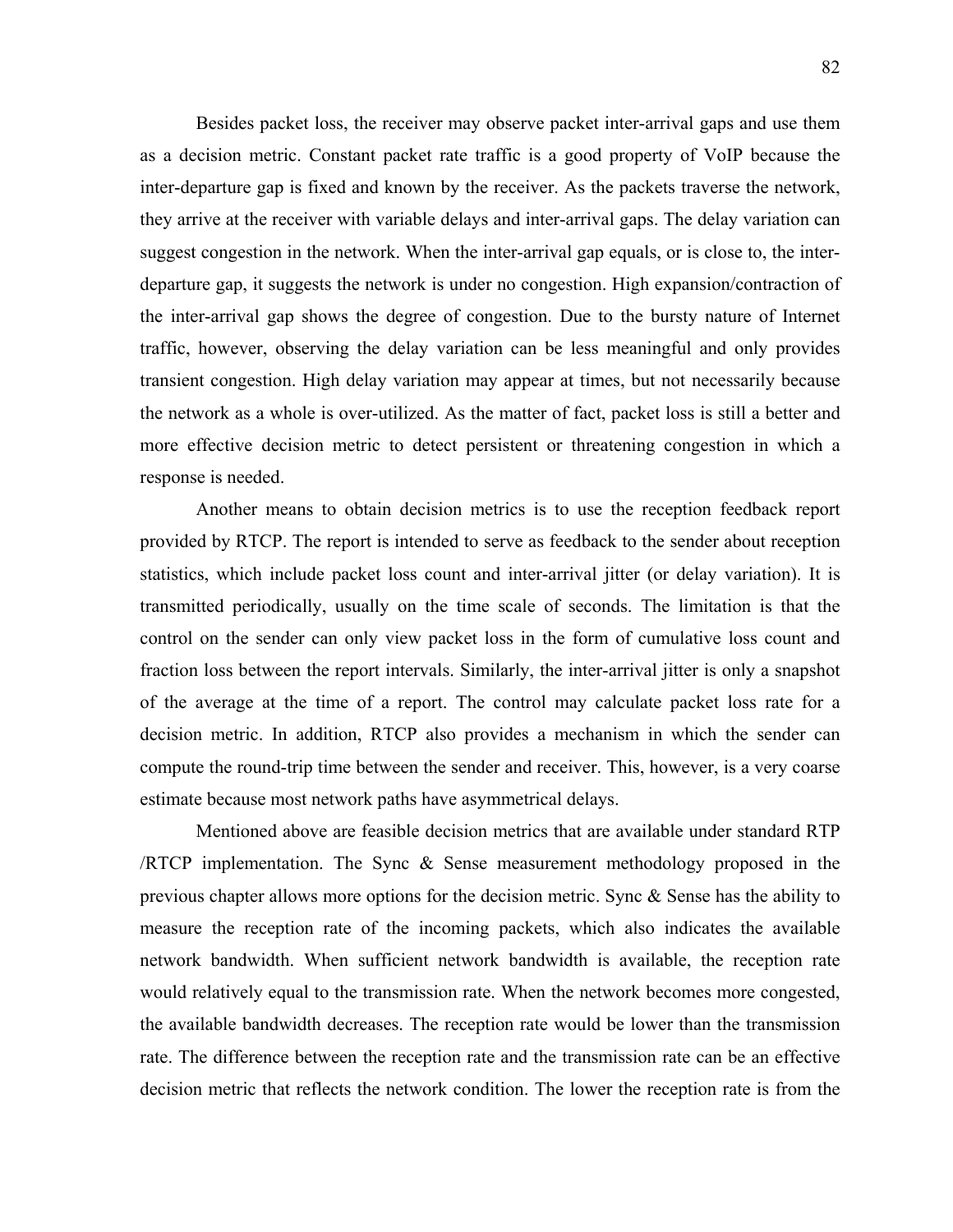transmission rate, the more the congestion. While the reception rate can give an idea of mild to moderate congestion, packet loss is an indication of severe congestion. The reception rate together with packet loss, hence, can provide the full range of detecting the state of the network.

In addition, Sync & Sense has the ability to measure the one-way network delay of the arriving packets. The trend of one-way network delay can be very useful to sense the state of the network. An increasing delay trend usually indicates that network congestion is building up. As network bandwidth becomes less available, packets arrive at the receiver with progressively higher delays. A number of researchers have confirmed that there is a correlation between delay and loss on the Internet [36, 37, 38, 39]. Specifically, there is a range of one-way network delay in which packet loss is likely, which we denote as the delay threshold. This is simply due to the fact that, when the bottleneck link queue is full, packet loss begins to occur. In reality, the correlation can be affected by several factors, including the number of hops along the path. Nonetheless, the delay threshold is bounded. Assuming all the links are bottlenecks, the upper bound of the delay threshold is the sum of the queuing time from every link. This could happen when a packet arrives at the end of the queue on every link, but it is extremely unlikely. As a matter of fact, a few bottleneck links with limited capacity would dominate to the one-way network delay. Therefore, the delay threshold can be used as a proactive decision metric that allows the control to respond sooner to prevent potential packet losses.

# **4.2.3 Increase/Decrease Algorithm**

The increase/decrease algorithm determines the rate change in response to network condition as indicated by the decision metrics. The choices of the increase/decrease algorithm rely on the capability of rate adaptation, which is essentially based on the speech coder being used. Waveform speech coders (such as PCM, ADPCM) produce tiny sample voice frames at the basic sampling rate. The G.711 PCM coder, for instance, generates a onebyte voice frame every 0.125 milliseconds. Packetization thus can be as small as one byte up to hundreds of bytes. This allows fine-grain rate adaptation. The control can have great flexibility in adjusting the transmission rate. It may choose to increase the rate aggressively,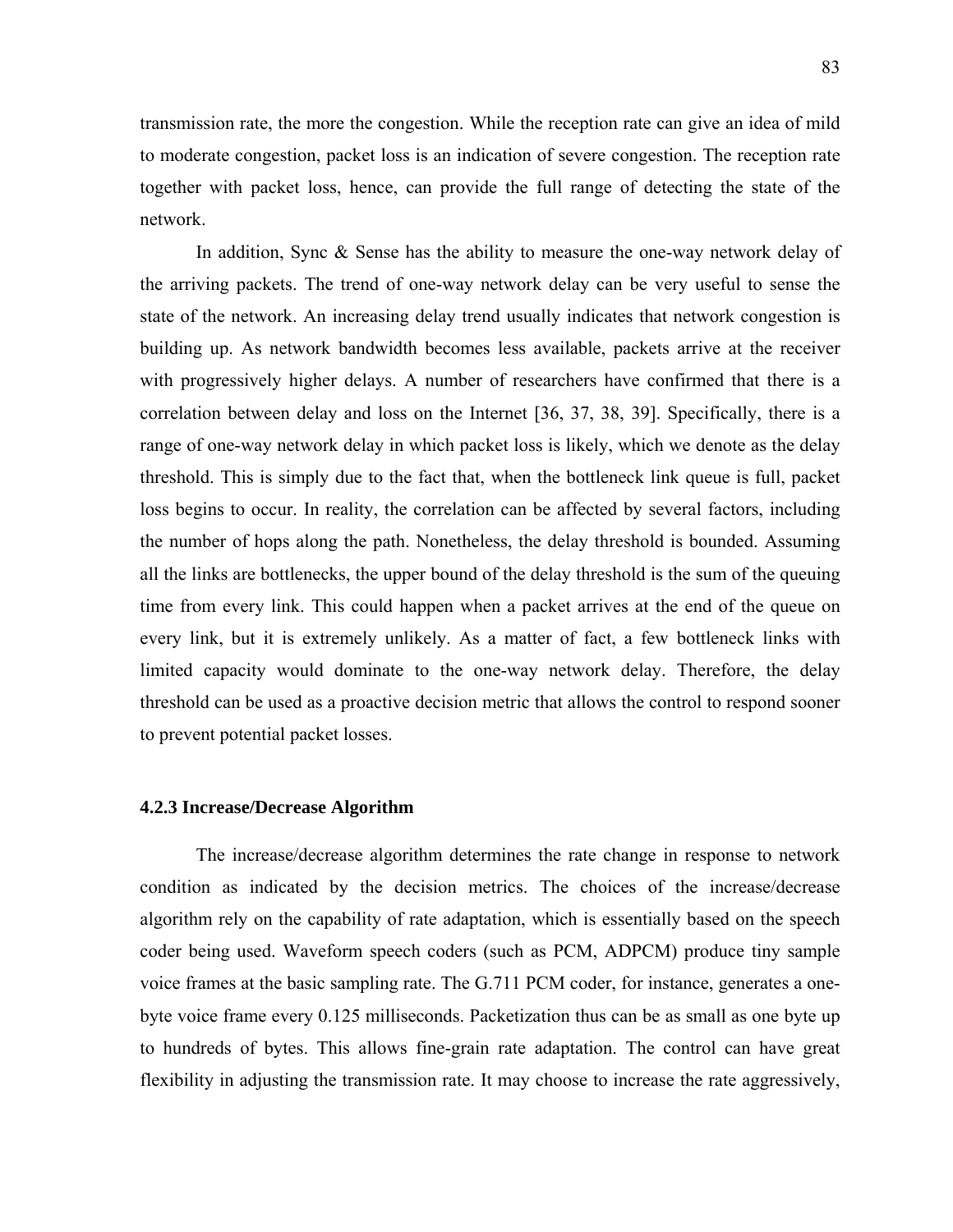in order to quickly gain the available bandwidth. Or, it may choose to increase the rate conservatively, in order to avoid network congestion. Because the step of the rate change is small, multiple adjustments are usually needed. Accordingly, the control must make decisions more frequently. The decision frequency can be as often as one round-trip time, at the maximum rate. This allows the control to observe the impact of the rate change before making the next decision. In sender-based control, it takes at least one round-trip time from when the sender switches to a new rate to when the sender receives a feedback of such a rate change. Similarly, in receiver-based control, it takes at least one round-trip time from when the receiver sends a rate change command (to the sender) to when the receiver observes an arriving packet with such a rate change. As the rate change is made over short time intervals, the control is responsive and can react to rapid changes in the network. However, the downside is additional traffic load on the network, due to the increased amount of feedback exchanged between the sender and receiver.

Unlike waveform coders, voice source speech coders (such as G.729, G.723.1) produce sample voice frames that are parameters of the model of voice source signals. A voice frame is generated every compression cycle, which is typically in the few tens of milliseconds range. Accordingly, the size of a voice frame is in the few tens of bytes range. Thus, packetization is limited to a couple of voice frames, without causing too much packetization delay. This results in coarse-grain rate adaptation, which allows only a certain number of transmission rates. Similarly, variable rate speech coders (such as AMR [7]) are a type of voice source coders that can produce sample voice frames at different bitrates. They can be used for coarse-grain rate adaptation as well. Because the step of the rate change is large, the rate change can be less frequent. That means less feedback is exchanged between the sender and receiver. The advantage is very little additional traffic needed for the feedback. However, the control may not benefit quickly from rapid changes in the network. The goal of coarse-grain rate adaptation is to adjust the transmission rate to the average available bandwidth, rather than the instantaneous. Since the VoIP bandwidth requirement is relatively small, coarse-grain rate adaptation should be suitable for VoIP. Fine-grain rate adaptation may not actually benefit much from instantaneous increases in the available bandwidth.

In the steady state, the control may reach equilibrium in which the transmission rate matches the available network bandwidth. However, oscillation around the optimal rate is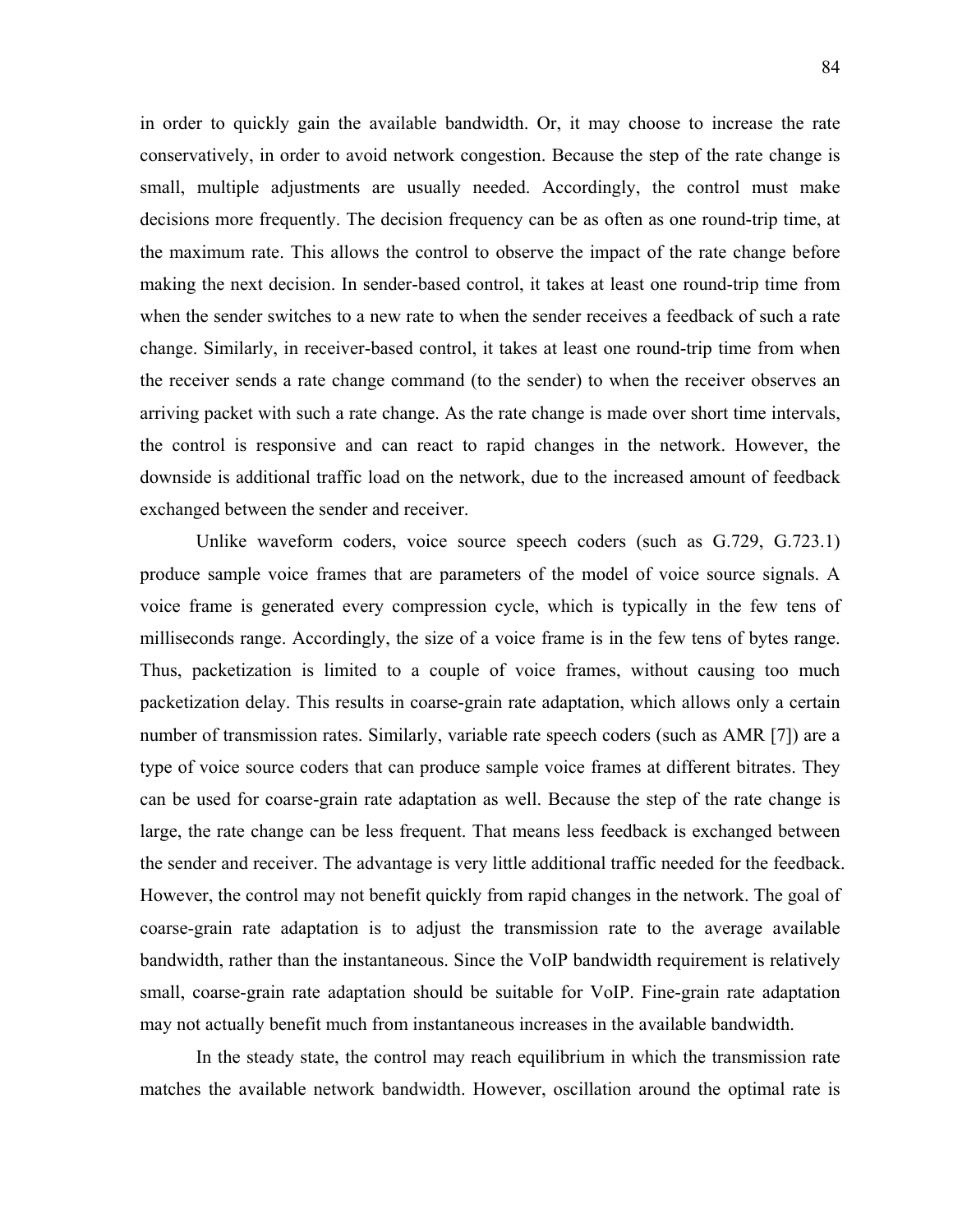inevitable. This is due to the property of a control that it always attempts to perform optimization. Given a steady state, the situation can be illustrated as follows. When no sign of congestion is seen, the control would increase the transmission rate. But moments later, such a rate increase would cause the control to observe congestion. The control would then need to reduce the transmission rate back to where it was. Rate adaptation in a smooth manner is a desirable property for adaptive-rate VoIP, because it can minimize distraction to the user that may be caused by the rate change. With small steps of the rate change, finegrain rate adaptation has a major advantage that it allows smooth transmission rate and minimal rate oscillation. In contrast, coarse-grain rate adaptation could suffer from rate oscillation. The degree of the problem tends to be higher when the adaptive-rate VoIP is based on a variable rate speech coder. This is because the bitrate is associated with the audio quality of the output voice frames. The oscillation in the voice quality could noticeably reduce the perceived quality.

Issues to be considered when designing the increase/decrease algorithm for real-time applications include *aggressiveness*, *responsiveness*, *convergence*, *smoothness*, and *fairness* [40, 41]. Aggressiveness and responsiveness refer to the transient state where the control attempts to adapt the transmission rate to reach equilibrium. An increase algorithm or aggressiveness determines the ability of the control to acquire the available bandwidth; while, a decrease algorithm or responsiveness determines its ability to avoid network congestion. Convergence measures how fast the algorithm converges to the optimal transmission rate. The most common increase/decrease algorithm is AIMD (Additive Increase/Multiplicative Decrease), which is used in the TCP protocol. AIMD possesses most of the mentioned desirable properties and has proven for decades to be successful and practical over the Internet. Adopting the AIMD algorithm is an option for adaptive-rate control. However, one property that AIMD lacks is smoothness. This is due to the fact that AIMD was originally designed for data communications, in which smoothness is not a concern. AIMD halves the transmission rate in response to a single congestion indication. This is unnecessarily severe, particularly for VoIP, which could degrade the perceived quality. Therefore, the smoothness issue should be addressed when adopting the AIMD algorithm. Adjusting the aggressiveness and responsiveness can improve the smoothness of AIMD. For fine-grain rate adaptation, any plausible increase/decrease algorithm can be supported, including adopting the AIMD and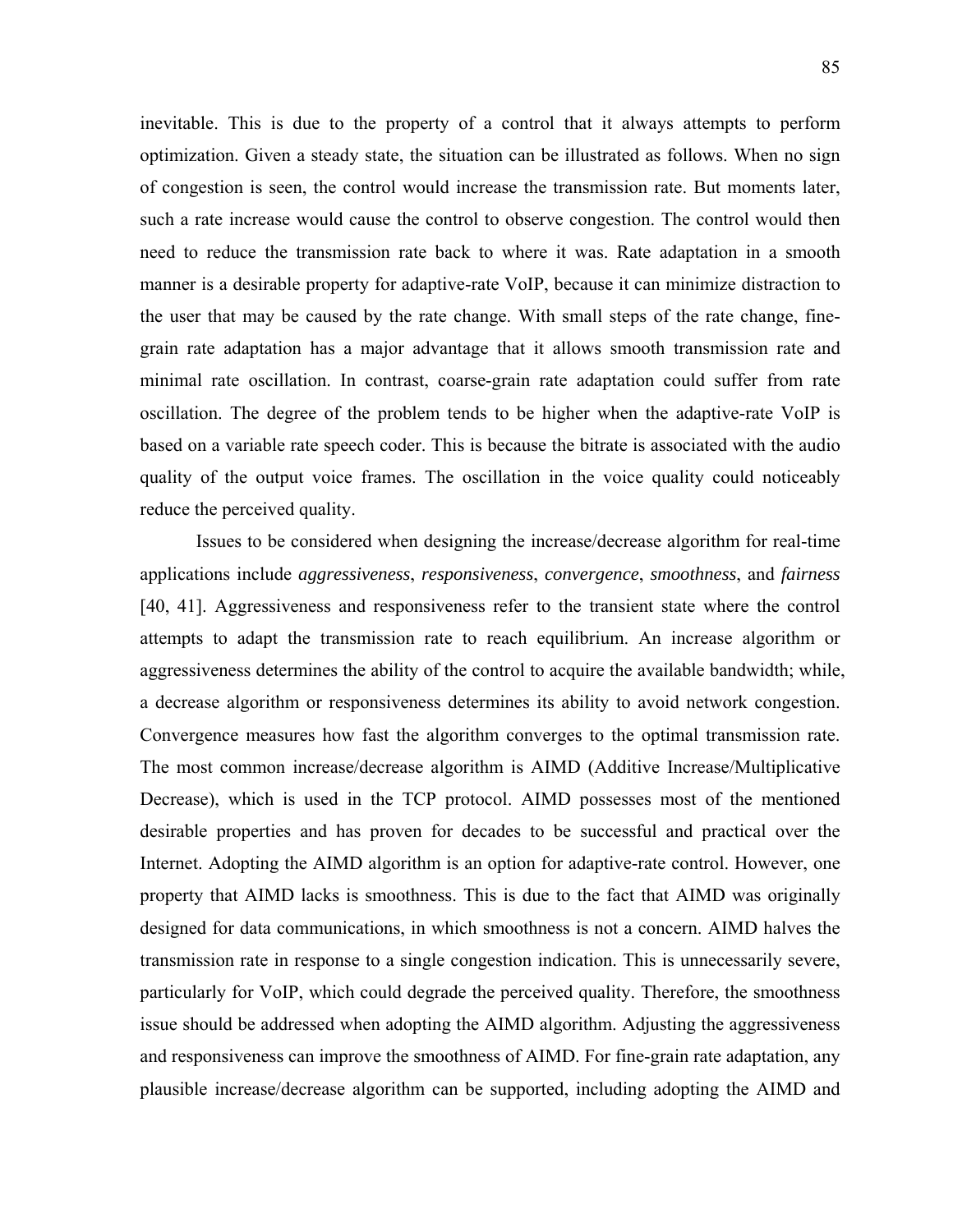86

similar algorithms. Because coarse-grain rate adaptation only allows a certain number of transmission rates, it leaves very few options for the increase/decrease algorithm. A stepwise algorithm is a possibility. Adopting the AIMD and similar algorithms is possible, but would not be complete.

Fairness (also called TCP friendliness or TCP compatibility) is an emerging issue, especially for VoIP. Because real-time applications rarely implement congestion control, they do not share the available bandwidth fairly with competing TCP traffic. While the network today has an increasing amount of real-time traffic, the concern is that the current situation could evolve to the starvation of TCP traffic in the future. Non-TCP applications are currently encouraged to implement a congestion control mechanism so that they behave fairly to competing TCP traffic. As suggested in [42], a TCP-friendly flow should not have its long-term throughput exceed a conforming TCP flow under the same condition. Several protocols for real-time applications have been developed to achieve fairness and, at the same time, ensure smooth transmission. GAIMD [43], SIMD [41], and IIAD [44] are some of the proposed protocols that are based on the AIMD algorithm. Non-AIMD algorithms that offer TCP-friendliness and smooth transmission include TFRC [10] and LDA [45].

Most TCP-friendly protocols, however, are studied in the context of video streaming applications. This is because video traffic consumes considerable amount of bandwidth and could threaten unfairness to competing TCP traffic. The issue of fairness for adaptive-rate VoIP is somewhat unclear because it has not been studied extensively. Compared to other types of traffic, adaptive-rate VoIP requires a relatively small amount of bandwidth; usually within tens of Kbps range. Adaptive-rate VoIP traffic is less likely to be a threat to other traffic. Instead, adaptive-rate VoIP traffic could be affected by other traffic. In TCPdominant networks, the AIMD algorithm creates a race condition in which TCP flows compete to get their share of bandwidth. One key design element for adaptive-rate control is that the increase/decrease algorithm must, likewise, be equipped with adequate aggressiveness in order to compete with TCP traffic. If the algorithm is less aggressive than the AIMD algorithm, the adaptive-rate VoIP flow might not be able to get its needed bandwidth. Since VoIP is delay-sensitive and has a strict delay requirement, we believe that the increase/decrease algorithm should give a higher priority to optimizing the performance.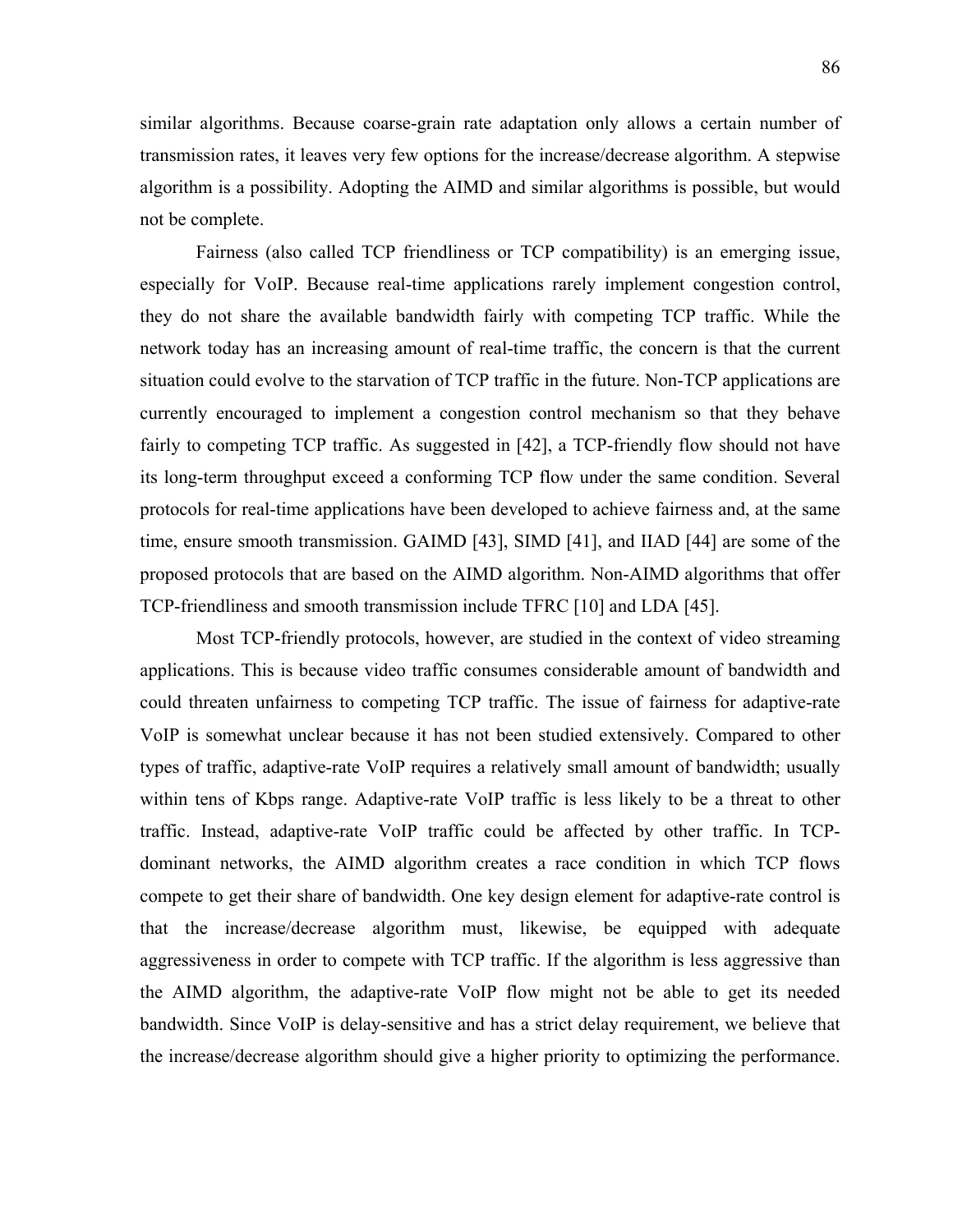This is because we could not optimize both the performance and fairness at the same time. Nevertheless, this question remains open to future research.

#### **4.3 Sync & Sense Enabled Adaptive Packetization VoIP**

We now present our novel adaptive-rate VoIP called Sync & Sense enabled adaptive packetization VoIP. This work incorporates the knowledge we have gained about optimizing packetization, in Chapter 2, which can help to minimize delay and loss. And, it incorporates the Sync & Sense measurement methodology, proposed in Chapter 3, which provides a full range of observations about the state of the network. We design a new adaptive-rate control that (1) uses packetization as a means for rate adaptation and (2) makes use of the Sync  $\&$ Sense methodology. We thoroughly consider design choices and desirable properties, as mentioned in the previous section. We then use simulations to refine the design and test validity of the assumptions. In the following, we present Sync  $\&$  Sense enabled adaptive-rate control. We then discuss important issues of implementing Sync & Sense in an adaptive packetization environment. Finally, we discuss jitter buffer management in which the jitter buffer needs to adapt in accordance with varying packetization.

# **4.3.1 Sync & Sense Enabled Adaptive-rate Control**

Let us begin with the choice of rate adaptation because the design of an adaptive-rate control relies on the speech coder being used. We choose coarse-grain rate adaptation because it is supported by any speech coder. This means, our adaptive-rate control can work with any speech coder. With Sync & Sense, the receiver can monitor the arriving packets for observations about the state of the network. It is clear that the control should be placed on the receiver. This allows the control to process the observations immediately and continuously. In this case, whenever there is a need to adjust the transmission rate, the control immediately sends a feedback command to the sender. This allows a prompt reaction to the changes in the network. This also helps to limit the feedback traffic to the minimal. We certainly cannot rely on the RTCP feedback report, which is sent out periodically in the time scale of seconds. In our design, we assume that the sender must have a client-server UDP port opened for accepting the command feedback packets, in addition to the standard ports for RTP and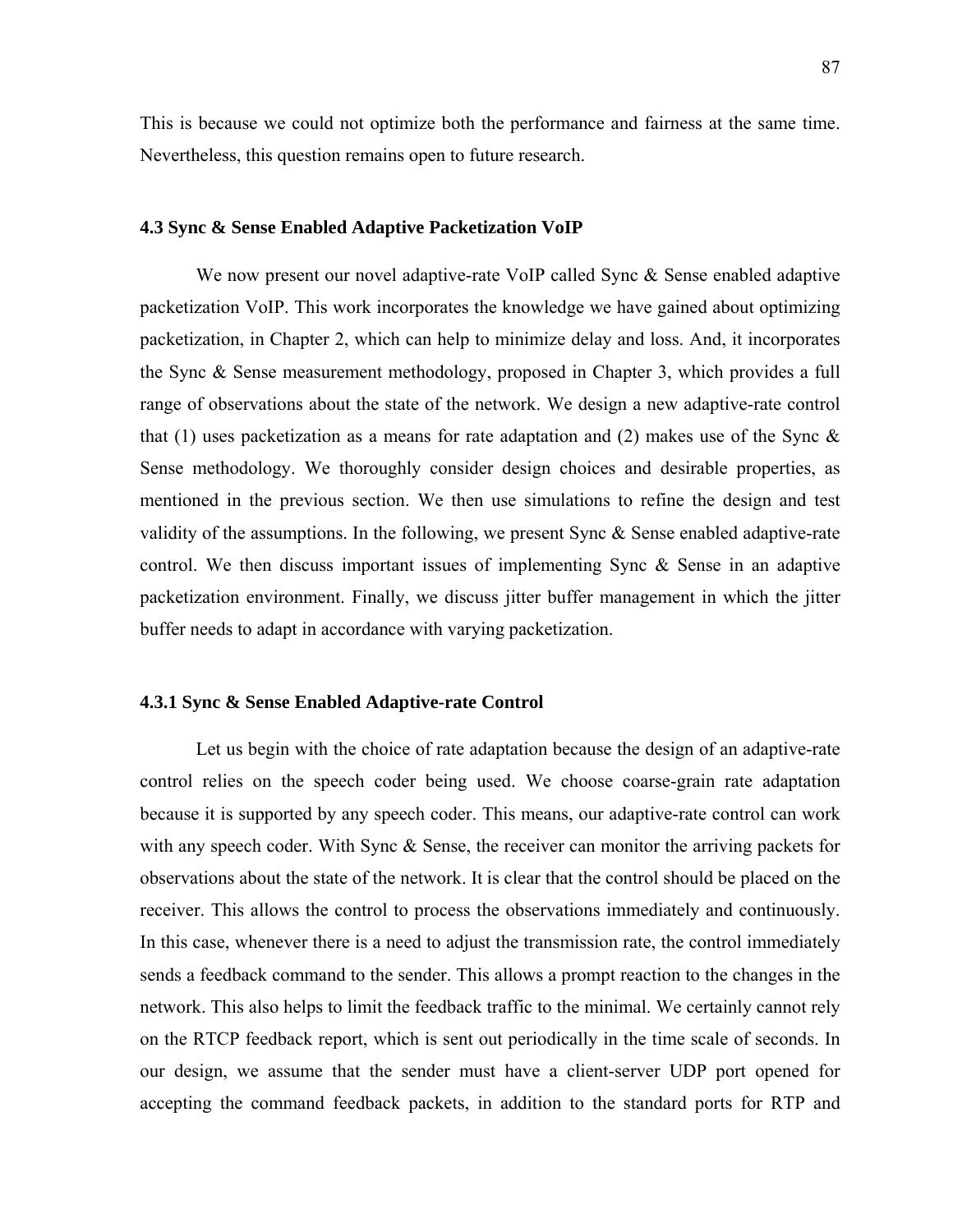RTCP. We may also use a TCP port instead, in order to provide reliable transport of the command feedback.

As for the decision metrics, our design assumes the traditional wired packet-based network. We believe that our adaptive VoIP should first and foremost be developed and proven to work under this assumption. In future research, we can focus on improving its capability toward heterogeneous environments, including wireless networks. The assumption of the traditional network is that random loss due to bit errors is very rare. Therefore, packet loss is an indication of network congestion, and it can be an effective decision metric. Given that Sync & Sense provides measurements of one-way network delay, one may be tempted to have the control make a decision based on the delay budget. Specifically, ITU-T Recommendation G.114 [17] specifies the one-way transmission time of 150 milliseconds or less for acceptable voice quality. However, because a VoIP flow typically has a less significant traffic impact, the network delay is often and largely determined by the underlying network traffic. It is more possible for the VoIP flow to optimize variations of the delay, rather than reducing the delay. We use the trend of one-way network delay as another decision metric because it allows the control to infer network conditions beyond congestion as indicated by packet loss. In addition, we can take advantage of the studies that there is a correlation between one-way network delay and packet loss [36, 37, 38, 39]. Thus, observing the correlation can give an idea of the upper bound delay in which packet loss is likely, where we denote as the delay threshold. While packet loss is a reactive metric, the delay trend and delay threshold provides a proactive metric in which the control can respond sooner to prevent potential packet losses.

The delay threshold can be estimated from the history of the observations of network delay and packet loss event. A packet loss event could be a single packet loss or a burst of consecutive packet losses. Initially, when the session starts, the control has no delay threshold. When packet loss events occur, the delay observations of the previous arriving packet are recorded. These delay observations are used to calculate the delay threshold. We use a common technique called the exponential smoothing method to average the delay observations. The moving average of the delay threshold can be calculated as follows:

$$
DThres(i) = \alpha DThres(i-1) + (1 - \alpha) DLoss
$$
 (4-1)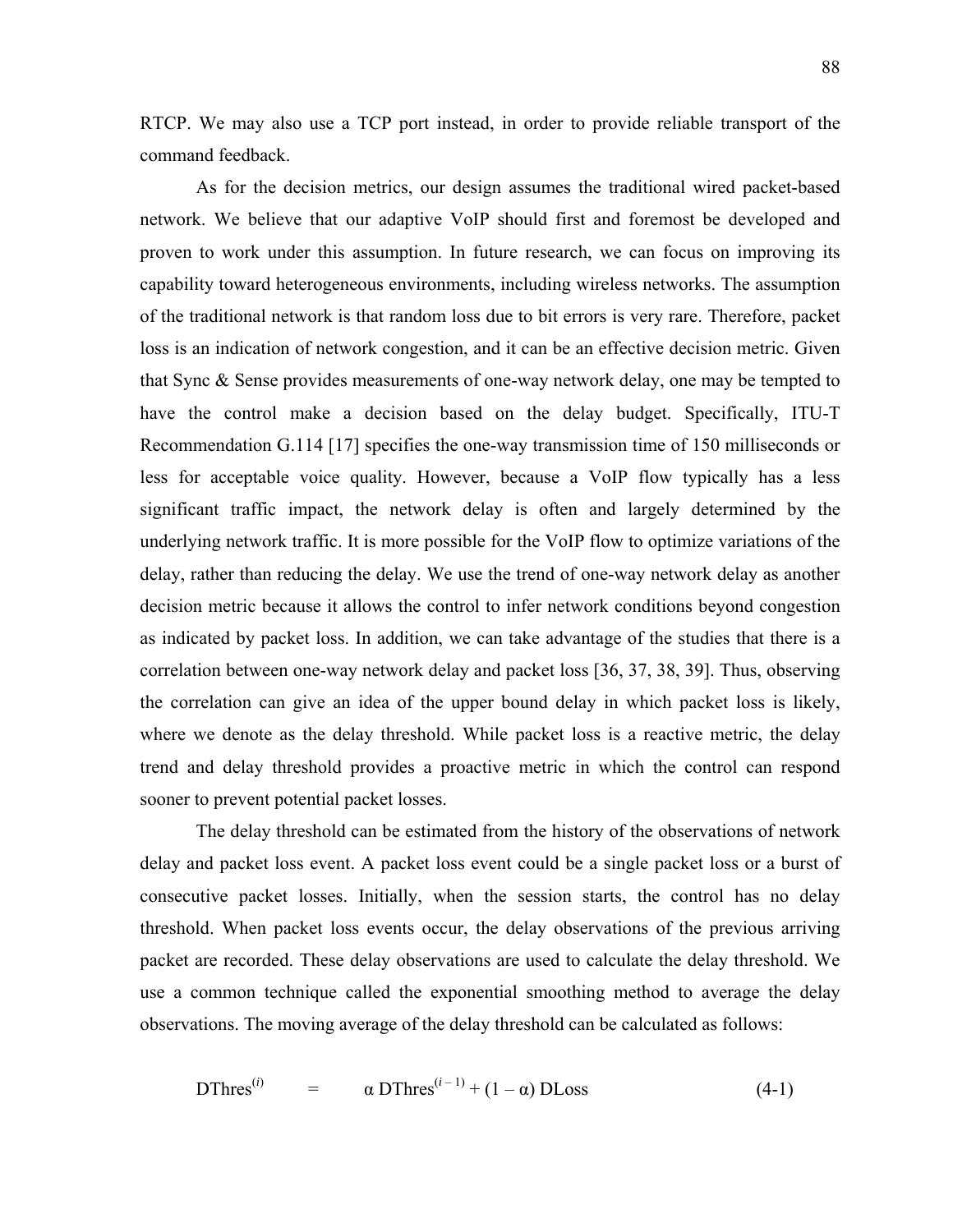where DLoss is the delay observation of the previous arriving packet before the packet loss event and  $\alpha$  is a smoothing factor  $(0 \le \alpha \le 1)$ . This equation is updated every time a packet loss event is observed. The α parameter determines how the weight is distributed. We use the α value of 0.875 so that the greater weight is given to the average. With the lesser weight given to the more recent DLoss observations, it allows us to filter out the noise or variations of the DLoss observations. The delay threshold usually stays within a certain range of delays. This is due to the fact the bottleneck link contributes a significant and relative large impact to the DLoss observations. In addition, most of the packet loss events happen on the bottleneck link. The noise can be caused by traffic mix on the bottleneck link. When the majority of traffic is elephants, or large-size packets, the DLoss observations tend to be higher. On the other hand, when the majority of traffic is mice, or small-size packets, the DLoss observations tend to be lower. Also, increasing the number of hops in the path tends to add more variation to the DLoss observations. For example, packet loss events on non-bottleneck links would result in unusually low DLoss observations. As a matter of fact, the routing path may change during the session. As new packet loss events are observed, the moving average of the delay threshold can reflect the changing characteristics of the path.

As mentioned earlier, our adaptive VoIP is based on coarse-grain rate adaptation. Since only a certain number of transmission rates are available, the increase/decrease algorithm is limited to a stepwise fashion. The algorithm always starts off with the highest transmission rate, in order to test whether the network can support the best transmission mode. With the decision metrics mentioned above, the algorithm uses two strategies, running in parallel, in the decision making. The packet loss strategy runs by default. The delay threshold strategy relies on the Sync  $\&$  Sense methodology. It is only available when Sync  $\&$ Sense can get its synchronization running. In addition, the delay threshold strategy can start after a number of packet loss events have been observed, at which point the delay threshold is available. In terms of decision frequency, it is best to make a decision as often as possible so that the algorithm is responsive to rapid changes in the network. The nominal decision frequency is set to every one second, which is a highest possible frequency. This ensures that the decision interval is always larger than any round-trip time, which limits the maximum decision frequency.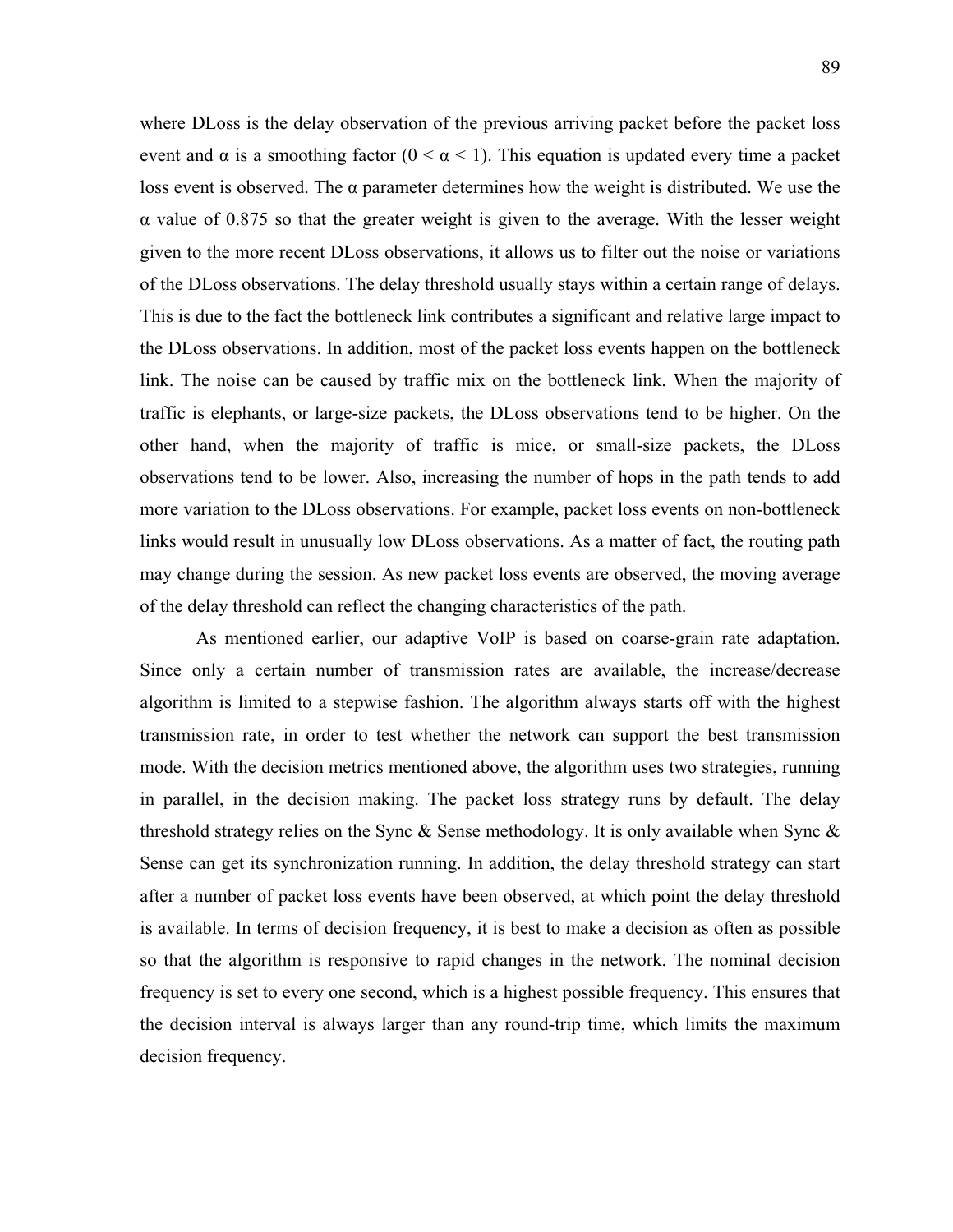Upon the decision interval, the algorithm makes a rate adjustment and immediately sends a command feedback to the sender. Note that, although the decision has been made, the algorithm is required by at least a round-trip time to be able to observe the effect of the rate change. That is, a half round-trip time is for the feedback command to get to the sender; and, the other half round-trip time is for the first packet with the new rate to arrive at the receiver. During this round-trip time, the algorithm continues to observe the decision metrics based on the arriving packets with the previous rate. It will be wrong to take into account any observations during this period of time. Therefore, out of one second of the decision interval, the algorithm disregards any observations for such a period of round-trip time, until receiving the first arriving packet with the new rate. We call this round-trip time the **silence period**. The algorithm has the remainder of the decision interval to evaluate the effect of the rate change.

The stepwise increase/decrease algorithm reduces its rate by one step when congestion is observed, and increases its rate by one step in the absence of congestion. The decision is made at each time interval. In coarse-grain rate adaptation, a step of rate change is usually large. A step increase in the transmission rate could be too high and overshoot the available bandwidth. In this case, it would be too slow to respond at the next decision interval. As Sync & Sense provides continuous observations for every arriving packet, we can add the following rule, called **fast response**, so that the algorithm is quick to react to the overshoot. Following a step increase in the transmission rate (after the silence period), if a negative indication (from packet loss or the delay threshold) is observed, the algorithm makes a decision immediately to lower the rate by one step, instead of waiting until the next interval. Fast response is a conservative strategy to increase the transmission rate, which is like dipping a toe into unknown water. It tries just a little bit to see if the water is too hot or too cold, and continues if the water seems to be nice and warm.

In the packet loss strategy, an observation of packet loss is considered a sign of network congestion. Given that packet loss is due to congestion, it can be classified into selfinduced and independent. Self-induced packet loss means that the rate change by the algorithm can make an impact on the network, particularly the bottleneck link. Directly, an increase in the transmission may induce congestion and cause packet loss. Indirectly, the transmission rate may stay unchanged, but the increasing cross traffic induces congestion. In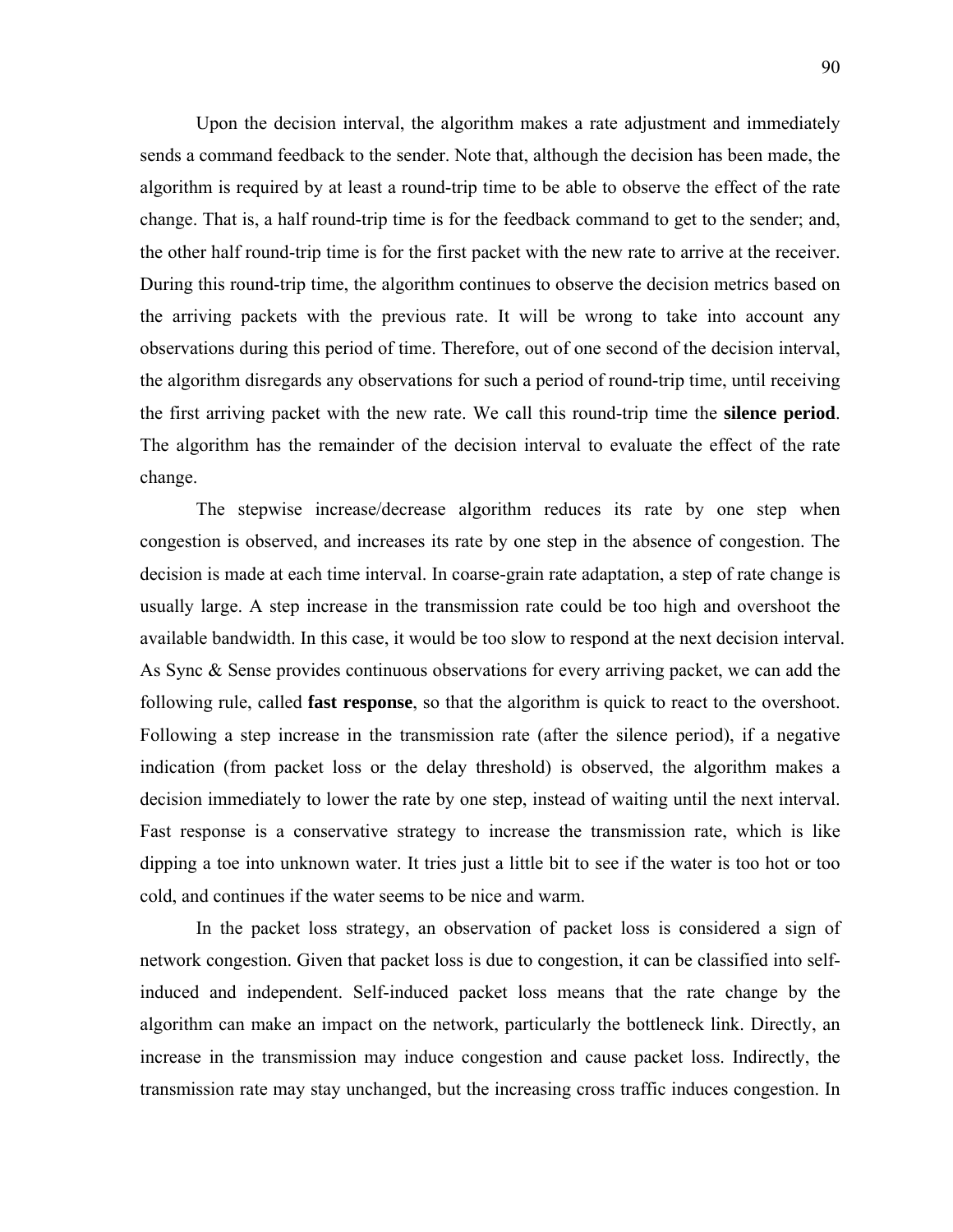this case, responding to packet loss would help to reduce congestion. On the other hand, independent packet loss means that the rate change by the algorithm has no impact on the network. This kind of packet loss may happen on a large capacity bottleneck link where the VoIP flow contributes little significant traffic, or may happen on non-bottleneck links. In this case, responding to packet loss would have no impact on congestion. For the VoIP flow, it would be better to stay with the highest transmission rate to retain the highest possible performance. Using the trend of one-way network delay and the delay threshold, it is possible for the algorithm to identify a packet loss whether or not it is self-induced. This is because self-induced packet loss is usually correlated with an increasing delay trend and a high delay threshold. This intelligence would allow the algorithm to better optimize the performance. However, we choose to use a conservative packet loss strategy. That is, the algorithm responds to every packet loss event. Another reason is that responding to packet loss is a factor that determines fairness to competing TCP flows. Since this packet loss strategy is in line with that being used by TCP, our increase/decrease algorithm would be able to demonstrate a degree of fairness to competing TCP flows. This issue, however, is not our main focus in the design because we give a higher priority to optimizing the performance. Future research would be needed to study the fairness issue.

In the delay threshold strategy, the algorithm monitors the trend of one-way network delay of the arriving packets. Because of variations in the network delay, it is necessary to smooth the trend and get rid of the spikes. We use the same technique of exponential smoothing average, as in the calculation of the delay threshold. With every arriving packet, the algorithm updates the delay trend using the following equation:

$$
DTrend^{(i)} = \alpha DTrend^{(i-1)} + (1 - \alpha) DNet \qquad (4-2)
$$

where DNet is the delay observation of the arriving packet. The smoothing factor  $\alpha$  is set to 0.875. This smoothing method has also been used in TCP to calculate the smooth round-trip time estimate. Setting the  $\alpha$  parameter between 0.8 and 0.9 is suggested in the TCP specification [30] to spread out the weight efficiently. Upon the decision interval, the algorithm checks to see if the delay trend has crossed the delay threshold. Specifically, there are four possible scenarios: (1) the delay trend stays below the delay threshold, (2) the delay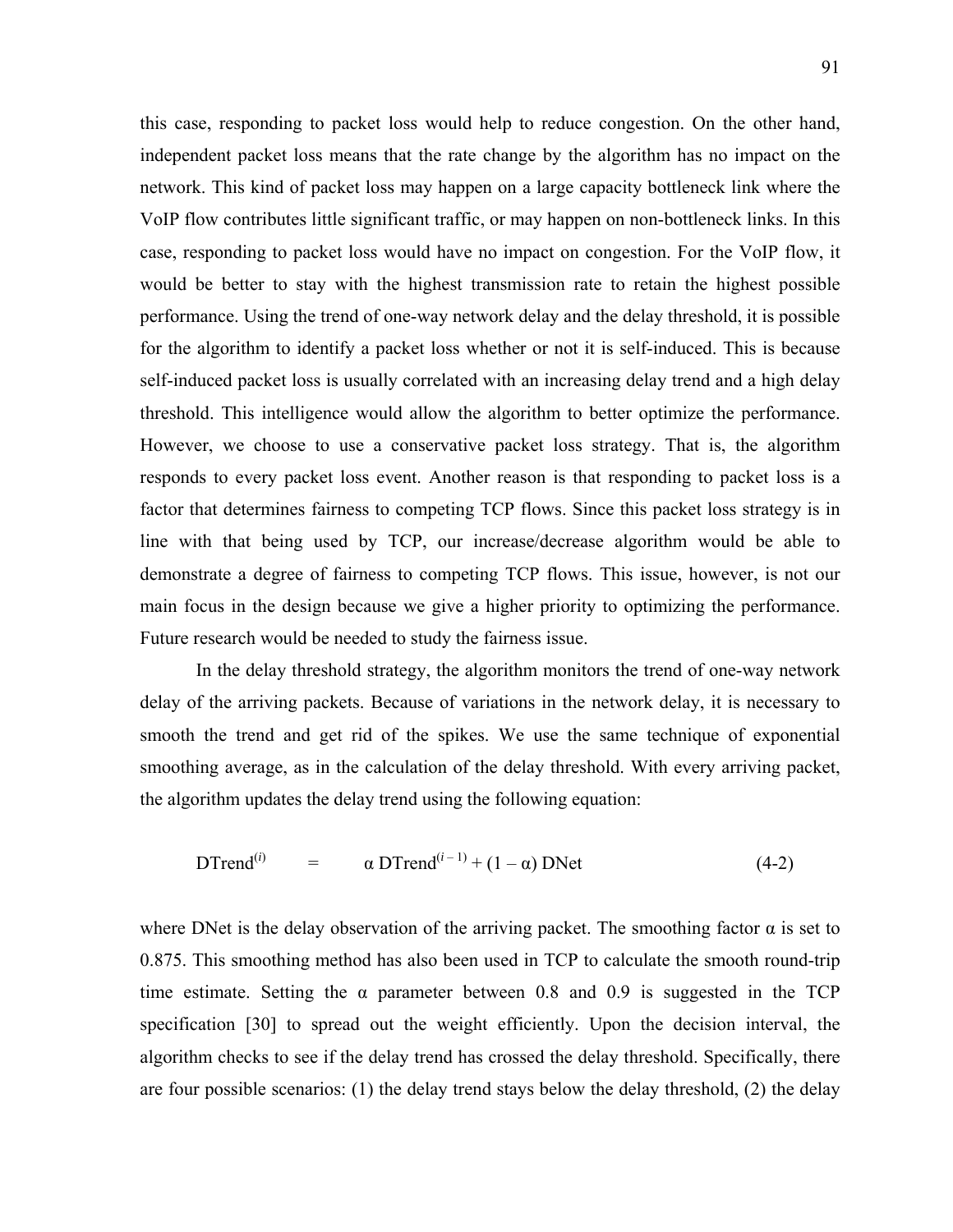trend has crossed above the delay threshold, (3) the delay trend has crossed below the delay threshold, and (4) the delay trend stays above the delay threshold.

In the first scenario, the delay trend stays below the delay threshold:  $DTrend^{(i-1)} <$ DThres and DTrend<sup> $(i)$ </sup> < DThres. This indicates that the network has sufficient available bandwidth to accommodate the current transmission rate and there is no congestion, particularly on the bottleneck link. The algorithm thus increases the transmission rate by one step, with an attempt to achieve greater performance.

In the second scenario, the delay trend has crossed above the delay threshold: DTrend<sup>(*i*-1)</sup> < DThres and DTrend<sup>(*i*)</sup>  $\geq$  DThres. This indicates that congestion is building up and packet loss is imminent. The algorithm thus reduces the transmission rate by one step, in order to combat congestion. However, the rate reduction may or may not help to reduce congestion. It would help if the congestion is self-induced. Namely, the VoIP flow makes a significant traffic on the bottleneck link. In this case, the increasing delay trend could be caused by the recent rate increase or an increase in the cross traffic. It would not help if the congestion is independent. That is, the bottleneck link has a large capacity in which the rate reduction is relatively too little to make any impact on the congestion.

In the third scenario, the delay trend has crossed below the delay threshold:  $DTrend^{(i-1)} \geq DThres$  and  $DTrend^{(i)} \leq DThres$ . This indicates that network congestion has subsided. If the congestion is self-induced, this would be an effect of the recent reduction in the transmission rate. Otherwise, the amount of cross traffic might have decreased. Thus, the algorithm increases the transmission rate by one step, with an attempt to achieve greater performance.

In the last scenario, the delay trend stays above the delay threshold: DTrend<sup>(i-1)</sup> > DThres and DTrend<sup>(i)</sup>  $\geq$  DThres. This indicates an ongoing congestion. The conventional wisdom would have been to reduce the transmission rate to combat congestion. But, this strategy has a problem and has proven to be ineffective in our experiments. This is because the interaction among competing flows also has an impact on the behavior of the flows, particularly in a low statistical multiplexing environment. TCP flows typically create a race condition in the network in which they compete for their shares of bandwidth. The AIMD algorithm used in TCP has some degree of aggressiveness in acquiring the available bandwidth. It gradually increases the window size (or the transmission rate) until a packet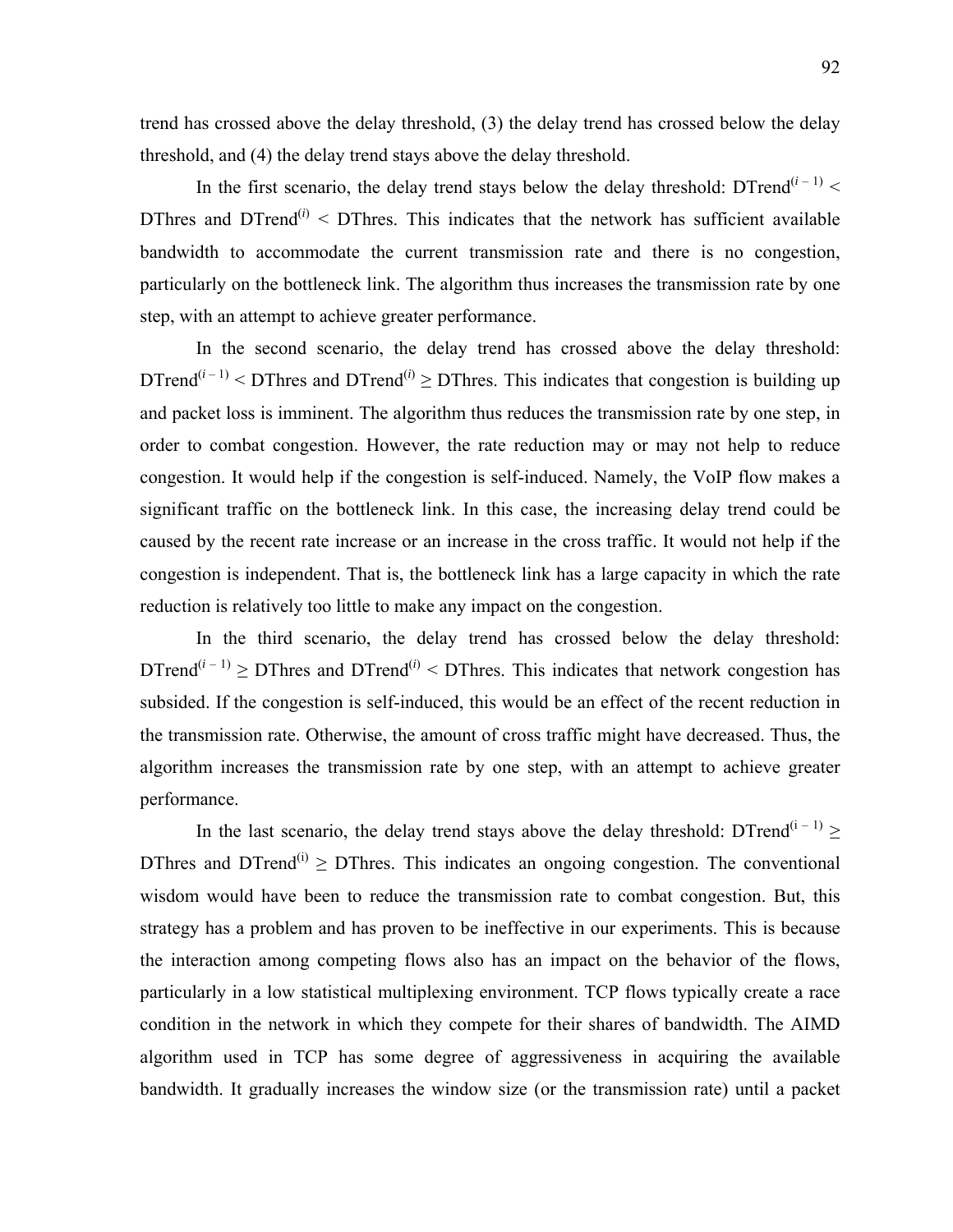loss is observed; then, reduces the window size by half in response to the packet loss. In this scenario, reducing the transmission rate could help to reduce congestion, but it is in a wrong direction. This is because it is releasing available bandwidth to the competing TCP flows. TCP data packets normally have a large packet size, which can cause large queuing delay. As the competing TCP flows gain greater shares of bandwidth, the algorithm would observe higher increasing delay trend. When the algorithm responds by reducing the rate, it would observe even higher increasing delay trend. This vicious cycle would eventually cause the algorithm to operate at the minimum transmission rate. Therefore, while the objective is to reduce congestion, at the same time the algorithm must maintain its aggressiveness to compete for its share of bandwidth. In this scenario, the algorithm, instead, increases the transmission rate by one step. By doing so, the competing TCP flows would not be able to advance the window size much further because packet loss happens sooner. This balance of power allows all competing flows to get their needed shares of bandwidth. The strategy to increase the transmission rate also has a benefit to allow a more accurate delay threshold. The noise, such as unusually low DLoss observations, caused by packet losses on non-bottleneck links could cause the delay threshold to be lower than it is supposed to be. Increasing the transmission rate allows the algorithm to push until packet losses on the bottleneck link are observed. The delay threshold can then become more accurate in providing a guideline for potential packet loss.

In summary, the delay threshold strategy allows the algorithm to test the condition of self-induced congestion. The delay trend crossing above the delay threshold is an indication of a congestion buildup. The algorithm thus responds by reducing the transmission rate. If the congestion is indeed self-induced, the rate reduction would cause the delay trend to fall below the delay threshold. Hence, this strategy can proactively prevent potential self-induced packet loss. Nonetheless, following the rate reduction, the algorithm may also observe the delay trend remains above the delay threshold. There are two possibilities. First, the cross traffic are TCP flows. The recent rate reduction allows the competing TCP flows to gain more available bandwidth, causing the delay trend to move even higher. Second, the congestion is independent. The recent rate reduction makes no impact. The delay trend remains high because it is determined by the cross traffic. The algorithm cannot distinguish between the two cases. However, the same response by increasing the transmission rate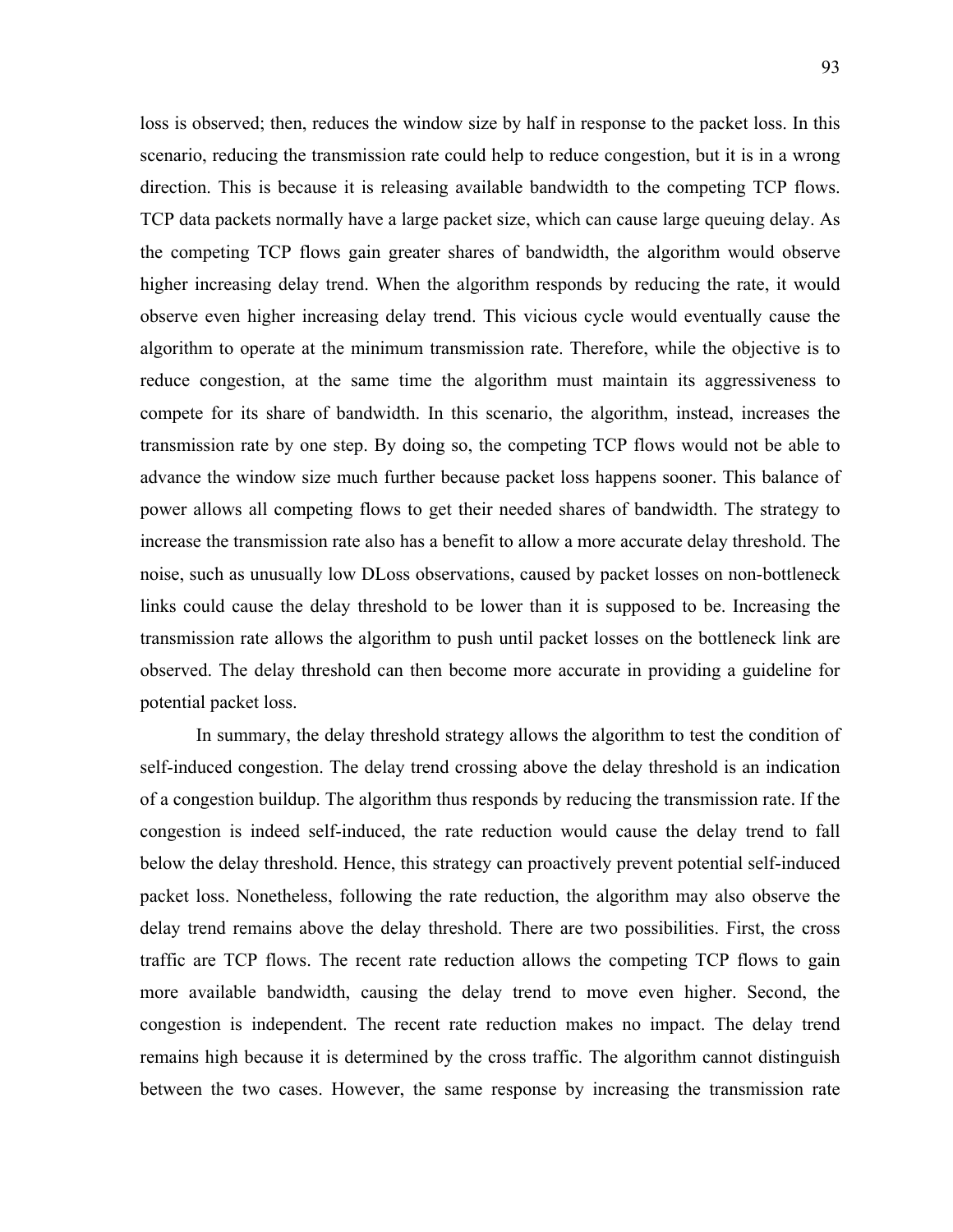works in both cases. It allows the algorithm to maintain its aggressiveness to compete with TCP flows. In the case of independent congestion, it allows the algorithm to operate at a better transmission mode to optimize the performance.

Figure 4-1 shows the flow chart of the adaptive-rate control algorithm.



**Figure 4-1** Flow chart of the adaptive-rate control algorithm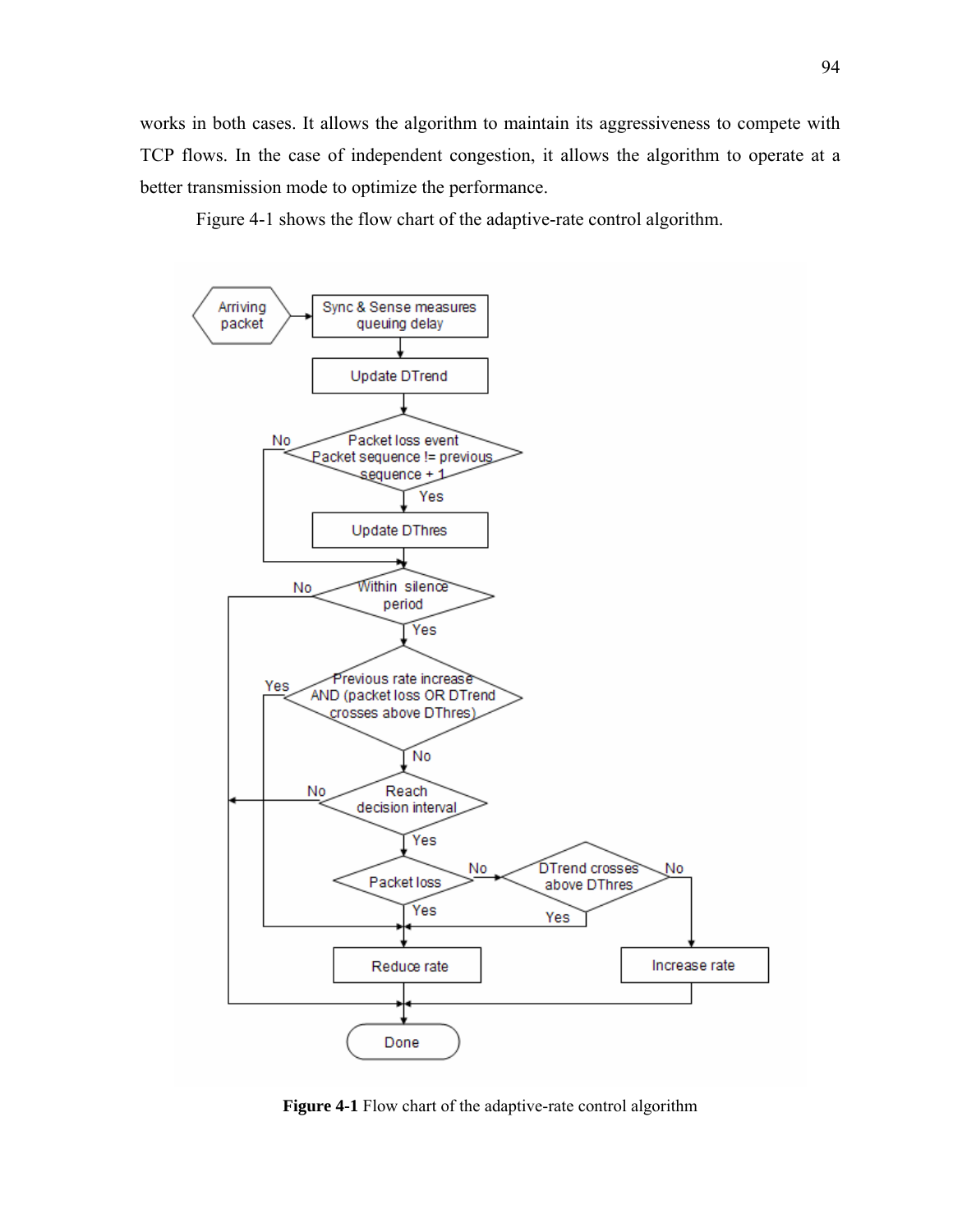# **4.3.2 Sync & Sense Implementation**

The Sync & Sense measurement methodology presented in the previous chapter is based on observing a periodic stream of incoming packets. However, in adaptive packetization VoIP, the periodic stream constantly changes its rate following the control decision. Here, we take a closer look at the issues that may affect Sync & Sense and how to implement Sync & Sense in an environment of adaptive packetization VoIP. Referring to Equation 3-3, in the previous chapter, Sync & Sense finds a complete epoch of excursion of queuing delays when the ongoing epoch is equal (within the error margin) to a multiple of packetization delays. In adaptive packetization VoIP, rate adaptation is done by varying packetization delay. This can affect the condition of a complete epoch of excursion. When Sync & Sense is yet to observe a complete epoch of excursion, it has no reference for the transmission timing. If the transmission rate changes (due to the packet loss strategy), Sync & Sense needs to restart the synchronizing phase and look for a new epoch. Once a complete epoch is found, the key issue is what happens when the transmission rate changes. If Sync  $\&$ Sense needs to abandon the ongoing epoch and start over, this would dramatically affect and reduce the synchronization rate performance.

Figure 4-2 is a revisit of Figure 3-3, in the previous chapter, illustrating how Sync  $\&$ Sense makes measurements in adaptive packetization VoIP. Starting from packet #2, the transmission rate is reduced. In other words, the packetization delay gets larger. When Sync & Sense observes an arriving packet with a changing payload size, packet #2, it can follow this rate change by advancing the transmission timing by the corresponding packetization delay. The intervals between the dashed lines on the receiver are the constructed transmission timing. From the figure, we can see that the inter-arrival gap includes the change in packetization delay. Therefore, at the end of an epoch, the transmission and reception timing advance by the same amount of time. The figure demonstrates that, in adaptive packetization VoIP, Sync and Sense can continuously provide delay measurements, unaffected by changes in the transmission rate. For Sync & Sense to work with adaptive packetization VoIP, Equation 3-3 must be updated to:

$$
\sum_{i=1}^{n} D_{pack}^{i} - \varepsilon \leq E \leq \sum_{i=1}^{n} D_{pack}^{i}
$$
 (4-3)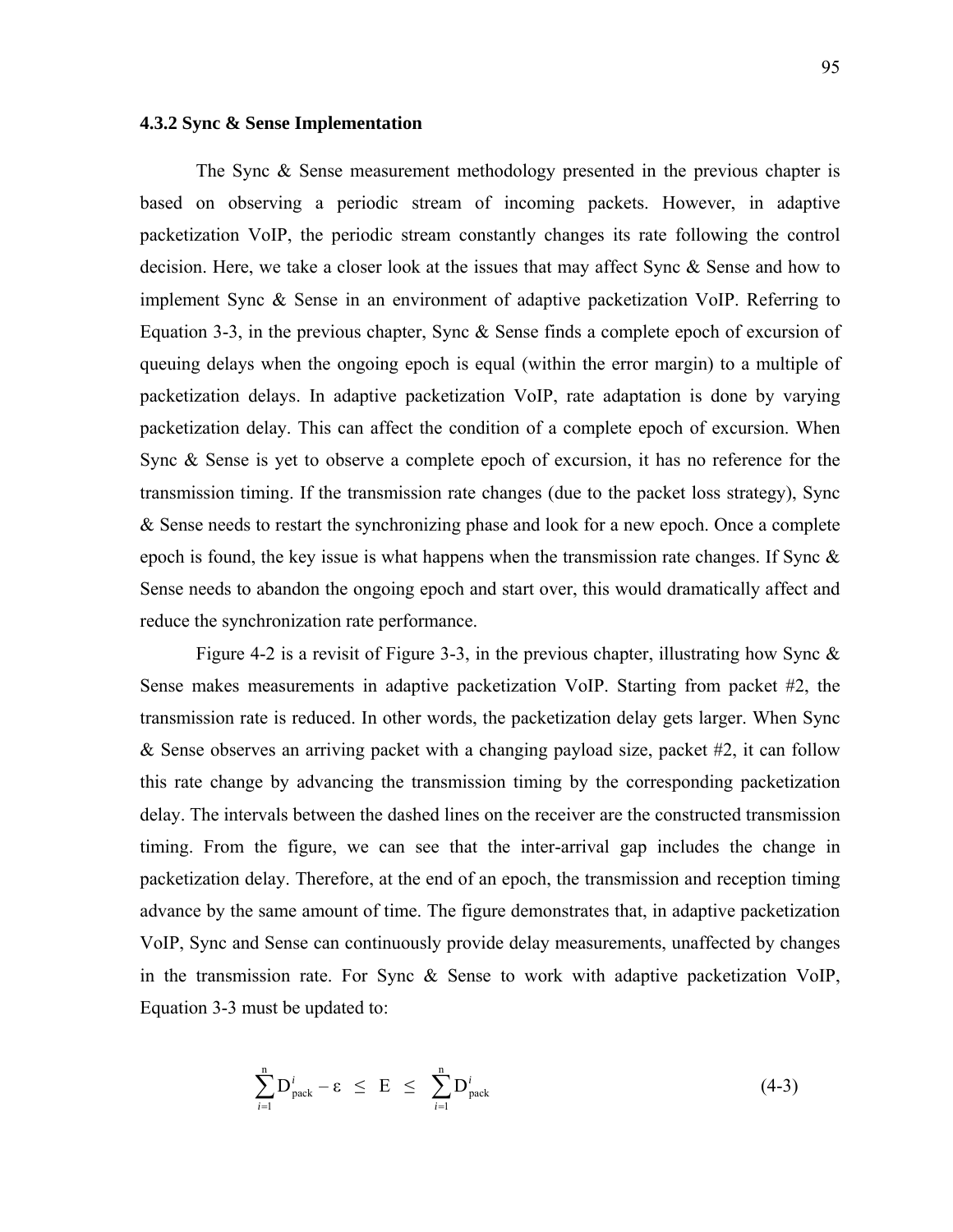The above equation basically means that Sync  $\&$  Sense finds a complete epoch of excursion when the ongoing epoch is equal (with an error margin) to the sum of packetization delays.



**Figure 4-2** Sync & Sense measurements in adaptive packetization VoIP

In the previous chapter, Sync  $\&$  Sense has proven that it is not affected by packet loss. From Figure 4-2, if packet #3 is lost, Sync & Sense can still continue to observe the interarrival gap. Upon receiving packet #4, Sync & Sense observes the inter-arrival gap beginning from the arrival of packet #2. This already includes the inter-arrival gap that would have been from the lost packet #3. By checking the packet sequence number, Sync & Sense knows to advance the transmission timing accordingly by adding two packetization delays. Therefore, both the ongoing epoch and the transmission timing can advance correctly in the event of packet loss. Nonetheless, in adaptive packetization VoIP, a scenario of packet loss can have an impact on Sync & Sense. From Figure 4-2, if packet #2 is lost, a problem arises. Upon receiving packet #3, Sync & Sense has no way to know whether packet #2 is transmitted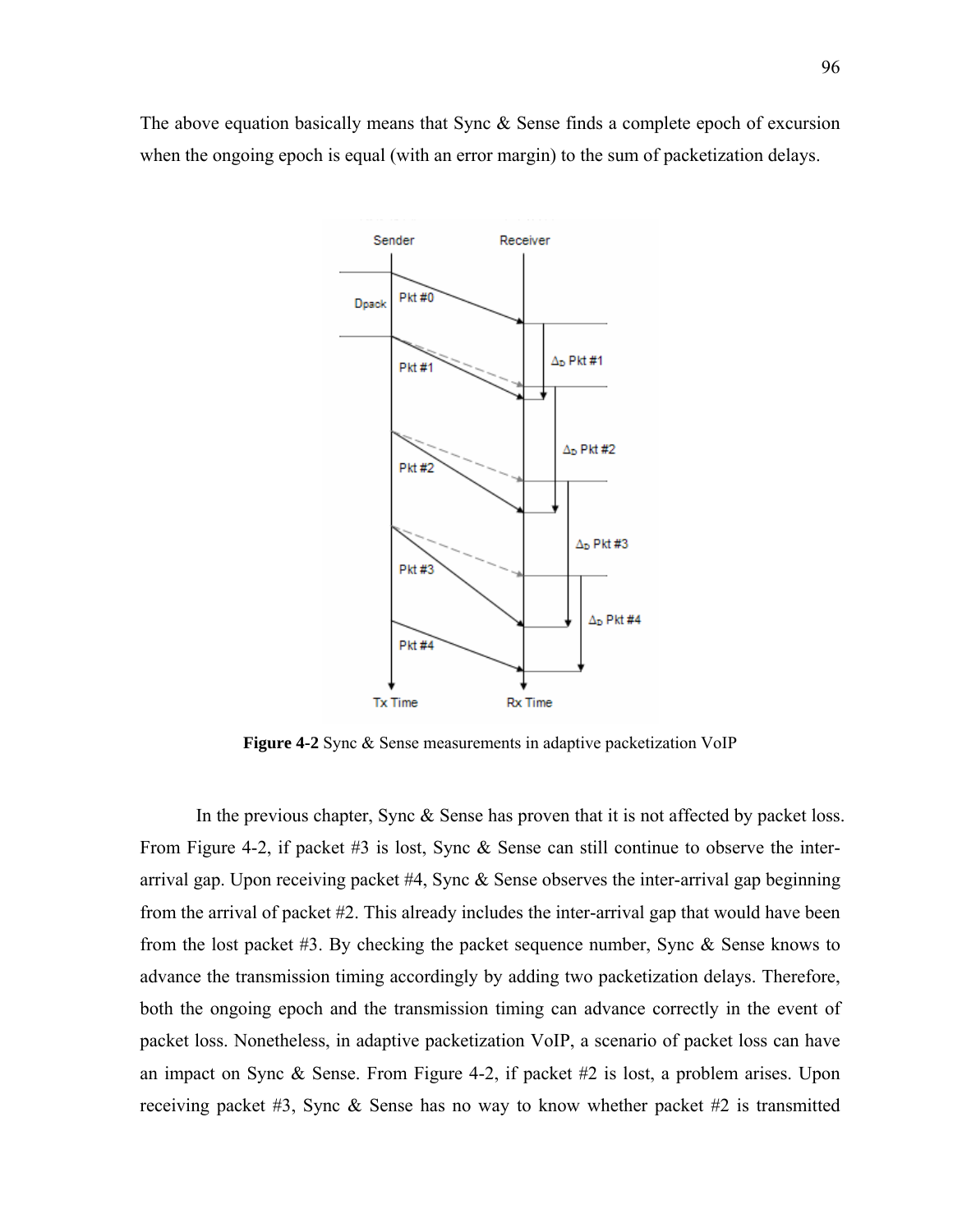based on the old or new packetization. This problem could happen during the silence period. After a command feedback is sent to the sender, Sync  $\&$  Sense is expecting incoming packets with a different packetization. It is the packet loss at the end of the silence period that causes the problem. The lost packet could be the last of the previous rate stream or the first of the new rate stream. Advancing the transmission timing with the incorrect packetization delay can affect the measurement accuracy. A solution is to abandon the ongoing epoch and restart the synchronizing phase. This, however, comes at a heavy price because it typically takes some time to re-synchronize. This reduces the synchronization rate performance. As a result, Sync & Sense would not be able to continuously provide delay measurements to the adaptive-rate control.

The answer to this problem comes down to the choice between the measurement accuracy and the synchronization rate. For adaptive packetization VoIP, the latter is more important because it allows the control to fully use the delay threshold strategy. To maintain the synchronization, when Sync  $\&$  Sense observes an arriving packet with a different packetization, it assumes this packet is the first of the new rate stream. This assumption could also be wrong if this packet is actually the last of the previous rate stream. Although the result of this strategy is an error in the delay measurements, it causes relatively little impact on how the adaptive-rate control makes a decision. Since the control adjusts the transmission rate in a stepwise fashion, a step of the rate change is really a small change in packetization, for example 5 milliseconds. The size of the error is equal to the change in packetization delay, which is relatively small compared to the network delay. It is possible that the measurement error may accumulate following several consecutive wrong assumptions in this situation. But, the probability would be very low. Besides, Sync & Sense can automatically catch the error and correct it when the condition of Equation 3-6, the dispersion gap must be equal or larger than the packetization delay, is found. Lastly, the delay trend and delay threshold are compared with respect to each other. The measurement error incurred in both the delay trend and delay threshold thus does not affect the control decision.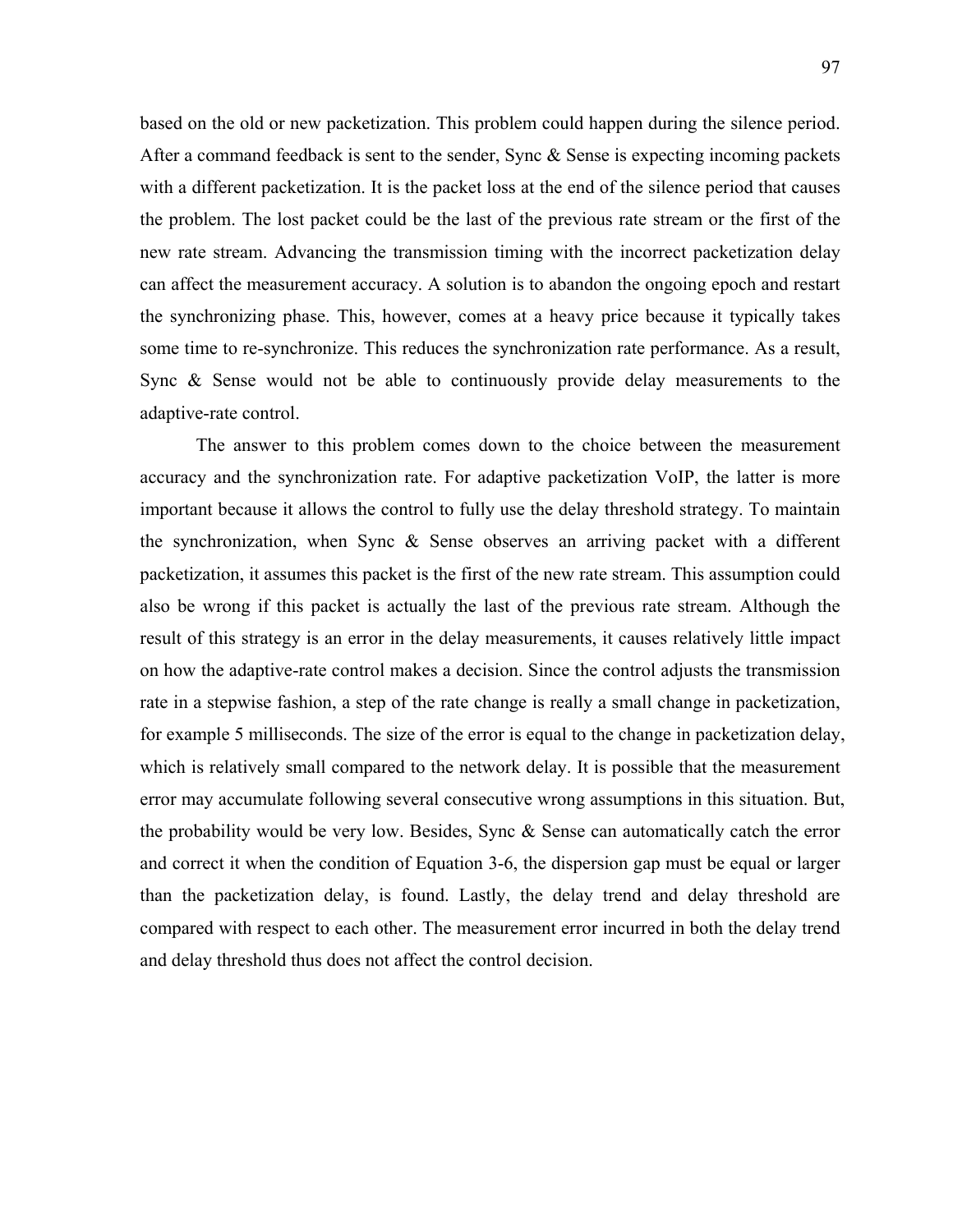#### **4.3.3 Jitter Buffer Management**

In packet-switched networks, packets typically arrive at the receiver with variable network delays. The variation in the packet inter-arrival times is called jitter. For VoIP, jitter must be removed so that voice frames can be decoded in a constant rate and played out smoothly. A jitter buffer does this job by storing a number of voice packets to normalize the delay variations. If a packet arrives too quickly, it will be held for a small duration of time so that it and late arriving packets can be played out at a constant rate. A typical jitter buffer deals with voice packets with fixed packetization. In adaptive packetization VoIP, additional jitter buffer management is needed to prevent buffer underflow and overflow. Note that buffer underflow and overflow can happen in any jitter buffer when the buffer is too small to accommodate the delay variations. In an underflow, the buffer is empty when the speech coder needs to play out a sample. In an overflow, the buffer is already full and another packet arrives. Such a packet thus needs to be discarded. Both cases cause gaps in the speech and degrade the voice quality. Below, we discuss a special case of buffer underflow and overflow that could happen due to the change of packetization, and a simple solution that can fix this problem.

Figure 4-3 illustrates most of the processes in VoIP, along with the time line. Line A is the time in which sample voice frames are produced by the speech coder, at a constant rate, for example, every 5 milliseconds. Each dot represents a sample voice frame. Several voice frames may be loaded into the same packet, called packetization. For example, voice frames #5 and #6 are loaded together and transmitted as a single packet. The dashed line represents transmission of the packet from the sender (line A) to the receiver (starting from line B). Line B is the minimum delay incurred on every packet traveling across the network, which includes, for the most part, propagation delay, and delays in routers and switches. The jitter buffer is represented by the time from line B to line D. Packets may arrive at any time between line B and line D due to the variation in network delay. The packets arriving on line B are early. Thus, they are held in the jitter buffer. All voice frames leave the buffer at a constant rate on line D (ignoring line C, for now), to be decoded and played out. The time from line A to line D is the playout time.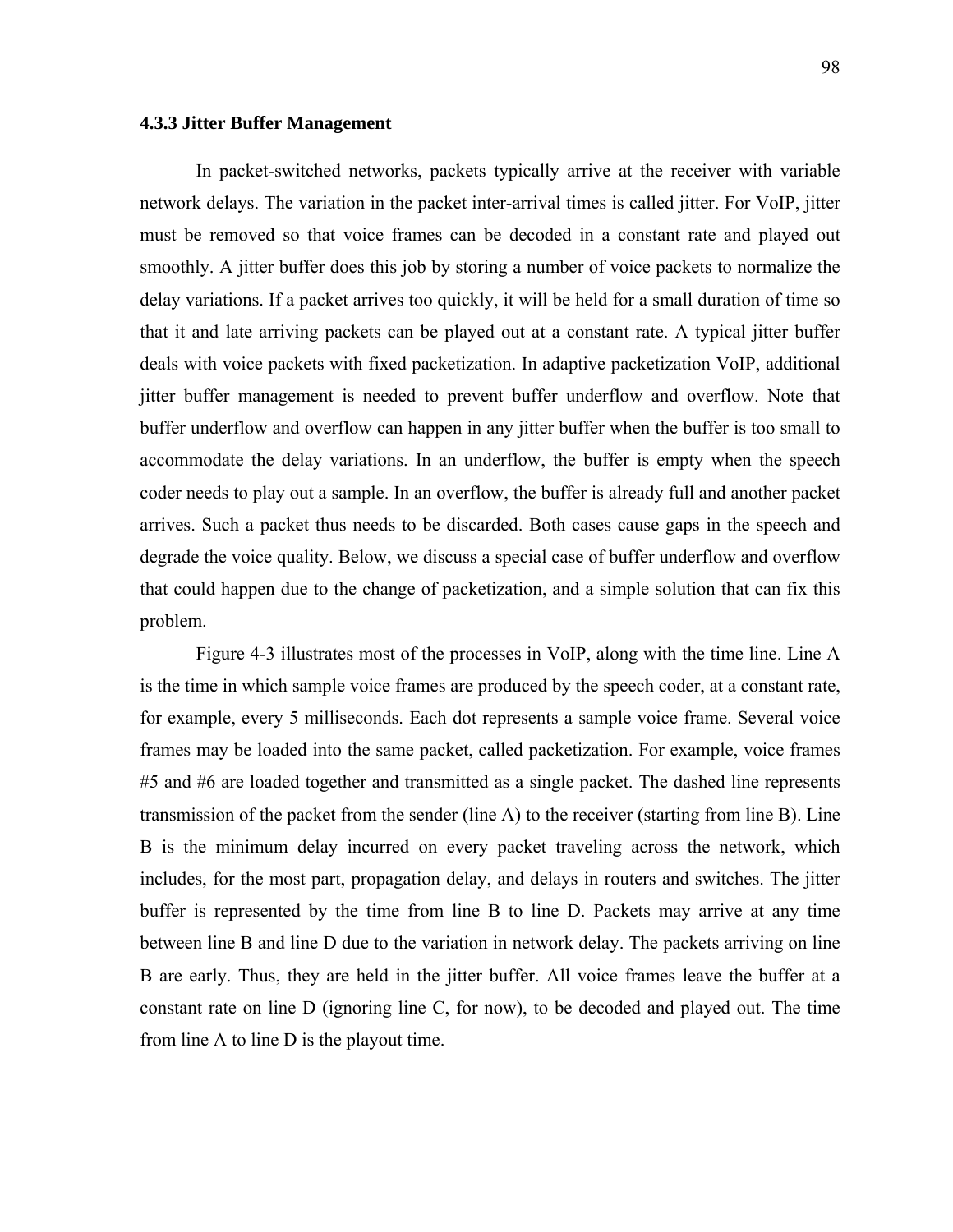

**Figure 4-3** Jitter buffer management in adaptive packetization VoIP

From Figure 4-3, when packetization includes one voice frame, the generated voice frame is loaded into a packet and transmitted right away. Assume it takes 5 milliseconds for the speech coder to collect enough voice samples and produce a voice frame. Upon line D, the voice frame is unloaded from the packet and leaves the jitter buffer immediately. Thus, the packetization delay is 5 milliseconds. When packetization includes more than one voice frame, a delay artifact can be seen in the figure. For example, voice frames #5 and #6 are loaded into the same packet. It takes 5 milliseconds to generate voice frame #5. The generated voice frame #5 must wait for another 5 milliseconds for voice frame #6 to be generated. Then, both voice frames can be transmitted together as a packet. Note that, at this time, voice frame #6 incurs 5-millisecond packetization delay. Ignoring line C, for now, when the packet arrives at the receiver and reaches line D, voice frame #5 is unloaded first and leaves the buffer right away. Voice frame #6 must wait for 5 milliseconds to be unloaded. Therefore, this process of packetization (and de-packetization) incurs 10 milliseconds to both voice frames #5 and #6.

Figure 4-3 also illustrates how, during the time of packetization change, the packetization delay can cause buffer underflow and overflow. Starting on voice frame #5, the control increases packetization to 10 milliseconds. Ignoring line C, for now, if the packet containing voice frames #5 and #6 arrives too late at time 6, the packetization delay causes a buffer underflow. At time 5, there is no voice frame to be played out. Similarly, starting on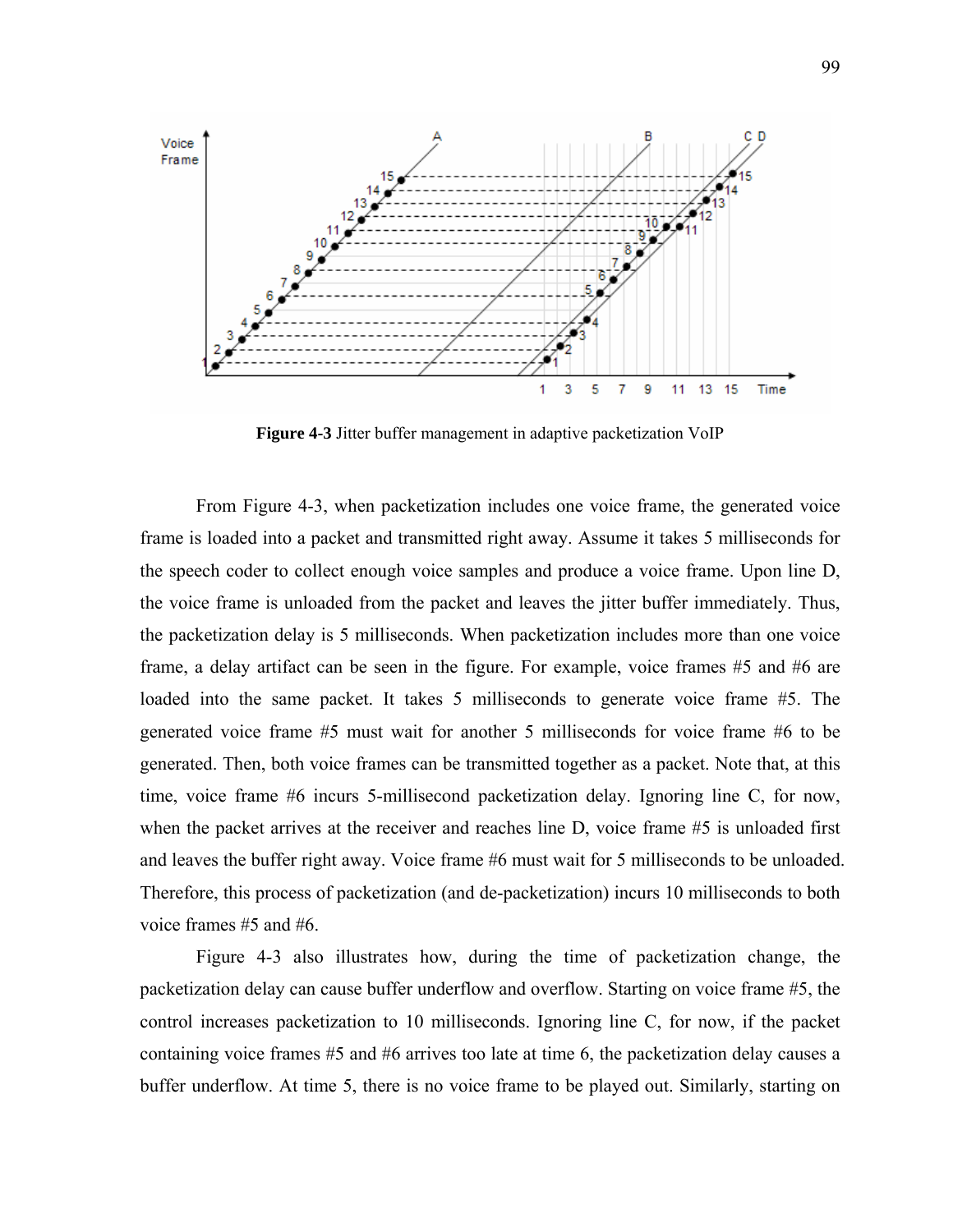voice frame #11, the control decreases packetization back to 5 milliseconds. If the packet containing voice frames #9 and #10 arrives too late at time 10, the packetization delay causes a buffer overflow. At time 11, voice frame #10 is ready to be played out. But, at the same time, voice frame #11 arrives and needs to be played out as well. Either voice frames #10 or #11 must be discarded. The probability of encountering the above buffer underflow and overflow scenarios is very low. This is because it only happens during the time of packetization change and the packets arrive so late, just before overflow on line D. Besides, a typical network delay distribution has a long tail toward high delays. Thus, most of the packets would arrive well before line D. A rather common scenario is that the packets arrive before line D. Line C shows a jitter buffer management that must be coordinated with the control. From the figure, upon receiving the packet containing voice frames #5 and #6, the control observes the increase in packetization by 5 milliseconds. The control must reduce the jitter buffer accordingly by the size of the packetization delay; that is, from line D to line C. Voice frame #5 thus can be played out at time 5, and there is no buffer underflow. Similarly, upon receiving the packet containing voice frame #11, the control observes the decrease in packetization by 5 milliseconds. The control must increase the jitter buffer accordingly by the size of the packetization delay; that is, from line C to line D. Voice frame #10 thus can be played out at time 10, followed by voice frame #11 at time 11, and there is no buffer overflow.

#### **4.4 Performance Study in High Statistical Multiplexing Environment**

Characterizing aggregate network traffic is difficult because it is a mix of traffic flows from a variety of applications. It depends upon several factors, including the application itself, transport protocol, user behavior, etc. Whereas most traffic is carried by the TCP protocol, researchers have recently adopted a flow based approach. That is, TCP traffic can generally be categorized into two types: so-called mice and elephants [46, 47]. Mice are short-lived TCP flows in which data is sent in its entirety within the slow start phase. Without congestion control, mice are not sensitive to the bandwidth sharing imposed by TCP. Mice can start when other flows are reducing their transmission. Web-like traffic is an example of mice. On the contrary, elephants are long-lived TCP flows that extend pass the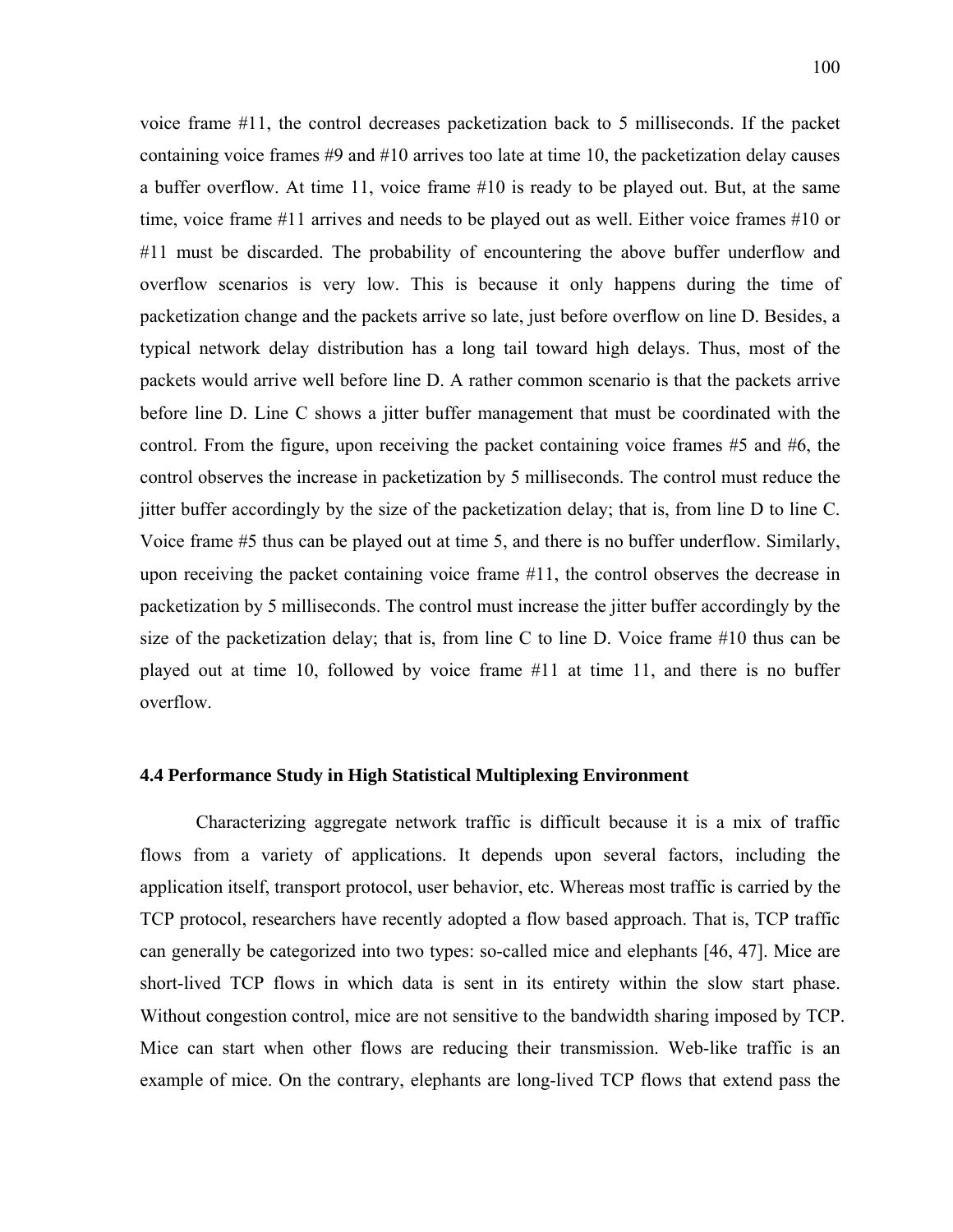slow start phase. Thus, elephants share the bandwidth according to the congestion control mechanism of TCP. FTP traffic is an example of elephants. As a consequence, mice and elephants, as well as UDP traffic, have a totally different behavior from a modeling point of view. This is an important issue that needs to be considered in the performance study of our adaptive packetization VoIP. Therefore, we classify our simulation into 2 cases: high and low statistical multiplexing environments.

Because of high statistical multiplexing, the aggregate competing traffic is relatively insensitive to the adaptive VoIP flow under study. This can also be a model for different circumstances. For instance, the competing traffic is composed of a large number of UDP flows. Or, the majority of the competing traffic is mice. Under this environment, the change in the transmission rate of adaptive VoIP has relatively little impact on the behavior of the competing traffic. The adaptive VoIP flow thus must be aware of network congestion and react promptly in order to optimize the delay and loss performance. In the following, we present the performance study in a high statistical multiplexing environment to evaluate our adaptive packetization VoIP in comparison to traditional VoIP. The simulation result also demonstrates how the adaptive VoIP flow behaves in this environment.

#### **4.4.1 Simulation Setup**

The performance study is conducted using the Network Simulator 2 or ns-2 [12]. The network topology for this study is shown in Figure 4-4. All nodes implement FIFO scheduling and drop-tail queuing. All links have capacity of 10 Mbps, except the link between node 9 and 10 that is the bottleneck with a limited capacity of 512 Kbps. The propagation delay along the path is set to 40 milliseconds. The cross traffic on each link creates load around 60 percent on average. For a high statistical multiplexing environment, the cross traffic can be generated using ON/OFF sources with the shape parameter of the Pareto distribution set to 1.5 [40]. Specifically, we use nine sources on each node to create the cross traffic. Packet sizes of the cross traffic are distributed following the studies in [14, 15]; 60% of the packets are 40 bytes, 25% are 550 bytes, and 15% are 1500 bytes. Note that, in terms of load distribution, about 7% of the load is 40-byte packets, 35% is 550-byte packets, and 58% is 1500-byte packets. The adaptive VoIP flow is assumed using the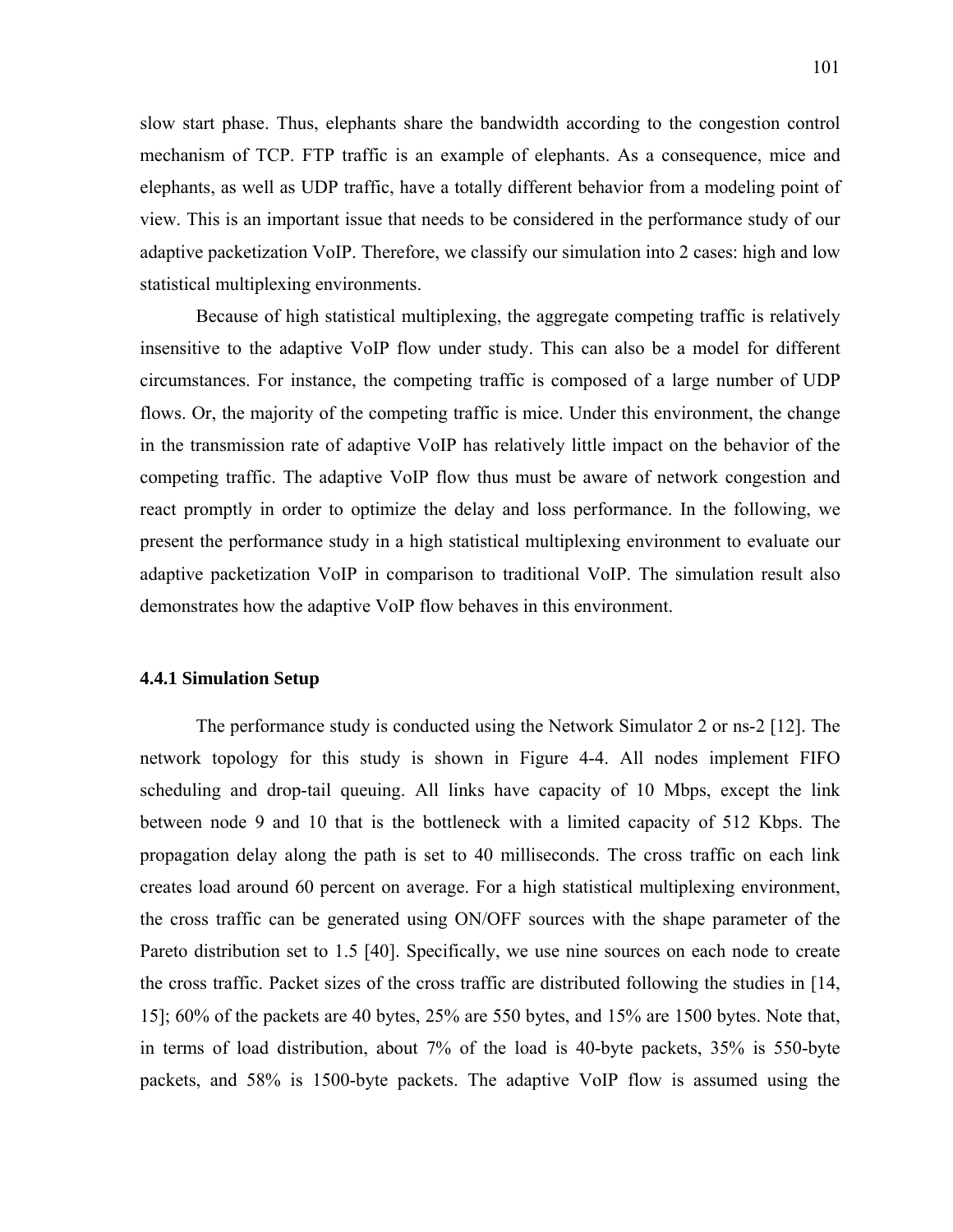ADPCM codec, in which the packetization is variable among 10, 15, 20, 25, and 30 milliseconds. The corresponding transmission rates are 64, 53.3, 48, 44.8, and 42.6 Kbps, respectively.



**Figure 4-4** Simulation network topology for high statistical multiplexing

One-way network delay and packet loss are measured in each simulation, which runs for 120 seconds. Note that the network delay is associated with the packet level. To evaluate the performance of VoIP, the measurements must be in the voice frame level. This is because packetization delay is a factor that affects the delay of the voice frame. Instead of the network delay, we use one-way end-to-end, which is the latency of a voice frame from when the codec begins to collect the voice samples to when the voice frame is received at the receiver and begins to be decoded. The end-to-end delay can be found as the sum of the measured network delay and the corresponding packetization delay. Similarly, packet loss is associated with the packet level. A lost packet with larger packetization causes more damage than that with smaller packetization because more voice frames are lost. Thus, we consider voice frame loss, instead of packet loss. Packet loss can be converted to voice frame loss based on the corresponding packetization.

#### **4.4.2 Network with High Statistical Multiplexing Traffic**

Figure 4-5 is an instance of the simulation results of an adaptive packetization VoIP flow across a network with high statistical multiplexing traffic. We monitor several points in the network so that we can observe and demonstrate the action of the adaptive VoIP flow.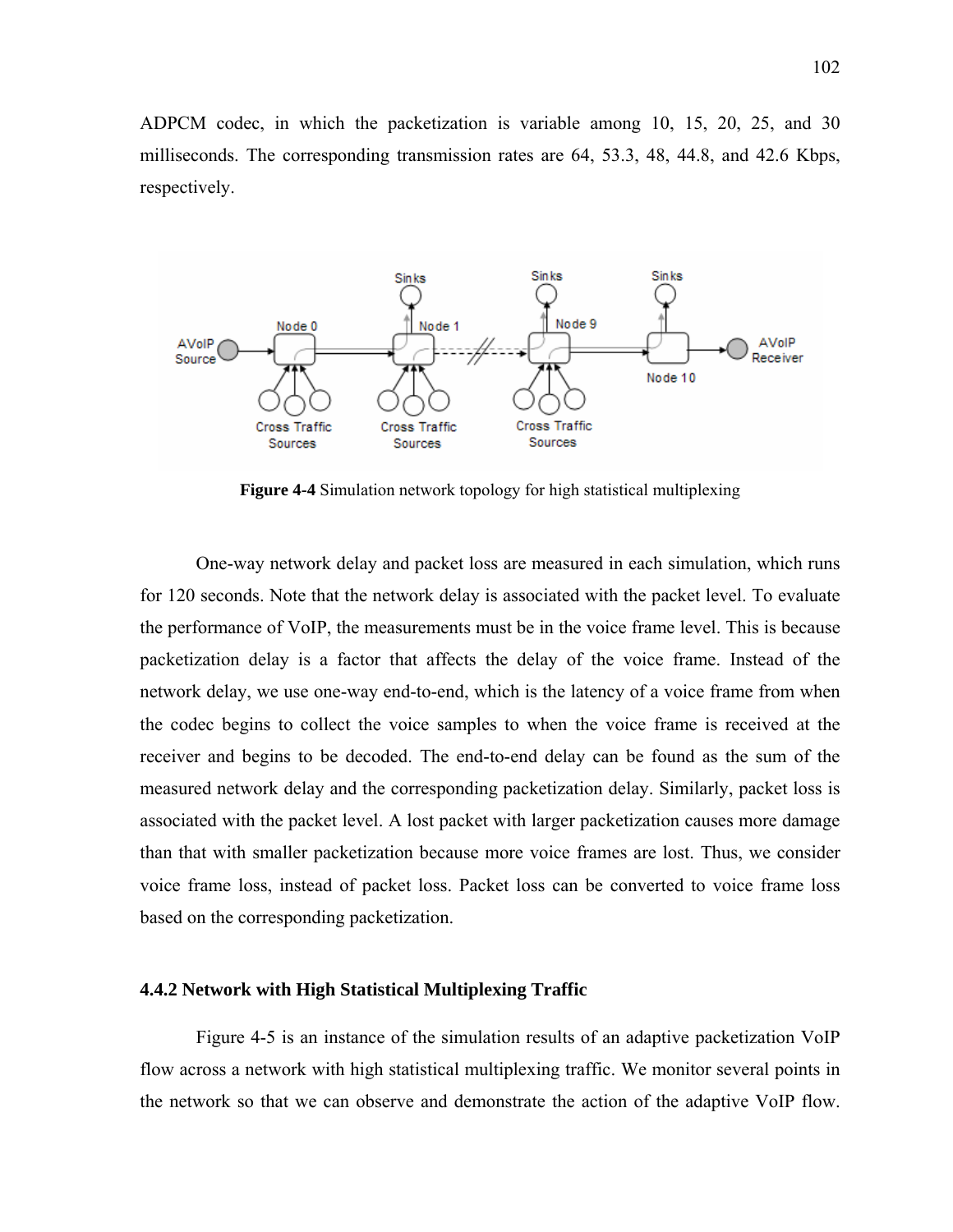Figure 4-5 (a) shows the cross traffic on the bottleneck link. The envelope line is the average cross traffic on a larger time scale of one second. The shaded area within the envelope line is the cross traffic on a smaller time scale, which is sometimes bursty beyond the bottleneck link capacity. Accordingly, Figure 4-5 (b) shows the transmission rate of the adaptive VoIP flow in response to the changing cross traffic. Figure 4-5 (c) and (d) show the performance of the adaptive VoIP flow in terms of voice frame loss and end-to-end delay, respectively. Voice frame loss in Figure 4-5 (c) is normalized so that a packet loss with 10-ms packetization causes voice frame loss of 10. A packet loss with larger packetization causes correspondingly more voice frame loss. For example, a packet loss with 20-ms packetization causes voice frame loss of 20.

The result demonstrates that the proposed adaptive VoIP works as designed. The adaptive VoIP flow responds to every packet loss event. It is able to cautiously maintain a high transmission rate over the course of the session. The silence period strategy helps to prevent unnecessarily drastic rate reduction due to instantaneous spikes of packet loss. At time around 110 seconds, packet loss is very excessive. The result shows that the adaptive VoIP flow can quickly reduce the transmission rate to the minimum. When the congestion is clear, it can also quickly return to operate at the maximum transmission rate. The result also shows that the adaptive VoIP flow responds to the delay threshold strategy. This can be seen between time 20 and 40 seconds, for example. As seen in the figure, the fast response strategy results in the transmission rate that often surges to a higher rate and quickly drop back when a packet loss or the delay trend crossing above the delay threshold is observed. Both the delay threshold and fast response strategies help to prevent many potential packet losses.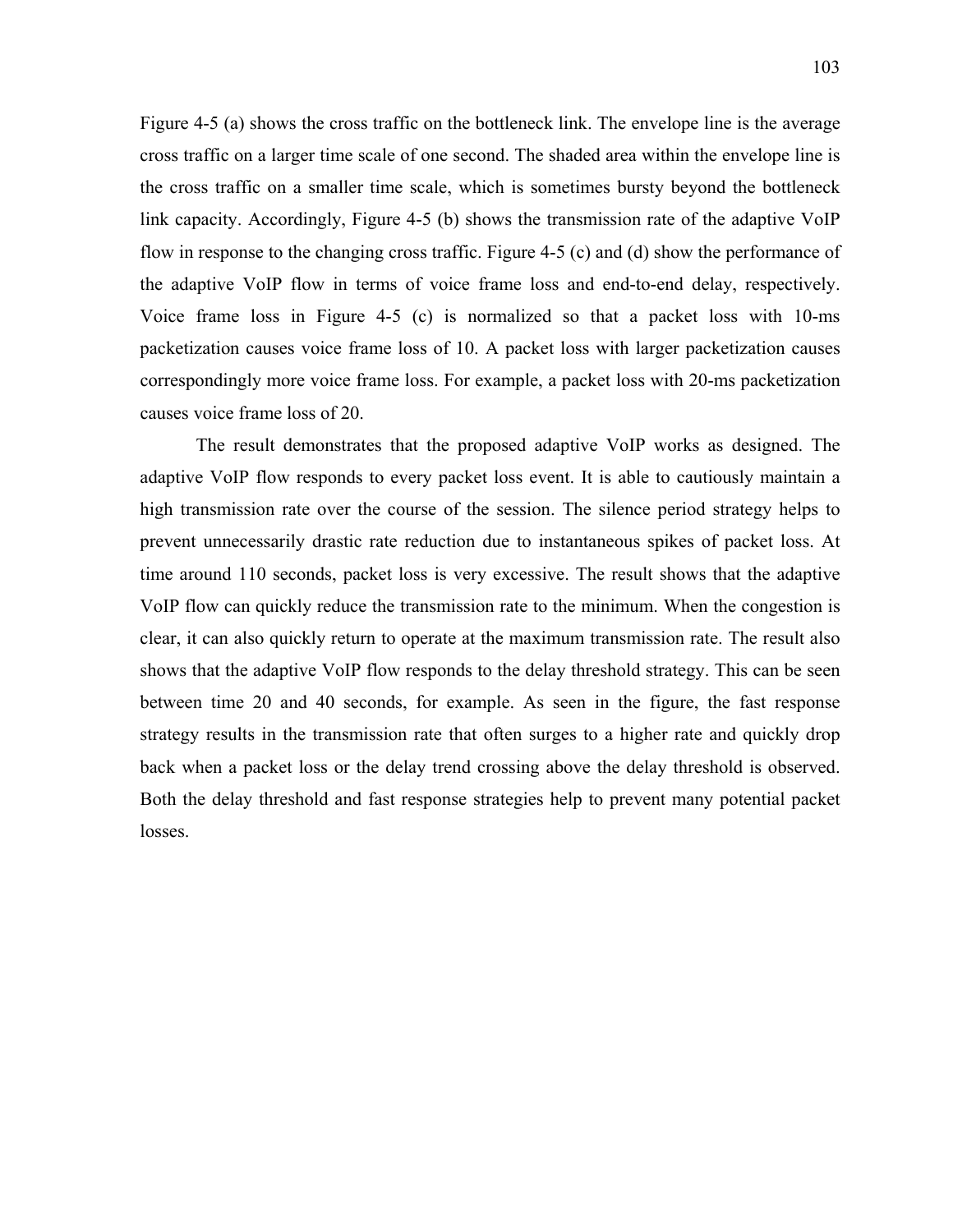

**Figure 4-5** Simulation result for high statistical multiplexing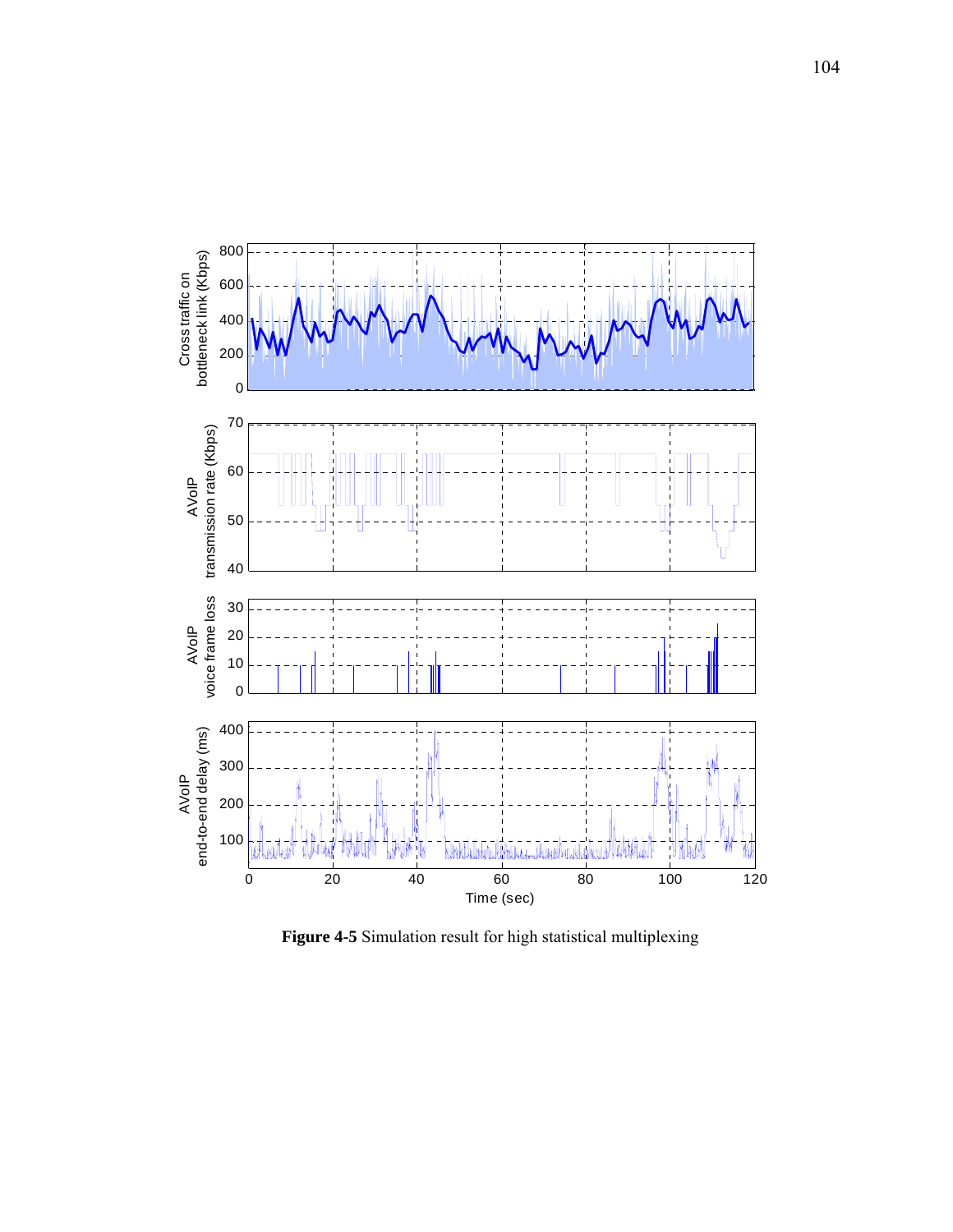#### **4.4.3 Comparative Performance between Adaptive VoIP and CBR VoIP**

An important question is whether adaptive packetization VoIP can deliver a better performance than traditional VoIP. To answer this question, we conducted a set of simulations that compares the performance between the two. As we learned from Chapter 2, offered load is a key factor that affects the performance. In each simulation, from the network topology in Figure 4-4, we vary the offered load on the bottleneck link from 60 to 85 percent. Under the same condition, we repeat the simulation by replacing the adaptive VoIP source (and the receiver) with the following constant bit rate CBR VoIP sources: CBR10, CBR15, and CBR20 with the packetization delay of 10, 15, and 20 milliseconds, respectively. The CBR VoIP is assumed using the ADPCM codec as same as the adaptive VoIP. To characterize the performance, the measured one-way network and packet loss are converted to end-to-end delay and voice frame loss, respectively, based on the corresponding packetization of the packet. In VoIP, early arriving packets are held in a jitter buffer for a smooth playout. We use the  $90<sup>th</sup>$  percentile of end-to-end delay as a performance metric because it virtually accounts for an estimate of the jitter buffer delay. Thus, it can reflect the actual delay that the user may experience. Another performance metric is voice frame loss rate that indicates the percentage of voice frames being lost in the network.

|                   | Offered load $(\% )$ |           |           |           |           |           |
|-------------------|----------------------|-----------|-----------|-----------|-----------|-----------|
|                   | 60                   | 65        | 70        | 75        | 80        | 85        |
| <b>AVoIP</b>      | 96.45 ms             | 120.84 ms | 187.57 ms | 233.28 ms | 244.29 ms | 310.87 ms |
|                   | 0.21%                | $0.33\%$  | 1.09%     | 1.55%     | $2.11\%$  | 4.98%     |
| CBR10             | 103.22 ms            | 133.82 ms | 196.87 ms | 234.33 ms | 246.89 ms | 289.96 ms |
|                   | 0.24%                | 0.41%     | 1.42%     | 2.05%     | $2.63\%$  | $6.19\%$  |
| CBR15             | $101.59 \text{ ms}$  | 128.98 ms | 202.86 ms | 245.99 ms | 261.41 ms | 321.66 ms |
|                   | 0.21%                | $0.33\%$  | $1.04\%$  | 1.52%     | 2.15%     | 5.31%     |
| CBR <sub>20</sub> | 105.15 ms            | 126.66 ms | 206.81 ms | 253.67 ms | 273.09 ms | 339.89 ms |
|                   | 0.17%                | 0.31%     | 0.86%     | 1.28%     | 1.83%     | 4.84%     |

**Table 4-1** Comparative performance between adaptive VoIP and CBR VoIP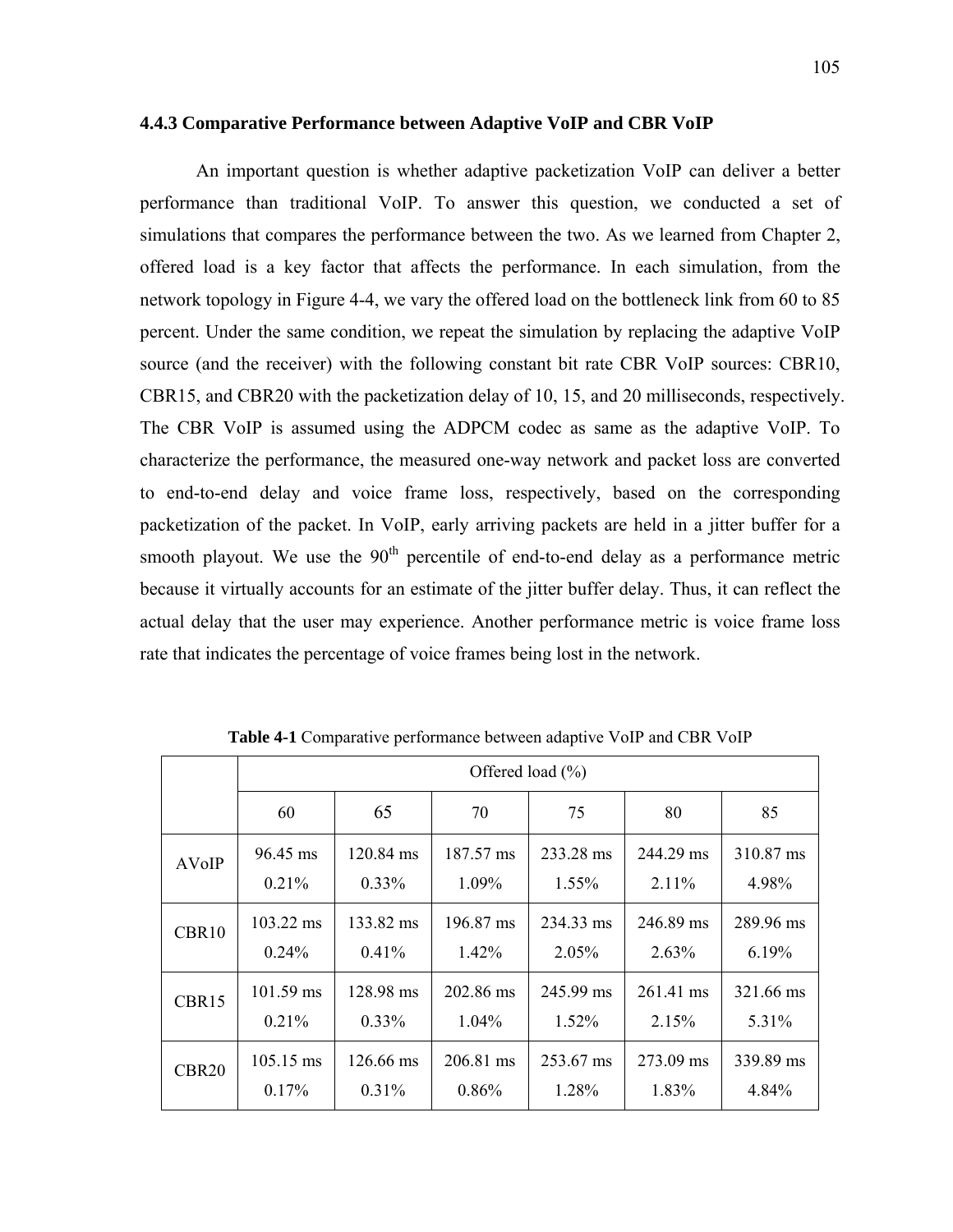

**Figure 4-6** Plot of comparative performance between Adaptive VoIP and CBR VoIP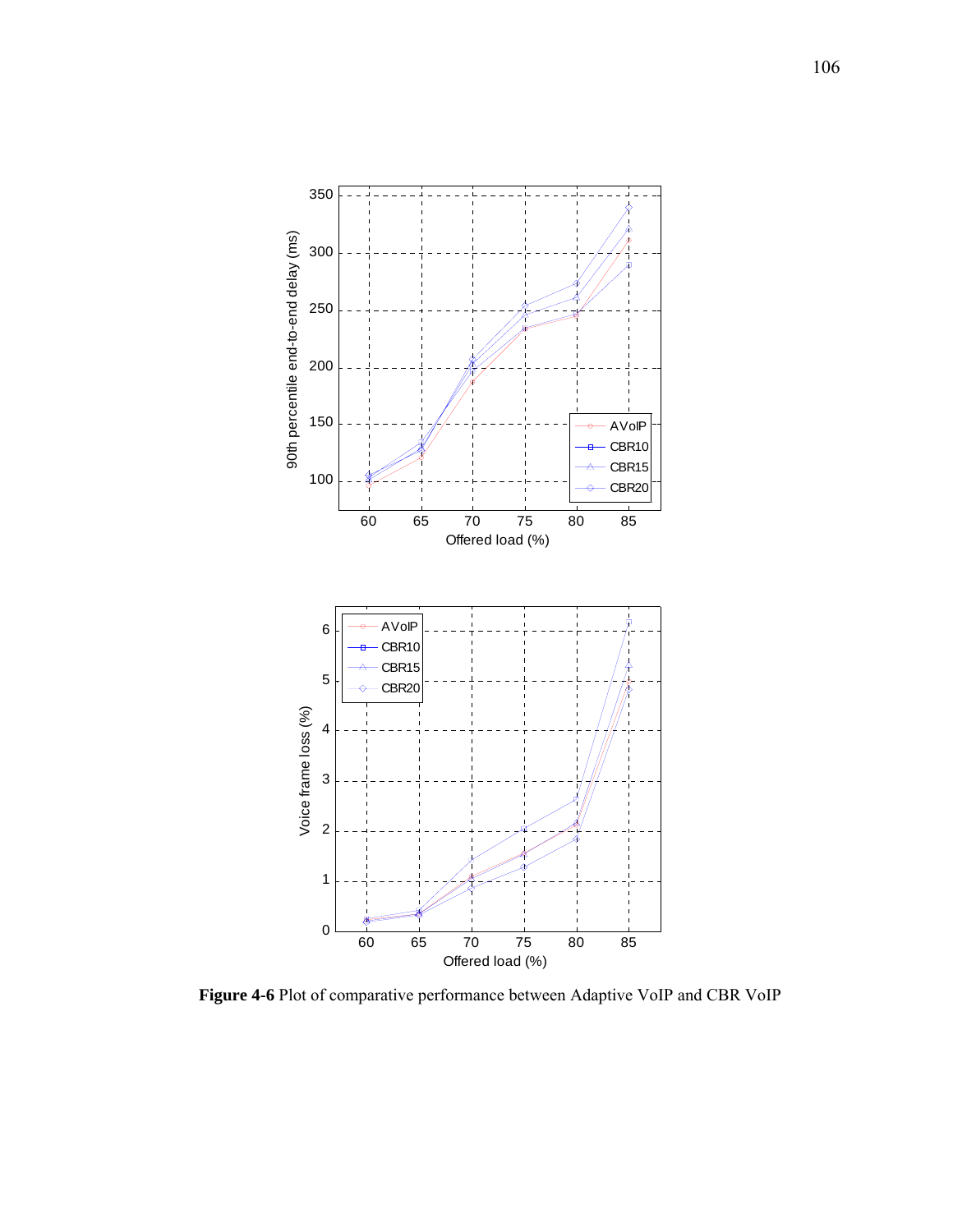Table 4-1 shows the simulation results. Each cell in the table includes the  $90<sup>th</sup>$ percentile of end-to-end delay on the top and voice frame loss rate on the bottom. Figure 4-6 (a) and (b) are the corresponding plots of the  $90<sup>th</sup>$  percentile of end-to-end delay and voice frame loss rate, respectively, from the table. Comparing among the CBR VoIP sources, CBR15 and CBR20 tend to give a better performance under the offered load of 65 percent or below. This is because they require less network bandwidth than CBR10; thus, causing less congestion. Beyond the offered load of 70 percent, the available bandwidth is decreasing and very limited. Since CBR10 demands the most network bandwidth, it causes severe congestion and excessive packet loss. As a consequence of FIFO queue, the packet loss affects all traffic sharing the bottleneck link and reduces the overall network delay. The same situation happens to CBR15, and CBR20. Therefore, CBR10 gives the best end-to-end delay performance, followed by CBR15 and CBR20. On the contrary, CBR10 gives the worst voice frame loss rate, followed by CBR15, and CBR20. Although CBR15 and CBR20 give less voice frame loss, it should be noted that their voice frame losses are consecutive, based on packetization. It is usually difficult to recover voice quality from consecutive losses. Thus, the same voice frame loss rate impacts voice quality of CBR20, more than CBR15, and CBR10, respectively. The results show that the adaptive VoIP can compromise between the end-to-end delay and voice frame loss performance. Overall, the adaptive VoIP appears to give an optimal performance because its flexibility in adapting the transmission rate helps to minimize network congestion. Beyond the offered load of 75 percent, the adaptive VoIP rarely operates at the maximum transmission rate, using 10-ms packetization. As the effect of packet loss, CBR10 still gives a better end-to-end delay performance, but a worse voice frame loss rate.

Although it may seem that the adaptive VoIP does not give a significant advantage over CBR VoIP, the following should be noted. In this simulation, the VoIP flow does not make a significant traffic over the large bottleneck link. Thus, the performance is largely determined by the overall traffic load. Higher performance gain can be expected when the VoIP traffic is more significant. The advantage of the adaptive VoIP is its flexibility to adapt to the optimal transmission for the current network condition, and balance the delay and loss performance. Inflexibility is the problem for traditional CBR VoIP because the network load constantly changes.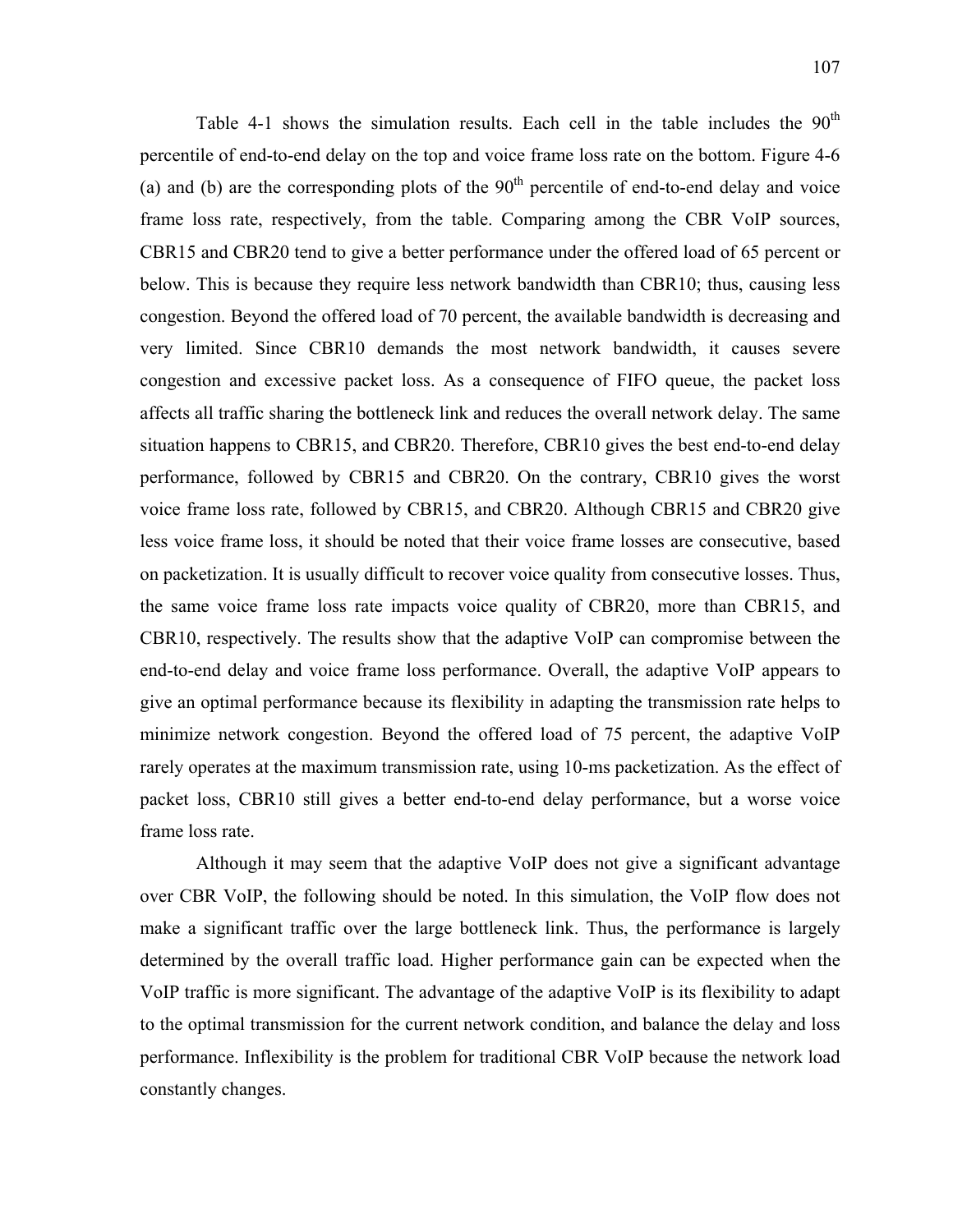#### **4.5 Performance Study in Low Statistical Multiplexing Environment**

By low statistical multiplexing environment, we mean that the competing traffic is somewhat sensitive to the adaptive VoIP flow under study. In addition, the behavior of each individual flow also has an impact on the other flows. This can be a model for circumstances, for instance, in which elephants are a majority of the competing traffic. In this environment, several aspects other than the delay and loss performance need to be studied. The adaptive VoIP must demonstrate that it has the capability to compete with other flows to acquire its share of network bandwidth. In addition, it should provide a fair bandwidth allocation when adaptive VoIP flows share the same network. Although TCP-friendliness is not a major concern in our design, the adaptive VoIP must not be unresponsive, but rather be friendly to the competing TCP flows, to a certain extent. In the following, we present the performance study that examines the issues mentioned above. The simulation compares the performance of the adaptive VoIP with traditional VoIP, as well as demonstrates how the adaptive VoIP interacts with other traffic types.

#### **4.5.1 Simulation Setup**

An objective of this performance study is to investigate the interaction among traffic flows that compete for the shared network bandwidth. To achieve such an objective, it is necessary to use a simple bottleneck network topology. This allows the interpretation of the results to be more straightforward and reliable. All the simulations are based on the Network Simulator 2 or ns-2 [12], with the network topology shown in Figure 4-7. The adaptive VoIP source stays in all simulations, and is assumed using the ADPCM codec with the packetization variable among 10, 15, 20, 25, and 30 milliseconds. The corresponding transmission rates are 64, 53.3, 48, 44.8, and 42.6 Kbps, respectively. The other traffic sources vary based on the study cases. All nodes implement FIFO scheduling and drop-tail queuing. The bottleneck link has a limited capacity, depending on the study cases, ensuring to create contention among traffic flows. The propagation delay on the bottleneck link is set to 5 milliseconds.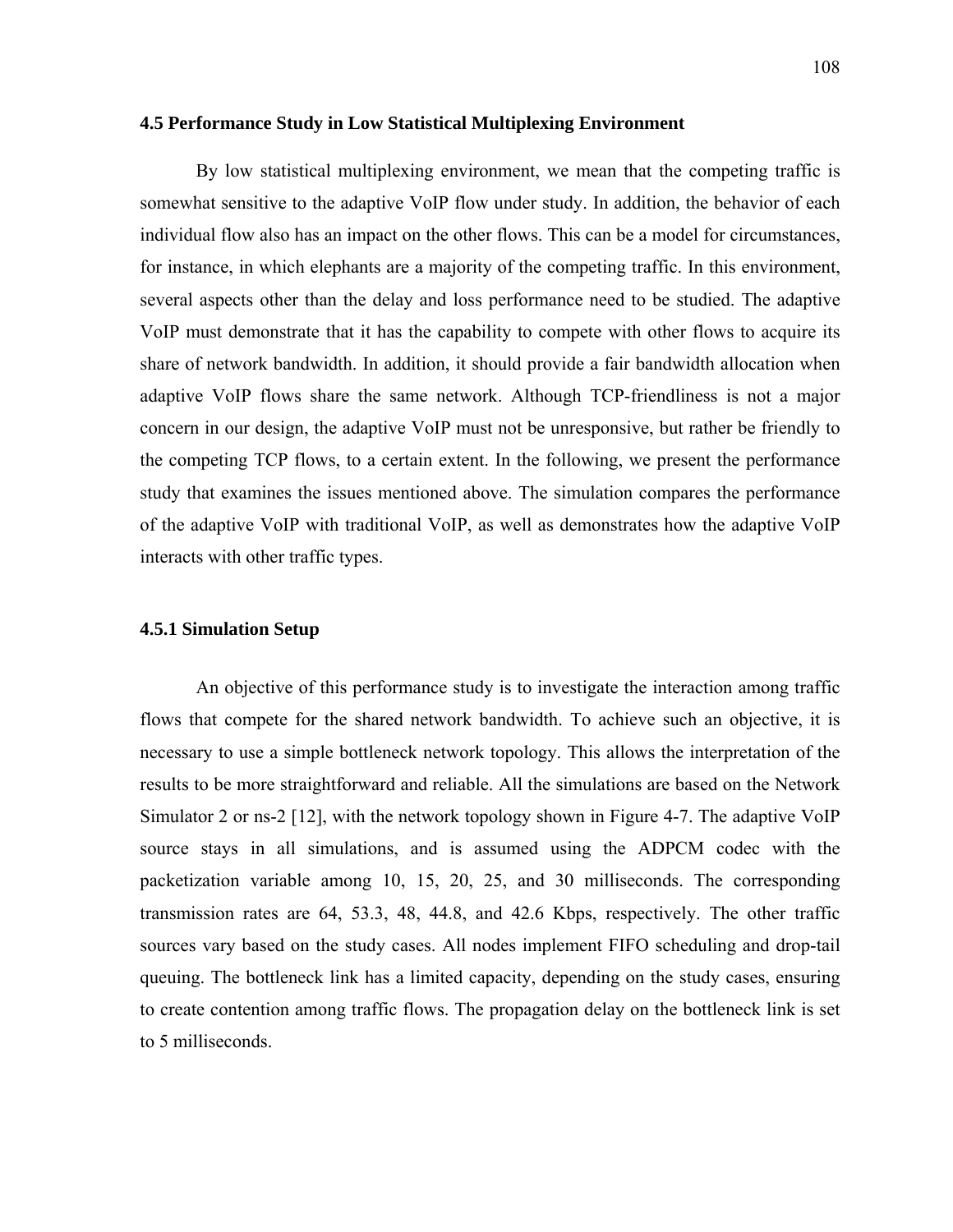

**Figure 4-7** Simulation network topology for low statistical multiplexing

#### **4.5.2 Comparative Performance between Adaptive VoIP and CBR VoIP**

TCP is the most common protocol used in packet-switched networks. Any developed protocol thus must be tested with TCP to ensure that it can work in the most common environment. In this section, we examine how the adaptive VoIP interacts with TCP as well as study the performance, in comparison with traditional VoIP. This set of simulations is based on the network topology in Figure 4-7, where the other traffic source is an FTP agent running on the TCP Reno protocol. The FTP packet size is set to 1040 bytes. The long session of FTP ensures that the TCP congestion control is fully performed. Since TCP constantly attempts to acquire the available bandwidth, the bottleneck link capacity of 256 Kbps is sufficient to ensure contention. In the simulation, the adaptive VoIP must defend its required bandwidth from 42.6 to 64 Kbps. To compare the performance with traditional VoIP, we repeat each simulation by replacing the adaptive VoIP source (and the receiver) with the following constant bit rate CBR VoIP sources: CBR10, CBR15, and CBR20 with the packetization delay of 10, 15, and 20 milliseconds, respectively. The CBR VoIP is assumed using the ADPCM codec as same as the adaptive VoIP.

Figure 4-8 is the simulation result showing the interaction in the case of the adaptive VoIP; where (a), (b), and (c) is the adaptive VoIP transmission rate, voice frame loss and end-to-end delay, respectively; and (d) and (e) is the FTP average transmission rate on a 1-ms time scale and TCP window size, respectively. Note that voice frame loss in the figure is normalized so that a packet loss with 10-ms packetization causes voice frame loss of 10. A packet loss with larger packetization causes correspondingly more voice frame loss. For example, a packet loss with 20-ms packetization causes voice frame loss of 20.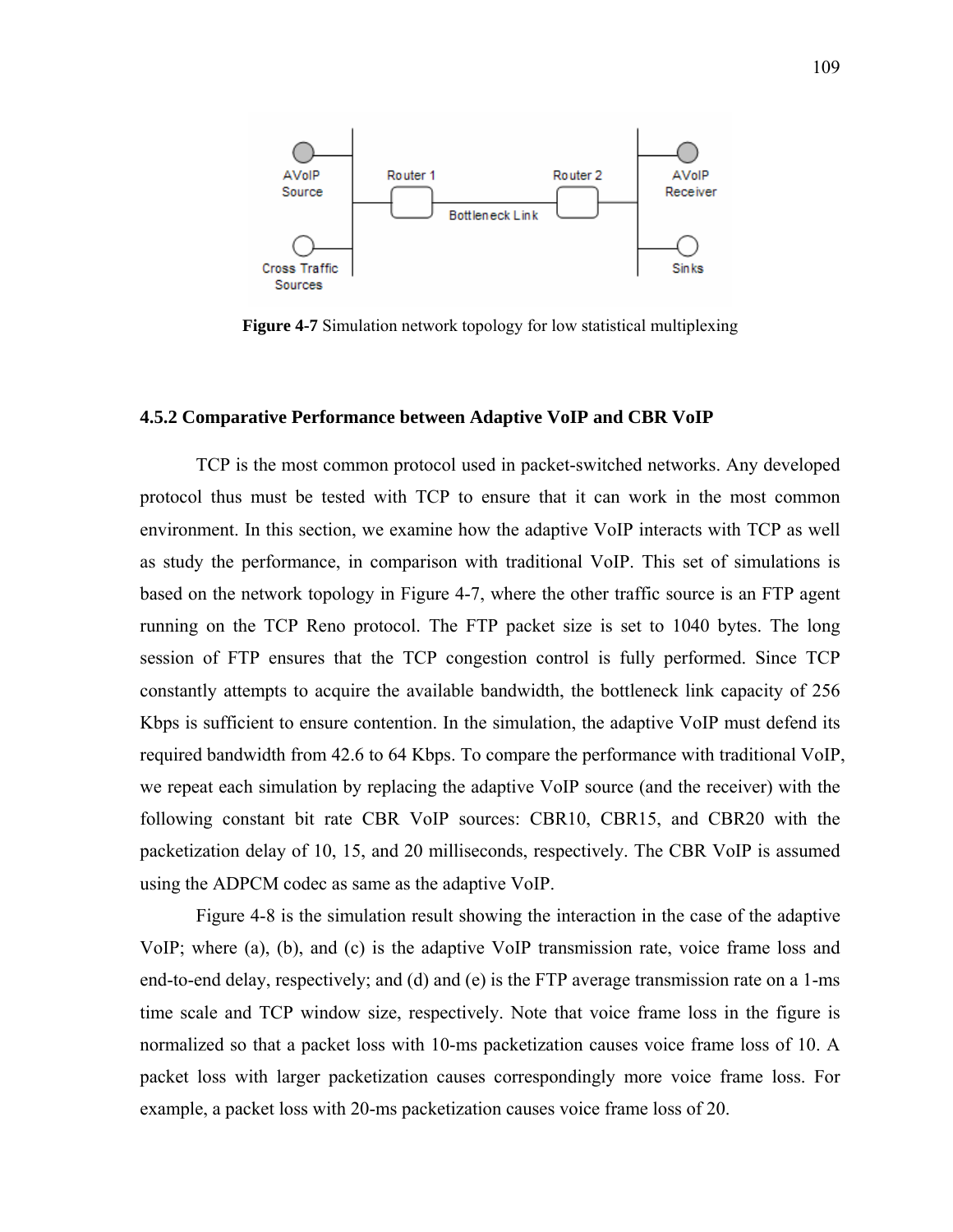

**Figure 4-8** Interaction between adaptive VoIP and TCP flows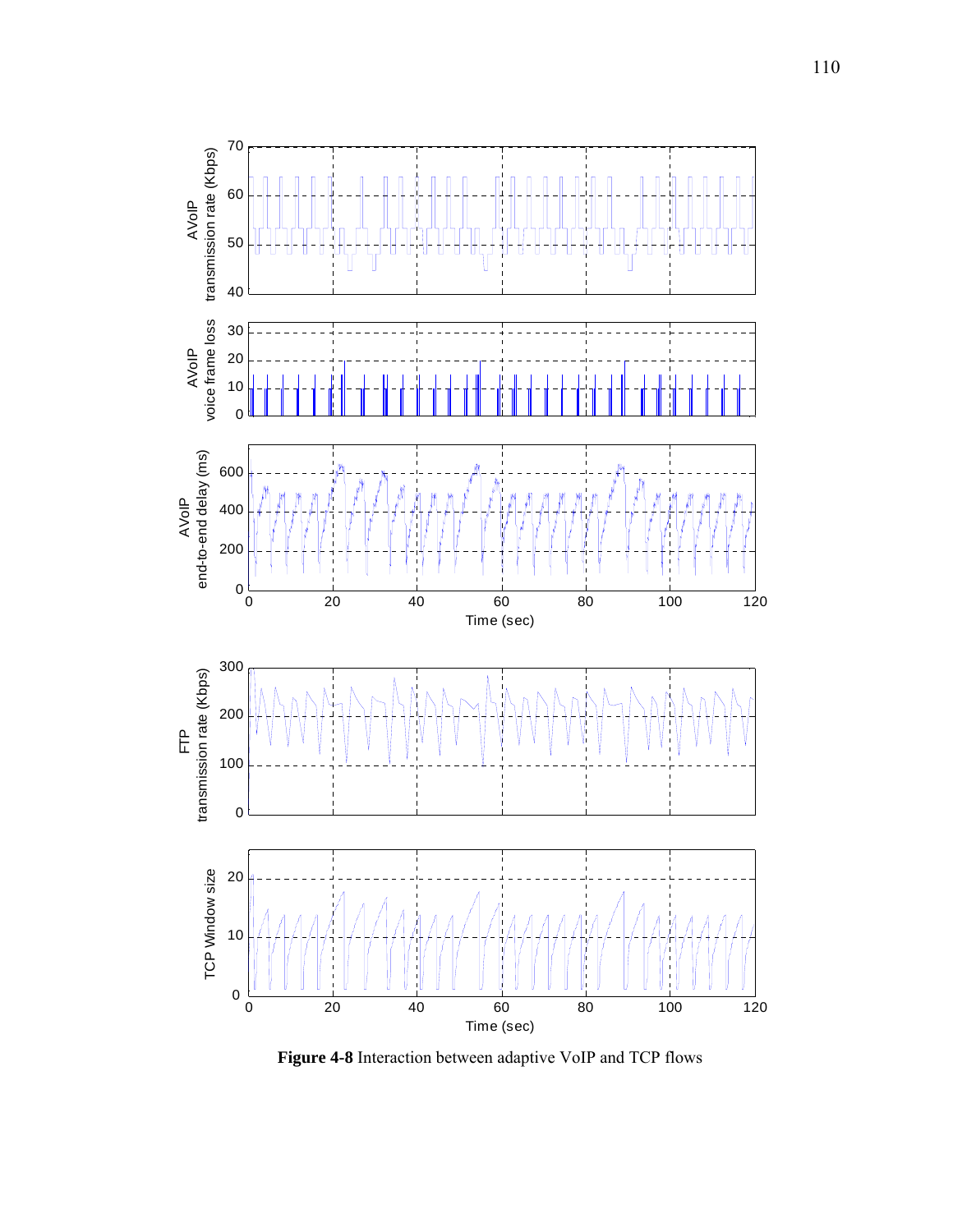

**Figure 4-9** Interaction between CBR10 VoIP and TCP flows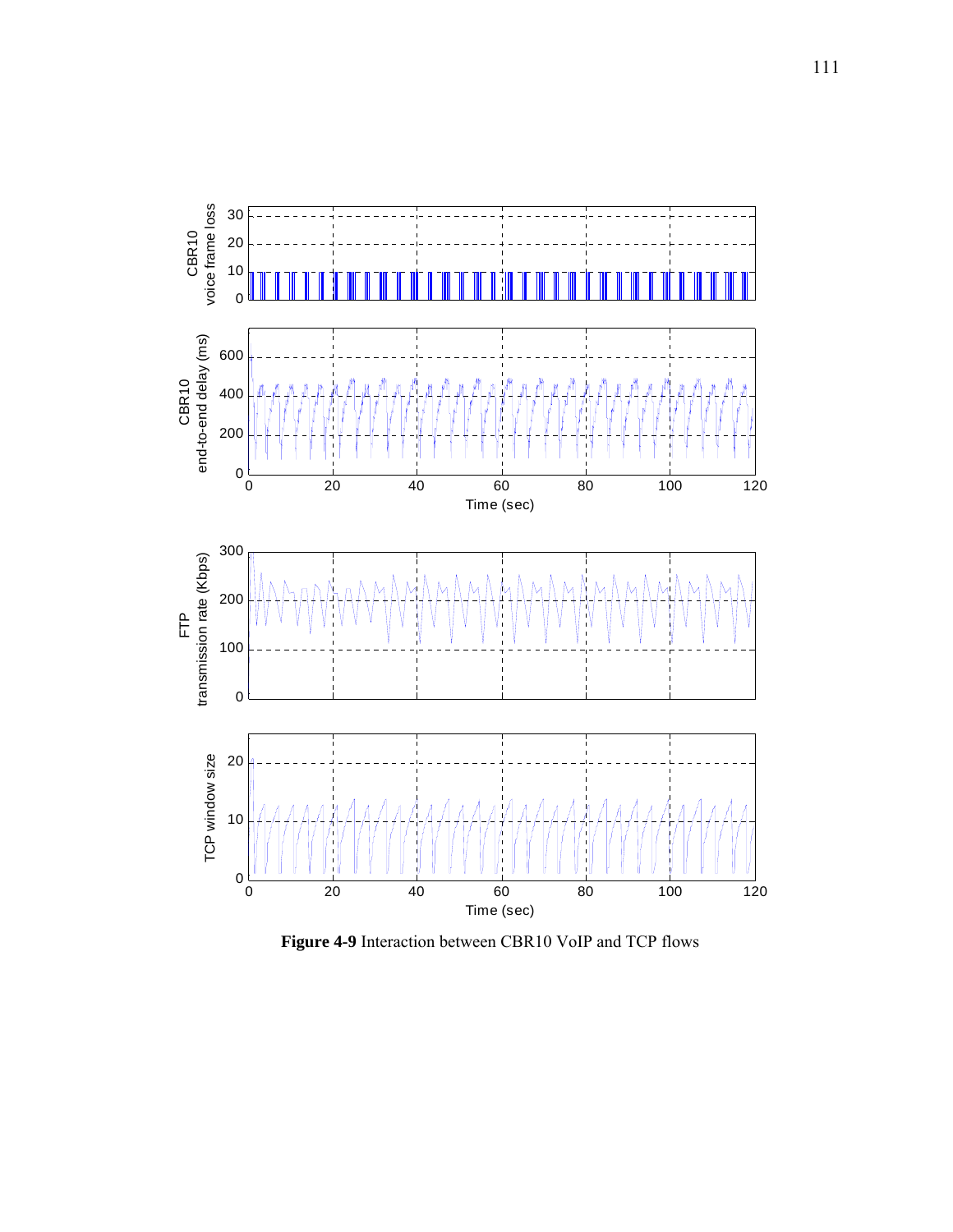

**Figure 4-10** Interaction between CBR20 VoIP and TCP flows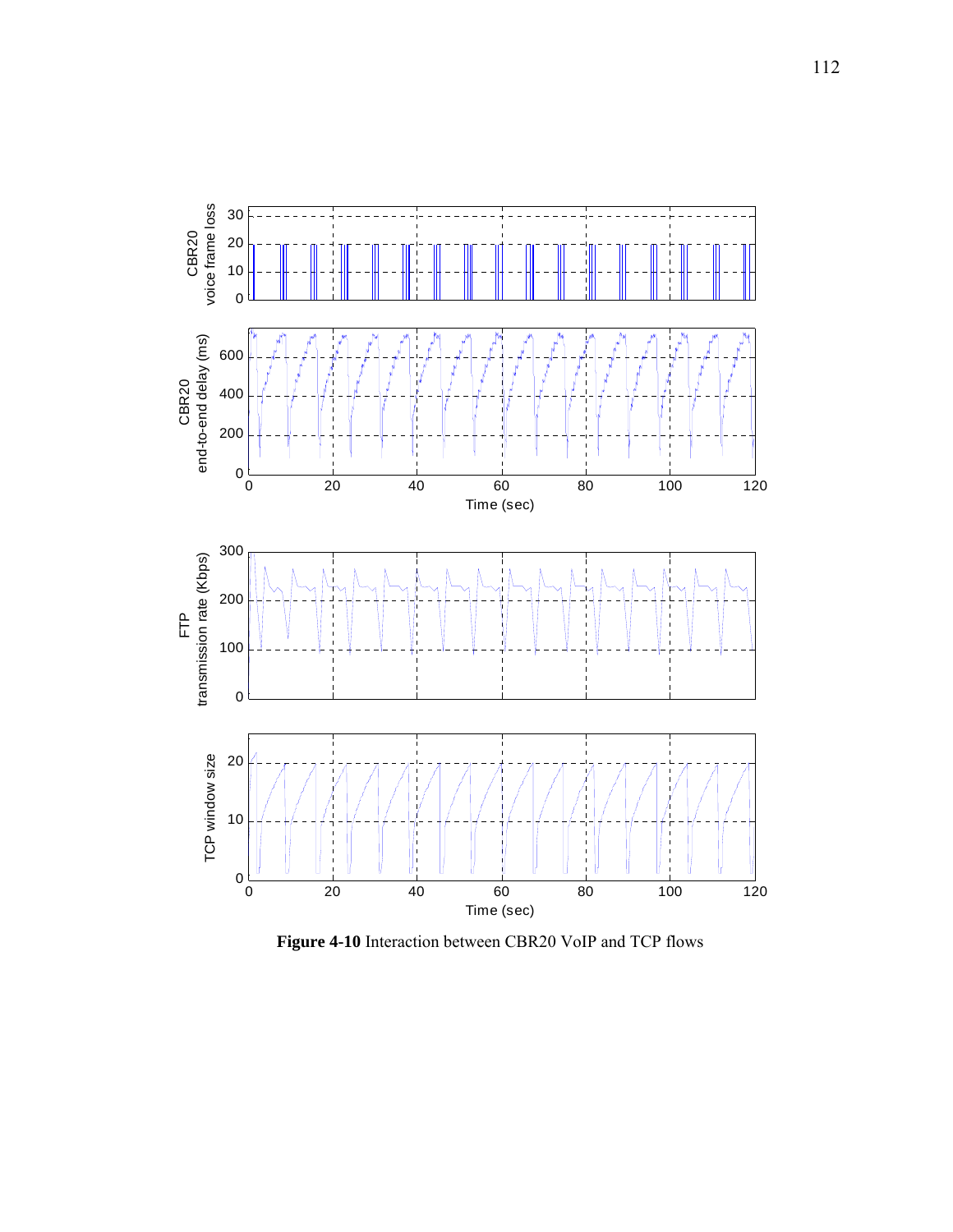The result in Figure 4-8 shows that the TCP control mechanism is the main driving force of the interaction. The TCP window size, in Figure 4-8 (e), shows how TCP progresses to acquire the available bandwidth, starting from the slow start phase (exponential increase) and followed by the congestion avoidance phase (additive increase). When TCP hits the maximum available bandwidth, a packet loss timeout occurs. The next cycles of the TCP window size then repeat over and over. This TCP behavior drives the adaptive VoIP such that the voice frame loss is mostly periodic and the end-to-end delay has a saw-like shape, as seen in Figure 4-8 (b) and (c), respectively. Accordingly, the adaptive VoIP and TCP transmission rates peak about the same time. That means both the adaptive VoIP and TCP observe packet loss about the same time as well. The adaptive VoIP is quick to respond to packet loss, based on the fast response strategy. At the same time, the TCP window size starts over at one. This results in a relatively synchronized transmission rate between the adaptive VoIP and TCP, as seen in Figure 4-8 (a) and (d), respectively.

At time around 25, 55, and 85 seconds, for example, it can be seen from Figure 4-8 (e) that the TCP window size advances more than other times. At the same times, the adaptive VoIP reduces the transmission rate. This is a result of asymmetrical observation that two competing flows do not always infer the same network condition at the same time. During these times, TCP does not observe packet loss, but the adaptive VoIP does. Hence, TCP can gain more bandwidth, while the adaptive VoIP loses its bandwidth share. When large packets from TCP occupy more of the bottleneck queue, it increases the delay to the adaptive VoIP. While the increasing delay triggers the delay threshold, the adaptive VoIP learns that reducing the transmission rate does not help to improve the delay trend; instead, it is worse. Therefore, increasing the transmission is a better move to maintain the aggressiveness against the competing flow. As can be seen in Figure 4-8 (a), right after the incidents, the adaptive VoIP is able to reclaim its necessary bandwidth share. Without the delay threshold strategy, the adaptive VoIP could have been trapped to operate at the minimum transmission rate. Given that, it would be difficult for the adaptive VoIP to compete with TCP and reclaim its bandwidth share.

Similar to Figure 4-8, Figure 4-9 and 4-10 are the results showing the interaction in the case of the CBR10 and CBR20 VoIP, respectively; where (a) and (b) is the CBR VoIP voice frame loss and end-to-end delay, respectively; and (c) and (d) is the FTP average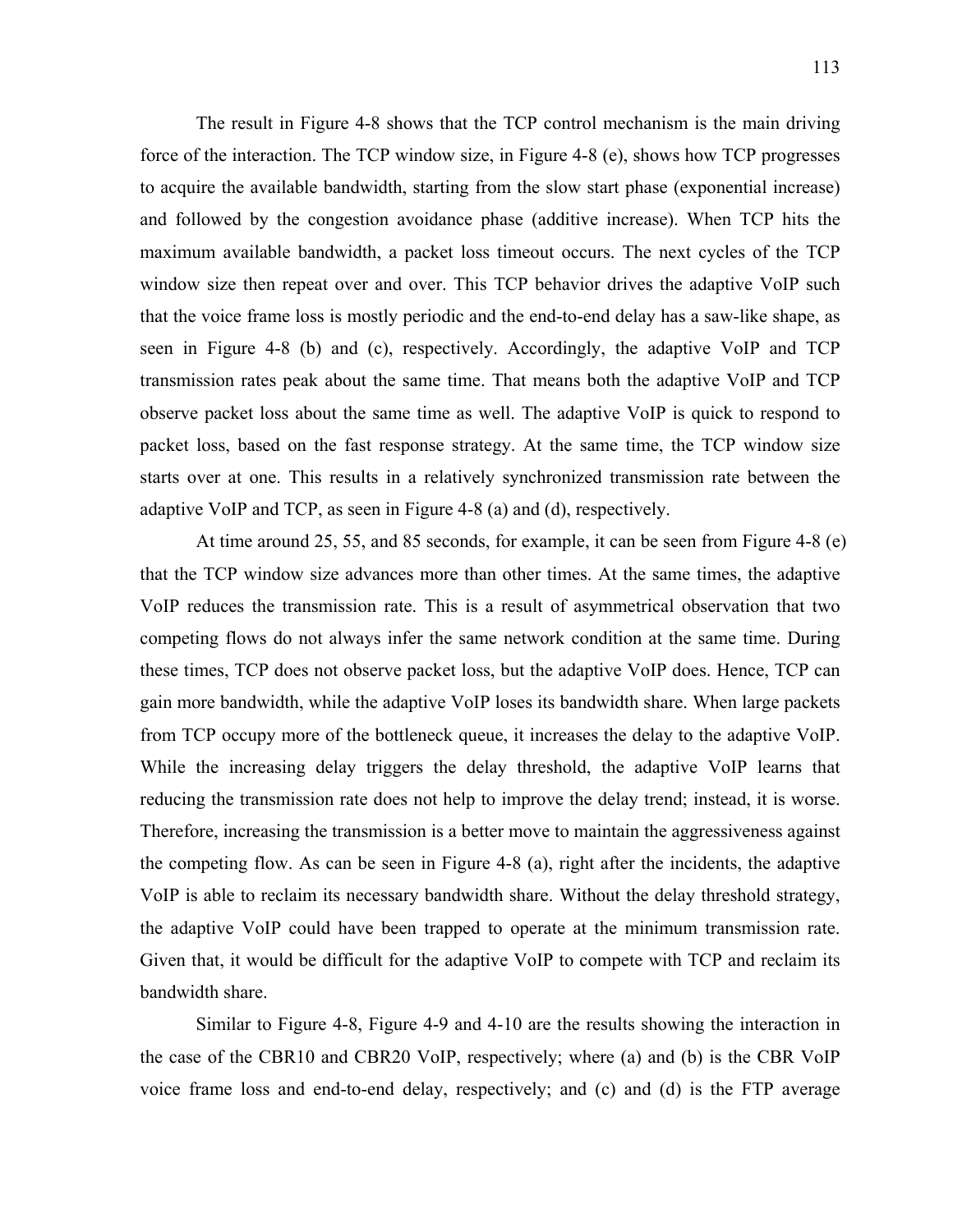transmission rate on a 1-ms time scale and TCP window size, respectively. The results show that the CBR VoIP voice frame loss and end-to-end delay is completely determined by the behavior of TCP. There is basically no interaction because the CBR VoIP has no control mechanism. The TCP window size, in Figure 4-9 (d) and Figure 4-10 (d), can repeat its progress cycle in a periodic pattern. This, in turn, results in the CBR VoIP having a periodic pattern of voice frame loss and saw-like shape end-to-end delay, as seen in Figure 4-9 (a), (b), and Figure 4-10 (a), (b). The only difference between the cases of CBR10 and CBR20 is that they have a different bandwidth requirement. CBR10 VoIP requires 64 Kbps. When competing for shared bandwidth, TCP observes packet loss timeouts sooner. As TCP backs off more often, the bottleneck queue is less filled with large TCP packets. As a result, CBR10 VoIP has a lower end-to-end delay. This, however, comes at a price. Because packet losses occur more often, CBR10 VoIP has a higher voice frame loss. On the other hand, CBR20 requires 48 Kbps. When competing for shared bandwidth, TCP observes packet loss timeouts later. As TCP backs off less often, the bottleneck queue is more filled with large TCP packets. As a result, CBR20 VoIP has a higher end-to-end delay. Because packet losses occur less often, CBR20 VoIP has a lower voice frame loss.

|                   | 90 <sup>th</sup> Percentile End-<br>to-End Delay (ms) | Voice Frame<br>Loss Rate $(\% )$ |
|-------------------|-------------------------------------------------------|----------------------------------|
|                   |                                                       |                                  |
| AVoIP             | 524.25                                                | 3.556                            |
| CBR <sub>10</sub> | 471.38                                                | 4.858                            |
| CBR <sub>15</sub> | 593.72                                                | 2.737                            |
| CBR <sub>20</sub> | 706.23                                                | 1.750                            |

**Table 4-2** Comparative Performance between adaptive VoIP and CBR VoIP

Table 4-2 shows comparative performance of the  $90<sup>th</sup>$  percentile of end-to-end delay and voice frame loss rate among the adaptive VoIP, CBR10, CBR15, and CBR20, when competing with TCP. The result suggests that, in the case of the CBR VoIP, sending more packets (such as CBR10) allows the CBR VoIP to get a greater share of the bottleneck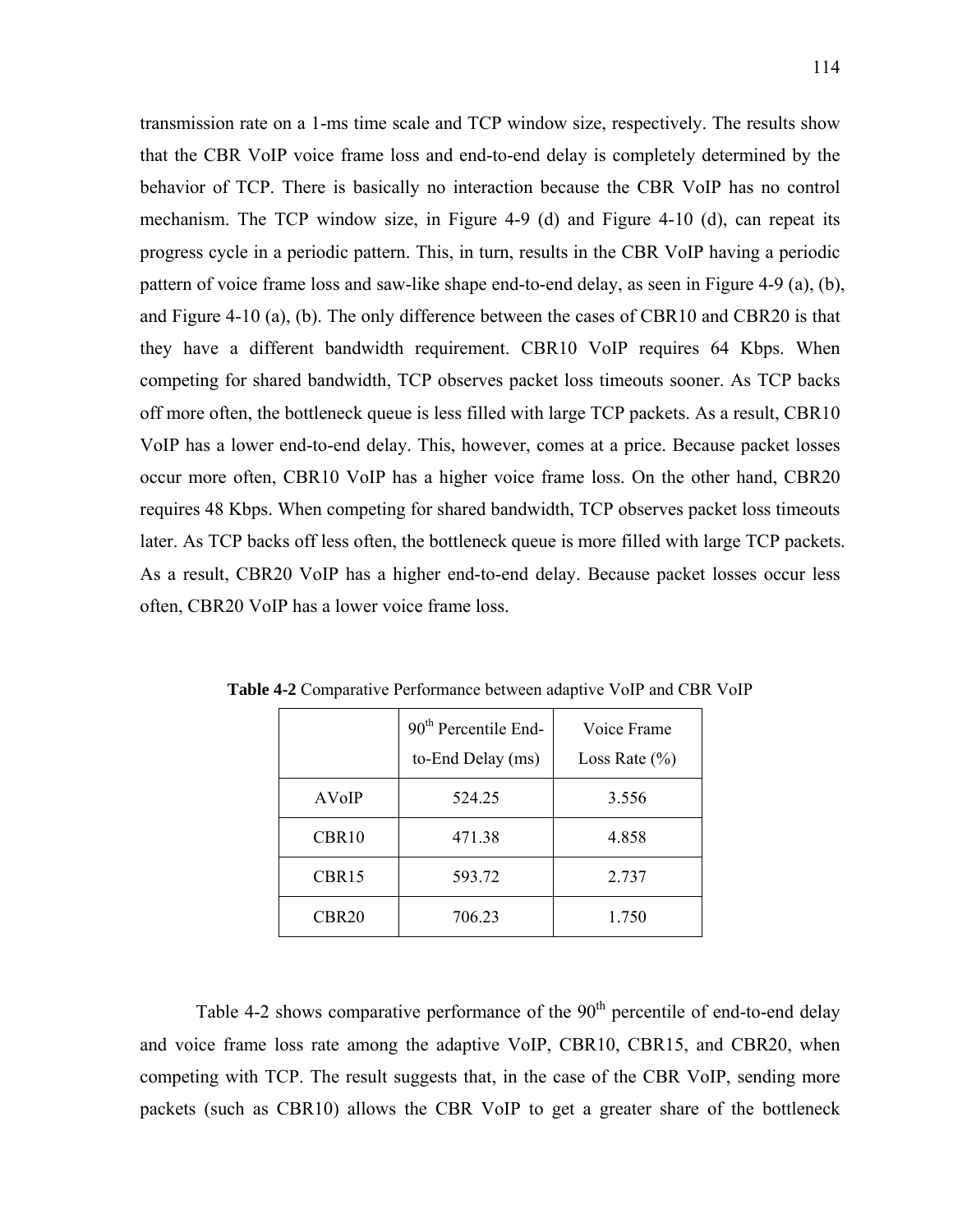bandwidth. Because it has no control mechanism, the CBR VoIP flows are unresponsive. The consequence of sending more packets, when competing with TCP, is greater packet losses. Packet loss does not only affect the CBR VoIP itself, but also affects the TCP throughput. That is a reason why researchers are promoting TCP-friendliness to minimize the impact from unresponsive CBR flows. The dilemma of VoIP is that both delay and loss affect the overall performance. As seen from the table, having a lower delay results in a higher loss and vice versa. This is particularly the case for the CBR VoIP because it uses a fixed packetization. The adaptive VoIP has the flexibility to minimize congestion and, at the same time, maintain aggressiveness. This results in a balance between the delay and loss that gives an optimal performance.

#### **4.5.3 Heterogeneous Network with TCP Flows**

In this section, we extend the previous simulation to a more realistic environment, where many TCP flows share the bottleneck link. The adaptive VoIP flow under study is expected to encounter more stress in this environment. This is because the increasing number of TCP flows creates more contention in sharing the limited resource. An interesting question to study is whether the adaptive VoIP is able to maintain its aggressiveness to compete with TCP and to not easily get trapped to operate at the minimum transmission rate. We use the same network topology in Figure 4-7, where the other traffic sources include four FTP agents, based on the TCP Reno protocol. The bottleneck link capacity is set to 512 Kbps. Figure 4-11 is the simulation result showing the interaction among all the competing flows. Figure 4-11 (a) shows the adaptive VoIP transmission rate. Figure 4-11 (b), (c), (d), and (e) shows the average transmission rate on a 1-ms time scale of FTP0, FTP1, FTP2, and FTP3, respectively.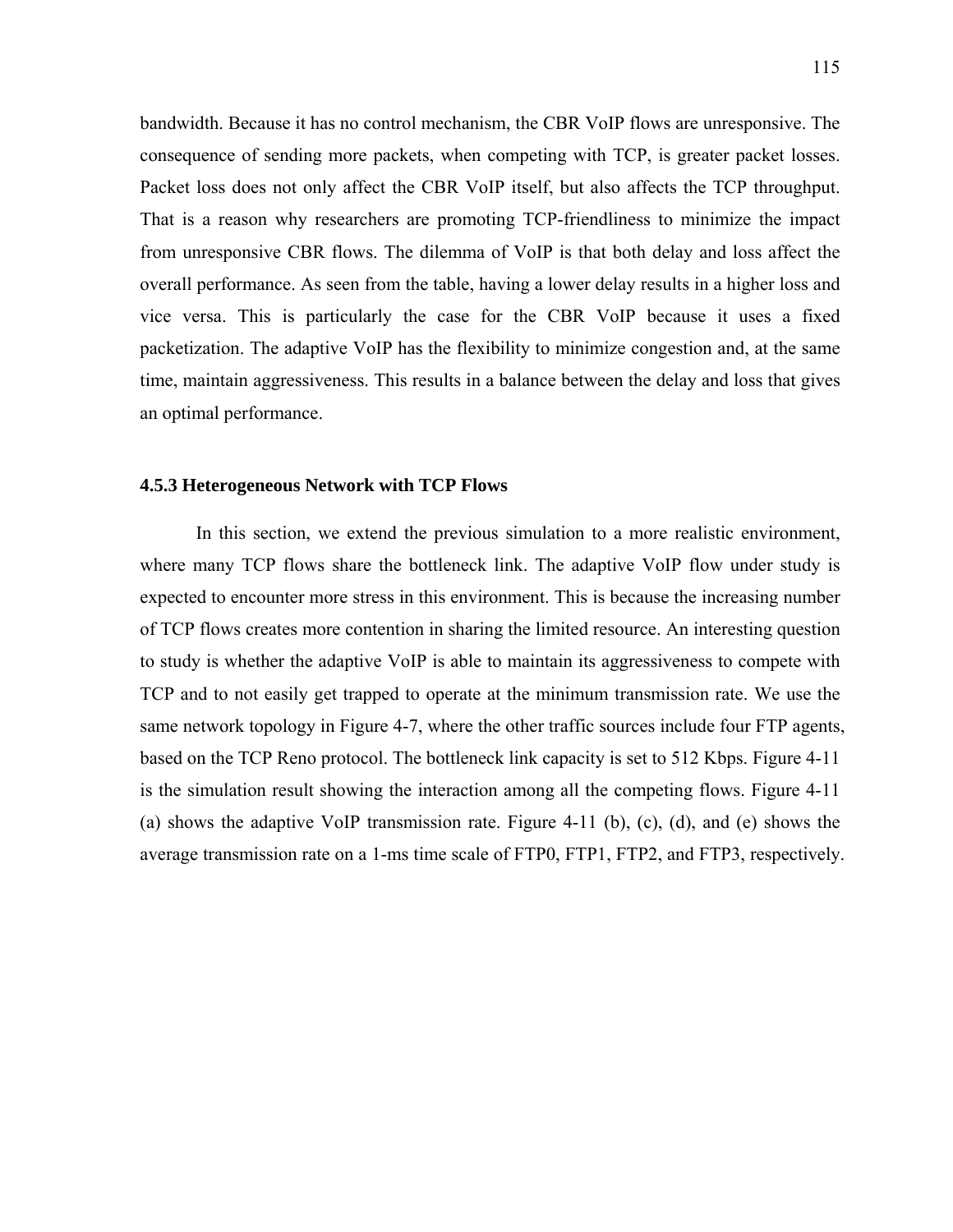

**Figure 4-11** Heterogeneous network with TCP flows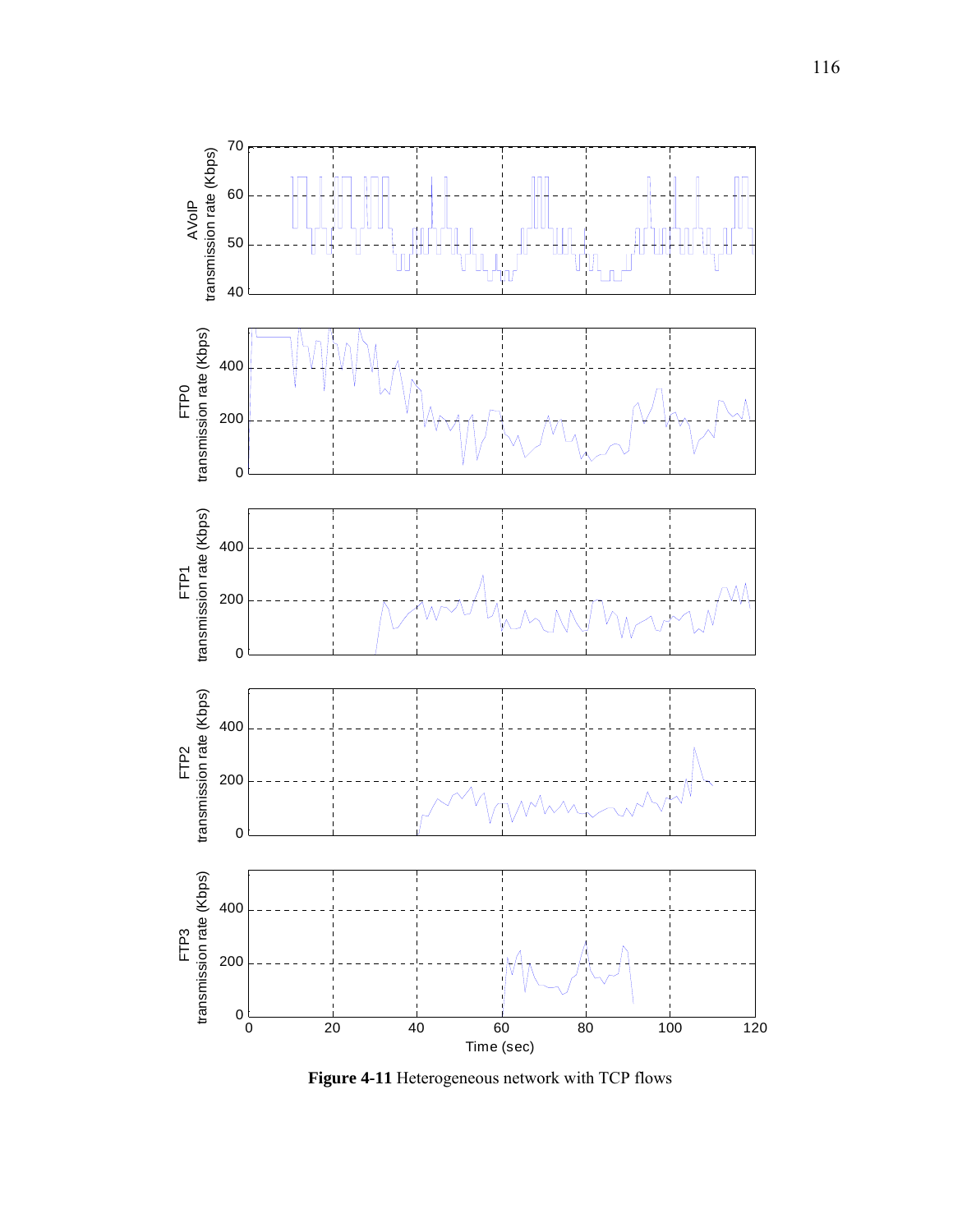From the figure, FTP0 starts off at time zero and gets the full bandwidth capacity. The adaptive VoIP session begins at time 10 seconds. It can operate at higher transmission rates, which oscillate between 64 and 48 Kbps. The rate oscillation is due to the interaction with TCP, as described in the previous section. At time 30 and 40 seconds, FTP1 and FTP2 begin their sessions, respectively. The adaptive VoIP now competes with three TCP flows. The transmission rate of FTP0 drops quickly, as new FTP sessions started. At equilibrium, the transmission rates of FTP0, FTP1, and FTP2 converge by which each gets an average bandwidth share around 160 Kbps. As seen from the figure, the adaptive VoIP responds to the decreasing available bandwidth as well, by operating at a lower transmission rate than the previous period, with one competing TCP flow. When FTP3 starts at time 60 seconds, with four competing TCP flows, the adaptive VoIP further reduces the transmission rate to the minimum. The result shows that, from time to time, the adaptive VoIP is able to increase the transmission rate to maintain its aggressiveness. The adaptive VoIP appears not to get trapped to operate at the minimum transmission rate, even when competing with many TCP flows. From time 90 seconds onward, FTP3 and FTP2 end their sessions, respectively. FTP0 and FTP1 converge to a new equilibrium with the transmission rate around 250 Kbps. As more bandwidth becomes available, the adaptive VoIP can also quickly move to operate at a new equilibrium with a higher transmission rate. This simulation demonstrates that the adaptive VoIP has the aggressiveness to compete in a TCP-dominant network, in order to acquire its needed share of bandwidth. At the same time, the adaptive VoIP is responsive to network congestion and also TCP-friendly. As more TCP flows share the same network, the adaptive VoIP tends to operate at a lower transmission rate.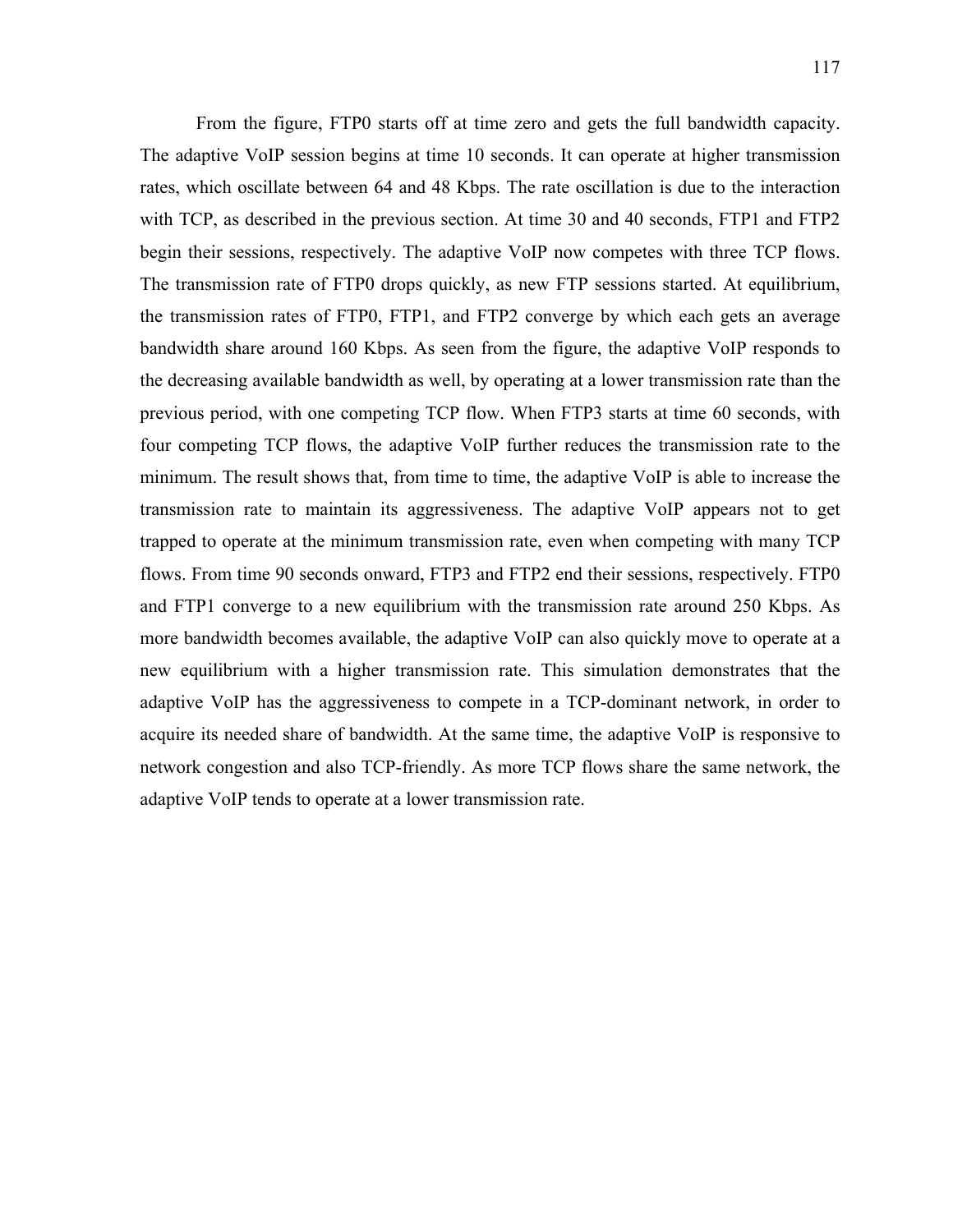#### **4.5.4 Heterogeneous Network with CBR VoIP Flows**

The problem of unresponsive flows is a current research topic, particularly in the area of TCP-friendliness. Unresponsive flows do not use any congestion control. So, they do not respond to network congestion. This behavior can result in both unfairness and congestion collapse. The impact of unfairness is that well-behaved responsive flows, such as TCP, could encounter bandwidth starvation. As the adaptive VoIP implements a congestion control, it could face the same problem as TCP. When competing with unresponsive flows, the adaptive VoIP would be likely to operate at a lower transmission rate. This is simply because the adaptive VoIP responds to packet losses, but the unresponsive flows do not. In this section, we investigate the above mentioned issue. We examine the interaction between the adaptive VoIP and CBR VoIP, as well as study how the adaptive VoIP is affected by the unresponsive CBR VoIP. We use the same network topology in Figure 4-7, where the other traffic source is a 64Kbps CBR VoIP source, based on the ADPCM codec with 10-ms packetization. The adaptive VoIP source is based on the same codec with variable packetization, giving the transmission rates among 64, 53.3, 48, 44.8, and 42.6 Kbps. Because both sources require bandwidth of 64 Kbps at most, the bottleneck bandwidth must be less than 128 Kbps in order to create congestion. Thus, the bottleneck link capacity is set to 110 Kbps.

Figure 4-12 is the simulation result showing the interaction between the adaptive VoIP and CBR VoIP. Figure 4-12 (a), (b), and (c) shows the adaptive VoIP transmission rate, voice frame loss, and end-to-end delay, respectively. Figure 4-12 (d) and (e) shows the CBR VoIP voice frame loss and end-to-end delay, respectively. Note that voice frame loss in the figure is normalized so that a packet loss with 10-ms packetization causes voice frame loss of 10. A packet loss with larger packetization causes more voice frame loss as the basis of 10. For example, a packet loss with 20-ms packetization causes voice frame loss of 20.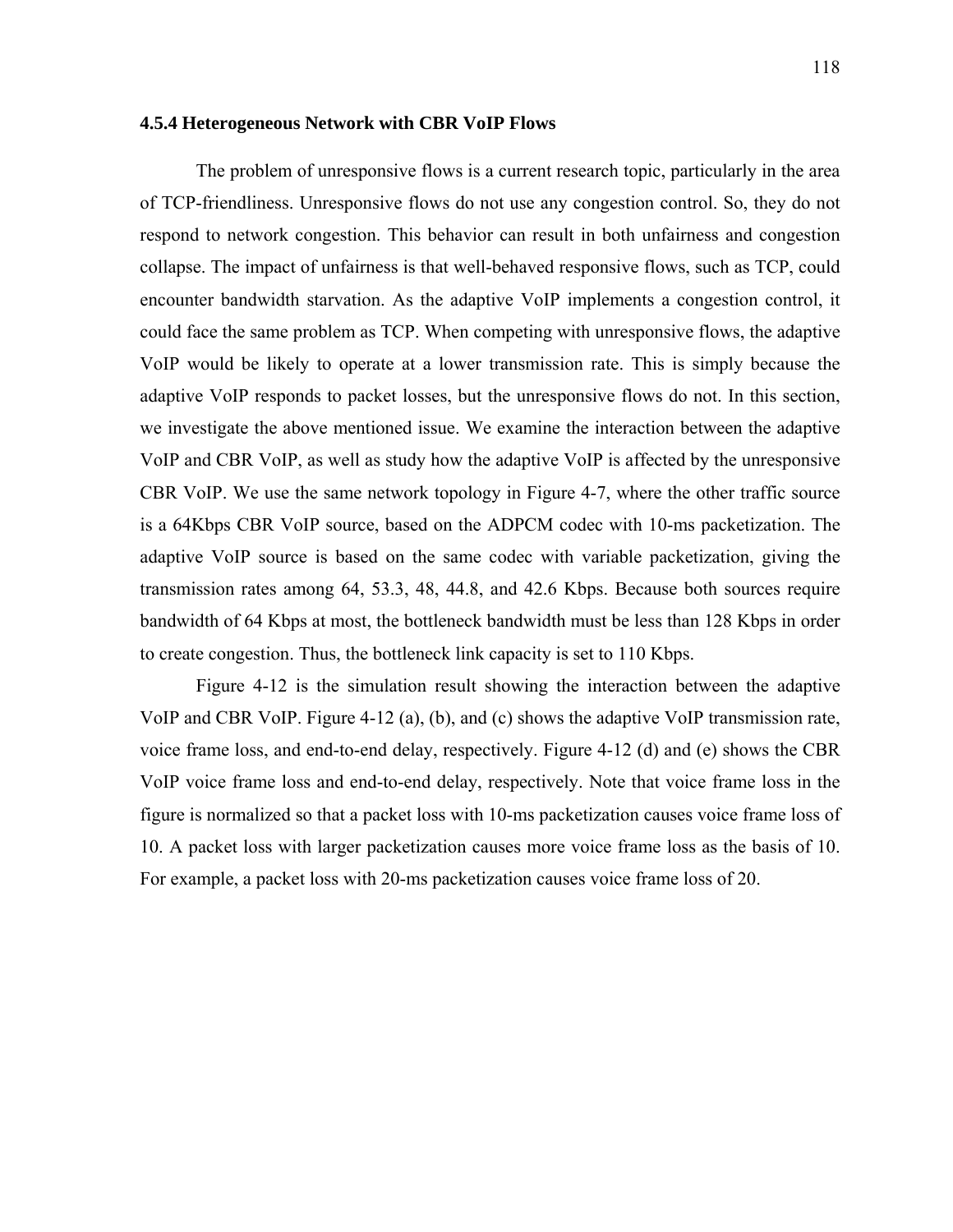

**Figure 4-12** Heterogeneous network with CBR VoIP flows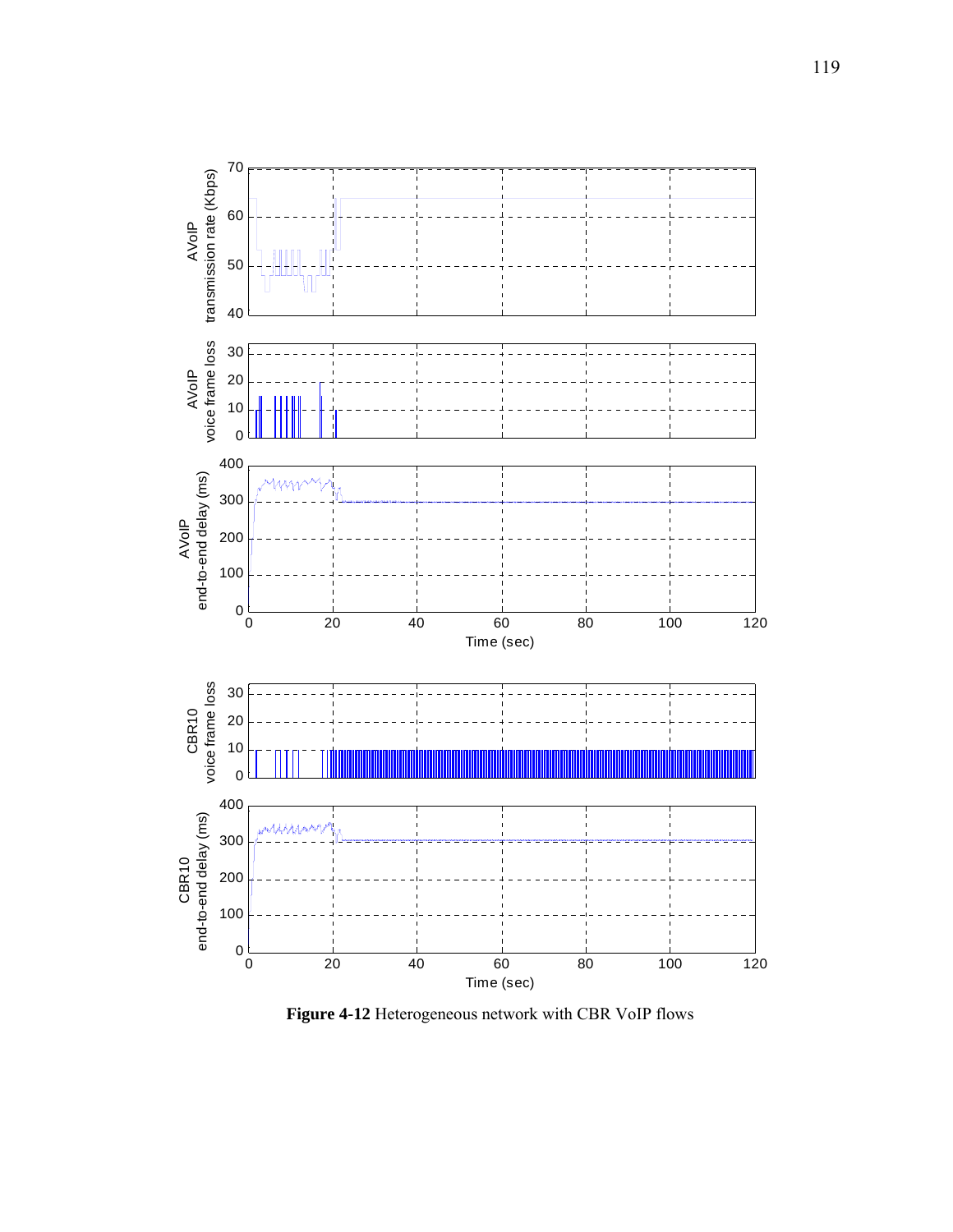The figure shows an especially interesting result. The adaptive VoIP can operate at the maximum transmission rate without any voice frame loss, after time around 20 seconds. At the same time, with its fixed rate of 64 Kbps, the CBR VoIP experiences excessive voice frame loss. It could have been the reverse. With congestion control, the adaptive VoIP would operate at a lower transmission rate. The following analysis explains what happens. At the beginning, both flows start off with the transmission rate of 64 Kbps. The aggregate transmission rate overflows the bottleneck link of 110 Kbps. Both flows thus experience packet losses. Whereas the CBR VoIP is unresponsive, the adaptive VoIP responds to packet losses and quickly reduces its transmission rate to 44.8 Kbps. As a result, the aggregate transmission rate is less than the bottleneck link capacity and the congestion is clear. Soon, this allows the adaptive VoIP to observe no indication of congestion and starts to increase the transmission rate again. For the first 22 seconds, the process of reducing and increasing the transmission rate repeats over and over as the adaptive VoIP attempts to maintain its aggressiveness to acquire its needed share of bandwidth.

At time around 20 seconds, the adaptive VoIP has an opportunity to operate at the maximum transmission rate of 64 Kbps. This is probably because of the recent shuffling of the transmission rate, which also causes the CBR VoIP to experience packet loss at the moment. When both flows transmit packets at 64 Kbps, the packet drop rate at the bottleneck link can be simply calculated as 18 Kbps. With the same packet size of 80 bytes, the drop rate is 28.125 packets per second. In other words, one packet is dropped every 35.55 milliseconds. At 64 Kbps, both sources transmit a packet every 10 milliseconds. In the FIFO queue, packets from both sources interleave to enter the bottleneck link. So, both sources would have an equal chance of their packets being dropped. However, the shuffling of the transmission rate allows the adaptive VoIP to transmit packets in the order in which it never observes packet loss. On the other hand, this causes the CBR VoIP to transmit packets that are synchronized with the packet drop rate. Because of its fixed transmission rate, the CBR VoIP continues to encounter excessive packet loss, without an opportunity to change the outcome.

This simulation shows that the adaptive VoIP, just like TCP, faces unfairness when sharing the network with unresponsive CBR VoIP flows. The adaptive VoIP needs to operate at a lower transmission rate in order to avoid congestion, and could encounter bandwidth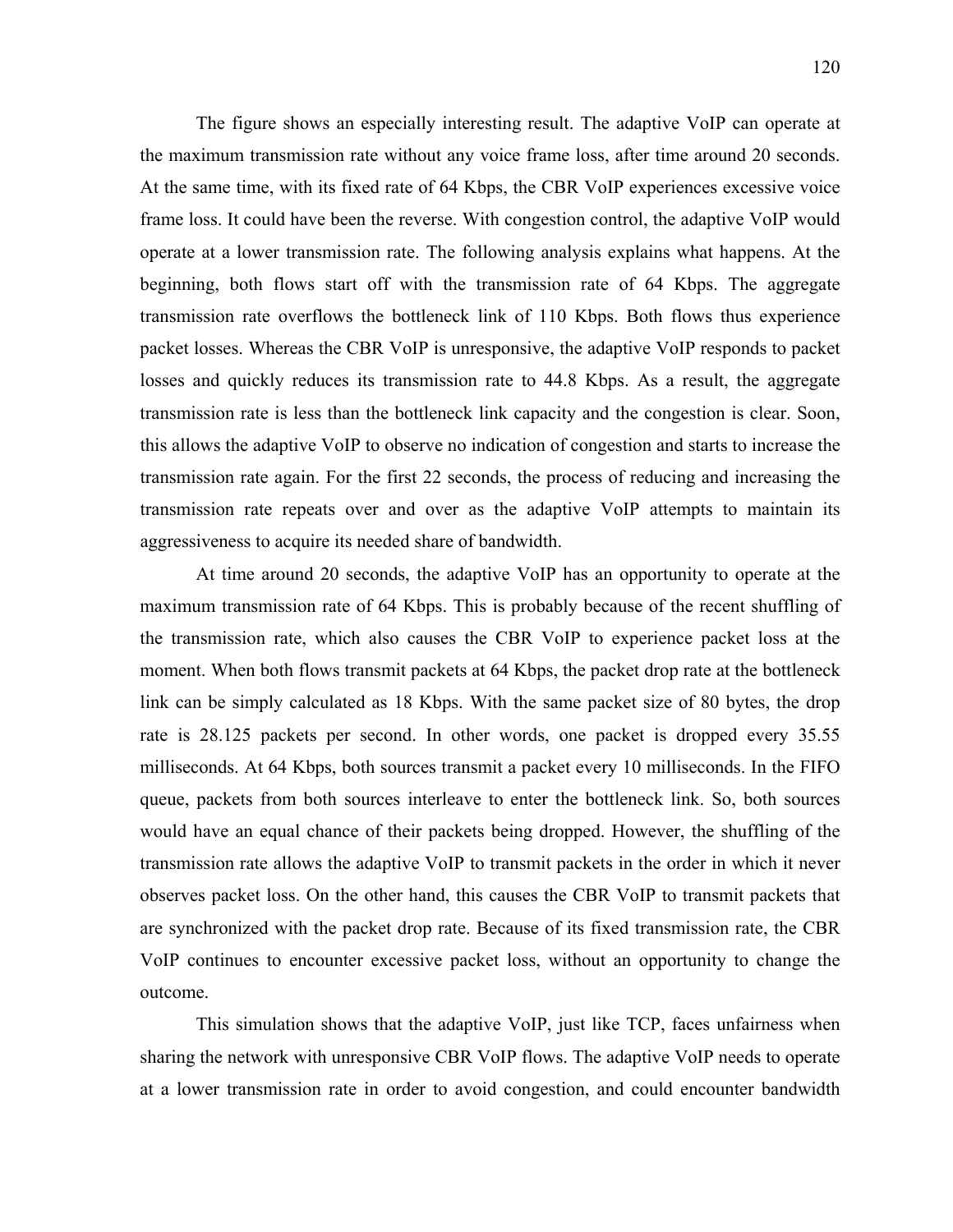starvation. Nevertheless, flexibility is the strength of the adaptive VoIP. In a network with CBR traffic, adapting the transmission rate could result in the shuffling effect that allows the adaptive VoIP to be in a better position to acquire its needed share of bandwidth.

#### **4.5.5 Homogeneous Adaptive VoIP Network**

In the previous sections, we have seen how the adaptive VoIP interacts with TCP and unresponsive CBR VoIP. The last scenario is to study how the adaptive VoIP flows behave in a homogeneous adaptive VoIP network. Since all the adaptive VoIP flows implement the congestion control, the overall network congestion should be minimized. This would allow optimal performance to all the competing flows. With the same congestion control, it can also be expected that a fair bandwidth allocation should be provided among the competing flows. In this section, we set up a homogeneous adaptive VoIP network, based on the network topology in Figure 4-7, with three adaptive VoIP sources. The adaptive VoIP sources are based on the ADPCM codec with variable packetization, giving the transmission rates among 64, 53.3, 48, 44.8, and 42.6 Kbps. In order to ensure congestion in the simulation, the bottleneck link capacity is set to 120 Kbps. Specifically, with two competing flows, the aggregate bandwidth is at most 128 Kbps. With three competing flows, the aggregate bandwidth is at most 127.8.

Figure 4-13 is the simulation result showing transmission rate and voice frame loss of the three adaptive VoIP flows: AVoIP0, AVoIP1 and AVoIP2, respectively. Note that voice frame loss in the figures is normalized so that a packet loss with 10-ms packetization causes voice frame loss of 10. A packet loss with larger packetization causes correspondingly more voice frame loss. For example, a packet loss with 20-ms packetization causes voice frame loss of 20.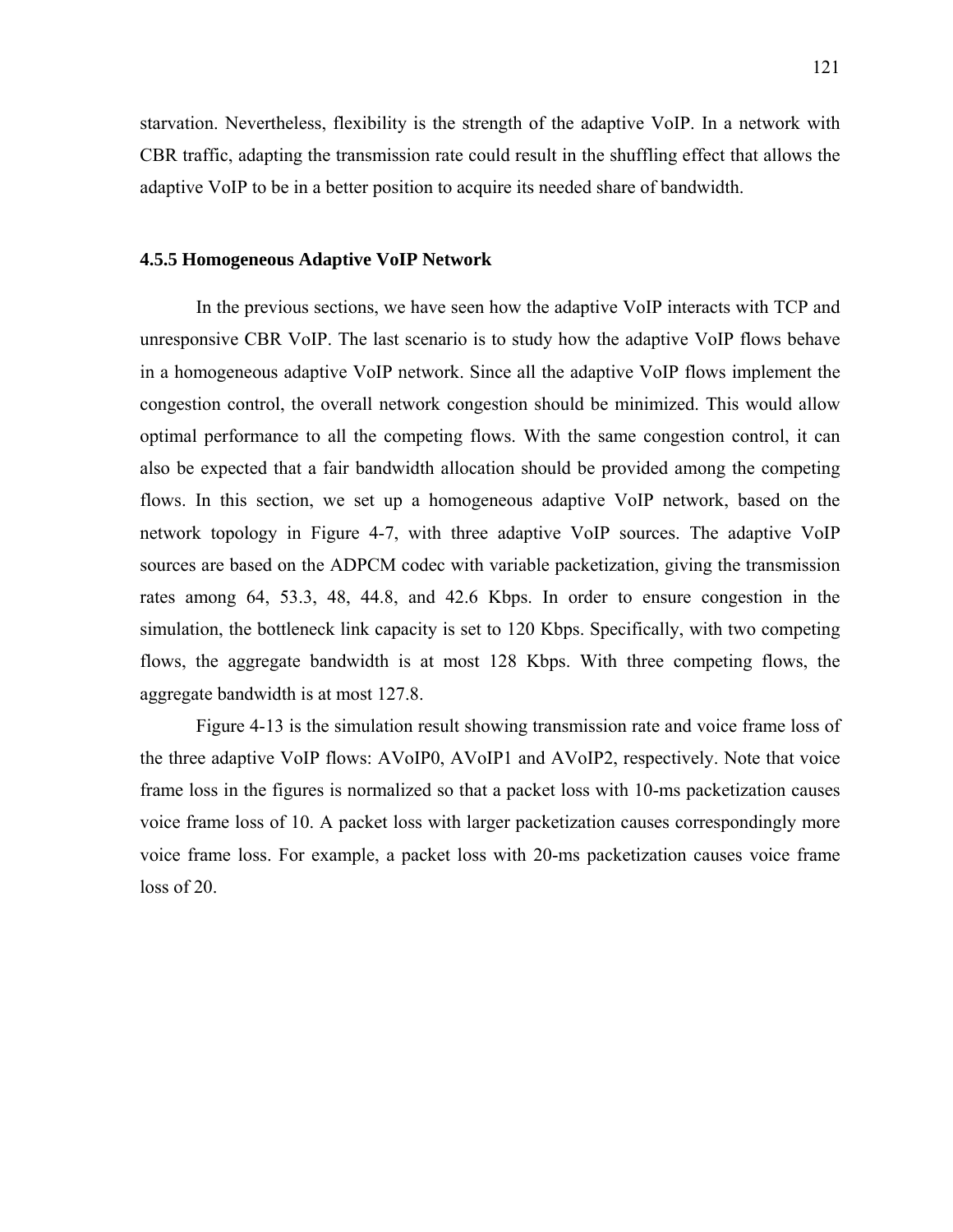

**Figure 4-13** Homogeneous adaptive VoIP network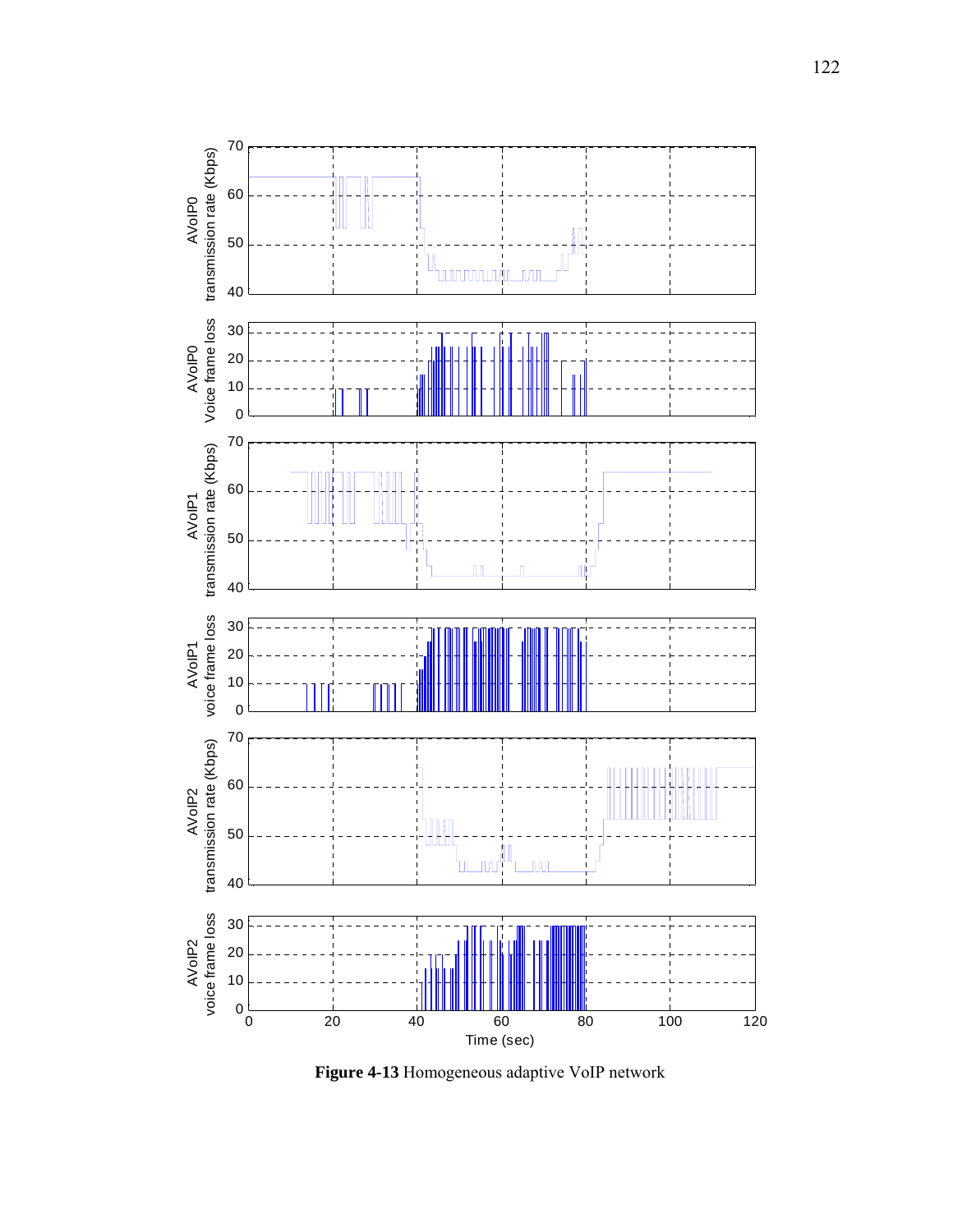From the figure, AVoIP0 starts off at time zero second and gets the needed maximum bandwidth of 64 Kbps. AVoIP1 starts at time 10 seconds. So, the aggregate bandwidth from both flows is now 128 Kbps, which is more than the bottleneck bandwidth. Both flows observe packet losses and respond accordingly, which results in the transmission rate alternating between 64 and 53.3 Kbps. AVoIP2 starts at time 40 seconds. At the moment, the three flows transmit packets at the maximum rate. This gives the aggregate bandwidth of 192 Kbps, which is much more than the bottleneck bandwidth. As a consequence, all three flows experience excessive packet loss. The figure shows that the three flows can quickly respond to the decreasing bandwidth, by reducing the transmission rate to the minimum of 42.6 Kbps. Nevertheless, the three flows still suffer some packet losses because the new aggregate bandwidth of 127.8 Kbps is slightly more than the bottleneck bandwidth.

At time 80 seconds, AVoIP0 ends its session. The figure shows that both AVoIP1 and AVoIP2 can quickly respond to the bandwidth that becomes available. Both flows attempt to increase the transmission rate to the maximum. As seen from the figure, AVoIP1 is able to operate at 64 Kbps with no packet loss; while AVoIP2 has the transmission rate alternating between 64 and 53.3 Kbps, with no packet loss as well. What happens is a result of asymmetric observation. AVoIP2 appears to have a lower delay threshold than AVoIP1. Hence, AVoIP2 has its fast response strategy triggered sooner than AVoIP1. As AVoIP2 reduces its transmission rate in response to the delay threshold strategy, it proactively prevents congestion and packet loss from happening. As a result, AVoIP1 continues to observe no congestion. Although asymmetric observation results in an unfair bandwidth allocation between the two flows, both have the best possible performance. Because congestion never happens, both AVoIP1 and AVoIP2 experience no packet loss and very small delay. Although AVoIP1 gets more bandwidth than AVoIP2, the impact is very limited. Since rate adaptation is done by packetization, the only impact to AVoIP2 is an extra 5-ms packetization delay added to the end-to-end delay.

This simulation demonstrates the ability of the adaptive VoIP to constantly adjust its transmission rate to the optimal. In a homogeneous network of the adaptive VoIP, the network can have the flexibility to accept more VoIP flows without causing severe performance degradation. Namely, the adaptive VoIP flows can automatically choose to operate at a lower transmission rate when the network gets congested. The result also shows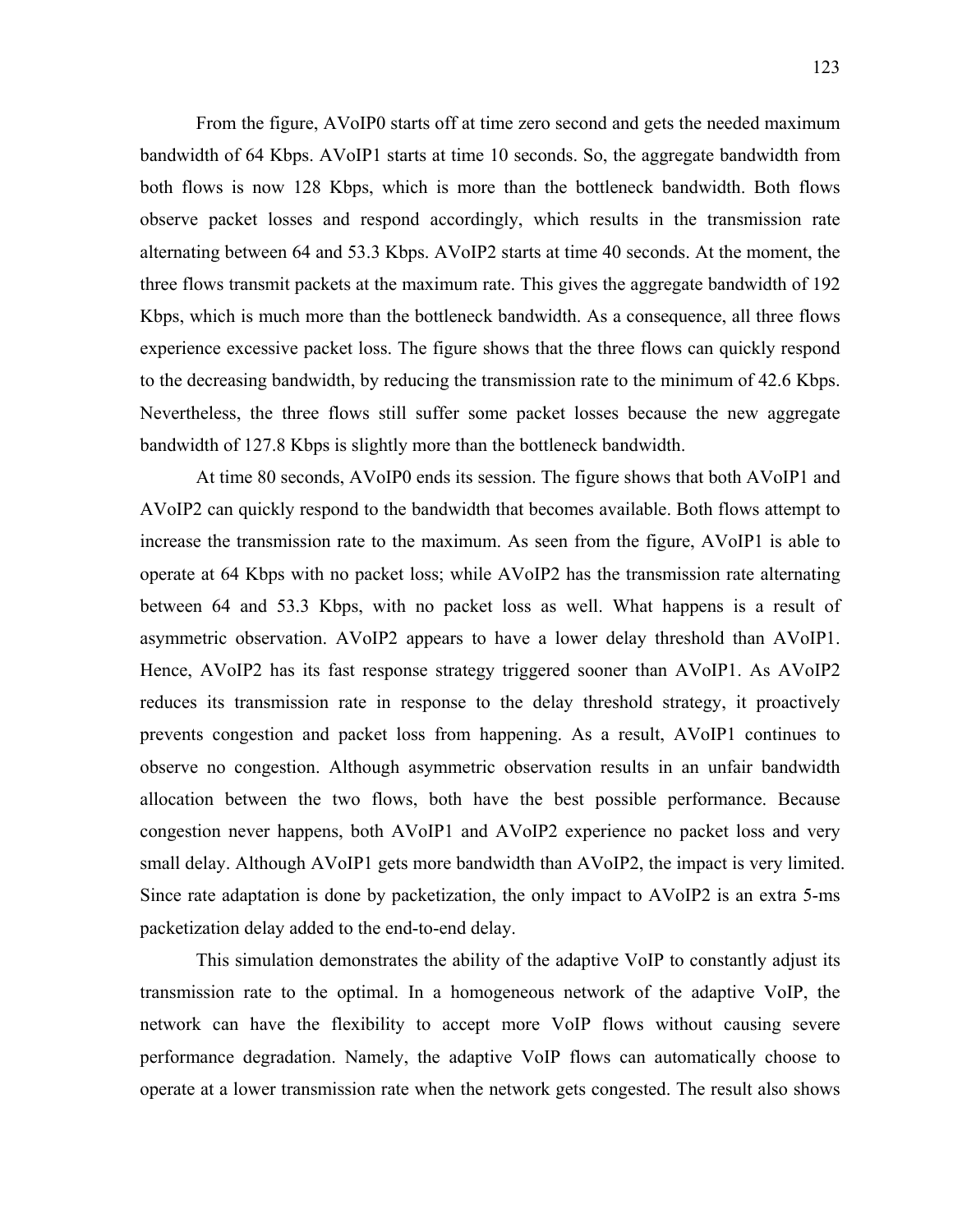that adaptive VoIP can provide fair overall bandwidth allocation, but with a variation. This is due to the fact that the rate adaptation is large-grain. It is impossible for the adaptive VoIP to operate at any transmission rate that gives a fair share of bandwidth. Asymmetrical observation is another effect because the competing flows may not infer the same network condition at the same time. Asymmetrical observation is not uncommon. In well developed TCP-friendly protocols, researchers need to deal with this problem as well, in order to achieve fair bandwidth allocation.

#### **4.6 Summary**

The main focus of this chapter is to design an adaptive-rate control that makes use of the components we have proposed in the previous two chapters; namely, rate adaptation and network state detection. Integrating the three components allows us to develop a novel and unique adaptive-rate VoIP called Sync & Sense enabled adaptive packetization VoIP. Since rate adaptation is based on packetization, our adaptive VoIP can work with any constant bitrate speech coder. The advantage is that rate adaptation is independent to the coder and is likely to be more transparent to the user. By incorporating the Sync & Sense methodology, our adaptive VoIP has the ability to make the control decision based, not only on the commonly used packet loss, but also one-way network delay. In the design of the adaptiverate control, we identify three key issues: placement of the control, decision metrics, and increase/decrease algorithm.

It is clear that the placement of the control should be on the receiver. Because Sync & Sense performs on the receiver, this allows the control to immediately and continuously process the observations about the state of the network. The control sends a command feedback to the sender only when there is a need to adjust the transmission rate. In terms of the decision metrics, we use packet loss as it is an effective indication of network congestion. In addition, the control monitors the trend of one-way network delay. Studies have shown that there is a correlation between one-way network delay and packet loss in which packet loss is likely, which we denote as the delay threshold. Monitoring the delay trend allows the control to respond sooner in anticipation of the potential packet losses. Therefore, the increase/decrease algorithm is based on both the packet loss and delay threshold strategies,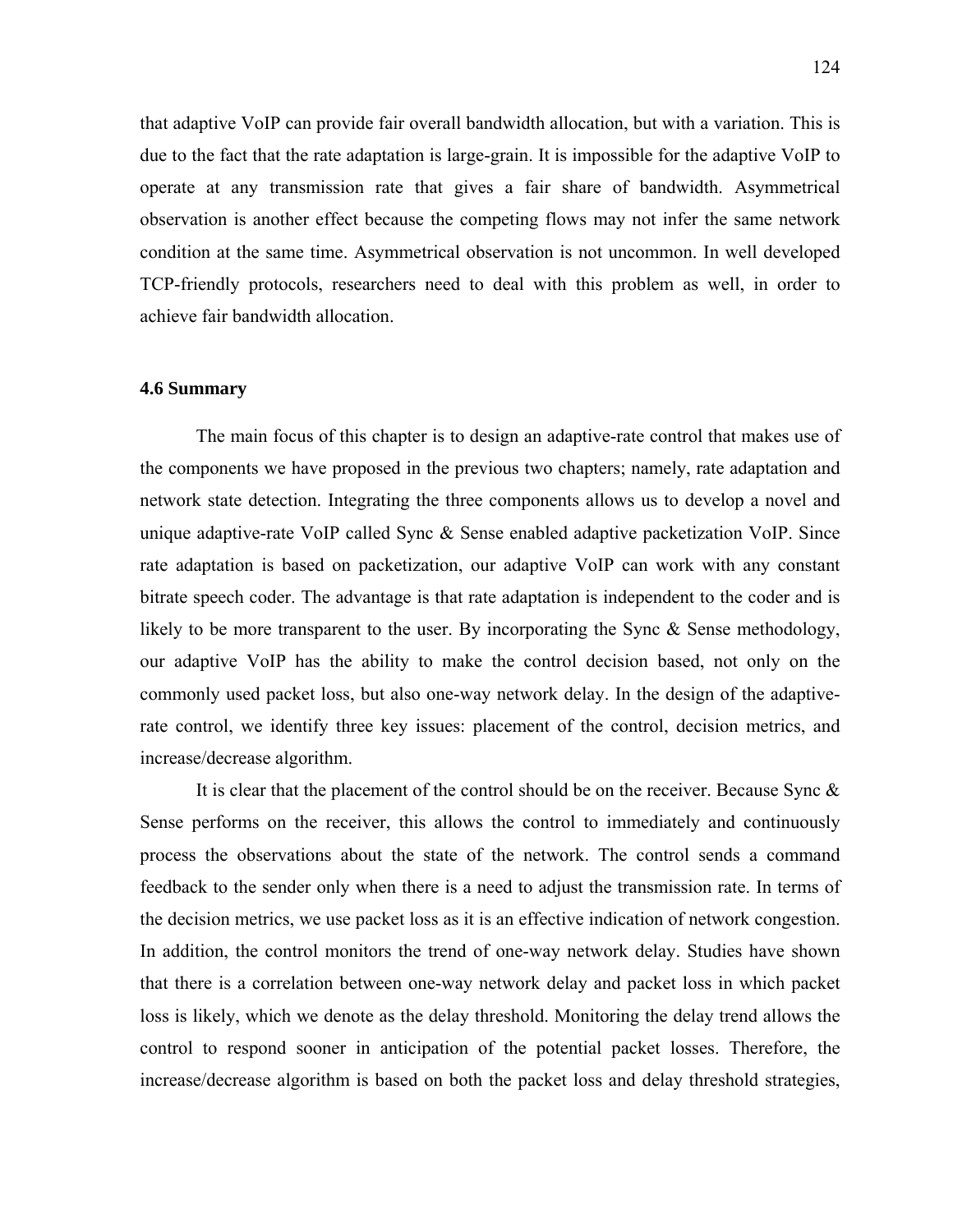running in parallel. Since rate adaptation relies on the speech coder being used, the algorithm is limited to a stepwise fashion. That is, it reduces the transmission rate by one step when congestion is observed, and increase the transmission rate by one step in the absence of congestion. In the packet loss strategy, the algorithm conservatively responds to every packet loss event. In the delay threshold strategy, the algorithm monitors the delay trend if it has crossed the delay threshold. The decision to adjust the transmission rate is based on the four possible scenarios. The delay trend allows the algorithm to test the condition of self-induced congestion. As a result, the algorithm can effectively respond to the congestion. Specifically, if the congestion is self-induced, the algorithm responds by reducing the rate. If the congestion is none self-induced, the algorithm increases the rate in order to optimize the performance. If the congestion is due to TCP traffic, the algorithm increases the rate to maintain its aggressiveness to compete for its needed share of bandwidth.

The simulation study is divided into two parts. In high statistical multiplexing, the aggregate competing traffic is relatively insensitive to the adaptive VoIP flow under study. The result shows that our adaptive VoIP is aware of network congestion and can react promptly and appropriately. Under any offered load, it can compromise between the delay and loss performance, and give an optimal performance. In low statistical multiplexing, the competing traffic is sensitive to the adaptive VoIP flow under study. Thus, besides the performance, interaction among the competing flows is of interest in the simulation. In a heterogeneous network with TCP traffic, the result shows that our adaptive VoIP has the aggressiveness to compete for its needed share of bandwidth. At the same time, it demonstrates a certain degree of TCP-friendliness in which it responds to congestion in the same manner as TCP does. In a heterogeneous network with CBR VoIP traffic, the result shows that our adaptive VoIP encounters the unfairness, just like TCP does. However, flexibility is the strength of the adaptive VoIP that could allow it to be in a better position to acquire the needed share of bandwidth. In a homogeneous adaptive VoIP network, the flows can automatically choose to operate at a lower transmission rate when the network gets congested. This allows the network to accept more VoIP flows without causing severe performance degradation. The result also demonstrates that our adaptive VoIP can provide fair overall bandwidth allocation, but with a variation. This is due to the effect of asymmetrical observation, as well as the fact that the rate adaptation is large-grain. In terms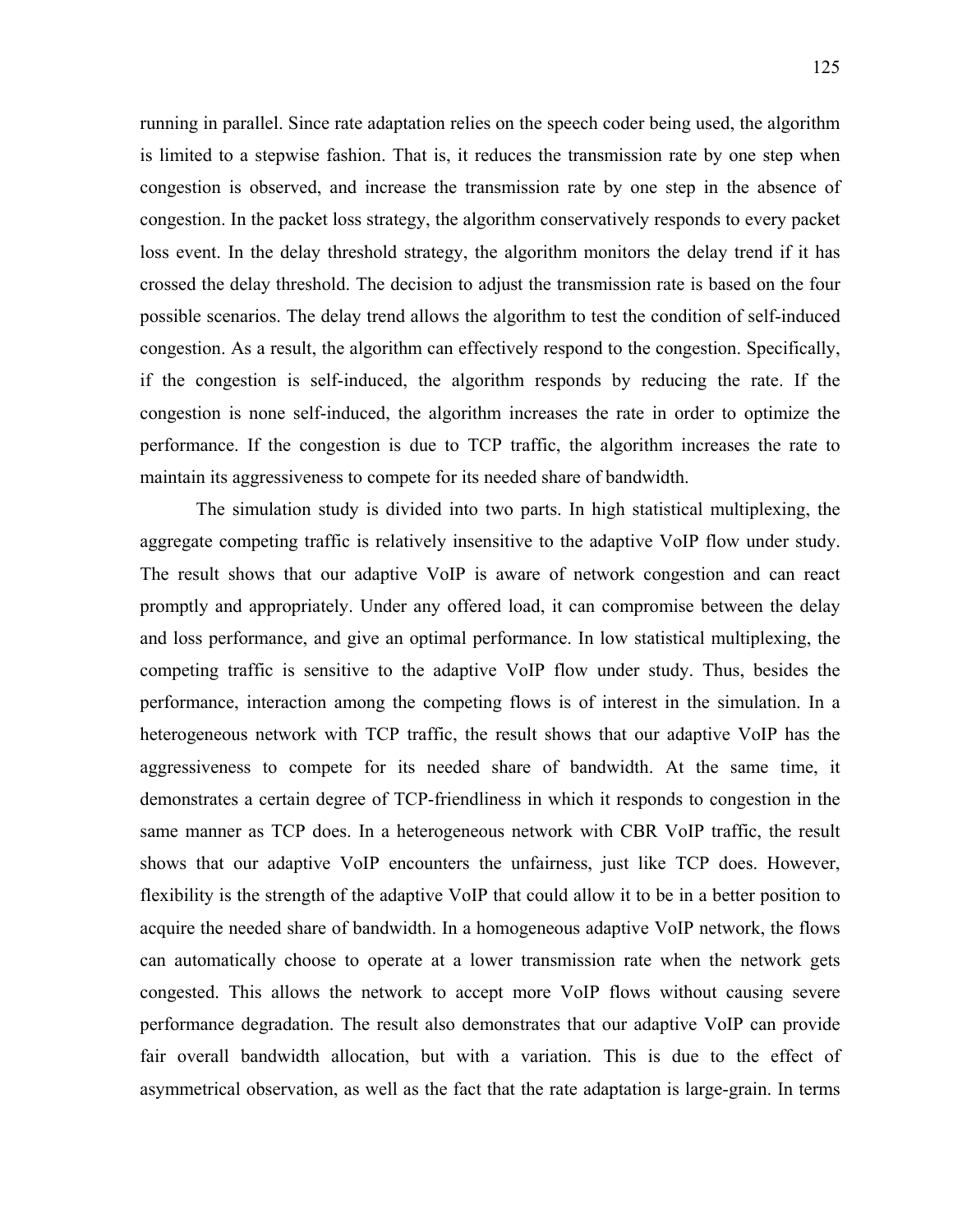of comparative performance, the simulation results also show that our adaptive VoIP performs better than traditional CBR VoIP in all aspects mentioned above. Inflexibility is a problem for CBR VoIP because the transmission often does not match the changing network condition.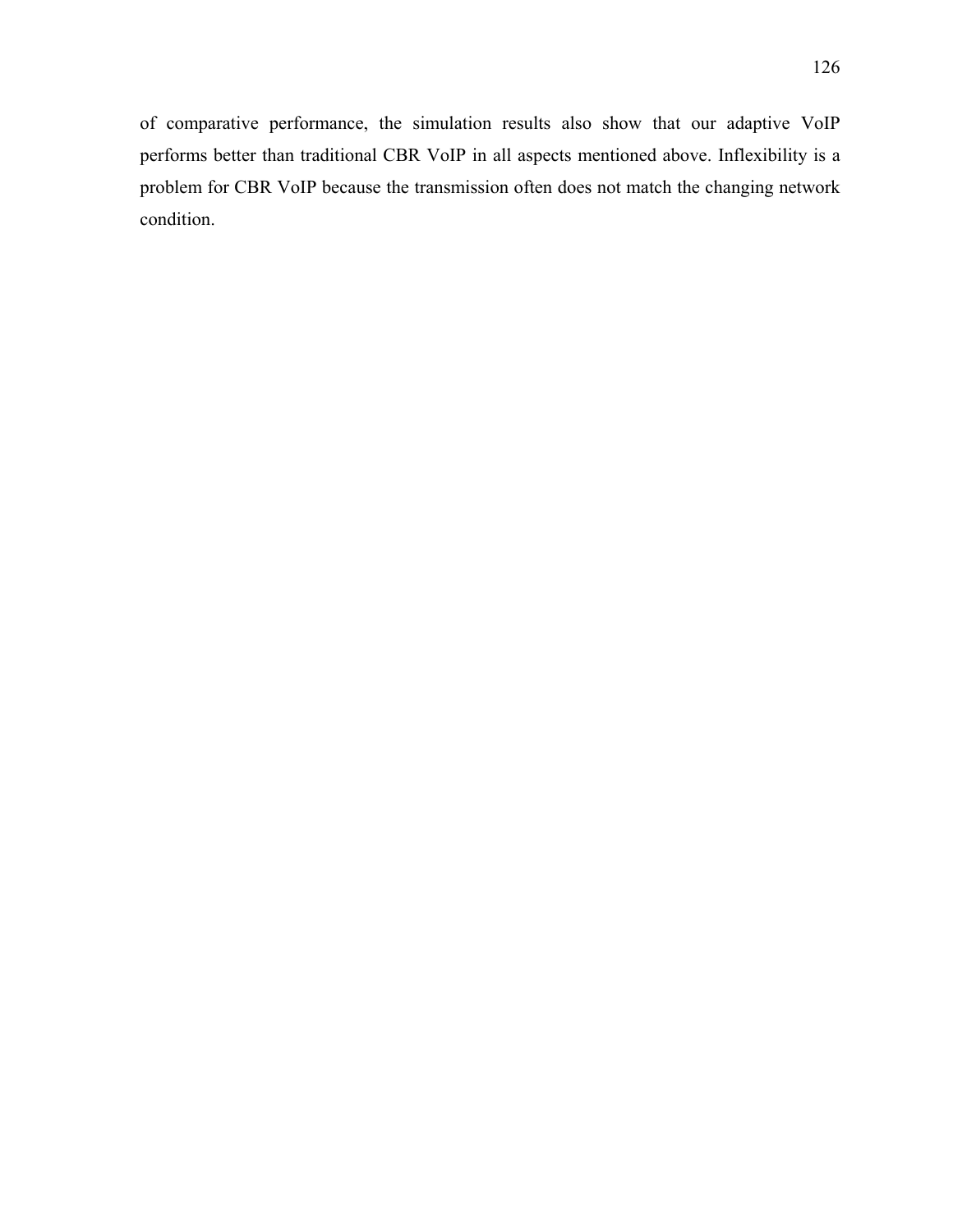# **Chapter 5**

## **Conclusion**

This dissertation addresses the inherent problem of VoIP: the mismatch between VoIP and the network. Namely, VoIP has a strict requirement of bandwidth, delay, and loss, but the network (particularly best-effort service networks) never guarantees such a requirement. To deal with this problem, we focus on the endpoint approach to enhance VoIP with an adaptive-rate control, called adaptive-rate VoIP. Adaptive-rate VoIP has the ability to detect the state of the network and adjust the transmission accordingly. Therefore, it is network-aware and intelligent enough to optimize its performance, making it resilient and robust to the service offered by the network. Adaptive-rate VoIP is generally composed of three components: rate adaptation, network state detection, and adaptive-rate control. In this dissertation, we take a comprehensive approach in studying and developing an adaptive-rate VoIP system. We carefully look at each component, identify the problems, and find the solution to overcome them. Below, we describe the contributions of this dissertation, followed by future research areas.

#### **5.1 Contributions**

The contribution of this work is threefold. First, we study optimizing packetization, which can be used as an alternative means for rate adaptation, instead of using variable bitrate speech coders. As an advantage, optimizing packetization allows any constant bitrate speech coder to perform rate adaptation. Since rate adaptation is independent of the coder, it causes no impact on the output voice frames from the coder. Second, we propose a novel measurement methodology called Sync & Sense of periodic stream. Sync & Sense is unique in that it can virtually synchronize the transmission and reception timing of the VoIP session,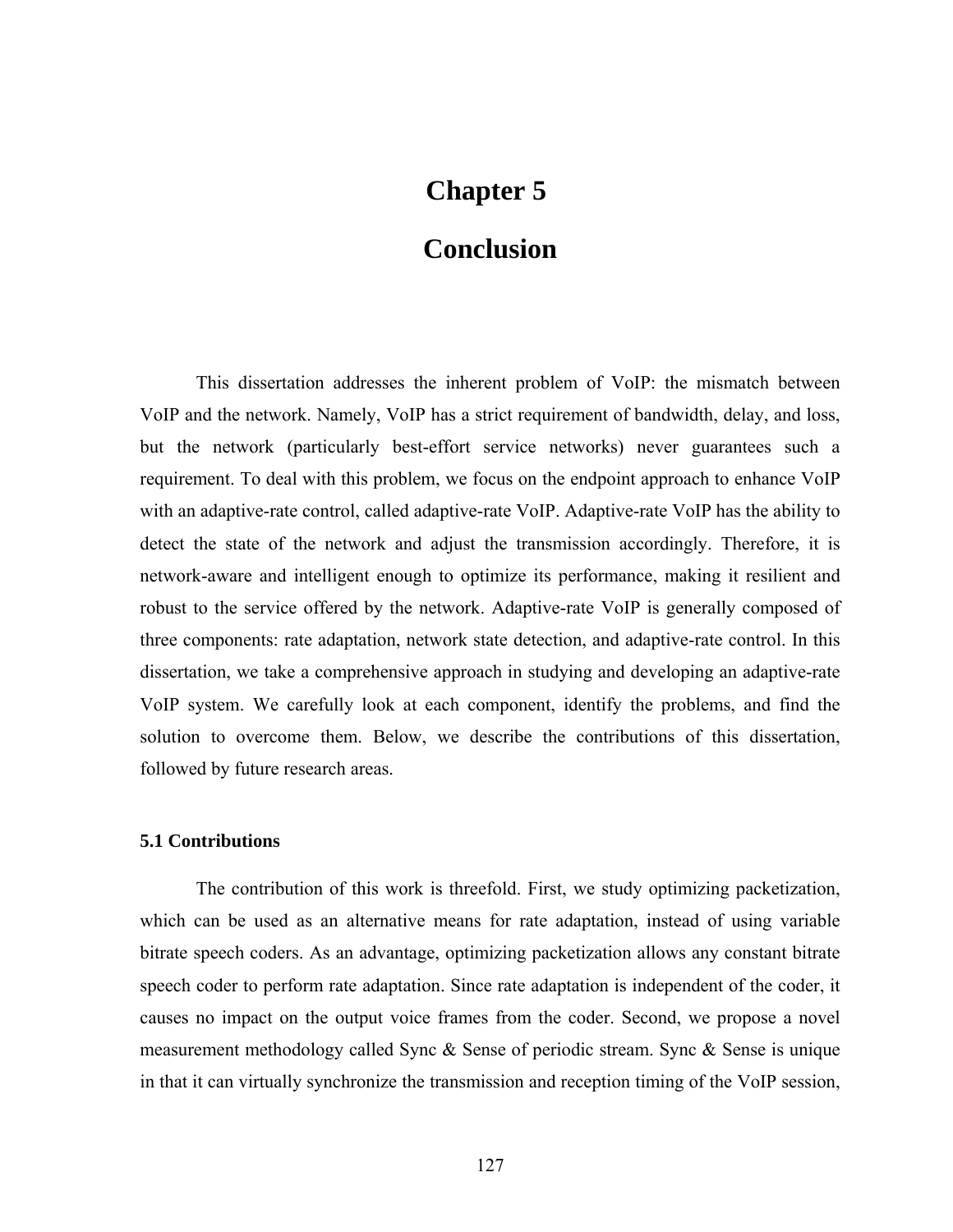without requiring a synchronized clock. Sync  $\&$  Sense has the ability to measure one-way network delay and obtain the full spectrum of the delays of the VoIP session. In addition, Sync & Sense can estimate the available network bandwidth. Sync & Sense truly serves the objective of detecting the state of the network for VoIP, as well as providing a wider range of indications about the network condition. Third, we carefully consider the design choices of adaptive-rate control. The goal is to design an adaptive-rate control that makes use of the two proposed components of rate adaptation and network state detection, as well as possesses the desirable properties. Specifically, we ensure that the control is quick to respond to changing network conditions, aggressive enough to compete with TCP for its needed share of bandwidth, responsive to network congestion, friendly to the competing TCP traffic, and convergent to a fair bandwidth allocation among the homogeneous adaptive VoIP flows. The integration of the three proposed components is a novel and unique adaptive-rate VoIP called Sync & Sense Enabled Adaptive Packetization VoIP.

The contributions mentioned above are not restricted to our adaptive VoIP. The proposed work in each component is unique in itself and can be adopted by other systems. The knowledge and findings about optimizing packetization show the general benefits and limitations of adaptive-rate VoIP. They can be applied in any adaptive-rate VoIP system. Sync & Sense offers an indispensable method of detecting the state of the network. Sync & Sense can be beneficial to many VoIP applications. For example, a VoIP agent, including routers and gateways, can use the observations of the delay, loss, and bandwidth as provided by Sync & Sense to compare alternate routes and choose the optimal one for transmitting packets. Sync & Sense can be used for management purposes to monitor and collect performance statistics. This can also be used as the input for perceptual speech quality assessment algorithms. The design consideration of adaptive-rate control offers a practical guide that discusses the issues and the desirable properties. Since the proposed adaptive-rate control is independent of the speech coder, it can be applied in any VoIP system.

#### **5.2 Future Research**

The studies in this dissertation are conducted using a simulation methodology. The simulation simplifies many procedures and allows us to closely refine the design, validate the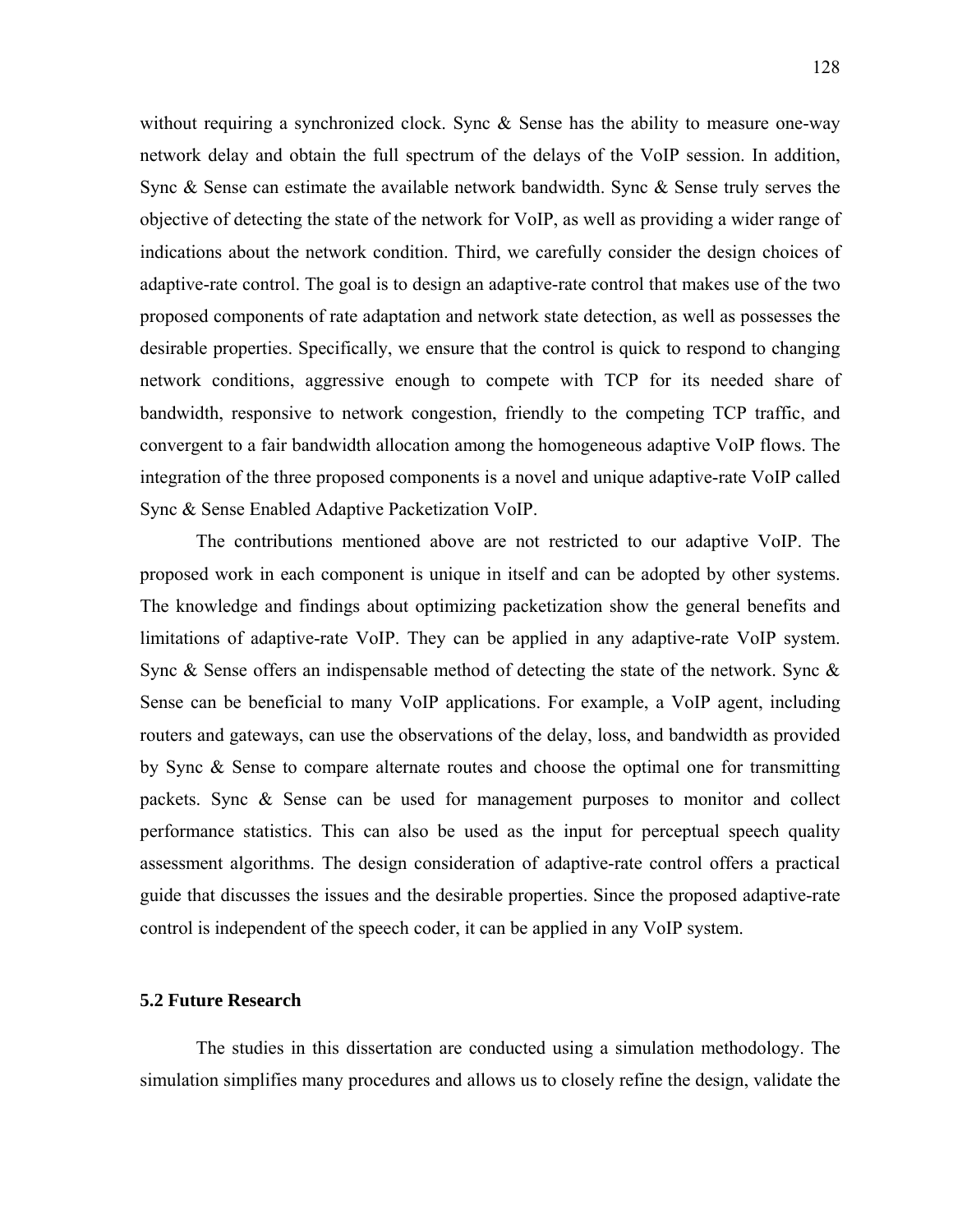assumption, and examine the interested issues. Throughout the simulations, end-to-end delay and voice frame loss are used to evaluate the performance. Extending the evaluation scheme is an interesting future research. This will allow us to evaluate voice quality, which is more useful than performance. This may be done by feeding the end-to-end delay and voice frame loss results into an objective speech quality assessment scheme. Further step would be extending the studies in a real-world experiment. We will have the opportunity to verify the simulation results, discover new findings, refine the existing works, and conduct subjective speech quality assessment. Another area of future research is about Sync & Sense. Sync & Sense relies on the common network assumption that a network is a series of queue servers in which packets get queued behind each other while in transit. This, however, may not be the case in some circumstances. Multi-channel links, for example, violate the assumption that there is a single end-to-end forwarding path. As the network becomes more heterogeneous, wireless networks are often part of the forwarding path. Since wireless networks employ additional mechanisms to deal with the link reliability, handover, and etc, it has a potential to affect the assumption as well. Future research is needed to study each individual case and explore the options to improve the capability of Sync & Sense.

The proposed adaptive VoIP is designed with the objective that it should possess the desirable properties. We achieve the objective to a certain degree. However, several areas can be an interesting future research. Further refinement would be needed if we wish to ensure the adaptive VoIP to be TCP-friendly to a higher degree. In a homogeneous adaptive VoIP network, more studies would be needed to ensure that a fair bandwidth allocation is provided, especially in a larger network scale. Extending the study of the adaptive VoIP into a wireless area would be a challenging future research. Whereas the proposed adaptive VoIP is an option that makes use of the Sync & Sense methodology, Sync & Sense offers tremendous benefits that can enable different kinds of adaptive VoIP as well. Future research may explore other alternatives that can benefit from Sync  $\&$  Sense. For example, Sync  $\&$  Sense enabled adaptive route VoIP would allow the sender to assess the observations of the delay, loss, and bandwidth among different routes and switch to transmit packets on the optimal route.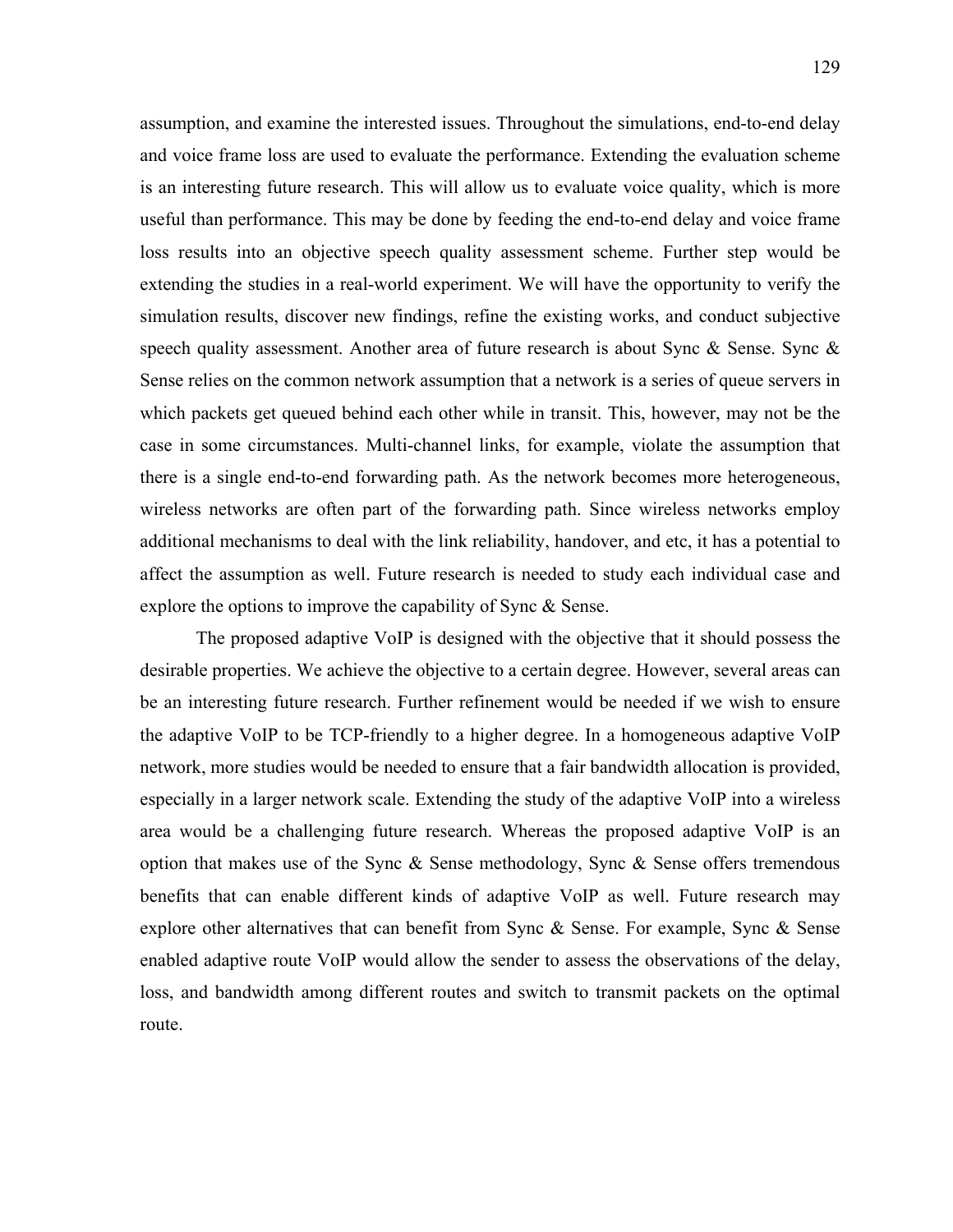### **Bibliography**

- [1] B. Braden, L. Zhang, S. Berson, S. Herzog, and S. Jamin. "Resource ReSerVation Protocol (RSVP) – Version 1 Functional Specification," Internet Engineering Task Force, RFC 2205, September 1997.
- [2] S. Blake, D. Black, M. Carlson, E. Davis, Z. Wang, and W. Weiss. "An Architecture for Differentiated Services," Internet Engineering Task Force, RFC 2475, December 1998.
- [3] S. Shenker. "Fundamental Design Issues for the Future Internet," *IEEE Journal of Selected Areas in Communications*, Volume 13, Number 7, September 1995.
- [4] J. H. Saltzer, D. P. Reed, and D. D. Clark. "End-to-End Arguments in System Design," *ACM Transactions on Computer Systems*, Volume 2, Number 4, November 1984.
- [5] Z. Qiao, L. Sun, N. Heilemann, and E. Ifeachor. "A new method for VoIP Quality of Service control use combined adaptive sender rate and priority marking," *ICC 2004 – IEEE International Conference on Communications*, Volume 27, Number 1, June 2004.
- [6] F. Beritelli, G. Ruggeri, and G. Schembra. "TCP-Friendly Transmission of Voice over IP," Proceedings of IEEE ICC, New York, USA, April 2002.
- [7] ETSI EN 301 704 V7.2.1 (2000-04), Digital cellular telecommunications system (Phase 2+); Adaptive Multi-Rate (AMR) speech transcoding (GSM 06.90 version 7.2.1 Release 1998).
- [8] H. Schulzrinne, S. Casner, R. Frederick, and V. Jacobson. "RTP: A Transport Protocol for Real-Time Applications," Internet Engineering Task Force, RFC 1889, January 1996.
- [9] R. Rejaie, M. Handley, and D. Estrin. "RAP: An End-to-end Rate-based Congestion Control Mechanism for Realtime Streams in the Internet," Proceedings of IEEE INFOCOM, New York, USA, March 1999.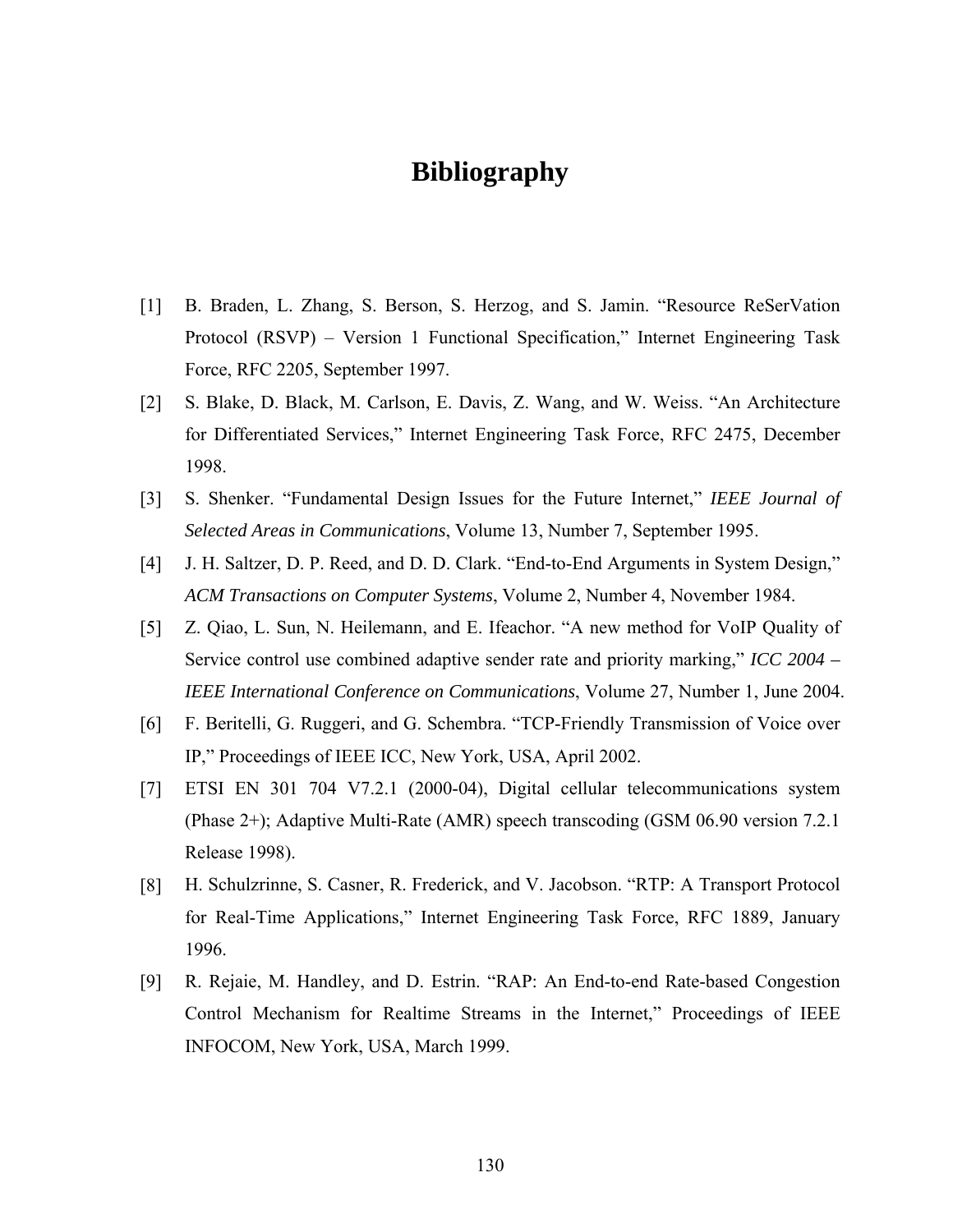- [10] S. Floyd, M. Handley, J. Padhye, and J. Widmer. "Equation-Based Congestion Control for Unicast Applications," Proceedings of ACM SIGCOMM, Stockholm, Sweden, August 2000.
- [11] J.-C. Bolot, and A. Vega-Garcia. "Control mechanisms for packet audio in the internet," Proceedings of IEEE INFOCOM, San Francisco, USA, March 1996.
- [12] The Network Simulator ns-2, http://www.isi.edu/nsnam/ns/.
- [13] M. S. Taqqu, W.Willinger, and R. Sherman. "Proof of a Fundamental Result in Self-Similar Traffic Modeling," *ACM Computer Communications Review*, pp. 5 – 23, April 1997.
- [14] K. Claffy, G. J. Miller, and K. Thompson. "The nature of the beast: recent traffic measurement from an Internet backbone," Proceedings of INET '98, Geneva, Switzerland, July 1998.
- [15] K. Thompson, G. J. Miller, and R. Wilder. "Wide-Area Internet Traffic Patterns and Characteristics," *IEEE Network*, pp. 10 – 23, November 1997.
- [16] B. Ngamwongwattana. "Optimizing Packetization for Minimal End-to-End Delay in VoIP Networks," Master Thesis, University of Pittsburgh, 2001.
- [17] ITU-T Recommendation G.114. "One-way Transmission Time," May 2000.
- [18] R. Dai. "A White Paper on SMOS," http:// www.sageinst.com, November 2001.
- [19] V. Abreu-Sernandez and C. Garcia-Mateo. "Adaptive multi-rate speech coder for VoIP transmission," *Electronics Letters*, Volume 36, Number 23, November 2000.
- [20] A. Barberis, C. Casetti, J.C. De Martin, and M. Meo. "A Simulation Study of Adaptive Voice Communications on IP Networks," *Computer Communications*, 2001.
- [21] S. Mohamed, F. Cervantes-pérez, and H. Afifi. "Integrating Networks Measurements and Speech Quality Subjective Scores for Control Purposes," Proceedings of IEEE INFOCOM, April 2001.
- [22] K. Claffy, G. Miller, and H-W. Braum. "Measurement Considerations for Assessing Unidirectional Latencies," *Internetworking: Research and Experience*, 4 (3), pp. 121- 132, September 1993.
- [23] D. D. Clark and D. L. Tennenhouse. "Architectural Considerations for a New Generation of Protocols," Proceedings of the SIGCOMM Symposium on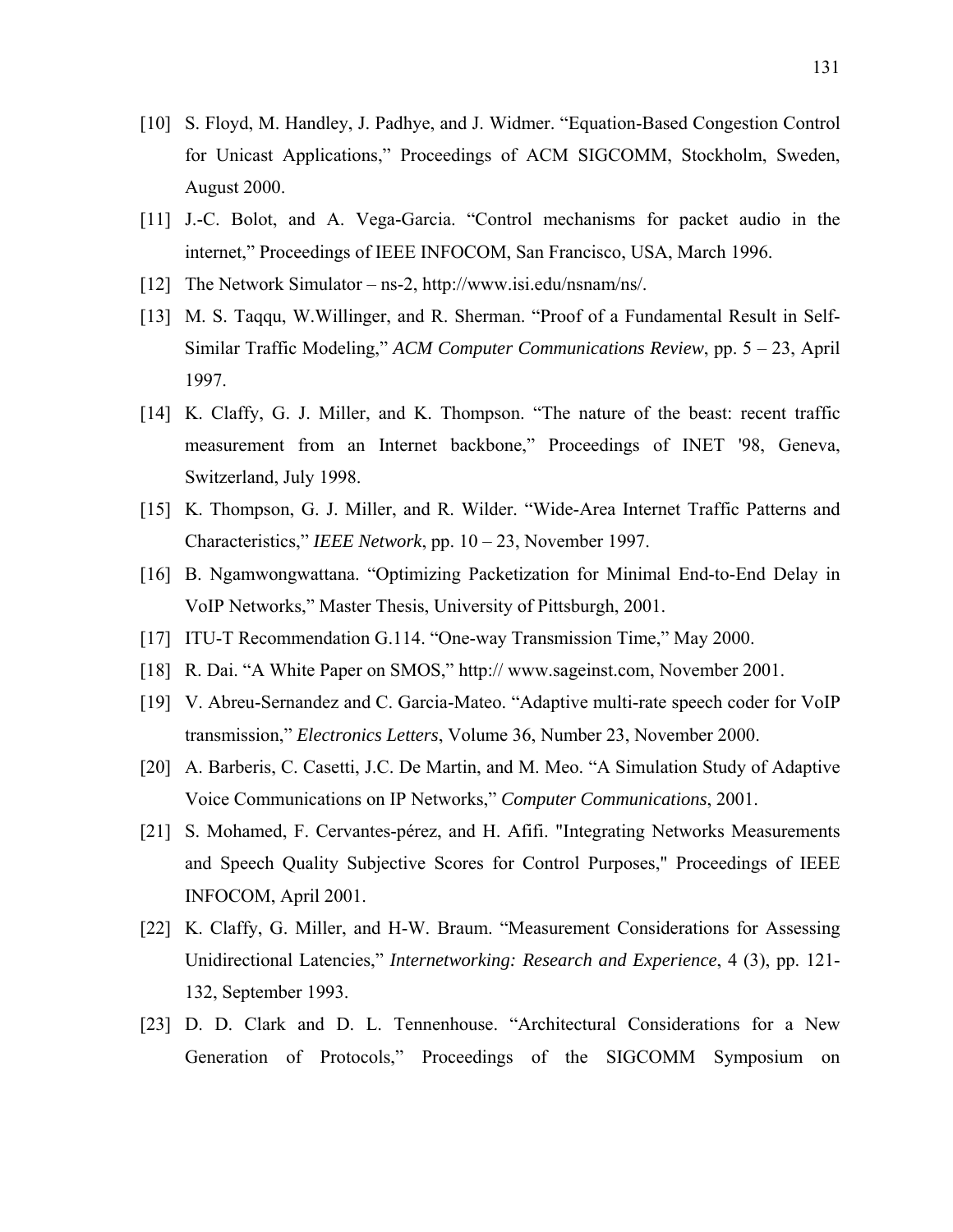Communications Architectures and Protocols, *Computer Communications Review*, Volume 20, Number 4, September 1990.

- [24] D. L. Mills. "Network Time Protocol," Internet Engineering Task Force, RFC 1305, March 1992.
- [25] R. S. Prasad, M. Murray, C. Dovrolis, and K. Claffy. "Bandwidth estimation: metrics, measurement techniques, and tools," *IEEE/ACM Transaction on Networking*, Volume 17, Issue 6, November 2003.
- [26] J. C. Bolot. "Characterizing End-to-End Packet Delay and Loss in the Internet," Proceedings of ACM SIGCOMM, San Francisco, USA, September 1993.
- [27] F. Tobagi, A. Markopoulou, and M. Karam. "Is the Internet ready for VoIP?," Proceedings of IWDC, Capri, Italy, September 2002.
- [28] A. Markopoulou, F. Tobagi, and M. Karam. "Assessment of VoIP quality over Internet backbones," Proceedings of IEEE INFOCOM, New York, NY, USA, June 2002.
- [29] R. Zopf. "Real-Time Transport Protocol (RTP) Payload for Comfort Noise (CN)," Internet Engineering Task Force, RFC 3389, September 2002.
- [30] J. Postel. "Transmission Control Protocol," Internet Engineering Task Force, RFC 793, September 1981.
- [31] V. Jacobson. "Congestion Avoidance and Control," Proceedings of ACM SIGCOMM, *Computer Communication Review*, August 1988.
- [32] R. Ramjee, J. Kurose, D. Towsley, and H. Schulzrinne. "Adaptive playout mechanisms for packetized audio applications in wide-area network," Proceedings of IEEE INFOCOM, Toronto, Canada, June 1994.
- [33] S. B. Moon, J. Kurose, D. Towsley, "Packet Audio Playout Delay Adjustment: Performance Bounds and Algorithms," *ACM Multimedia Systems*, 1998.
- [34] A. Kansal and A. Karandikar. "Adaptive Delay Estimation for Low Jitter Audio over Internet," Proceedings of IEEE GLOBECOM, San Antonio, TX, USA, November 2001.
- [35] J. W. Seo, S. J. Woo, and K. S. Bae. "A Study on the Application of an AMR Speech Coder to VoIP," Proceedings of IEEE International Conference on Acoustics, Speech, and Signal, Volume 3, May 2001.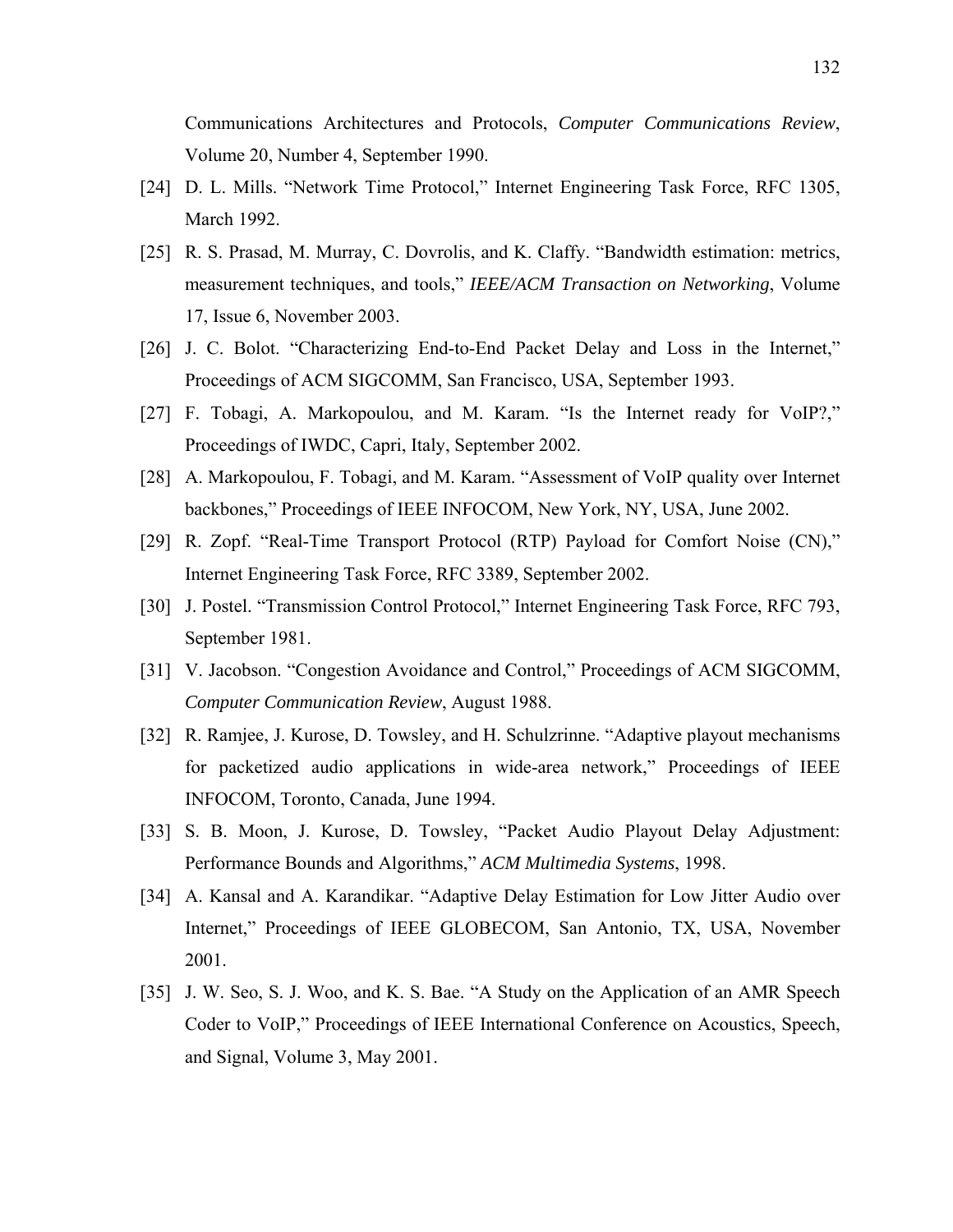- [36] L. S. Brakmo, S. W. O'Malley, and L. Peterson. "TCP Vegas: New Techniques for Congestion Detection and Avoidance," Proceedings of ACM SIGCOMM, August 1994.
- [37] S. B. Moon. "Measurement and Analysis of End-to-End Delay and Loss in the Internet," Ph.D. Thesis, University of Massachusetts, Amherst, 2000.
- [38] V. Paxon. "Measurements and Analysis of End-to-End Internet Dynamics," Ph.D. Thesis, University of California, Berkeley, 1997.
- [39] L. Roychoudhuri, E. Al-Shaer, H. Hamed, and G. B. Brewster. "On Studying the Impact of the Internet Delays on Audio Transmission," IEEE Workshop on IP Operations and Management, 2002.
- [40] Y. R. Yang, M. Kim, and S. Lam. "Transient Behaviors of TCP-friendly Congestion Control Protocols," Proceedings of IEEE INFOCOM, April 2001.
- [41] S. Jin, L. Guo, I. Matta, and A. Bestavros. "TCP-Friendly SIMD Congestion Control and its Convergence Behavior," Proceedings of IEEE ICNP, November 2001.
- [42] S. Floyd and K. Fall. "Promoting the Use of End-to-End Congestion Control in the Internet," *IEEE/ACM Transactions on Networking*, August 1999.
- [43] Y. R. Yang and S. Lam. "General AIMD congestion control," Proceedings of IEEE ICNP, November 2000.
- [44] D. Bansal and H. Balakrishnan. "Binomial congestion control algorithms," Proceedings of IEEE INFOCOM, April 2001.
- [45] D. Sisalem and A. Wolisz. "LDA+: A TCP-Friendly Adaptation Scheme for Multimedia Communication," Proceedings of IEEE International Conference on Multimedia, August 2000.
- [46] Y. Joo, V. Ribeiro, A. Feldmann, A. C. Gilbert, and W. Willinger. "TCP/IP traffic dynamics and network performance: A lesson in workload modeling, flow control, and trace-driven simulations," Proceedings of ACM SIGCOMM, *Computer Communication Review*, 2001.
- [47] N. Brownlee and K. Claffy. "Understanding Internet traffic streams: Dragonflies and tortoises," *IEEE Communications Magazine*, Volume 40, Number 10, October 2002.
- [48] Q. Li and D. L. Mills. "Jitter-based delay-boundary prediction of wide-area networks," IEEE/ACM Transactions on Networking, Volume 9, Number 5, October 2001.